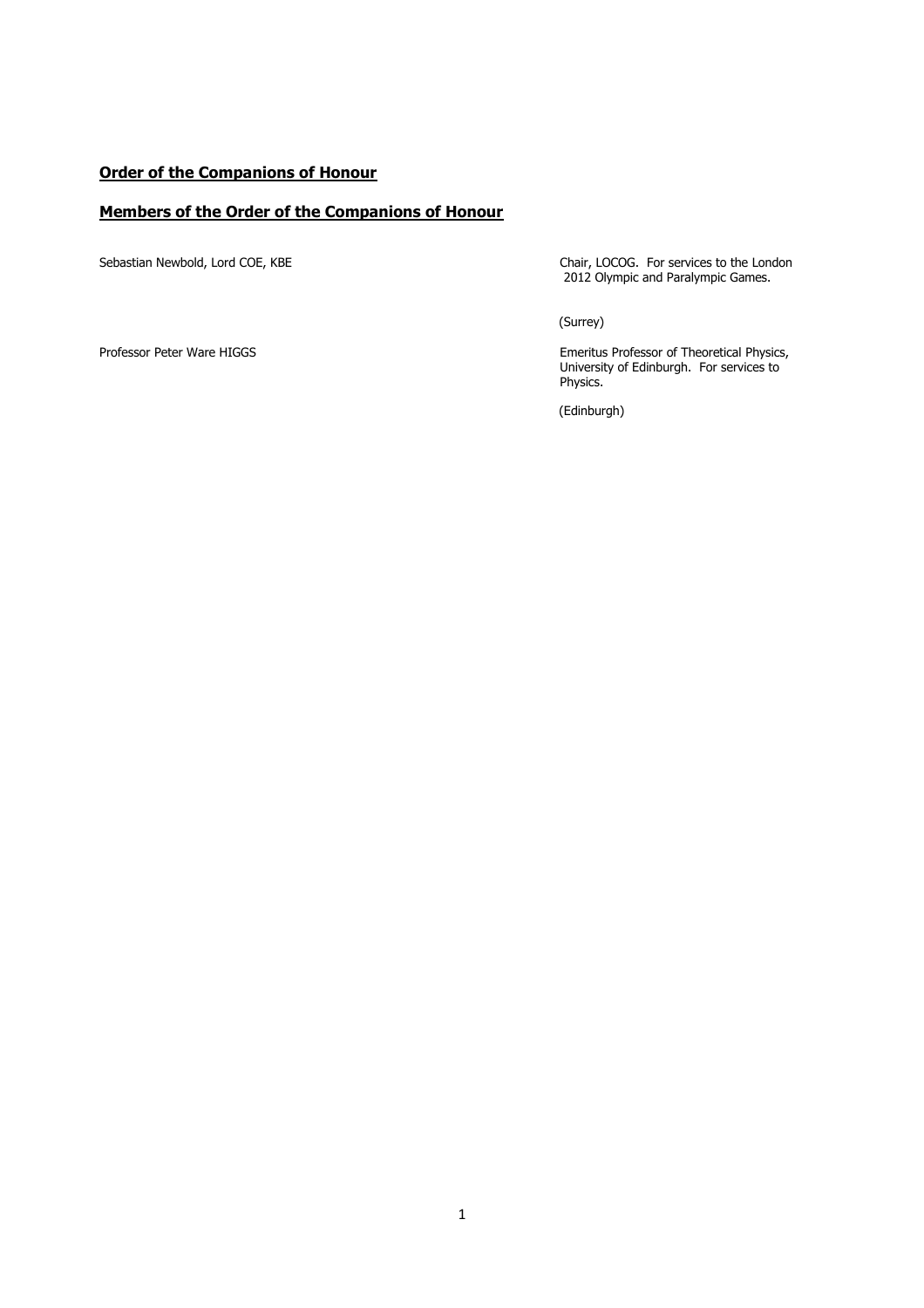#### **Knights Bachelor**

#### **Knighthoods**

Professor George Thomas BERWICK, CBE **Headteacher, Ravens Wood School**, Bromley, Kent. For services to Education. (Leigh on Sea, Essex) Quentin Saxby BLAKE, CBE **intervalst and the intervalst of the Illustrator.** For services to Illustration. (London) Professor Keith BURNETT, CBE The Vice-Chancellor, University of Sheffield. For services to Science and Higher Education. (Sheffield, South Yorkshire) Professor Ian David DIAMOND, FBA FRSE Professor Ian David DIAMOND, FBA FRSE Principal and Vice-Chancellor, University of Aberdeen. For services to Social Science and Higher Education. (Aberdeen) Kenneth Henry GRANGE, CBE **industrial Designer.** For services to Design. (London) Michael Aron HELLER Philanthropist. For charitable services. (London) Peter Gerard HENDY, CBE **Commissioner, Transport for London.** For services to Transport and the community. (Bath, Somerset) Bernard HOGAN-HOWE, QPM Commissioner, Metropolitan Police. For services to Policing.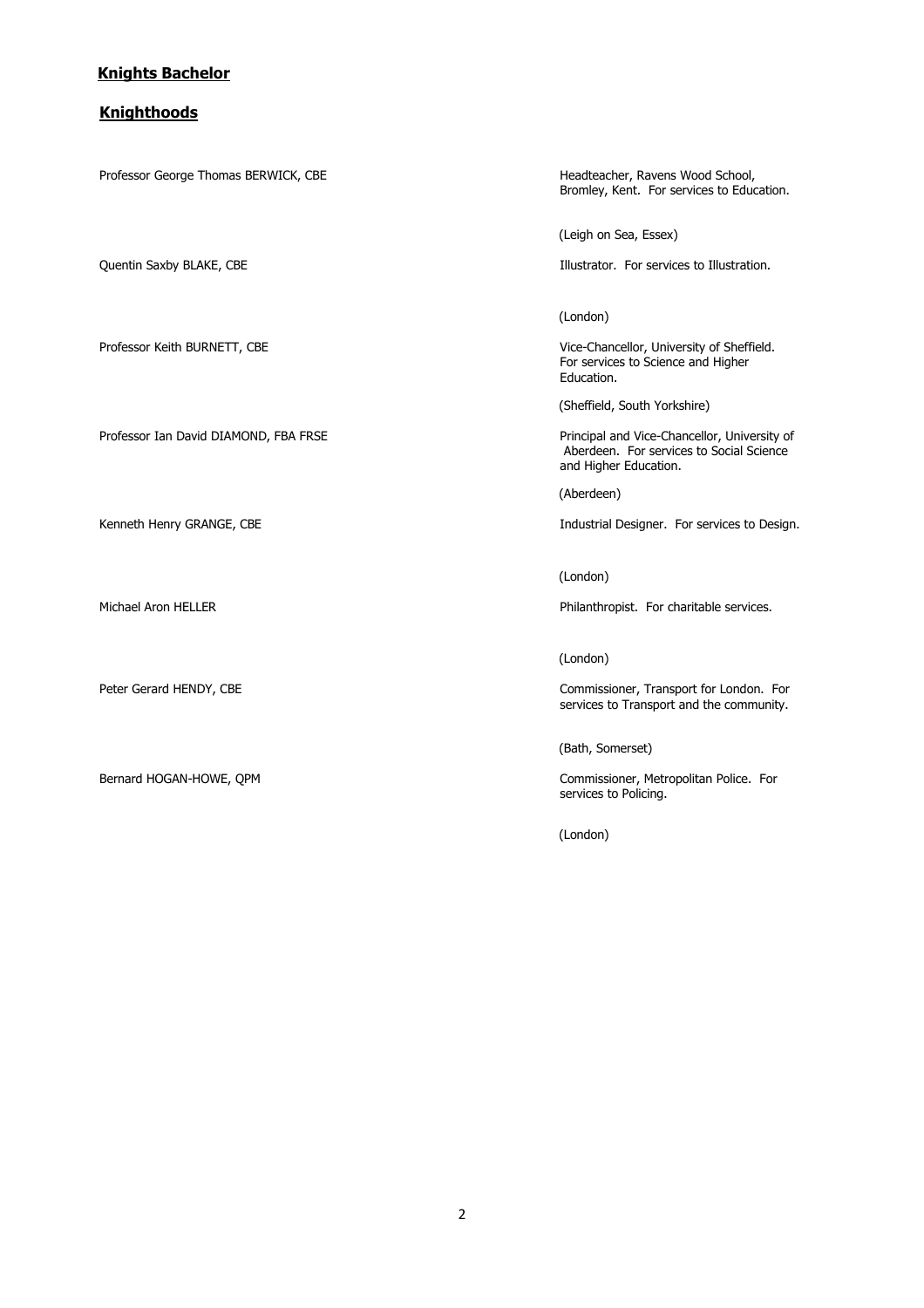John Mark Nicholas LEIGHTON **Director General, National Galleries of** Scotland. For services to Art. (Edinburgh) Martin James NAREY Ministerial Adviser on Adoption. For services to Vulnerable People. (Whitby, North Yorkshire) Robert Stephen O'BRIEN, CBE Chairman, Barts and London NHS Trust. For services to Healthcare and to the community in London. (Braintree, Essex) Professor David Neil PAYNE, CBE Director, Optoelectronics Research Centre, University of Southampton. For services to Photonics Research and Applications. (Southampton) Hector William Hepburn SANTS Lately Chief Executive Officer, Financial Services Authority. For services to Financial Services and Regulation. (Oxfordshire) Richard Charles Scrimgeour SHEPHERD, MP Member of Parliament for Aldridge Brownhill. For public service. (Walsall, West Midlands) Martin Gregory SMITH **Philanthropist.** For charitable services to Education, Science and the Arts. (Oxford, Oxfordshire) Christopher STONE Executive Headteacher, The Arthur Terry and Stockland Green Schools, Birmingham. For services to Education. (Atherstone, West Midlands) Professor Hew Francis Anthony STRACHAN, DL Chichele Professor of the History of War, All Souls Oxford. For services to the Ministry of Defence. (Biggar, Lanarkshire) Professor Simon Charles WESSELY For services to Military Healthcare and to Psychological Medicine. (London)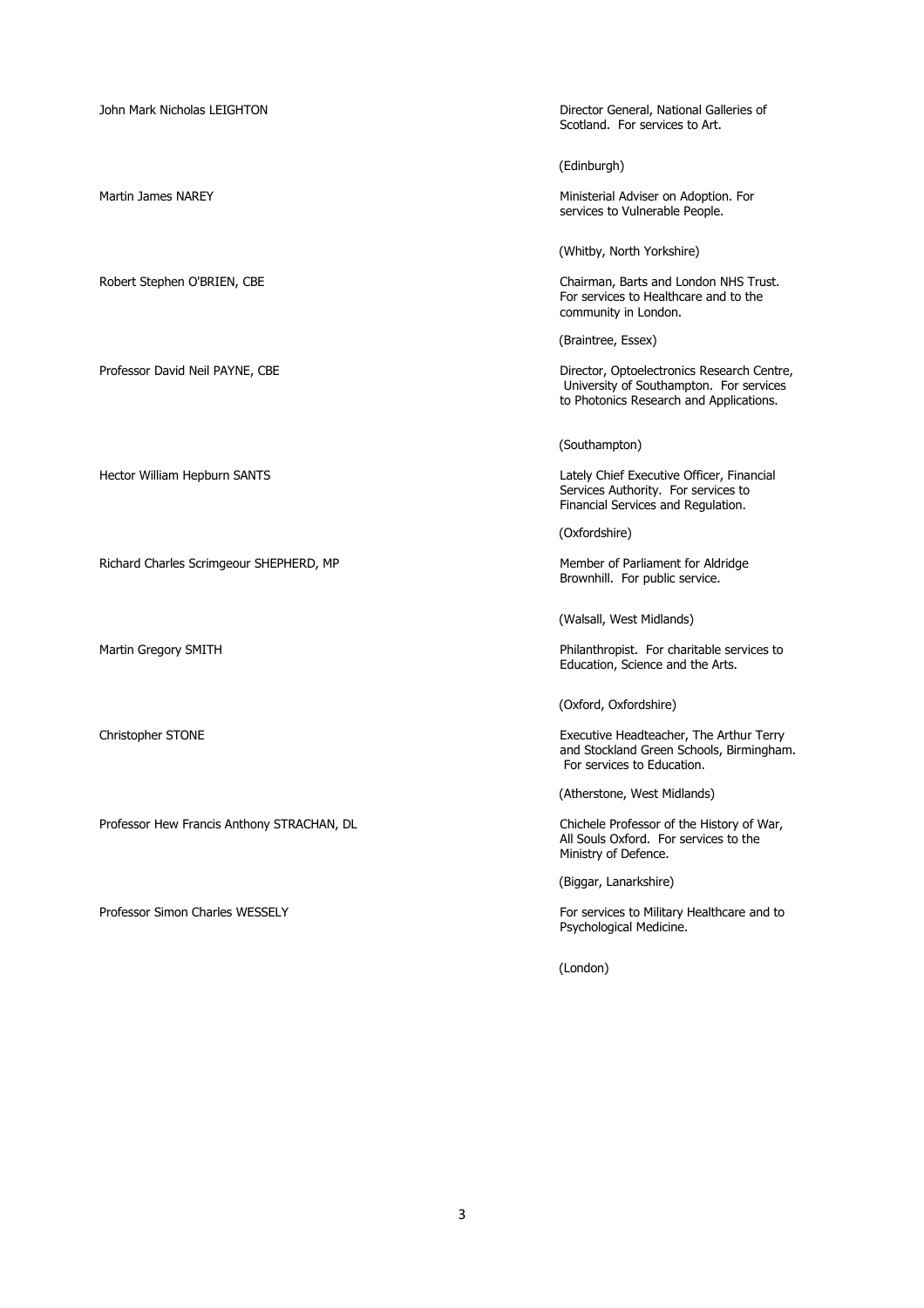Nicholas Stephen WILLIAMS Lately Principal of The BRIT School, Croydon. For services to Education.

(London)

David Hugh WOOTTON Lord Mayor of London. For services to Legal Business, Charity and the City of London.

(Kent)

Dr Hossein YASSAIE Chief Executive Officer, Imagination Technologies Group. For services to Technology and Innovation.

(Kings Langley, Hertfordshire)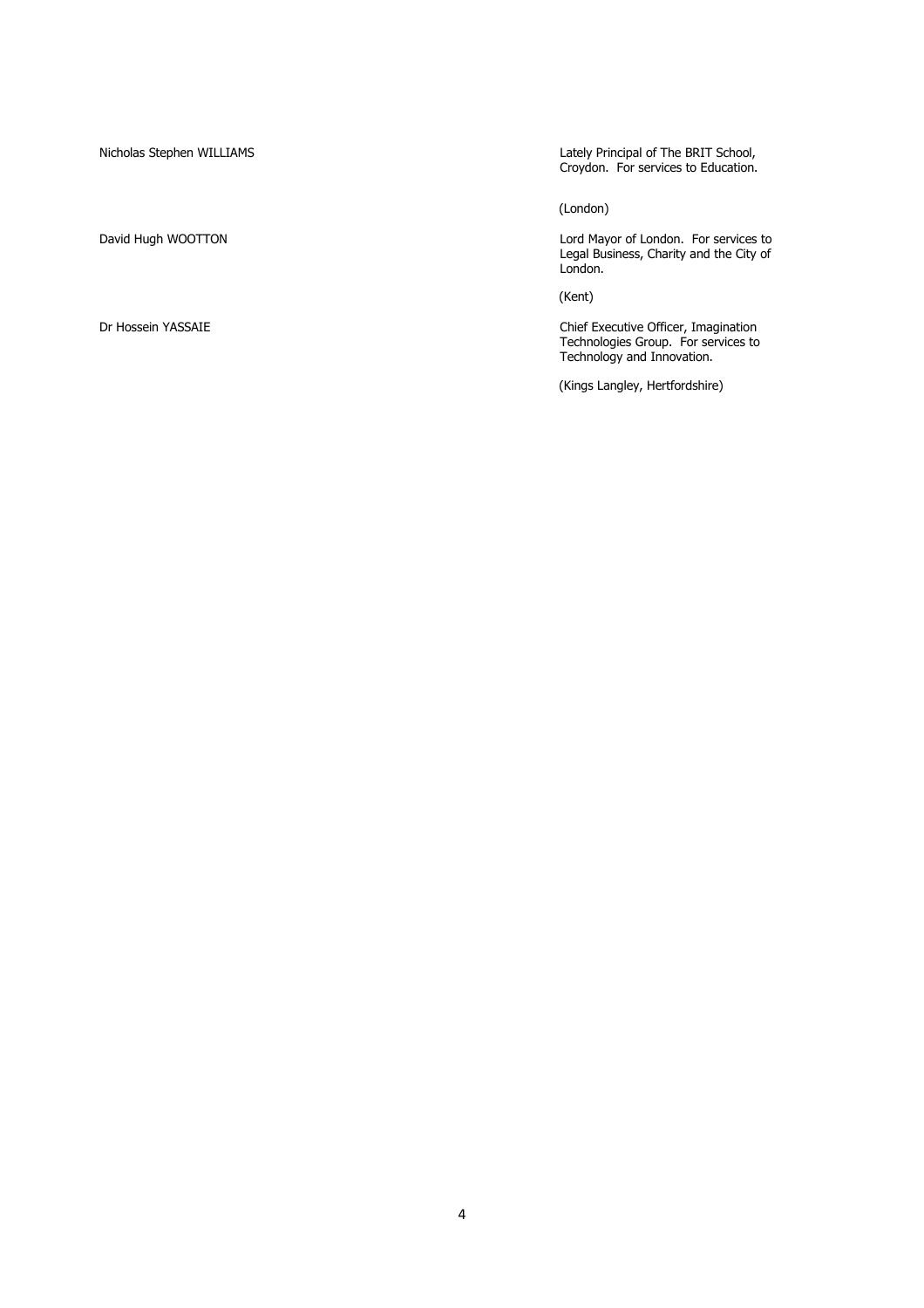# **Dames Commander of the Order of the Bath**

Ursula, Mrs BRENNAN **Permanent Secretary, Ministry of Justice.** For public service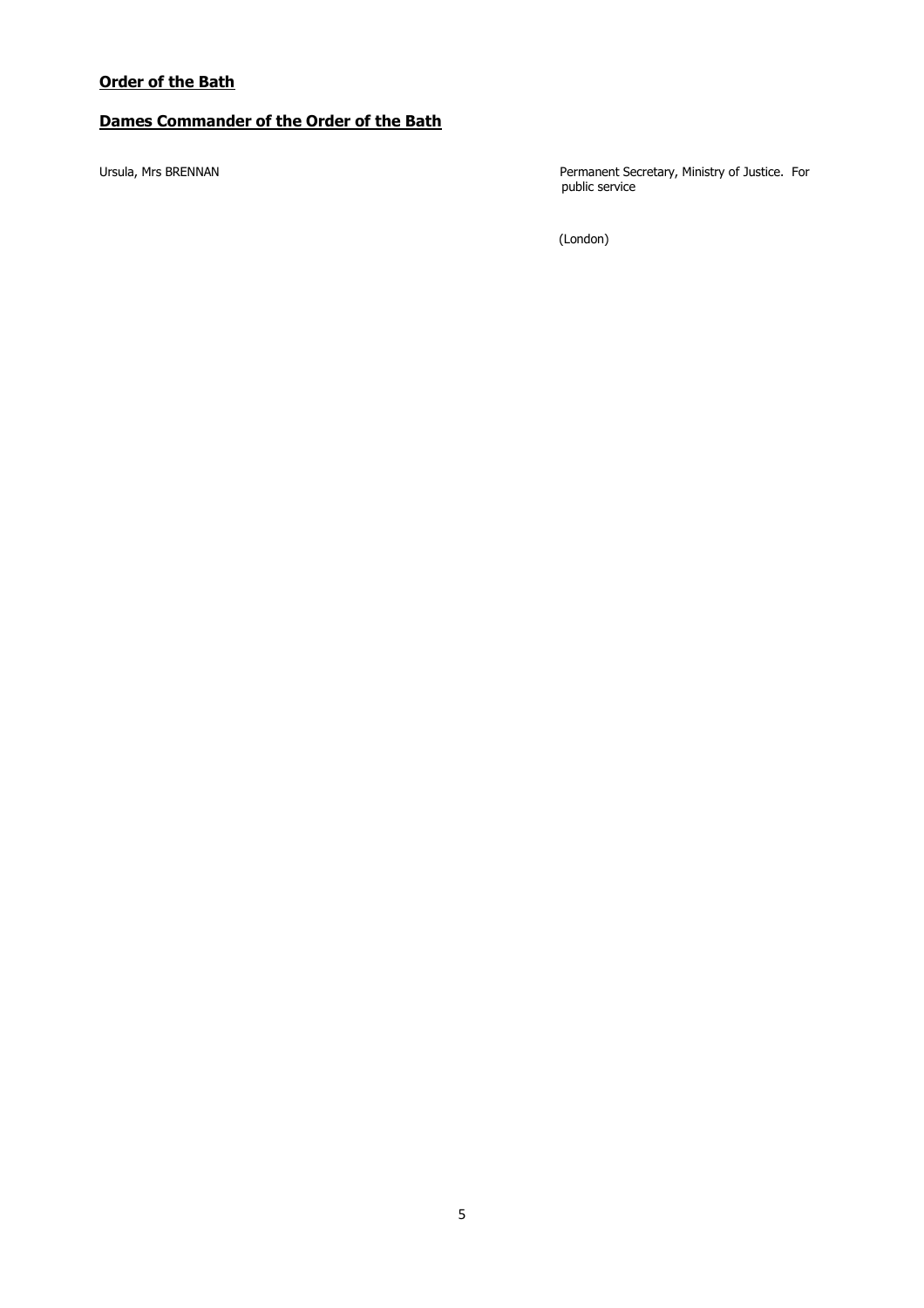## **Order of the Bath**

# **Knights Commander of the Order of the Bath**

Jonathan EVANS **For services** to Defence.

(London)

Robert James ROGERS Clerk of the House and Chief Executive, House of Commons. For parliamentary and public service.

(Blakemere, Herefordshire)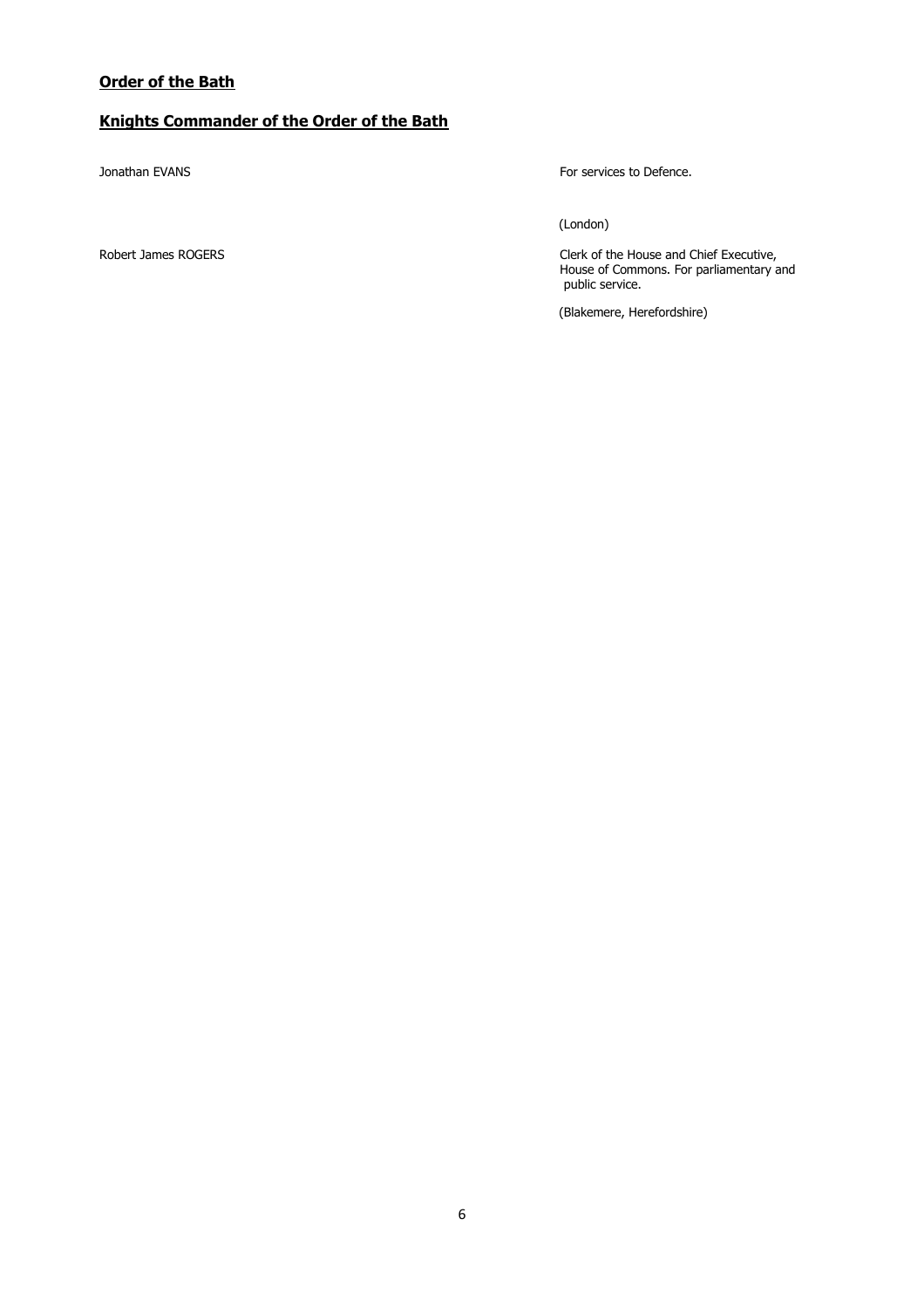## **Order of the Bath**

# **Companions of the Order of the Bath**

| Jeremy John BEETON           | Director-General, Government Olympic<br>Executive. For services to the London<br>2012 Olympic and Paralympic Games.                                                          |
|------------------------------|------------------------------------------------------------------------------------------------------------------------------------------------------------------------------|
|                              | (Staindrop, Durham)                                                                                                                                                          |
| Miss Mridul HEGDE            | Director, Financial Stability, HM Treasury.<br>For services to the Stabilisation of the<br>British Banking System.                                                           |
|                              | (London)                                                                                                                                                                     |
| <b>Trevor John LLANWARNE</b> | Government Actuary. For services to the<br><b>Actuarial Profession and Public Finances</b><br>and to Public Service Pension Reform.                                          |
|                              | (Sevenoaks, Kent)                                                                                                                                                            |
| Stephen Augustus LOVEGROVE   | Chief Executive, Shareholder Executive.<br>For services to the Government as<br>Shareholder.                                                                                 |
|                              | (London)                                                                                                                                                                     |
| Oswyn George PAULIN          | Head of Government Legal Service,<br>Northern Ireland Executive. For services<br>to Government in Northern Ireland and<br>voluntary service through the Scout<br>Association |
|                              | (Belfast)                                                                                                                                                                    |
| Alison, Mrs SAUNDERS         | Chief Crown Prosecutor for London, Crown<br>Prosecution Service. For services to Law<br>and Order especially after the 2011 London<br>Riots.                                 |
|                              | (London)                                                                                                                                                                     |
| Dr Michael William WEIGHTMAN | Her Majesty's Chief Nuclear Inspector,<br>Office for Nuclear Regulation, Health and<br>Safety Executive. For services to the<br><b>Improvement of Nuclear Safety</b>         |
|                              | (Chester, Cheshire)                                                                                                                                                          |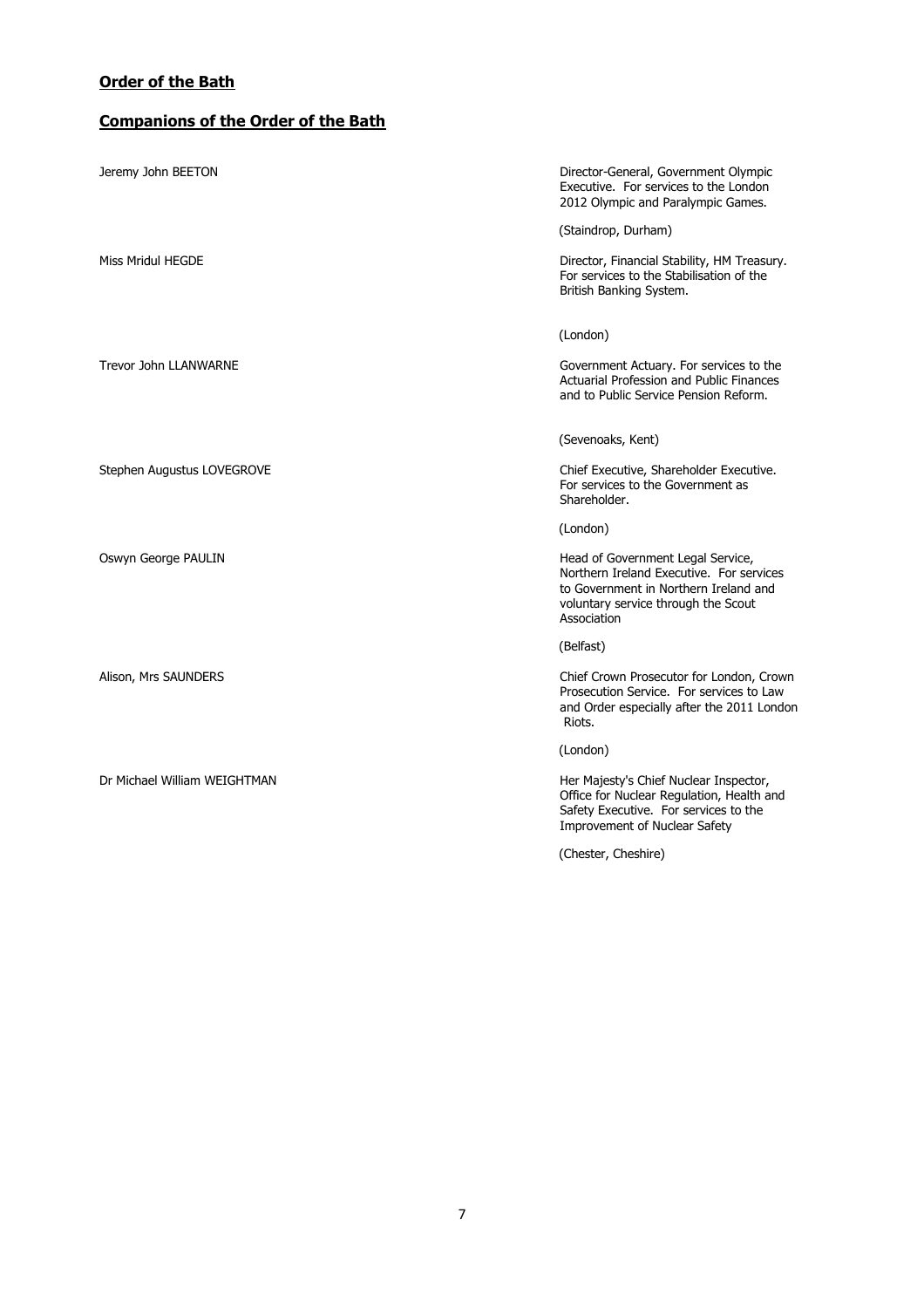## **Knights Grand Cross of the Order of the British Empire**

Sir Alan Peter BUDD **For services to Economic Policy and the** Office for Budget Responsibility.

(London)

Sir Keith Edward MILLS Deputy Chair, LOCOG. For services to the London 2012 Olympic and Paralympic Games.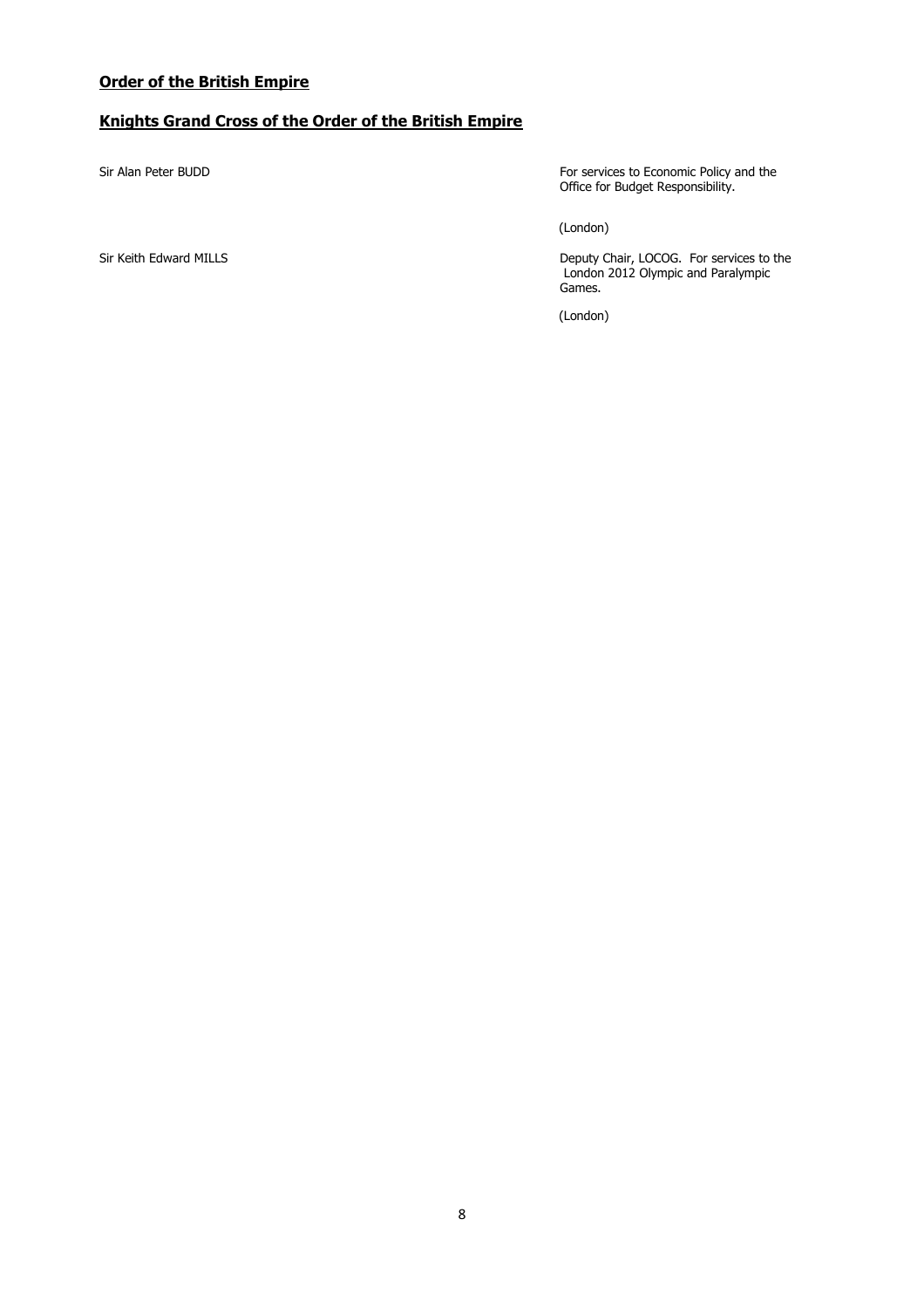# **Dames Commander of the Order of the British Empire**

| The Right Honourable Margaret Mary BECKETT, MP | For public and political service.                                                                                                                                    |
|------------------------------------------------|----------------------------------------------------------------------------------------------------------------------------------------------------------------------|
|                                                | (Derby, Derbyshire)                                                                                                                                                  |
| Dr Christine BRADDOCK, CBE                     | Principal and Chief Executive, Birmingham<br>Metropolitan College. For services to<br>Further Education.                                                             |
|                                                | (Worcestershire)                                                                                                                                                     |
| Ms Sally COATES                                | Principal, Burlington Danes Academy,<br>Hammersmith. For services to Education.                                                                                      |
|                                                | (Middlesex)                                                                                                                                                          |
| Professor Sarah Ann COWLEY                     | For services to Health Visiting.                                                                                                                                     |
|                                                | (Bournemouth, Dorset)                                                                                                                                                |
| Ms Nancy HALLETT, OBE                          | Former Chief Executive, Homerton<br>University Hospital NHS Foundation Trust.<br>For services to Healthcare.                                                         |
|                                                | (London)                                                                                                                                                             |
| Helen, Mrs HYDE                                | Headmistress, Watford Grammar School<br>for Girls, Hertfordshire, and President,<br>Foundation and Aided Schools National<br>Association. For services to Education. |
|                                                | (Radlett, Hertfordshire)                                                                                                                                             |
| Joan, Mrs MCVITTIE                             | Headteacher, Woodside High School,<br>Haringey, and Past President, Association<br>of School and College Leaders. For<br>services to Education.                      |
|                                                | (London)                                                                                                                                                             |
| Priscilla Jane, Mrs NEWELL, OBE JP             | For services to the Pension Industry and to<br>Charity.                                                                                                              |
|                                                | (London)                                                                                                                                                             |
| Ms Vicki PATERSON                              | Executive Headteacher, Brindishe Green<br>School, Brindishe Lee School and Lee Manor<br>School, Lewisham. For services to<br>Education.                              |
|                                                | (London)                                                                                                                                                             |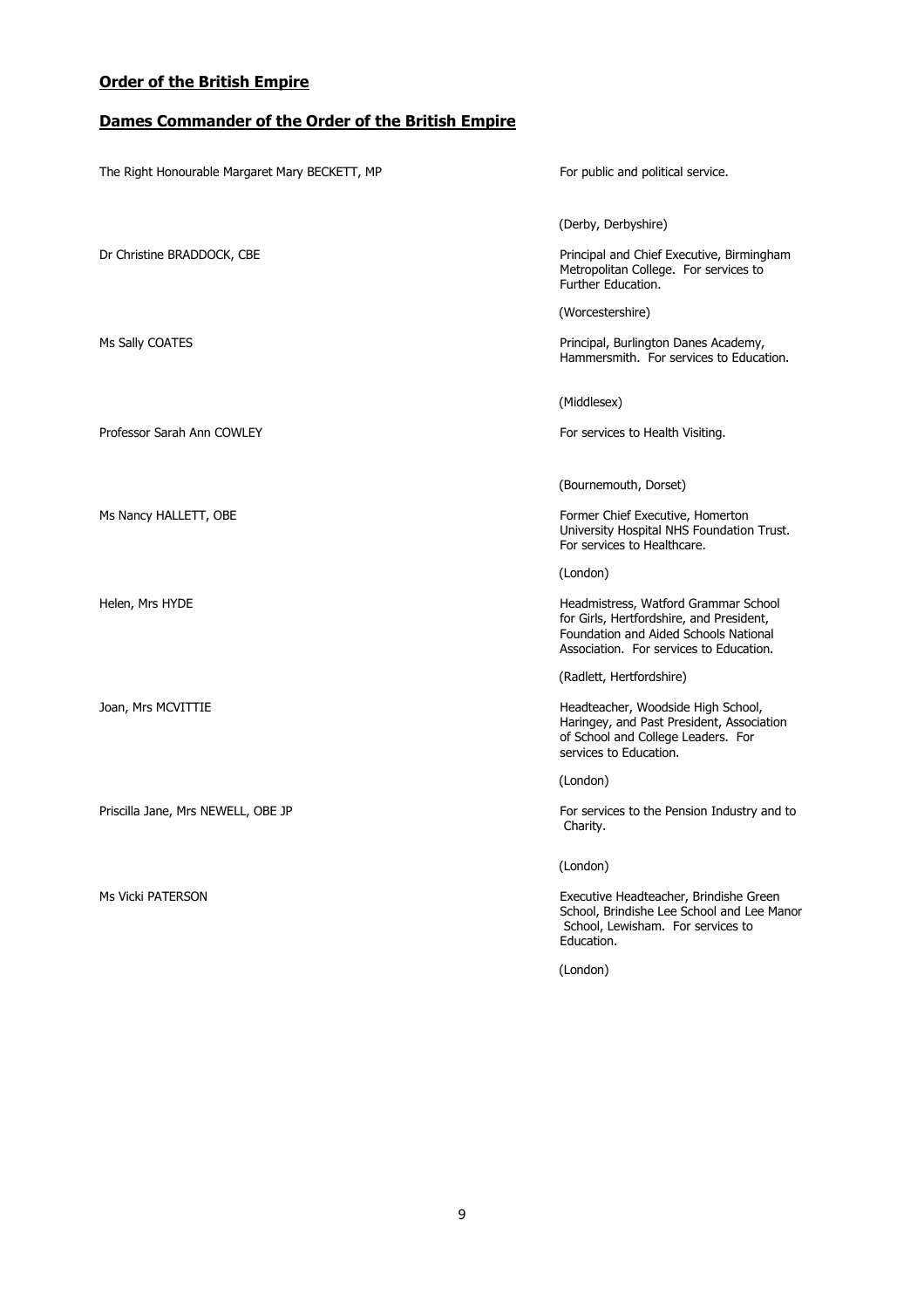Professor Carol Vivien ROBINSON Professor of Physical Chemistry, University of Oxford. For services to Science and Industry.

(Oxfordshire)

Ms Angela Eileen WATKINSON Member of Parliament for Hornchurch and Upminster. For public and political service.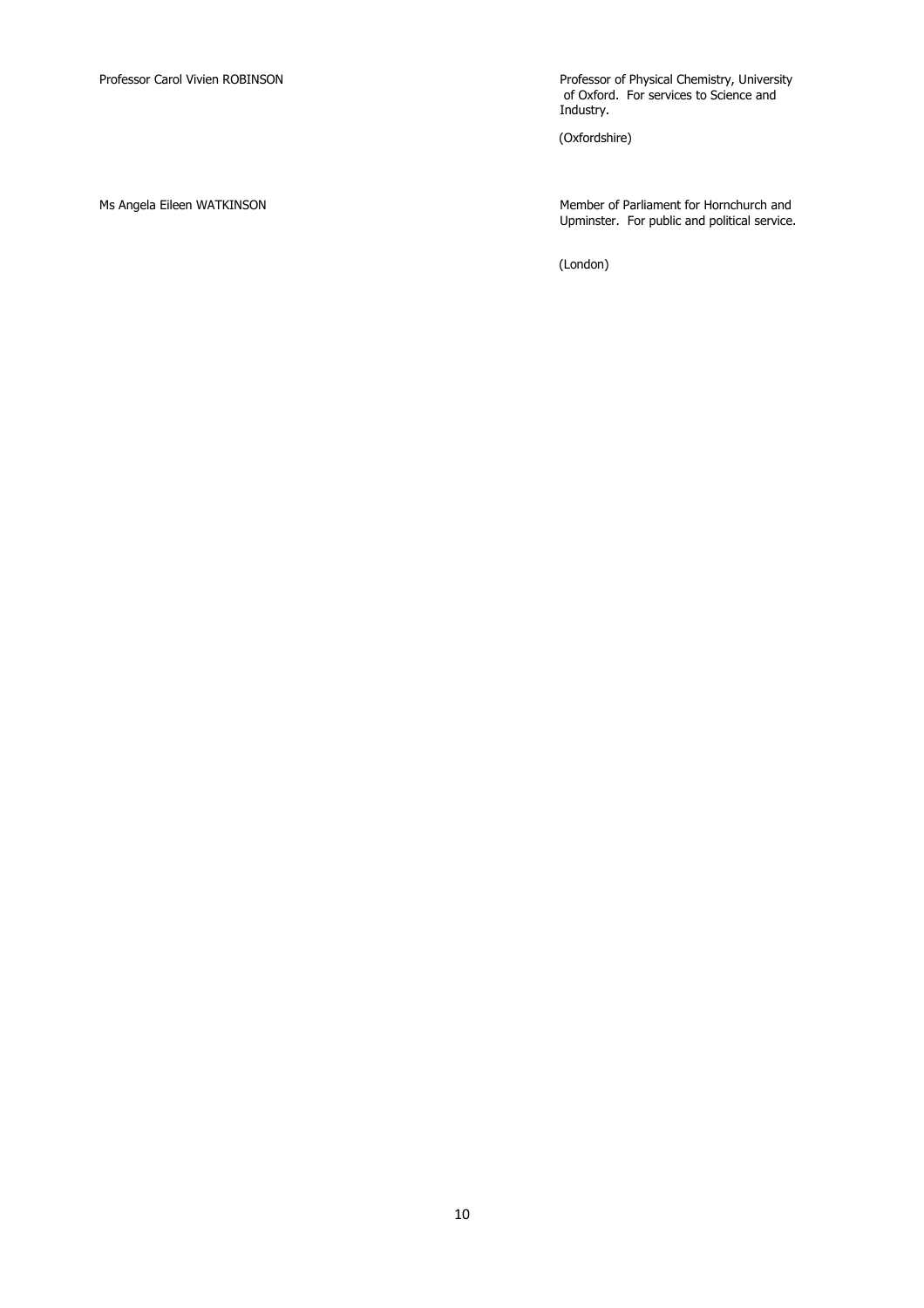# **Knights Commander of the Order of the British Empire**

Paul Clive, Lord DEIGHTON Chief Executive Officer, LOCOG. For services to London 2012 Olympic and Paralympic Games.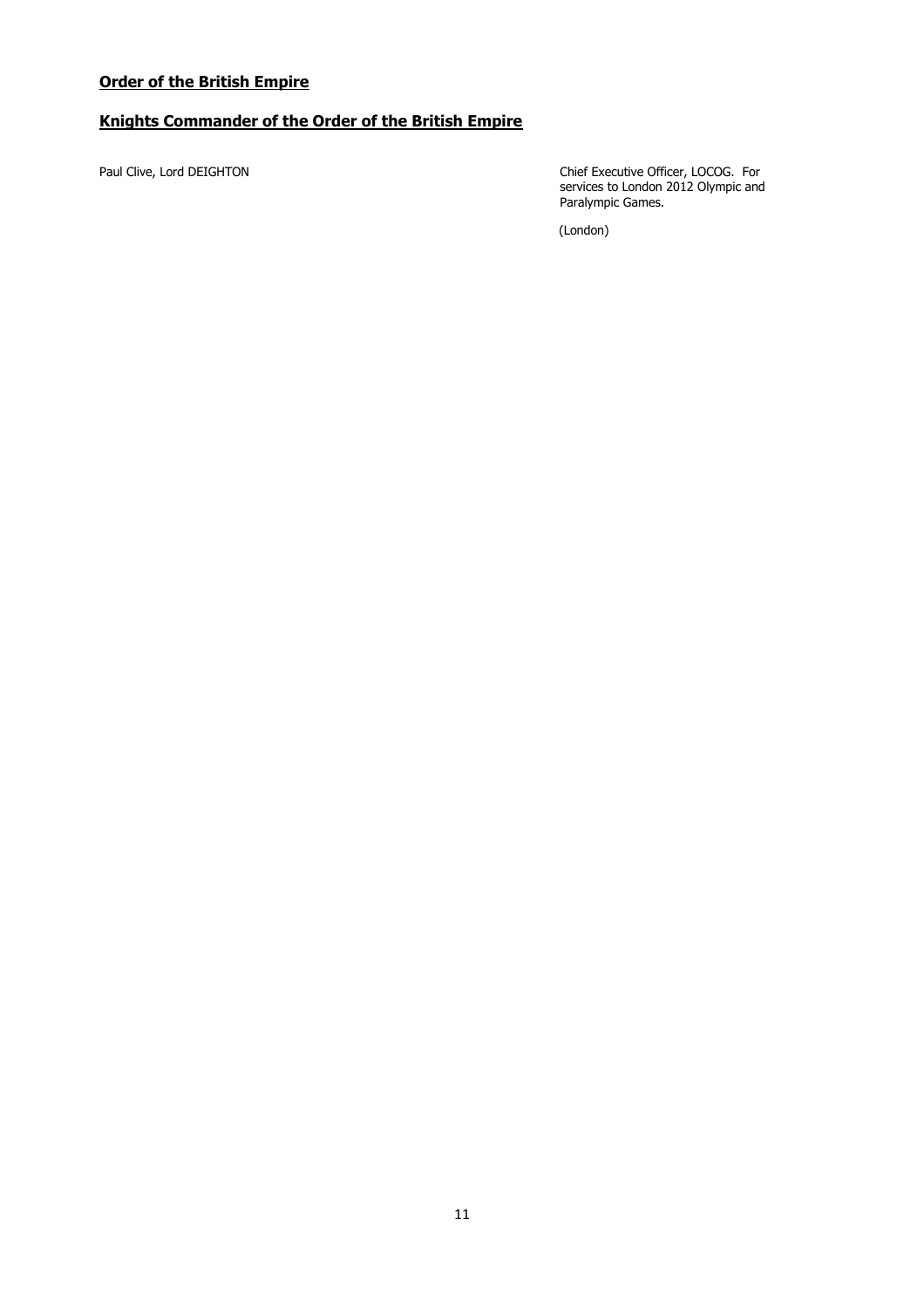# **Commanders of the Order of the British Empire**

| Professor Josephine Dawn ADES, OBE              | Professor of Art History and Theory,<br>University of Essex. For services to<br>Higher Education and Art History.                                     |
|-------------------------------------------------|-------------------------------------------------------------------------------------------------------------------------------------------------------|
|                                                 | (London)                                                                                                                                              |
| Reginald William BAILEY                         | Chief Executive, Mothers' Union. For<br>service to Children and Families.                                                                             |
|                                                 | (Nazeing, Essex)                                                                                                                                      |
| Alexander Charles BEARD                         | Deputy Director, Tate. For services to the<br>Arts.                                                                                                   |
|                                                 | (London)                                                                                                                                              |
| His Honour Judge Peter John Luther BEAUMONT, QC | Recorder of London. For services to the<br>Administration of Justice.                                                                                 |
|                                                 | (Suffolk)                                                                                                                                             |
| Dr (John) Michael BERMAN                        | Chairman, Southbank Sinfonia. For<br>services to Music and Philanthropy.                                                                              |
|                                                 | (Princes Risborough, Buckinghamshire)                                                                                                                 |
| Cherie, Mrs BLAIR                               | For services to Women's Issues and to<br>charity in the UK and Overseas.                                                                              |
|                                                 | (London)                                                                                                                                              |
| Dr Steven Robert BOORMAN                        | Consultant in Occupational Health. For<br>services to Occupational Medicine.                                                                          |
|                                                 | (Farnham, Surrey)                                                                                                                                     |
| John Peter BOTHAMLEY                            | Founder, the Four Acre Trust. For<br>charitable services in the UK and Overseas.                                                                      |
|                                                 | (Hereford, Herefordshire)                                                                                                                             |
| Dr Terence George BRAMALL                       | Philanthropist. For charitable services.                                                                                                              |
|                                                 | (Harrogate, North Yorkshire)                                                                                                                          |
| Timothy James BREEDON                           | Lately Group Chief Executive, Legal and<br>General Group and Chairman, Association<br>of British Insurers. For services to the<br>Insurance Industry. |
|                                                 | (London)                                                                                                                                              |
|                                                 |                                                                                                                                                       |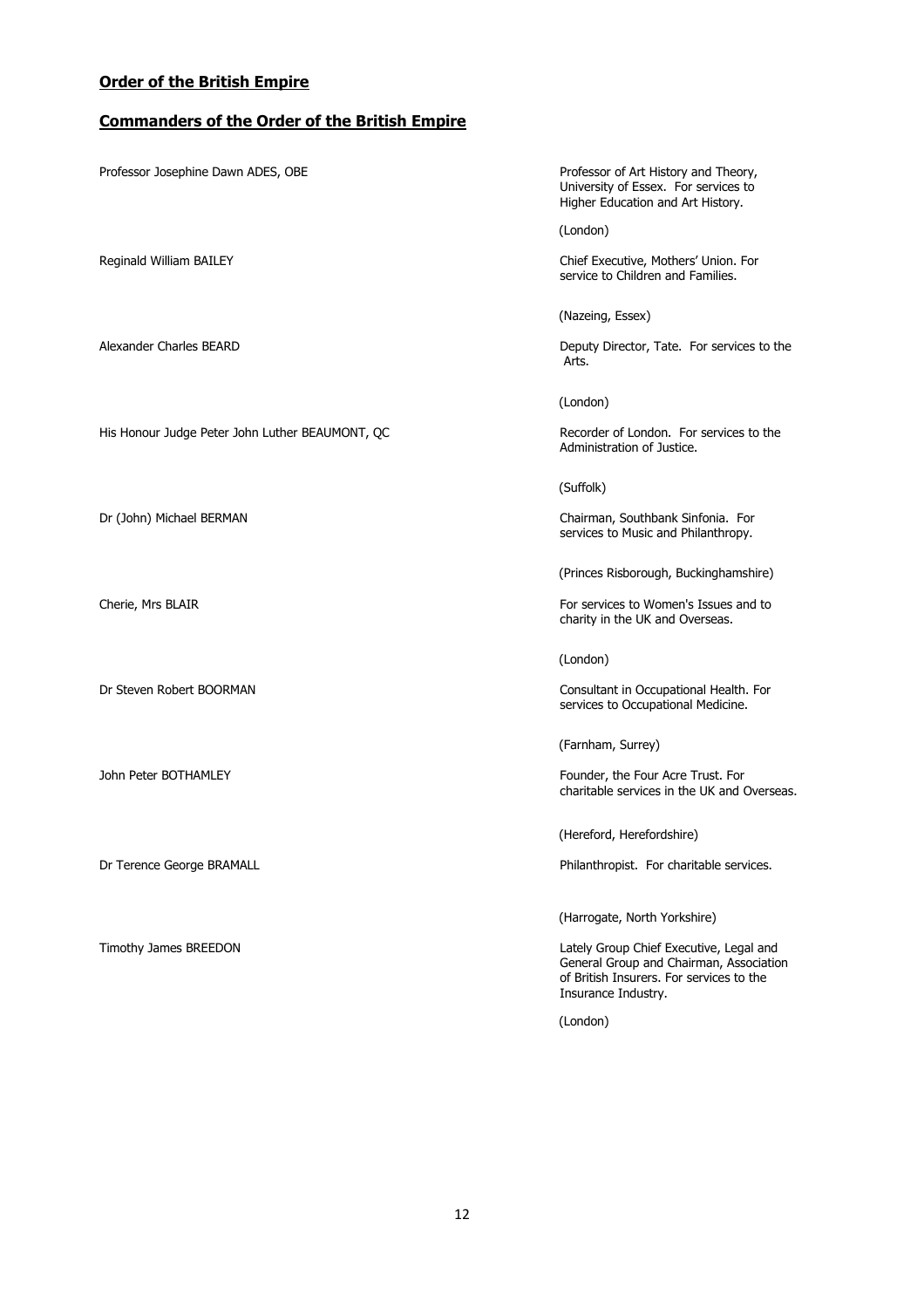The Honourable Mr Justice Thomas Alexander BURGESS

Kate Bush Music. And the state of the state of the state of the state of the state of the state of the state o

Medicine and Professor of Epidemiology, Nottinghamshire. For services to Respiratory Medicine.

(Nottinghamshire)

Lately Presiding County Court Judge and<br>Temporary High Court Judge and Recorder of Belfast. For services to the Administration of Justice.

(Down)

Ms Catherine BUSH Singer and Songwriter. For services to Singer and Songwriter. For services to Nusic.

(Abingdon, Oxfordshire)

Professor Brian CANTOR Vice-Chancellor, The University of York. For services to Higher Education.

(York, North Yorkshire)

Michael Maurice CASHMAN, MEP Member of the European Parliament for the West Midlands and Co-Founder, Stonewall. For public and political service.

(London)

Professor David Millar CLARK, FBA National Clinical Adviser, Department of Health. For services to Mental Health.

(Oxford, Oxfordshire)

Dr David Douglas CLEEVELY **Founding Director, Centre for Science and** Policy, University of Cambridge. For services to Technology and Innovation.

(Cambridgeshire)

James Michael Thomas COCHRANE Chairman, The British Red Cross Society. For services to Health.

(London)

Neale COLEMAN **Director, London 2012, Greater London** Authority. For services to the London 2012 Olympic and Paralympic Games.

(London)

Neil COULING Work Services Director, Department for Work and Pensions. For public service.

(Liphook, Hampshire)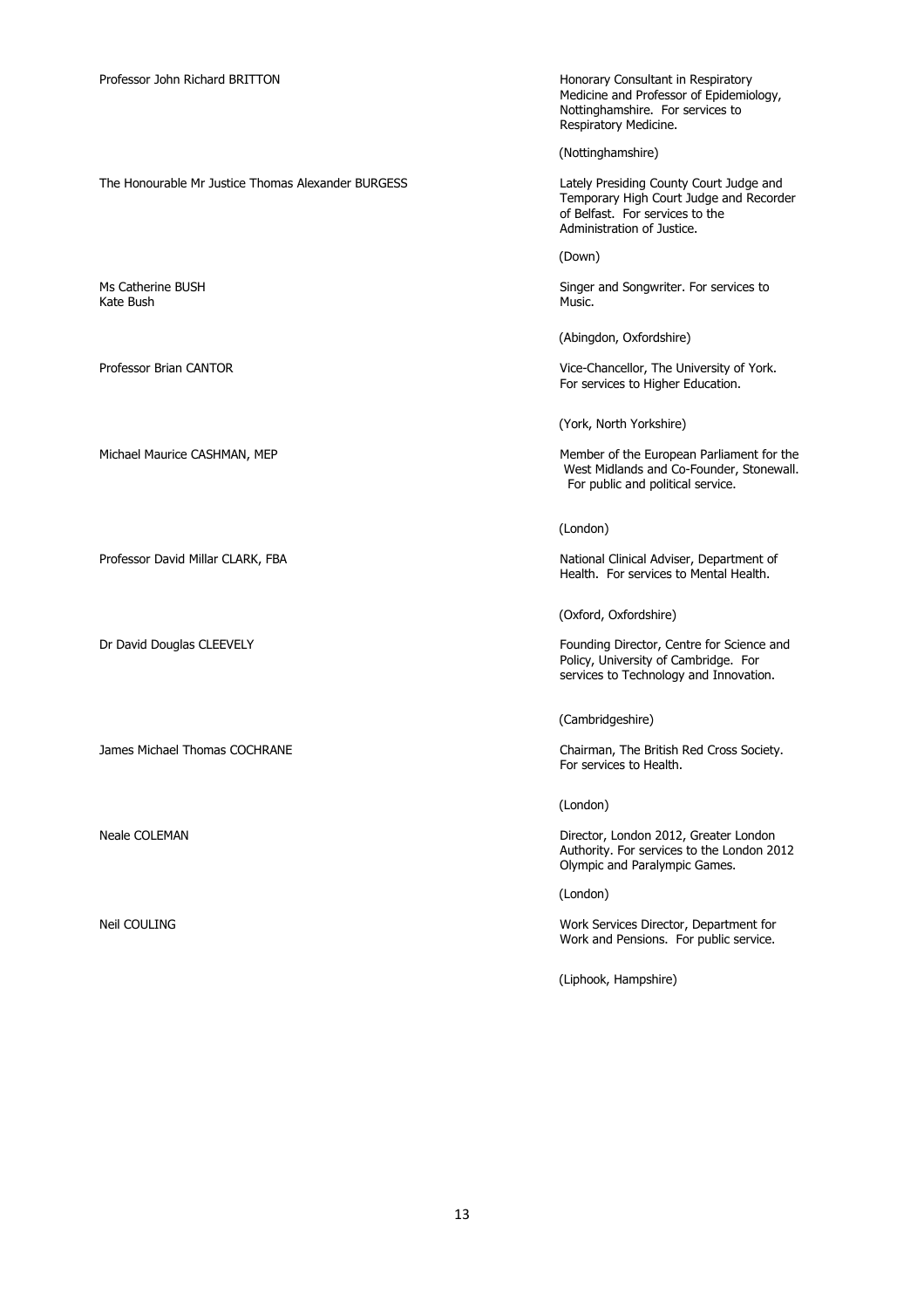| Ms Sherry COUTU                  | Angel Investor. For services to<br>Entrepreneurship.                                                                                             |
|----------------------------------|--------------------------------------------------------------------------------------------------------------------------------------------------|
|                                  | (Cambridgeshire)                                                                                                                                 |
| Barry Geoffery COX               | Chairman, Digital UK. For services to the<br>Media and Digital Television.                                                                       |
|                                  | (London)                                                                                                                                         |
| Philip Gotsall COX               | Chief Executive Officer, International<br>Power. For services to the Energy<br>Industry.                                                         |
|                                  | (Buckinghamshire)                                                                                                                                |
| (John) Geraint DAVIES            | For voluntary and charitable services in<br>Wales.                                                                                               |
|                                  | (Penarth, Vale of Glamorgan)                                                                                                                     |
| Helen, Mrs DEEBLE                | Chief Executive, P&O Ferries Division and<br>President, UK Chamber of Shipping. For<br>services to the Shipping Industry.                        |
|                                  | (Canterbury, Kent)                                                                                                                               |
| Professor Joseph Stuart ELBORN   | Professor of Respiratory Medicine and<br>Consultant Physician, Queen's University<br>Belfast. For services to Healthcare in<br>Northern Ireland. |
|                                  | (Bangor, Down)                                                                                                                                   |
| Ms Tracey EMIN                   | Artist. For services to the Arts.                                                                                                                |
|                                  | (London)                                                                                                                                         |
| Professor Eileen EVASON          | For services to Disadvantaged People in<br>Northern Ireland.                                                                                     |
|                                  | (Belfast)                                                                                                                                        |
| John James FENWICK               | Deputy Chairman, Fenwick Limited. For<br>services to the Retail Business.                                                                        |
|                                  | (Newcastle-upon-Tyne, Tyne and Wear)                                                                                                             |
| Nicholas Eustace Haddon FERGUSON | Chair, Courtauld Institute. For services to<br>Philanthropy and Higher Education.                                                                |
|                                  | (London)                                                                                                                                         |
| Duncan Struthers FLETCHER        | Chair, Forth Holdings. For services to<br>Business and to the community in<br>Stirlingshire.                                                     |
|                                  | (Dunblane, Stirling and Falkirk)                                                                                                                 |
| Professor Gary Ashley FORD       | Director, UK Stroke Research Network and<br>Clinical Director, Newcastle University. For<br>services to research in Stroke Medicine.             |
|                                  | (Newcastle upon Tyne, Tyne and Wear)                                                                                                             |

14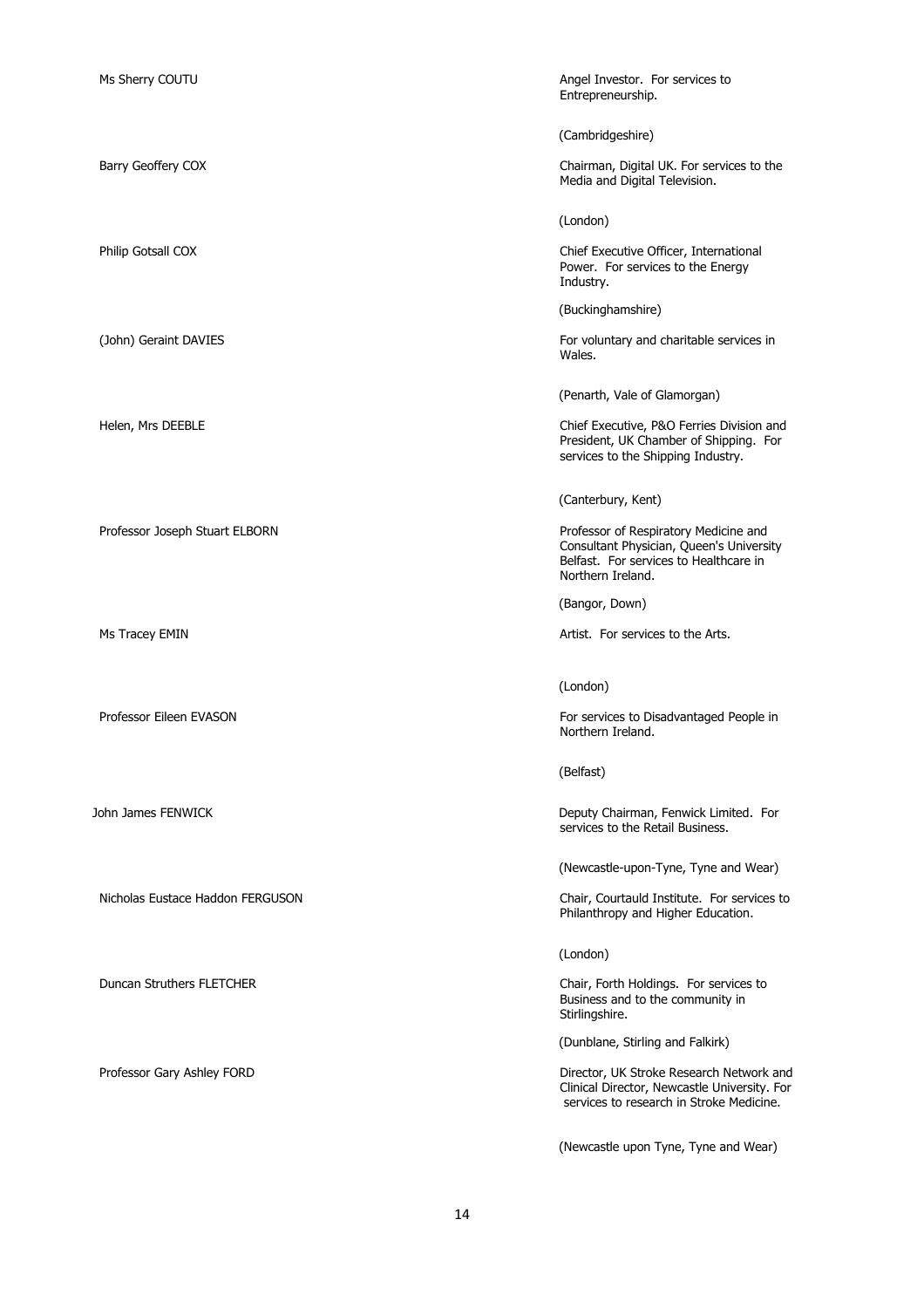Professor Judith Anne FREEDMAN **Professor Judith Anne FREEDMAN** Professor of Tax Law, Oxford University.

Malcolm John Charles HARBOUR, MEP Member of the European Parliament for the

Christine, Mrs FORSTER Operations Director, Child Support Agency, Department for Work and Pensions. For services to the Transformation of the Child Support System.

(Bexhill-on-Sea, East Sussex)

For services to Tax Research.

(London)

Professor Pamela GILLIES **Principal and Vice-Chancellor, Glasgow** Principal and Vice-Chancellor, Glasgow Caledonian University. For services to Education and Public Health.

(Glasgow)

David GOLDSTONE **Finance and Programme Director**, Government Olympic Executive. For services to the Financial Administration of the London 2012 Olympic and Paralympic Games.

(St Albans, Hertfordshire)

Professor Joanna Dorothy HAIGH **Professor Joanna Dorothy HAIGH** Professor of Atmospheric Physics, Imperial College London. For services to Physics.

(Surrey)

West Midlands. For services to the UK Economy.

(Solihull, West Midlands)

Professor Keith Gordon HARDING **Director, Wound Healing Research Unit and** Director, TIME Institute, Cardiff University. For services to Medicine and Healthcare.

(Cardiff)

Professor Jaqueline HAYDEN **Professor Jaqueline HAYDEN** Postgraduate Dean, North West Region. For services to Medical Education.

(Heywood, Lancashire)

Ms Pauline Maria HAYES Deputy Director and Head, Department for International Development Afghanistan. For service to the UK's International Development Effort in Afghanistan.

(Tunbridge Wells, Kent)

Stephen Hugh HENWOOD, TD **Chairman, Nuclear Decommissioning** Authority. For services to the Nuclear Industry and charity.

(Preston, Lancashire)

Professor Richard HOLDAWAY **Director of RAL Space, Rutherford Appleton** Laboratory. For services to Science and Technology.

(Shrivenham, Oxfordshire)

Malcolm HURLSTON Founder and President, Consumer Credit Counselling Service. For Financial Services.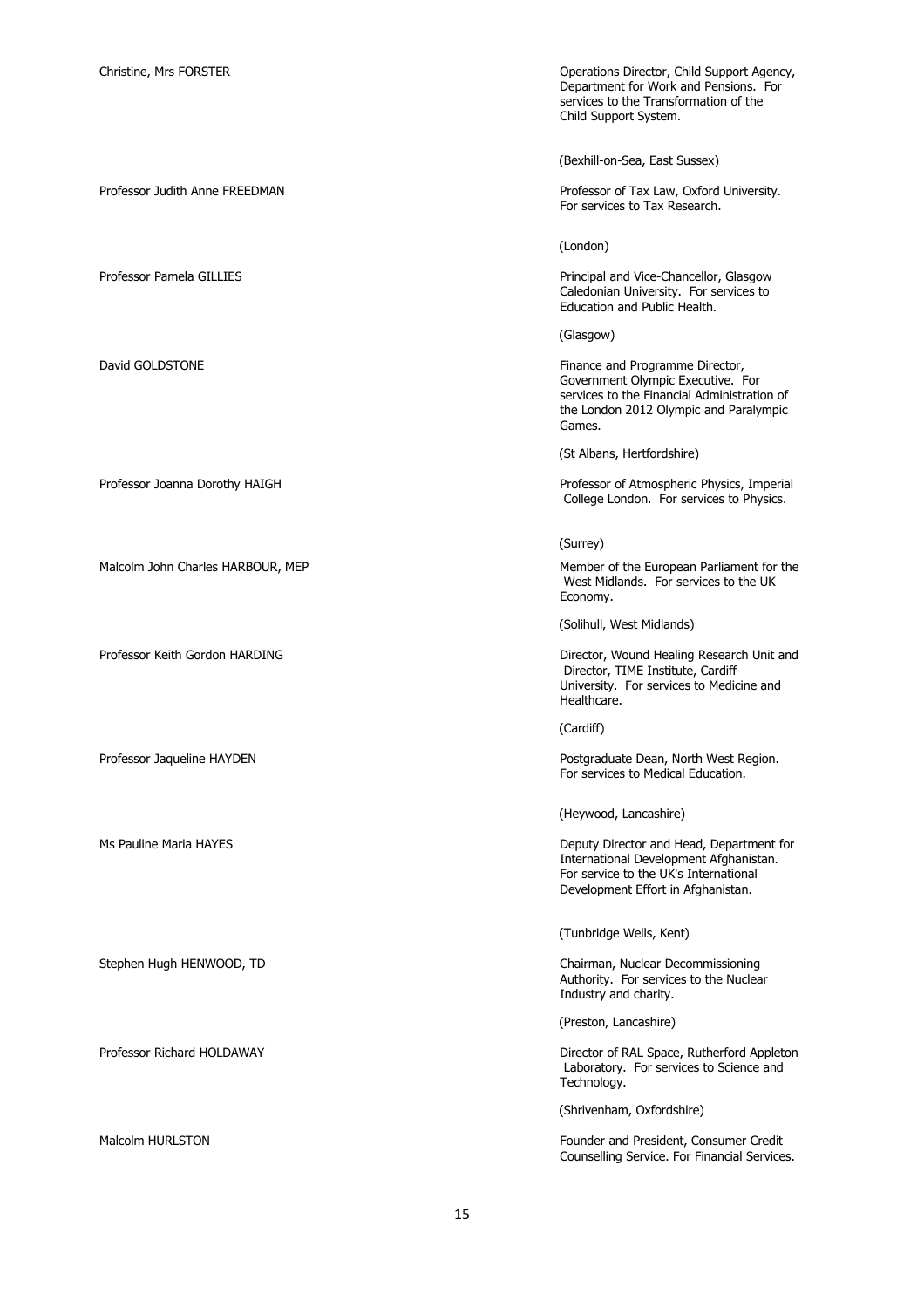|                                      | (London)                                                                                                       |
|--------------------------------------|----------------------------------------------------------------------------------------------------------------|
| Professor Leslie Lars IVERSEN        | Chair, Advisory Council on the Misuse of<br>Drugs. For services to Pharmacology.                               |
|                                      | (Sevenoaks, Kent)                                                                                              |
| Ms Deborah Ann JEVANS                | Director of Sport, LOCOG. For services to<br>Sport and the London 2012 Olympic and<br>Paralympic Games.        |
|                                      | (London)                                                                                                       |
| <b>Councillor Peter JONES</b>        | Leader, East Sussex County Council. For<br>services to Local Government in the South<br>East.                  |
|                                      | (Hastings, East Sussex)                                                                                        |
| Professor Francis Patrick KELLY, FRS | Professor of the Mathematics of Systems,<br>University of Cambridge. For services to<br>Mathematical Sciences. |
|                                      | (Cambridgeshire)                                                                                               |
| Ms Tracey KNEALE                     | Headteacher, Marlbrook Primary School,<br>Herefordshire. For services to Education.                            |
|                                      | (Bredwardine, Herefordshire)                                                                                   |
| Ms Martha LANE FOX                   | UK Digital Champion. For voluntary<br>services to the UK Digital Economy and to<br>charity.                    |
|                                      | (London)                                                                                                       |
| Jane, Mrs LEES                       | Lately Headteacher, Hindley High School,<br>Wigan. For services to Education.                                  |
|                                      | (Kendal, Cumbria)                                                                                              |
| Isabel, Mrs LETWIN                   | Director, Legal Services, Department of<br>Health. For Legal services to Government.                           |
|                                      | (London)                                                                                                       |
| Magnus Duncan LINKLATER              | Lately Editor, The Times in Scotland. For<br>services to the Arts and Media in Scotland.                       |
|                                      | (Edinburgh)                                                                                                    |
| Ian LIVINGSTONE, OBE                 | Life President, Eidos. For services to the<br>Computer Gaming Industry.                                        |
|                                      | (London)                                                                                                       |
| Richard LONG                         | Landscape Artist and Sculptor. For<br>services to Art.                                                         |
|                                      | (Bristol)                                                                                                      |
| Ms Ruth MACKENZIE, OBE               | Director, Cultural Olympiad. For services<br>to the London 2012 Olympic and<br>Paralympic Games.               |
|                                      | (London)                                                                                                       |
| Rory MAIR                            | Chief Executive, Convention of Scottish<br>Local Authorities. For services to Local<br>Government.             |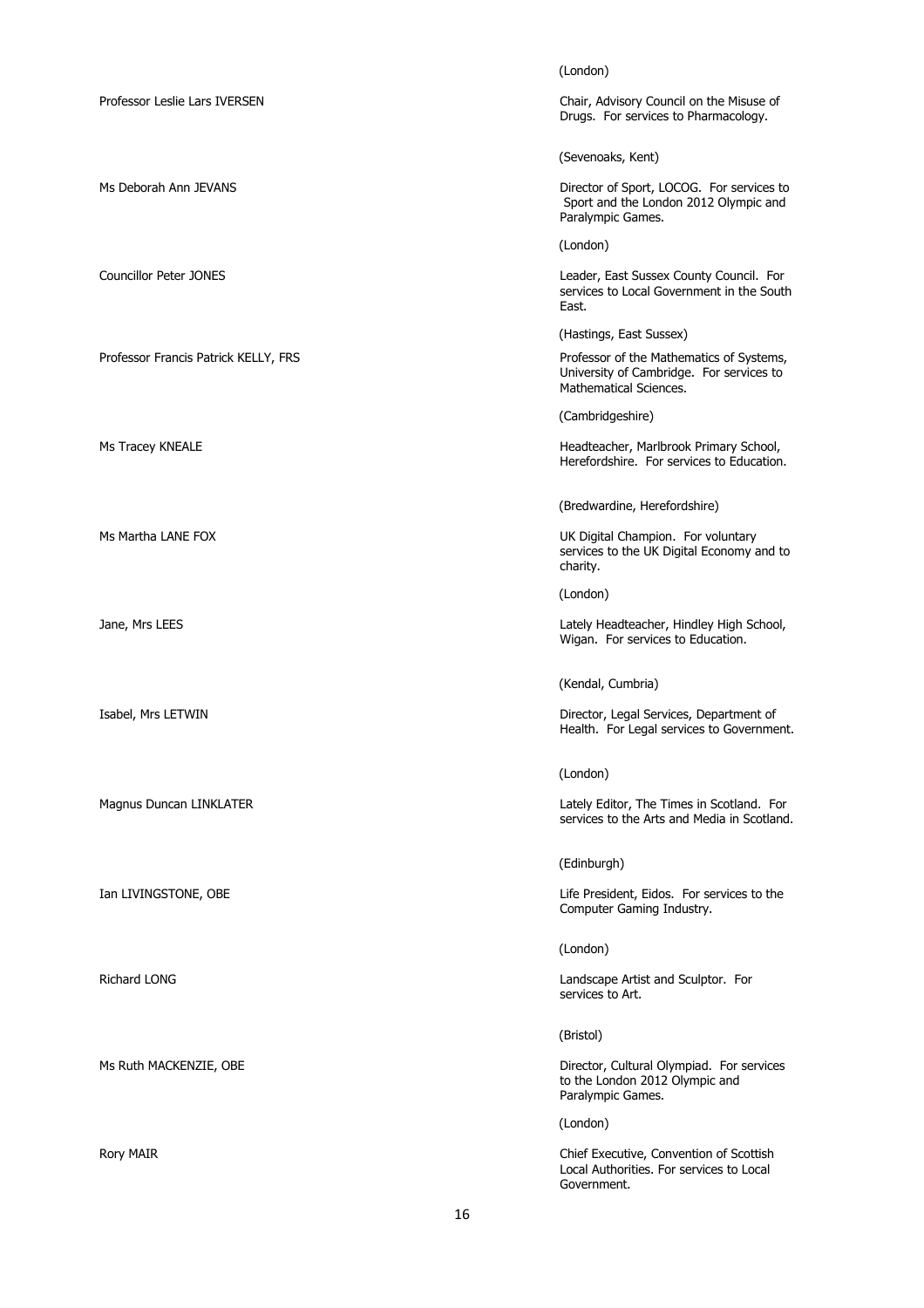Dr (Bernard Gerald) Brian MCCLOSKEY Regional Director, Health Protection

John Charles MCINTOSH, OBE **Educator and Adviser.** For services to

(Rosemarkie, Ross and Cromarty)

Ms Penny MANSFIELD **Manufacture Controller Controller Controller Controller Controller Controller Controller Controller Controller Controller Controller Controller Controller Controller Controller Controller Controller Con** services to Children and Families.

(London)

Peter Vincent MARKS **Group Chief Executive, The Co-operative** Group. For services to the Retail Trade.

(Bingley, West Yorkshire)

Ms Diane Robertson MARTIN Lately Director, Trust, Lambeth. For services to Vulnerable Women.

(Brighton, East Sussex)

Peter David MASON **Parliamentary Security Director.** For services to Parliament.

(London)

Agency. For services to Public Health and Safety.

(Ombersley, Worcestershire)

Education.

(London)

Professor Susan MENDUS **Morrell Professor Emerita of Political** Philosophy, University of York. For services to Political Science.

(York, North Yorkshire)

Ms Carolyn Elizabeth MILLER **Chief Executive, Merlin.** For services to International Humanitarian Aid.

(London)

Ms Janice MUNDAY Director, Advanced Manufacturing and Services, Department for Business, Innovation and Skills. For services to the Transformation of Business Support Schemes in England.

(London)

Stephen MUNDAY Executive Principal, Comberton Village College, Cambridgeshire, and National Leader in Education, National College for School Leadership. For services to Education.

(Cambridgeshire)

Angela Mary, Mrs O'DONOGHUE **Lately Principal, City of Sunderland College.** For services to Further Education.

(Billericay, Essex)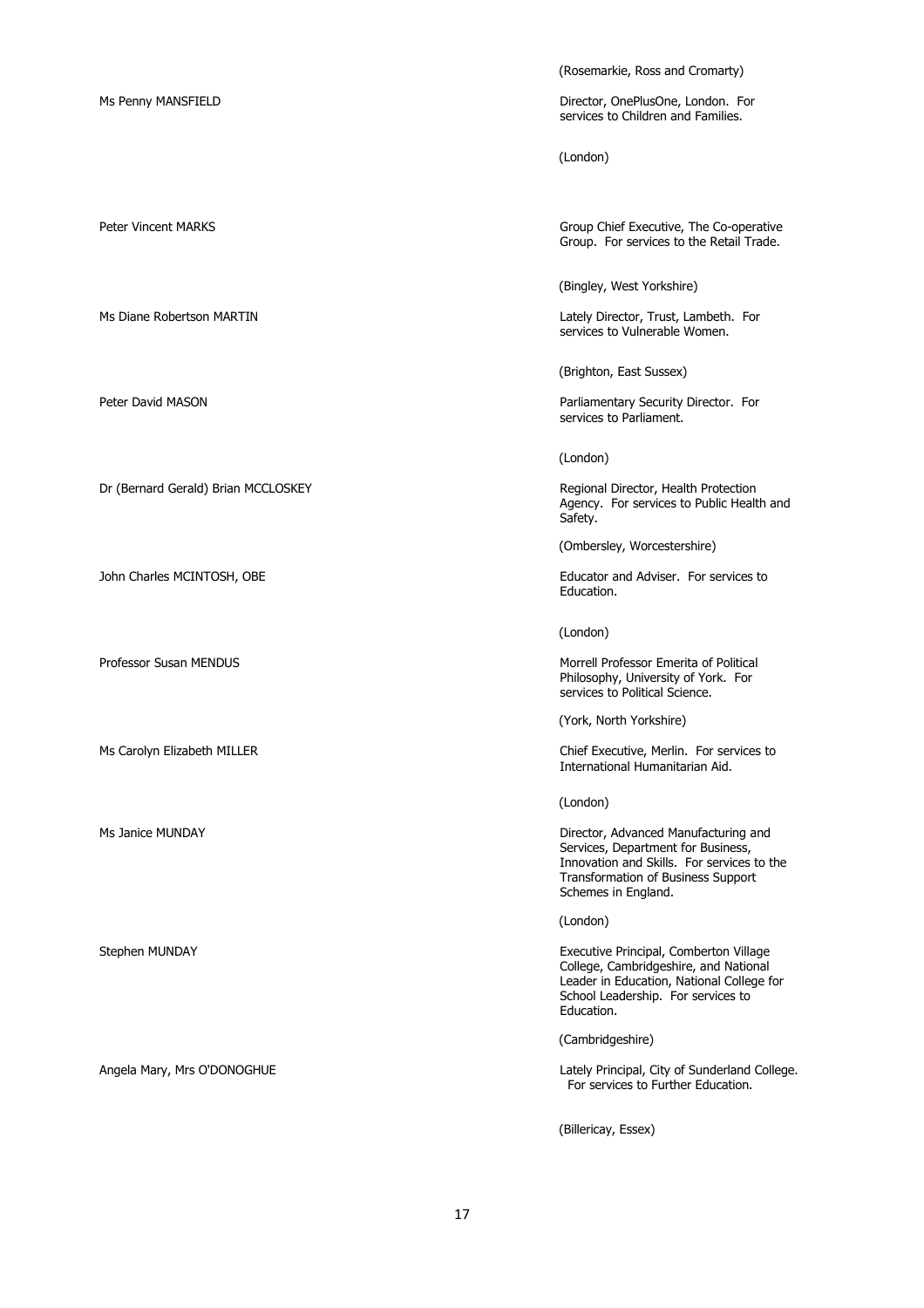| Professor Richard Jonathan PARKER | Director of Research and Technology,<br>Rolls-Royce Group. For services to<br>Engineering.                                                                                     |
|-----------------------------------|--------------------------------------------------------------------------------------------------------------------------------------------------------------------------------|
|                                   | (Derby, Derbyshire)                                                                                                                                                            |
| Ms Arlene PHILLIPS, OBE           | Choreographer. For services to Dance and<br>to charity.                                                                                                                        |
|                                   | (London)                                                                                                                                                                       |
| Anthony William PIDGLEY           | Chairman, Berkeley Group. For services to<br>the Housing Sector and the community.                                                                                             |
|                                   | (Windsor, Berkshire)                                                                                                                                                           |
| David Tom POTTS                   | Lately plc Board Member and Chief<br>Executive, Tesco Asia. For services to<br>Employment, Skills and Apprenticeships in<br>the Retail Sector.                                 |
|                                   | (London)                                                                                                                                                                       |
| Shabir RANDEREE                   | Chairman, DCD Group and Founding<br>Member, EduTrust and Islamic Bank of<br>Britain plc. For services to Business and<br>Education.                                            |
|                                   | (London)                                                                                                                                                                       |
| John REILLY                       | Principal, Mid-Cheshire College. For<br>services to Further Education.                                                                                                         |
|                                   | (Marple, Cheshire)                                                                                                                                                             |
| Ms Carolyn ROBSON                 | Headteacher, Rushey Mead School and<br>lately Executive Headteacher, Fullhurst<br>College, Leicester. For services to<br>Education.                                            |
|                                   | (Leicestershire)                                                                                                                                                               |
| Ms Nicky ROCHE                    | Director, Operations, Government Olympic<br>Executive. For services to the Staging of<br>the London 2012 Olympic and Paralympic<br>Games.                                      |
|                                   | (London)                                                                                                                                                                       |
| Dr Peter Julian RUBACK            | Deputy Director, Housing Revenue Account<br>and Decent Homes Programme,<br>Department for Communities and Local<br>Government. For services to Council<br>Housing Reform.      |
|                                   | (London)                                                                                                                                                                       |
| Timothy Peter SANDS               | Deputy Director, NHS Pay, Pensions and<br>Employment Services, Department of<br>Health, Leeds. For services to the Reform<br>of the National Health Service Pension<br>Scheme. |
|                                   | (Keighley, North Yorkshire)                                                                                                                                                    |
| Ms Su Joscelyn SAYER, OBE         | Chief Executive, United Response. For<br>services to People with Disabilities in the<br>UK.                                                                                    |
|                                   | (London)                                                                                                                                                                       |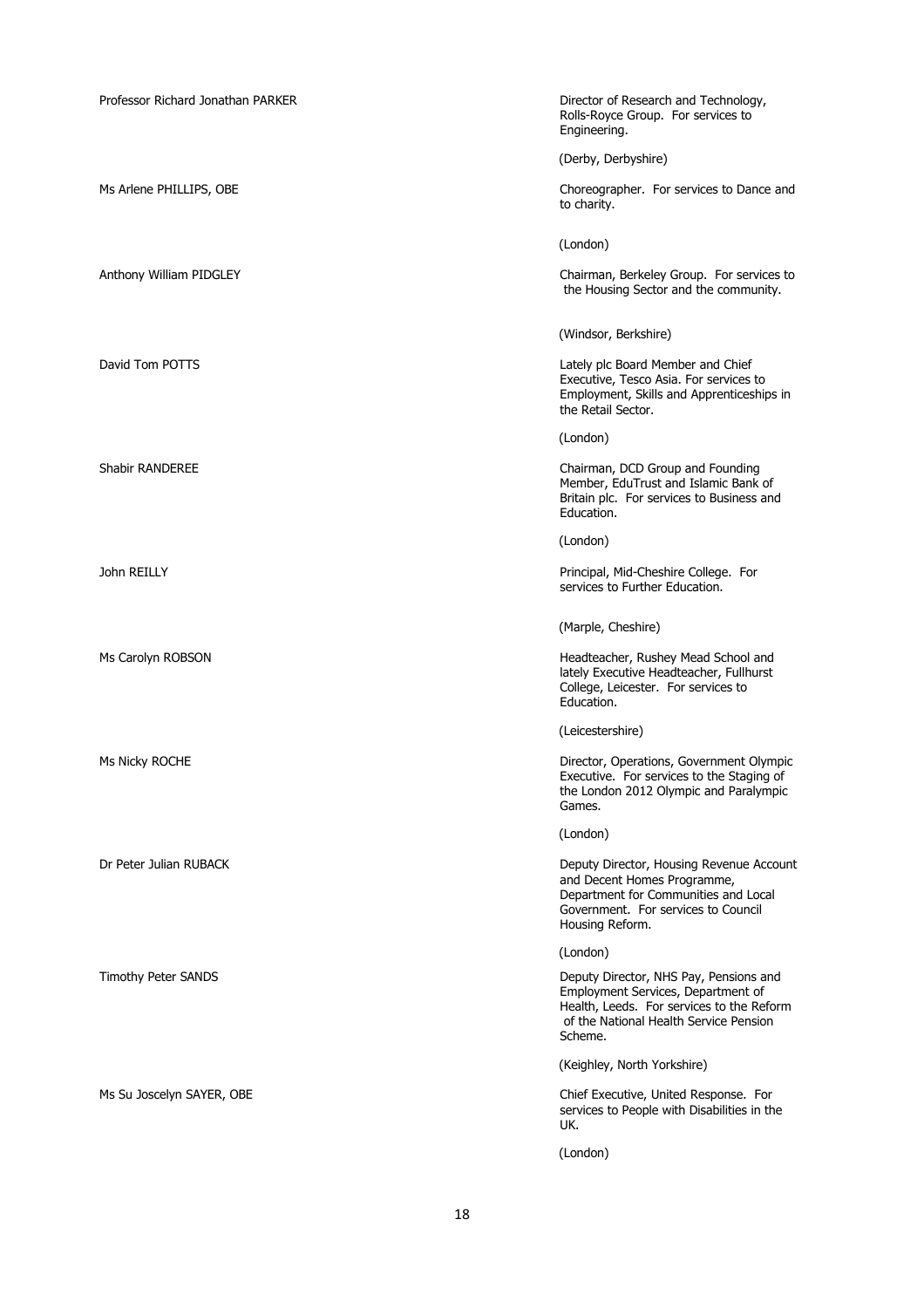| Sarah Elizabeth, Mrs SEVERN    | Head, Public Order Unit, Crime and Policing<br>Group, Home Office. For services to<br>Public Protection.                                                                  |
|--------------------------------|---------------------------------------------------------------------------------------------------------------------------------------------------------------------------|
|                                | (Sandy, Bedfordshire)                                                                                                                                                     |
| Caroline, Mrs SHAW             | Chief Executive, The Christie Hospital NHS<br>Foundation Trust. For services to the NHS.                                                                                  |
|                                | (Altrincham, Cheshire)                                                                                                                                                    |
| David Richard SHEEPSHANKS, DL  | Chair, St George's Park. For services to<br>Football and for charitable services in<br>Suffolk.                                                                           |
|                                | (Suffolk)                                                                                                                                                                 |
| Ms Dale Inez SIMON             | Director of Equality and Diversity, Crown<br>Prosecution Service. For services to the<br>Development of Equality and Diversity in<br>the Crown Prosecution Service.       |
|                                | (Barking, Essex)                                                                                                                                                          |
| Anthony John SMITH             | Director, UK Border Agency Olympics<br>Programme, Home Office. For services to<br>the Security of the London 2012 Olympic<br>and Paralympic Games.                        |
|                                | (Surrey)                                                                                                                                                                  |
| Christopher John Addison SMITH | Chief of Staff, Lambeth Palace. For<br>services to the Church of England.                                                                                                 |
|                                | (London)                                                                                                                                                                  |
| Philip SMITH                   | National Secretary, Association of<br>Conservative Clubs. For political service.                                                                                          |
|                                | (Farnham, Surrey)                                                                                                                                                         |
| <b>Martin Coulson SPRAY</b>    | Chief Executive, Wildfowl and Wetlands<br>Trust. For services to Nature<br>Conservation.                                                                                  |
|                                | (Wantage, Oxfordshire)                                                                                                                                                    |
| Ms Marie STAUNTON              | Chief Executive, PLAN UK. For services to<br>International Humanitarian Aid.                                                                                              |
|                                | (London)                                                                                                                                                                  |
| Ms Caroline TAPSTER            | Lately Chief Executive, Hertfordshire<br>County Council. For services to Local<br>Government.                                                                             |
|                                | (Stansted, Essex)                                                                                                                                                         |
| Michael TERRETT                | Chief Operating Officer, Rolls-Royce plc.<br>For services to UK Engineering.                                                                                              |
|                                | (Hazelwood, Derbyshire)                                                                                                                                                   |
| John Francis Mathieson TESH    | Lately Deputy Director, Civil Contingencies<br>Secretariat, Cabinet Office. For services<br>to UK Civil Resilience and the Development<br>of the National Risk Assessment |
|                                | (Surrey)                                                                                                                                                                  |

19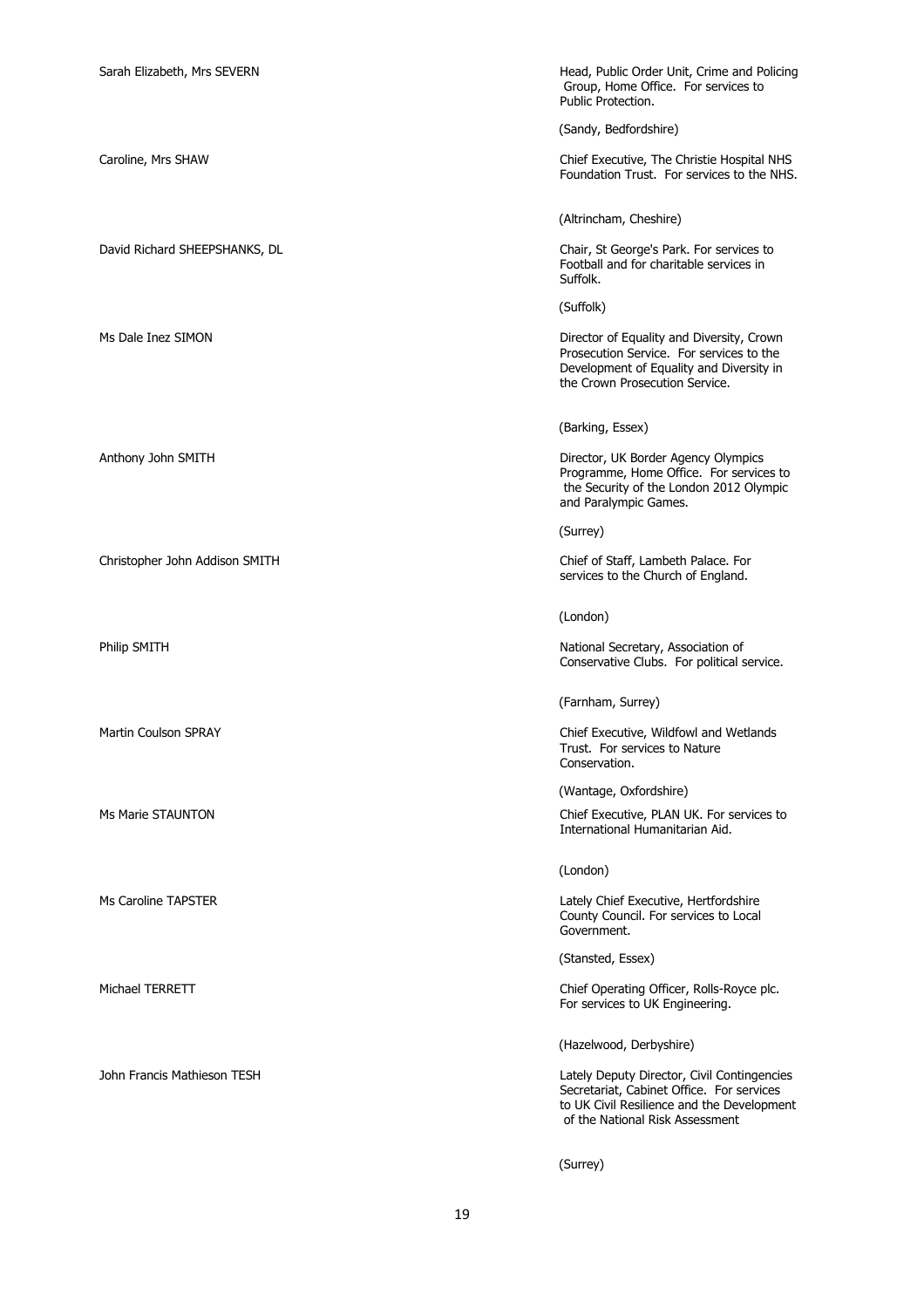Ms Johanna Elizabeth Martin WATEROUS Venture Capital Investor. For services to

Stephen VISSCHER **Deputy Chief Executive and Chief** Operating Officer, Biotechnology and Biological Sciences Research Council. For services to the Support of Scientific Research.

(Marlborough, Wiltshire)

Leslie Howard WALTON, OBE Lately Chair, the Young People's Learning Agency. For services to Education.

(Newcastle Upon Tyne, Tyne and Wear)

Supporting Business Growth.

(London)

Paul Stephen WESTBURY **Chief Executive Officer, Buro Happold.** For services to Engineering and Construction.

(Frome, Somerset)

Roger Hugh WILLIAMS, MP **Member of Parliament for Brecon and** Radnorshire. For public and political service.

(Brecon, Powys)

Dr Marian WILSON Deputy Director, Campaigns, Risk and Intelligence Service, Sheffield, HM Revenue and Customs. For services to Increasing Tax Revenue through Innovative National Schemes.

(Chesterfield, Derbyshire)

Miss Eleri Catherine WONES **Deputy Director, Treasury Solicitor's** Department. For Legal services to the London 2012 Olympic and Paralympic Games.

(West Sussex)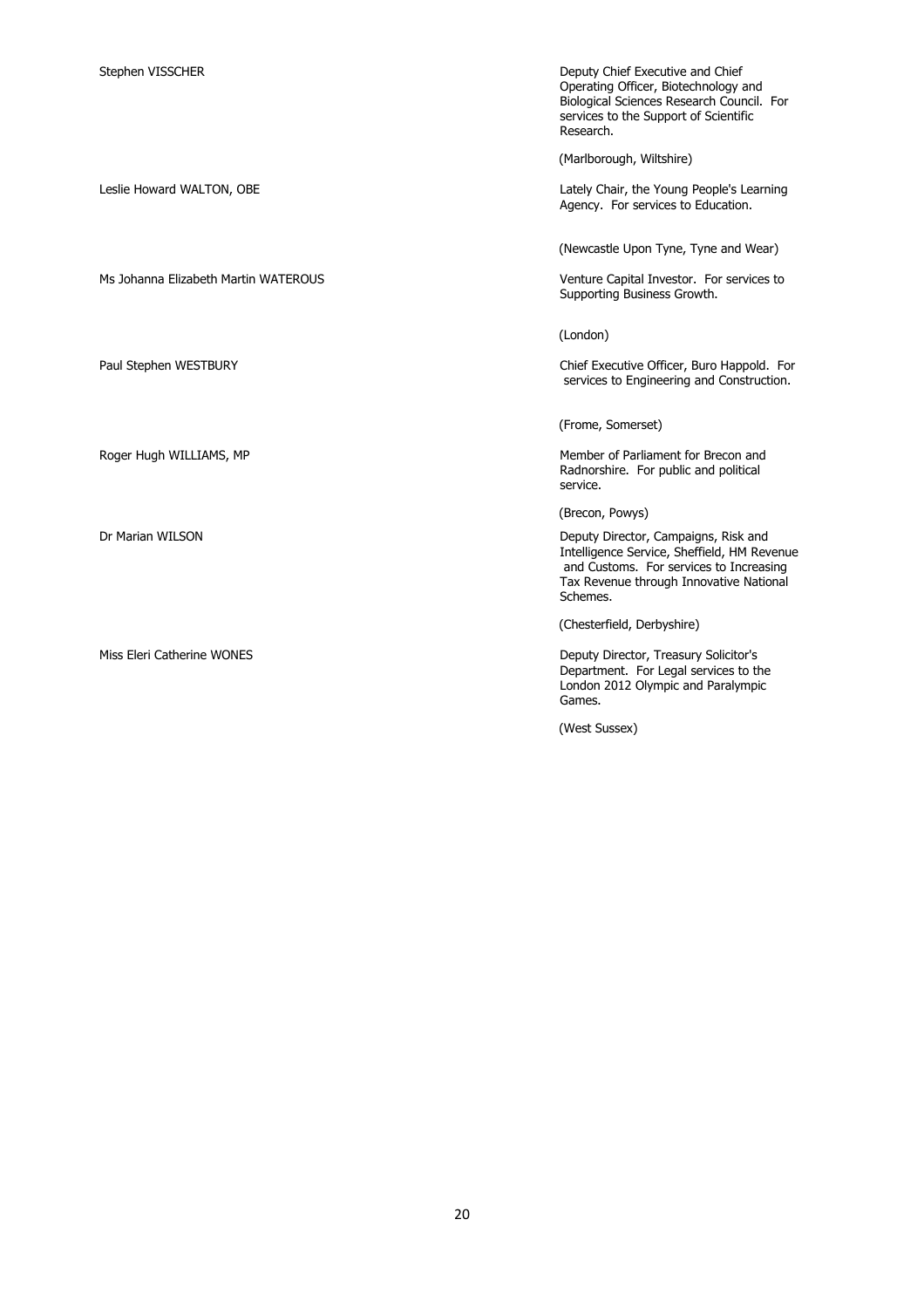#### **Officers of the Order of the British Empire**

| <b>Richard AIRD</b>              | Headteacher, Barrs Court School,<br>Herefordshire. For services to Special<br><b>Educational Needs.</b>                                             |
|----------------------------------|-----------------------------------------------------------------------------------------------------------------------------------------------------|
|                                  | (Herefordshire)                                                                                                                                     |
| Ms Shahnaz ALI                   | Senior Lead in Equality and Diversity, NHS<br>North West. For services to Equality and<br>Diversity.                                                |
|                                  | (Sheffield, South Yorkshire)                                                                                                                        |
| Nigel ALVAR ROWE                 | President and Chairman, Sail Training<br>International. For services to charitable<br>services.                                                     |
|                                  | (Staines, Middlesex)                                                                                                                                |
| Jessica, Mrs ANNISON             | Policy and Delivery Lead, Olympic Security<br>Directorate, Home Office. For services to<br>the London 2012 Olympic and Paralympic<br>Games          |
|                                  | (London)                                                                                                                                            |
| Dr Lisa APPIGNANESI              | For services to Literature.                                                                                                                         |
|                                  |                                                                                                                                                     |
|                                  | (London)                                                                                                                                            |
| Audrey Therese, Mrs ARDERN-JONES | Associate Lecturer, The Royal Marsden<br>NHS Foundation Trust. For services to<br>Cancer Genetics Nursing Care.                                     |
|                                  | (Epsom, Surrey)                                                                                                                                     |
| Max ARTHUR                       | Oral and Military Historian. For services<br>to Military History.                                                                                   |
|                                  | (London)                                                                                                                                            |
| Professor Derek William AVISS    | Lately Executive Director and Joint<br>Principal, Trinity Laban Conservatoire of<br>Music and Dance. For services to Higher<br>and Music Education. |
|                                  | (Cirencester, Gloucestershire)                                                                                                                      |
|                                  |                                                                                                                                                     |
| David William BAKER              | Chief Executive, Robust Details Ltd. For<br>services to the Construction Industry.                                                                  |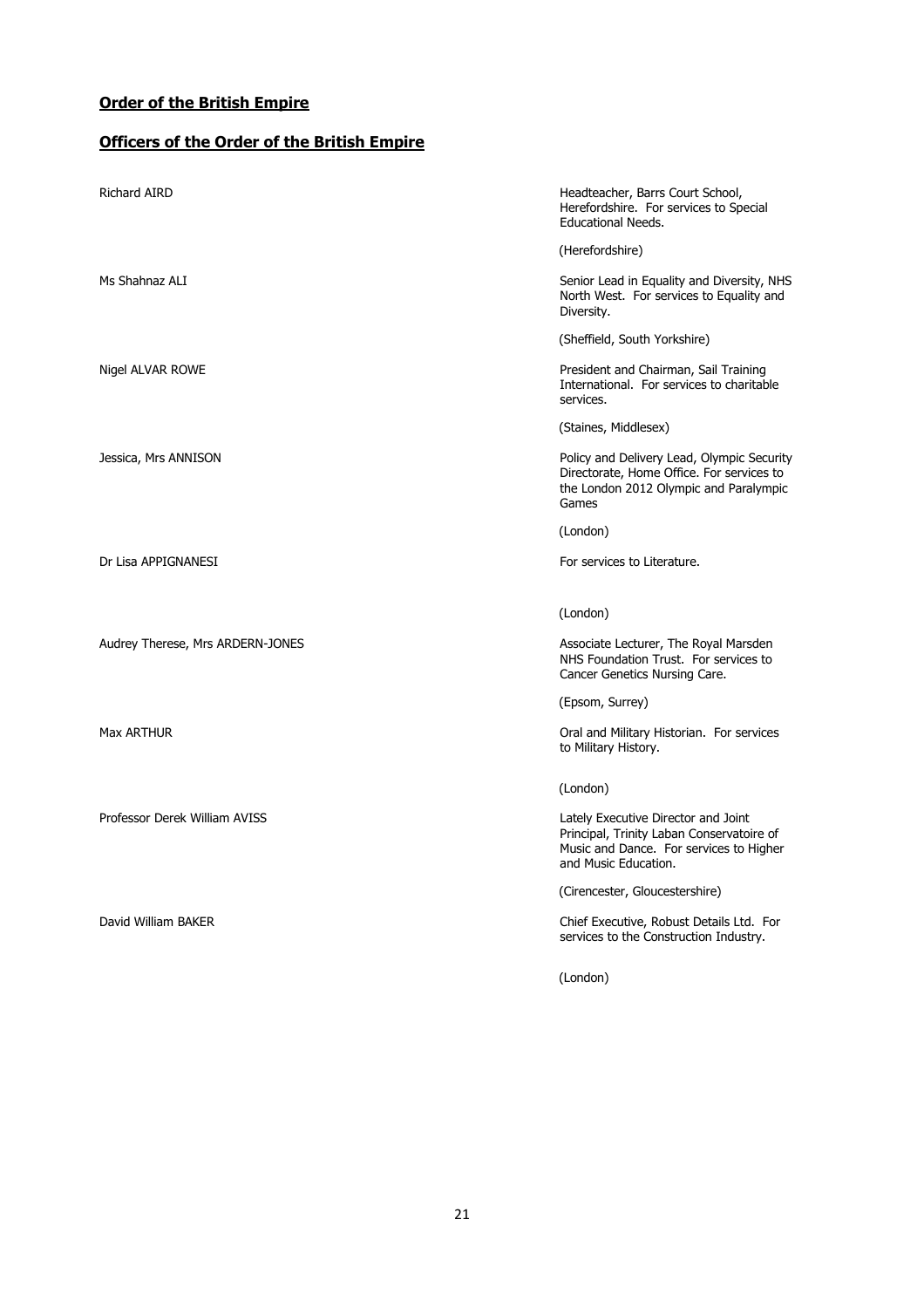Professor Winifred Mary BEARD **Professor of Classics, University of Classics**, University of

Janet, Mrs BALYCKYI **Radiotherapy Services Director, The Royal** Marsden Hospital NHS Foundation Trust. For services to Cancer Care and Radiography.

(London)

John Charles Fiddian BARWELL **Lately President, National Conservative** Convention. For political service.

(Birmingham, West Midlands)

Professor Ian BATEMAN **Professor Ian BATEMAN** Professor of Environmental Science and Economics, University of East Anglia. For services to Environmental Science and Policy.

(Norwich, Norfolk)

Cambridge. For services to Classical Scholarship.

(Cambridgeshire)

Dr Rodney Simon BERMAN Lately Leader, Cardiff City Council. For services Local Government and the community in Cardiff.

(Cardiff)

Michael BILLINGTON Theatre Critic, The Guardian. For services to the Theatre.

(London)

Anne Eileen, Mrs BLEASDALE **Headteacher, Laneshaw Bridge Primary** School, Lancashire. For services to Education.

(Skipton, North Yorkshire)

Wendy Suzanne, Mrs BLUNDELL **Matter and Suzanne, Mrs BLUNDELL** Head, Devolved Regions, Institution of Civil Engineers. For services to the Construction Industry in Northern Ireland.

(Belfast)

Paul BOOTH Paul BOOTH PRESIDENT PRESIDENT PRESIDENT PRESIDENT PRESIDENT PRESIDENT PRESIDENT PRESIDENT PRESIDENT services to the Chemical Process Industry.

(North Yorkshire)

Dr William Trotman BORDASS Building Scientist. For services to the Architectural and Engineering Professions and Sustainable Development.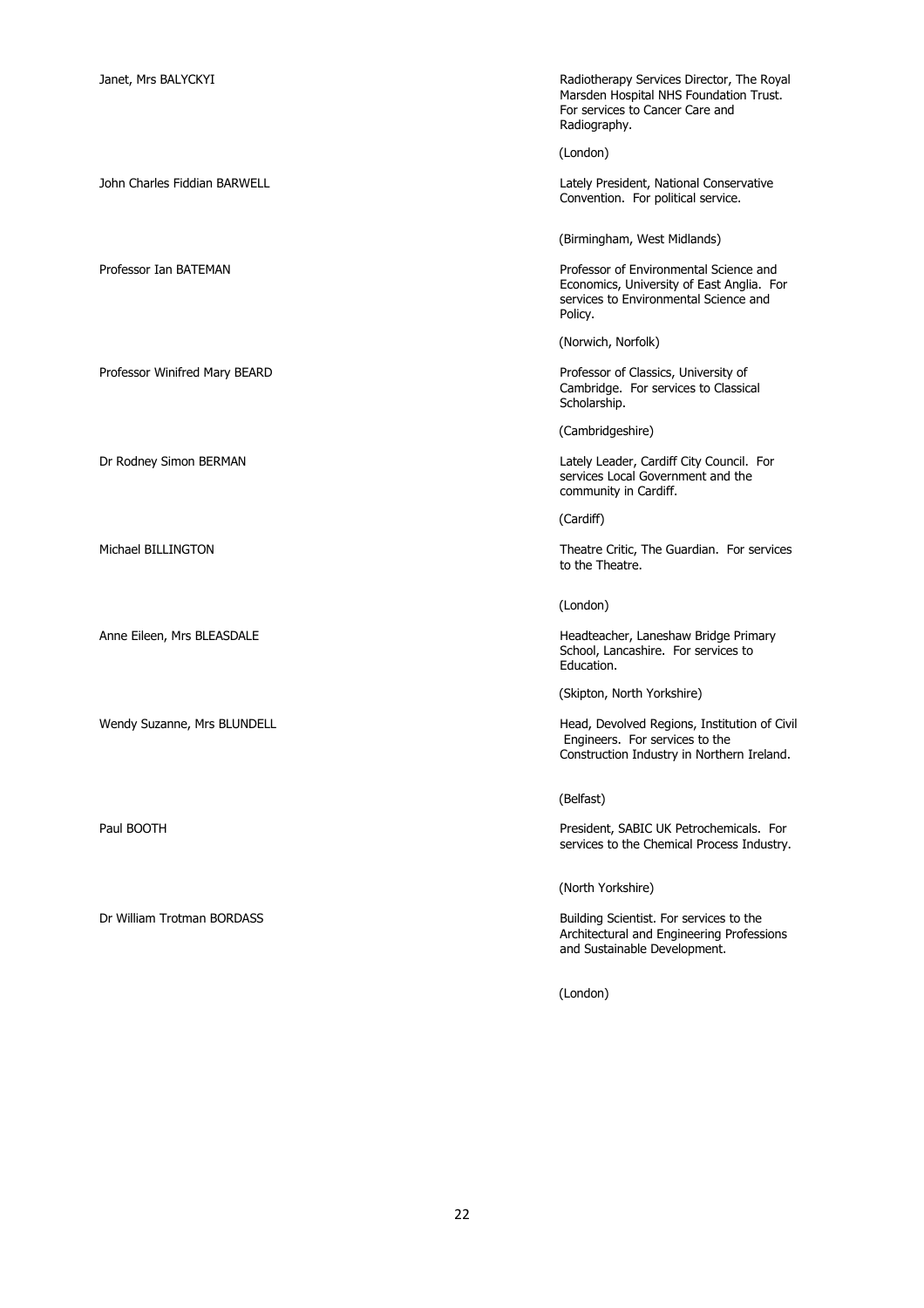Ms Fleur BOTHWICK **No. 2008** Control of Director of Diversity and Inclusiveness, Ernst and Young. For services to Inclusion and Diversity in the Workplace. (London) David BRACE Chairman, Dunraven Group Ltd. For services to Business and to charities in Bridgend. (Bridgend) Martin Eugene BRADLEY **Lately Chief Nursing Officer.** For services to Nursing in Northern Ireland and the UK. (Belfast) George James BRECHIN **Contained BRECHIN** Lately Chief Executive, NHS Fife. For services to the NHS. (Edinburgh) Janet Susan, Mrs BRIDGES Principal, Castle View Enterprise Academy, Sunderland. For services to Education. (Sunderland, Tyne and Wear) Ms Jacqueline Anne BROCK-DOYLE **Director of Communications and Public** Director of Communications and Public Affairs, LOCOG. For services to the London 2012 Olympic and Paralympic Games. (London) Annette Lesley, Mrs BROOKE **Member of Parliament for Mid Dorset and** North Poole. For public and political service. (Dorset) Professor Michael BROOKES **Senior Manager B, HMP Grendon.** For services to HM Prison Service and the Care of Prisoners. (Buckinghamshire) Ms Christine BROWNE Managing Director, Thomson Airways. For services to Aviation. (Kilmacolm, Renfrewshire) David BUCKNALL **Chair of the Board, Royal Institution of** Chair of the Board, Royal Institution of Chartered Surveyors, Global Construction and Quantity Surveying. For services to the Construction Industry (Stratford-upon-Avon, Warwickshire)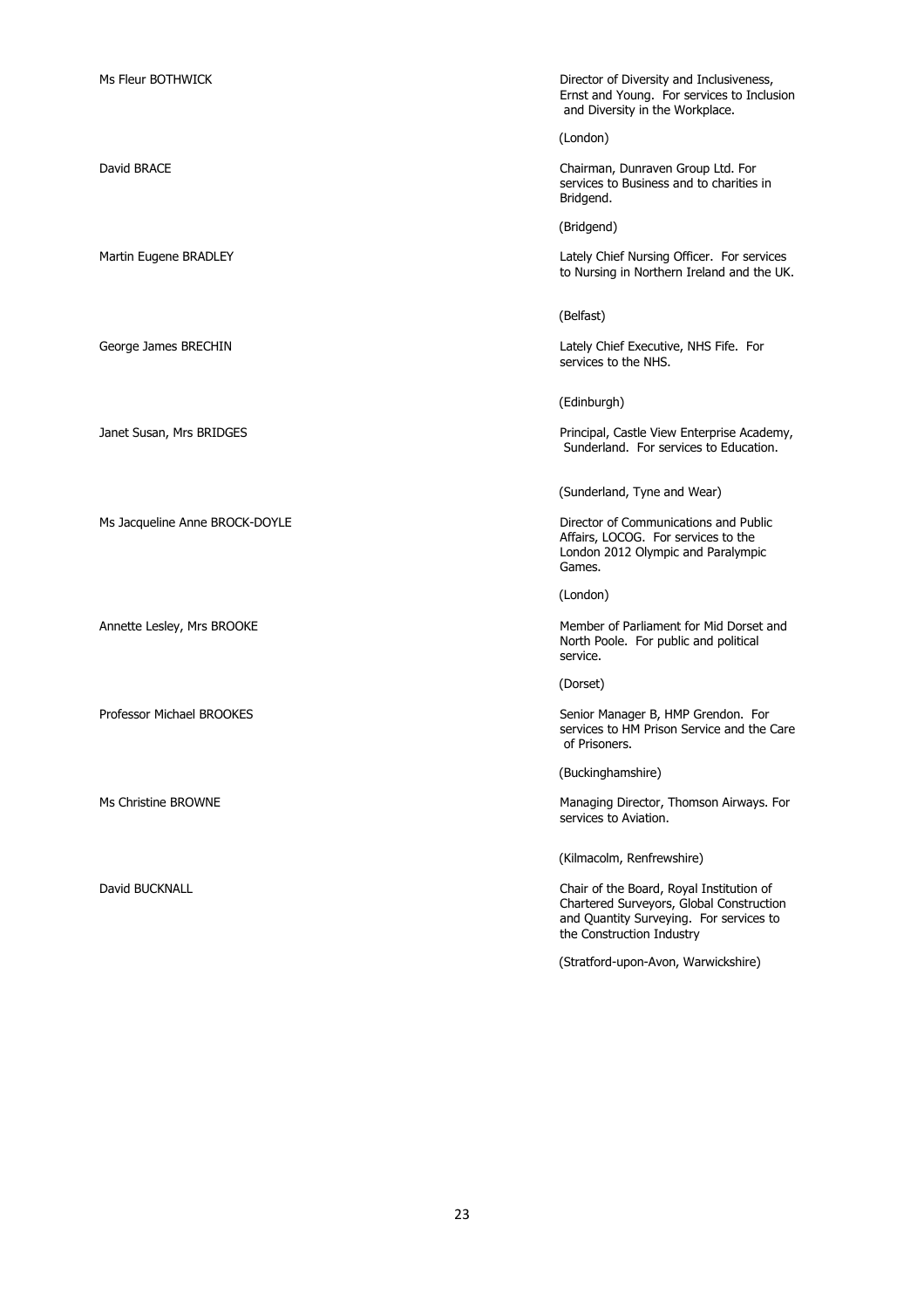Rosemary Margaret, Mrs BURDEN Co-Founder, Coroners' Courts Support

Catherine Thomson, Mrs CAITHNESS **President, World Curling Federation.** For

James BULLEY **Director of Venues and Infrastructure and Infrastructure and Infrastructure and Infrastructure and** the Olympic Park, LOCOG. For services to the London 2012 Olympic and Paralympic Games.

(Otford, Kent)

Service. For services to the Bereaved.

(London)

Diane Helen, Mrs BURLEIGH Chief Executive Officer, Chartered Institute of Legal Executives. For services to the Legal Profession.

(Hitchin, Hertfordshire)

Miss Nica BURNS Theatre Producer and Director. For services to Theatre.

(London)

John BURTON Director of Development, Westfield and Director, Westfield Stratford City. For services to Urban Regeneration and to the London 2012 Olympic and Paralympic Games.

(Dunton Green, Kent)

Jabeer Karim BUTT **Deputy Chief Executive, Race Equality** Foundation. For services to Health Equality.

(Milton Keynes, Buckinghamshire)

Professor John BUTT **Gardiner Professor of Music, University of** Gardiner Professor of Music, University of Glasgow. For services to Music in Scotland.

(Helensburgh, Argyll and Bute)

Christopher BYWATER **Head, Security and Business Continuity**, Department for Work and Pensions. For service to Government Security Policy and for charitable service

(Poulton-Le-Fylde, Lancashire)

services to Curling and International Disability Sport.

(Brechin, Angus)

Henry Murray CAMPBELL **Campacies Campacies and Campacies Campacies** Campacies Campacies Campacies Campacies Campacies Campacies Campacies Campacies Campacies Campacies Campacies Campacies Campacies Campacies Campacies Camp National Mission to Deep Sea Fishermen. For services to the Welfare of Fishermen in Scotland.

(Lossiemouth, Moray)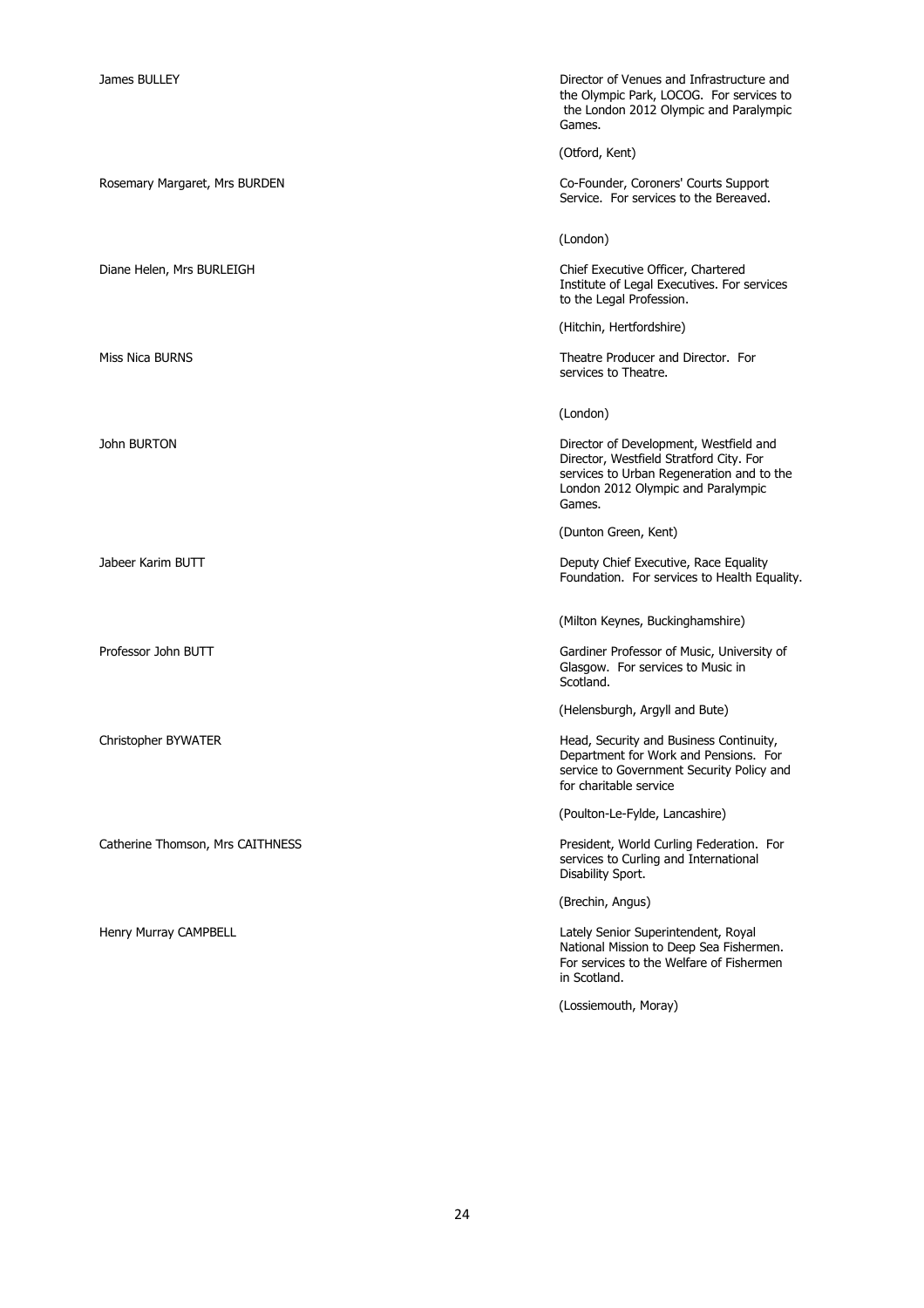| Dr Sarah Anne Geraldine CARVILLE, JP | For services to Historical Geography and<br>the community in Northern Ireland.                                                         |
|--------------------------------------|----------------------------------------------------------------------------------------------------------------------------------------|
|                                      | (Lisburn, Antrim)                                                                                                                      |
| Susan Catherine, Mrs CHALKLEY        | Chief Executive, Hastoe Housing<br>Association. For services to Housing and<br>Tenants.                                                |
|                                      | (Tonbridge, Kent)                                                                                                                      |
| Ann, Mrs CHANCE                      | For services to the voluntary and<br>charitable giving in the United Kingdom.                                                          |
|                                      | (Horsham, West Sussex)                                                                                                                 |
| Ms Elisabeth CHAPMAN                 | Programme Manager, Thorpe Hamlet and<br>Heartsease Children's Centre. For services<br>to Children and Families.                        |
|                                      | (Norwich, Norfolk)                                                                                                                     |
| Ahmed CHOONARA                       | Board Member, Network for Black<br>Professionals. For services to Further<br>Education.                                                |
|                                      | (Nottinghamshire)                                                                                                                      |
| Graham COLEMAN-SMITH                 | For services to the Voluntary and<br>Charitable Giving Sector in the United<br>Kingdom.                                                |
|                                      | (Norwich, Norfolk)                                                                                                                     |
| Howard Paul COLLINS                  | For services to the London 2012 Olympic<br>and Paralympic Games and London<br>Underground.                                             |
|                                      | (Tunbridge Wells, Kent)                                                                                                                |
| Rosamund, Mrs COMINS                 | Founder and Trustee, The Voice Care<br>Network UK. For services to Education.                                                          |
|                                      | (Kenilworth, Warwickshire)                                                                                                             |
| Dr Ryan Stephen CONNOR               | Chief Executive Officer and Founder,<br>National Centre for Domestic Violence.<br>For services to the Victims of Domestic<br>Violence. |
|                                      | (Alton, Hampshire)                                                                                                                     |
| Jennifer Ann, Mrs COOKE, JP          | For services to Musical Theatre and to the<br>community in Northern Ireland.                                                           |
|                                      | (Ballyclare, Antrim)                                                                                                                   |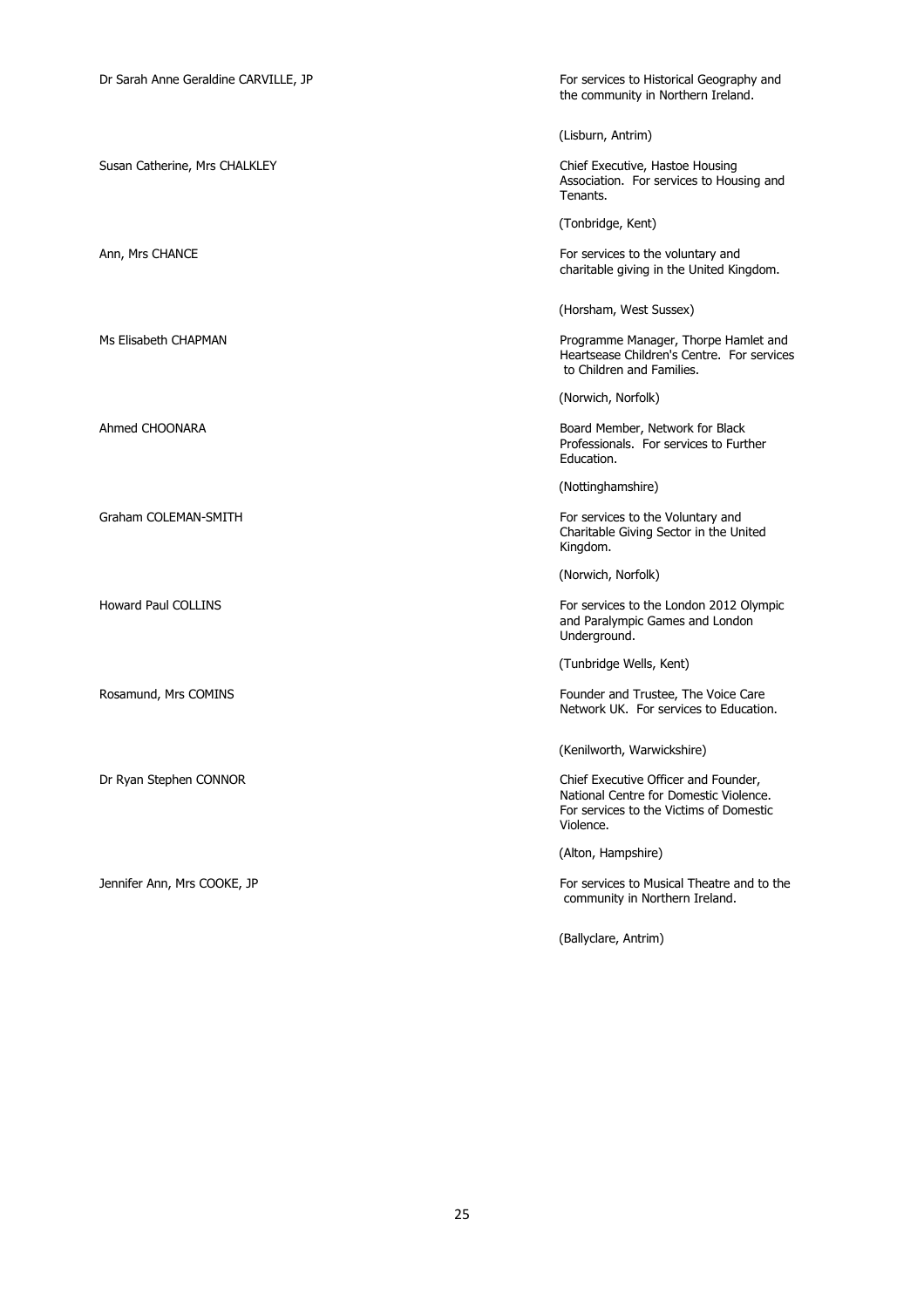| Margaret, Mrs COWIE       | For charitable services to Blind and Sight<br>Impaired People.                                                                                                     |
|---------------------------|--------------------------------------------------------------------------------------------------------------------------------------------------------------------|
|                           | (Glasgow)                                                                                                                                                          |
| <b>Robert CRAWLEY</b>     | Practice Manager, Metropolitan Police. For<br>services to the Police Occupational Health<br>Services.                                                              |
|                           | (Pevensey, East Sussex)                                                                                                                                            |
| Dean CREAMER              | Deputy Head, UK Wide Operations,<br>Government Olympic Executive. For<br>Preparatory services to the London 2012<br>Olympic and Paralympic Games.                  |
|                           | (Kent)                                                                                                                                                             |
| Deborah Jane, Mrs DANCE   | Director, Oxford Preservation Trust. For<br>services to Heritage.                                                                                                  |
|                           | (Oxfordshire)                                                                                                                                                      |
| Ms Juliet Sarah DAVENPORT | Founder and Chief Executive, Good Energy<br>Group plc. For services to Renewable<br>Electricity Supplies.                                                          |
|                           | (Stroud, Gloucestershire)                                                                                                                                          |
| Miss Alice Mary DAVIDSON  | Volunteer, Volunteer Missionary Movement.<br>For services to International<br>Humanitarian Aid.                                                                    |
|                           | (Liverpool, Merseyside)                                                                                                                                            |
| Richard Llewellyn DAVIES  | Lately Chief Executive, Preston Road New<br>Deal for Communities. For services to the<br>Regeneration of Preston Road and to the<br>community in the City of Hull. |
|                           | (Brough, East Riding of Yorkshire)                                                                                                                                 |
| Susan, Mrs DAVIES         | Headteacher, Cynffig Comprehensive<br>School, Bridgend. For services to<br>Education.                                                                              |
|                           | (Carmarthenshire)                                                                                                                                                  |
| Shelagh Fay, Mrs DEADMAN  | Lately Children and Young People's<br>Inspection Team Leader, HM Inspector of<br>Prisons. For services to Safeguarding<br>Young People.                            |
|                           | (Essex)                                                                                                                                                            |
| Michael Henry DENNESS     | President, Kent County Cricket Club. For<br>services to Sport.                                                                                                     |
|                           | (Brentwood, Essex)                                                                                                                                                 |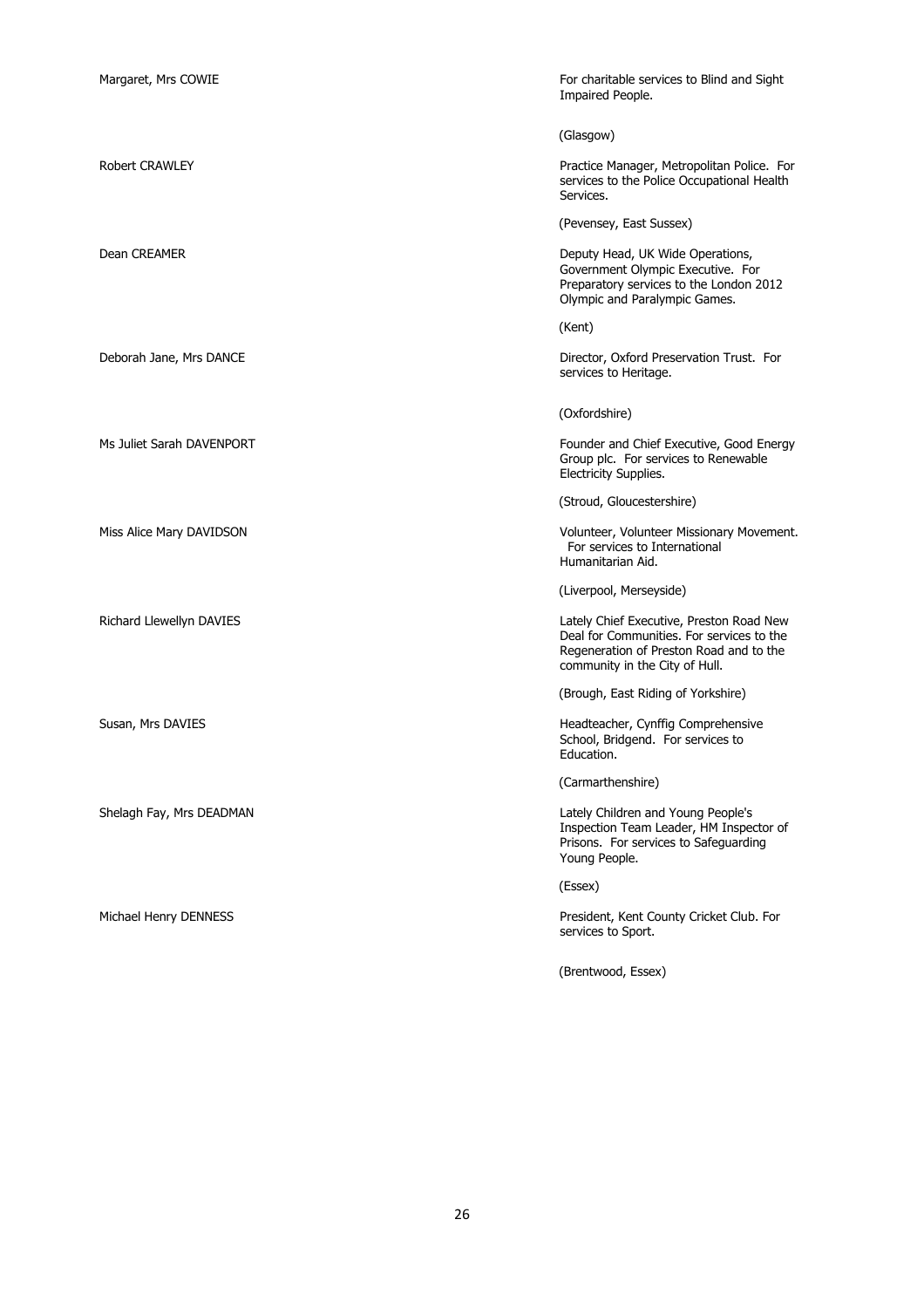| Ms Pauline DONLEAVY          | Registrar, Employment Appeal Tribunal, HM<br>Court and Tribunal Service. For services<br>to the Employment Appeal Tribunal and<br>Employment Law Development.  |
|------------------------------|----------------------------------------------------------------------------------------------------------------------------------------------------------------|
|                              | (London)                                                                                                                                                       |
| Gillian, Mrs DONNELLY        | North East, Head, Forensic Management,<br>West Yorkshire Police. For services to<br>Forensic Investigation of Serious Crime.                                   |
|                              | (Knaresborough, North Yorkshire)                                                                                                                               |
| Diana, Mrs DONOVAN           | For voluntary service to The Gurkha<br>Welfare Trust.                                                                                                          |
|                              | (London)                                                                                                                                                       |
| Andrew DOUGLAS-HOME          | Lately Chair, Tweed Commissioners and<br>the River Tweed Foundation. For services<br>to Fishing and to Scottish Heritage through<br>the Abbotsford Trust.      |
|                              | (Coldstream, Berwickshire)                                                                                                                                     |
| David Grant DOWNIE           | Head, Sports Medicine, Manchester City<br>Academy. For services to Physiotherapy in<br>Sport and to Young People.                                              |
|                              | (Darlington, Durham)                                                                                                                                           |
| Paul John DOWNIE             | Deputy Director, Affordable Housing<br>Management and Standards, Department<br>for Communities and Local Government.<br>For services to Social Housing Reform. |
|                              | (London)                                                                                                                                                       |
| Theresa Ann, Mrs DROWLEY     | Principal and Chief Executive Officer,<br>Redbridge College. For services to Further<br>Education.                                                             |
|                              | (Loughton, Essex)                                                                                                                                              |
| Ms Frances Theresa DUFFY     | Head, Ceremonials Unit, Department for<br>Culture, Media and Sport. For public<br>service to the Royal Wedding and Diamond<br>Jubilee.                         |
|                              | (Sidcup, Kent)                                                                                                                                                 |
| Jacqueline Anne, Mrs DUNCAN  | Founder and Principal, Inchbald School of<br>Design. For services to Interior Design.                                                                          |
|                              | (London)                                                                                                                                                       |
| William Howard Robert DURIE  | For services to the community in Bristol.                                                                                                                      |
|                              | (Abbots Leigh, Bristol)                                                                                                                                        |
| Margaret, Mrs EDWARDS-PARTON | Sector Skills Specialist, PA Consulting. For<br>services to the Life Sciences Industry.                                                                        |
|                              | (Shropshire)                                                                                                                                                   |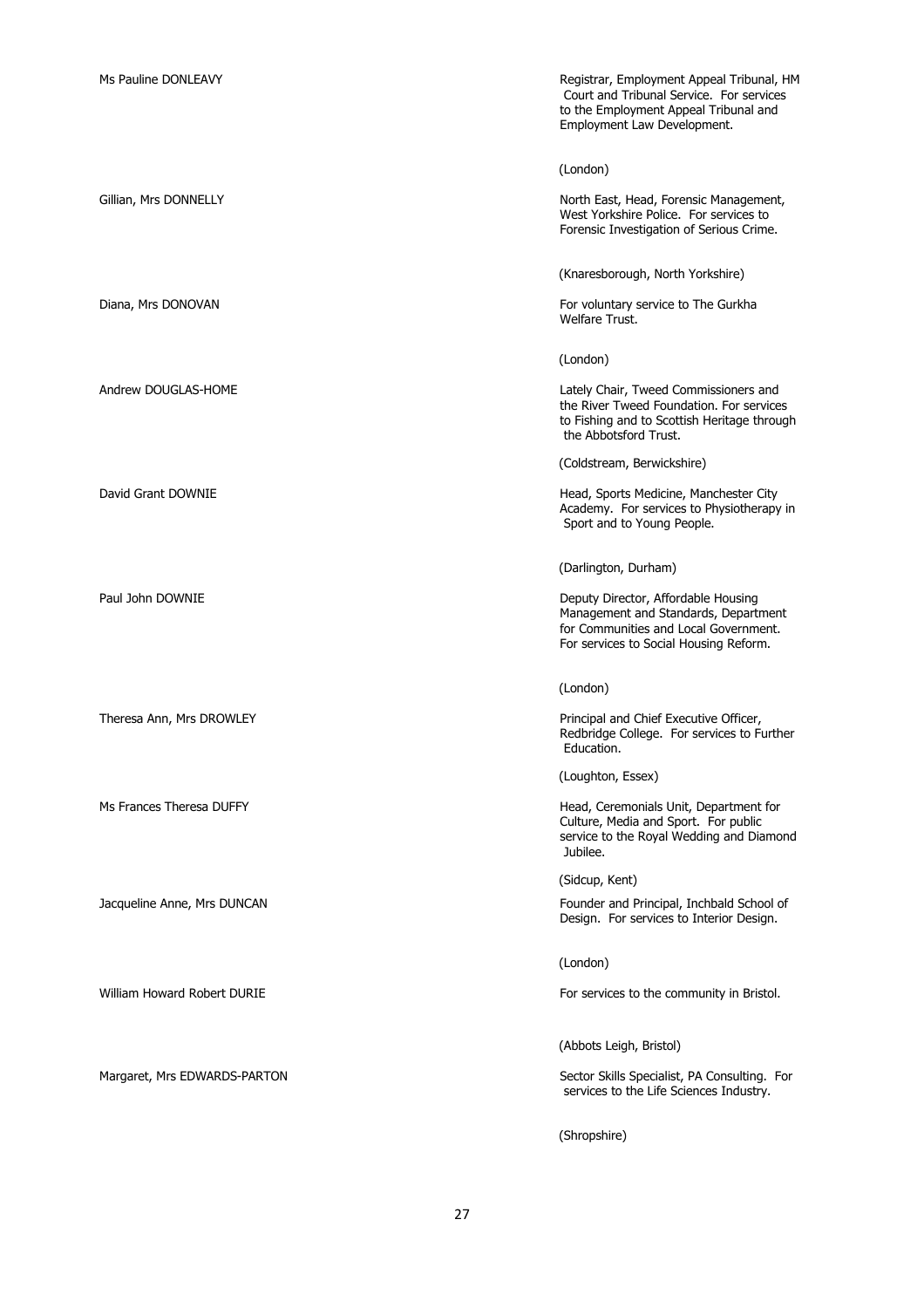| Timothy Patrick ELMS                          | Parliamentary Clerk, Department of Health.<br>For services to Improving Ministerial<br>Business Standards.                                                         |
|-----------------------------------------------|--------------------------------------------------------------------------------------------------------------------------------------------------------------------|
|                                               | (South Benfleet, Essex)                                                                                                                                            |
| Ms Pauline ETKIN                              | Chief Executive Officer, Nordoff Robbins.<br>For service to Music Therapy.                                                                                         |
|                                               | (London)                                                                                                                                                           |
| Miss Jennifer Anne EVANS                      | Head of Region for Eurasia, Latin America<br>and the Caribbean, Tearfund. For services<br>to International Humanitarian Aid.                                       |
|                                               | (Weybridge, Surrey)                                                                                                                                                |
| Walker George EWART                           | Inspector, Education and Training<br>Inspectorate. For services to<br>Education.                                                                                   |
|                                               | (Bangor, Down)                                                                                                                                                     |
| George FAIRGRIEVE                             | Manager, Food Safety/Health and Safety,<br>East Lothian Council and Chair, Scottish<br>Food Enforcement Liaison Committee. For<br>services to Consumer Protection. |
|                                               | (North Berwick, East Lothian)                                                                                                                                      |
| Dipak Kumar FAKEY                             | For services to Education and to<br>Community Cohesion in Leicester.                                                                                               |
|                                               | (Leicestershire)                                                                                                                                                   |
| Simon Hew Dalrymple FANSHAWE                  | Chair of Council, University of Sussex. For<br>services to Higher Education.                                                                                       |
|                                               | (Brighton, East Sussex)                                                                                                                                            |
| Miss Eleanor Henta FAZAN<br>Mrs Eleanor Myers | Choreographer and Director. For services<br>to Dance.                                                                                                              |
|                                               | (London)                                                                                                                                                           |
| Professor Katherine FENTON                    | Chief Nurse, University College Hospitals<br>London NHS Foundation Trust. For services<br>to Nursing.                                                              |
|                                               | (London)                                                                                                                                                           |
| Alistair George FINLAY                        | Assistant Chief Constable, Police Service<br>of Northern Ireland. For services to<br>Policing in Northern Ireland.                                                 |
|                                               | (Belfast)                                                                                                                                                          |
| Sheila Margaret, Mrs FLEET                    | Jewellery Designer, Sheila Fleet Orkney<br>Designer Jewellery. For services to the<br>Jewellery Industry.                                                          |
|                                               | (Tankerness, Orkney)                                                                                                                                               |
| Ms Francesca FONSECA                          | Lately Corporate Parenting Manager,<br>Oxfordshire County Council. For services<br>to Children and Families.                                                       |
|                                               | (Islip, Oxfordshire)                                                                                                                                               |
| Ms Leueen FOX                                 | Head, Office of the Senior President<br>Tribunals, HM Courts and Tribunals                                                                                         |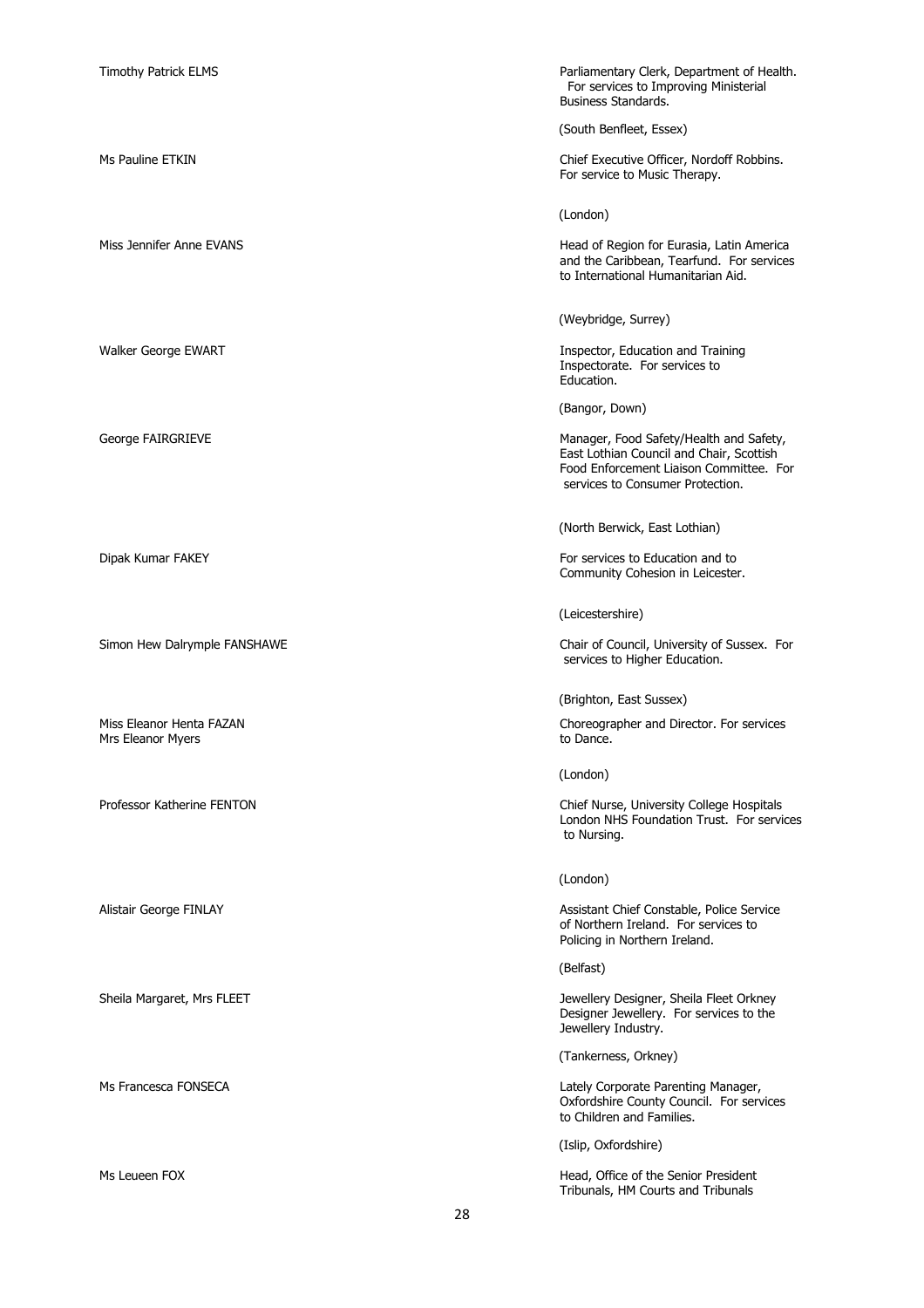|                                  | Service. For services to Tribunal Reform.                                                                                                                                             |
|----------------------------------|---------------------------------------------------------------------------------------------------------------------------------------------------------------------------------------|
|                                  | (Ware, Hertfordshire)                                                                                                                                                                 |
| Ian FRANCIS                      | For voluntary service to Law and Order<br>and to the Church of England in<br>Warwickshire.                                                                                            |
|                                  | (Rugby, Warwickshire)                                                                                                                                                                 |
| Christopher James FRASER         | Lately Member of Parliament for South<br>West Norfolk and Chair, Conservative<br>Network. For public and political service.                                                           |
|                                  | (London)                                                                                                                                                                              |
| Philip Neville FRENCH            | Film Critic, The Observer. For services to<br>Film.                                                                                                                                   |
|                                  | (London)                                                                                                                                                                              |
| Anthea Dolman, Mrs GAIR          | Ministry of Defence. For services to<br>Defence Acquisition.                                                                                                                          |
|                                  | (Gloucestershire)                                                                                                                                                                     |
| Anne, Mrs GANLEY                 | Managing Director, Thompson's Builders'<br>and Plumbers' Merchants. For services to<br>the Builders' Merchants Industry and to<br>charity.                                            |
|                                  | (Sunderland, Tyne and Wear)                                                                                                                                                           |
| Katie, Mrs GARDINER              | Policy Lead, Accreditation Project, Office<br>for Security and Counter Terrorism, Home<br>Office. For services to the Security of the<br>London 2012 Olympic and Paralympic<br>Games. |
|                                  | (Pembury, Kent)                                                                                                                                                                       |
| Christopher GARNETT              | Board Member, Olympic Delivery Authority<br>and Chair, Olympic Transport Board. For<br>services to the London 2012 Olympic and<br>Paralympic Games.                                   |
|                                  | (London)                                                                                                                                                                              |
| Ms Polly GIBB                    | Director, Women in Rural Enterprise. For<br>services to Rural Enterprise.                                                                                                             |
|                                  | (Newport, Shropshire)                                                                                                                                                                 |
| Professor Susan Elizabeth GIBSON | Professor of Chemistry, Imperial College<br>London. For services to Chemistry and<br>Science Education.                                                                               |
|                                  | (London)                                                                                                                                                                              |
| Rabbi Herschel GLUCK             | Founder, Muslim-Jewish Forum. For<br>services to Interfaith Understanding.                                                                                                            |
|                                  | (London)                                                                                                                                                                              |
| Dr Jonathan GODFREY              | Principal, Hereford Sixth Form College. For<br>services to Education.                                                                                                                 |
|                                  | (Hereford, Herefordshire)                                                                                                                                                             |
| Professor Brian William GOLDING  | Scientific Fellow, Meteorological Office.                                                                                                                                             |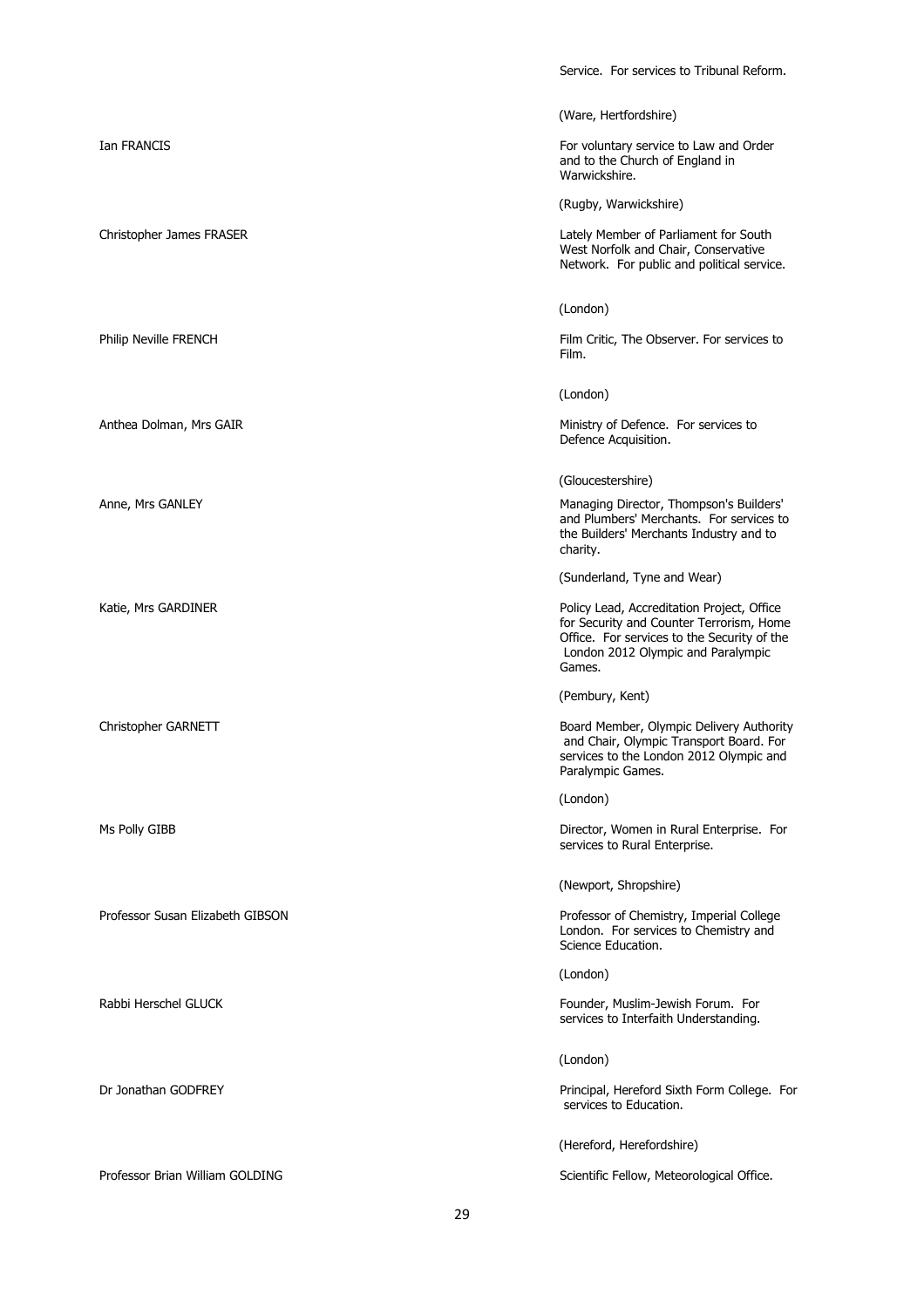|                                 | For services to Weather Forecasting and<br>the Prediction of Hazardous Weather.                                                                     |
|---------------------------------|-----------------------------------------------------------------------------------------------------------------------------------------------------|
|                                 | (Sidmouth, Devon)                                                                                                                                   |
| Dr Clive Lester GRACE           | Lately Chair, Local Better Regulation<br>Office. For services to Business and<br>voluntary service to Communities.                                  |
|                                 | (Abergavenny, Gwent)                                                                                                                                |
| Ms Elizabeth GRANT              | Lately Deputy Chair, Board of Trustees,<br>Stonewall. For services to Lesbian, Gay,<br>Bisexual and Transgender Equality in the<br>UK Workplace.    |
|                                 | (Twickenham, Middlesex)                                                                                                                             |
|                                 |                                                                                                                                                     |
| Ian GREENWOOD                   | Lately Leader, Bradford City Council. For<br>services to Local Government.                                                                          |
|                                 | (Shipley, West Yorkshire)                                                                                                                           |
| Ms Felicity Marion GREEVES      | Principal, Blackpool Sixth Form College.<br>For services to Education.                                                                              |
|                                 | (Poulton le Fylde, Lancashire)                                                                                                                      |
| Keith John GRIFFIN              | Musician. For services to Music in Wales.                                                                                                           |
|                                 |                                                                                                                                                     |
|                                 | (Cardiff)                                                                                                                                           |
| Dr Keith David GRIFFITHS        | Lately Director of Therapies and Health<br>Sciences, Betsi Cadwaladr University<br>Health Board. For services to the NHS in<br>Wales.               |
|                                 | (Caernarfon, Gwynedd)                                                                                                                               |
| Professor Judith Elizabeth HALL | Chair, Critical Care Alliance and Founder,<br>Mothers of Africa. For services to<br>Academic Anaesthetics and Charitable<br>services in Africa.     |
|                                 | (Cardiff)                                                                                                                                           |
| Eileen, Mrs HALLISSEY           | Head of Accounting, Finance, Planning and<br>Performance, Department for Business,<br>Innovation and Skills. For services to<br>Government Finance. |
|                                 | (London)                                                                                                                                            |
|                                 |                                                                                                                                                     |
| Professor David John HAND       | Senior Research Investigator, Imperial<br>College London. For services to Research<br>and Innovation.                                               |
|                                 | (Surrey)                                                                                                                                            |
| Dr William Geoffrey HARRIS      | Chair, NHS South of England. For services<br>to the NHS.                                                                                            |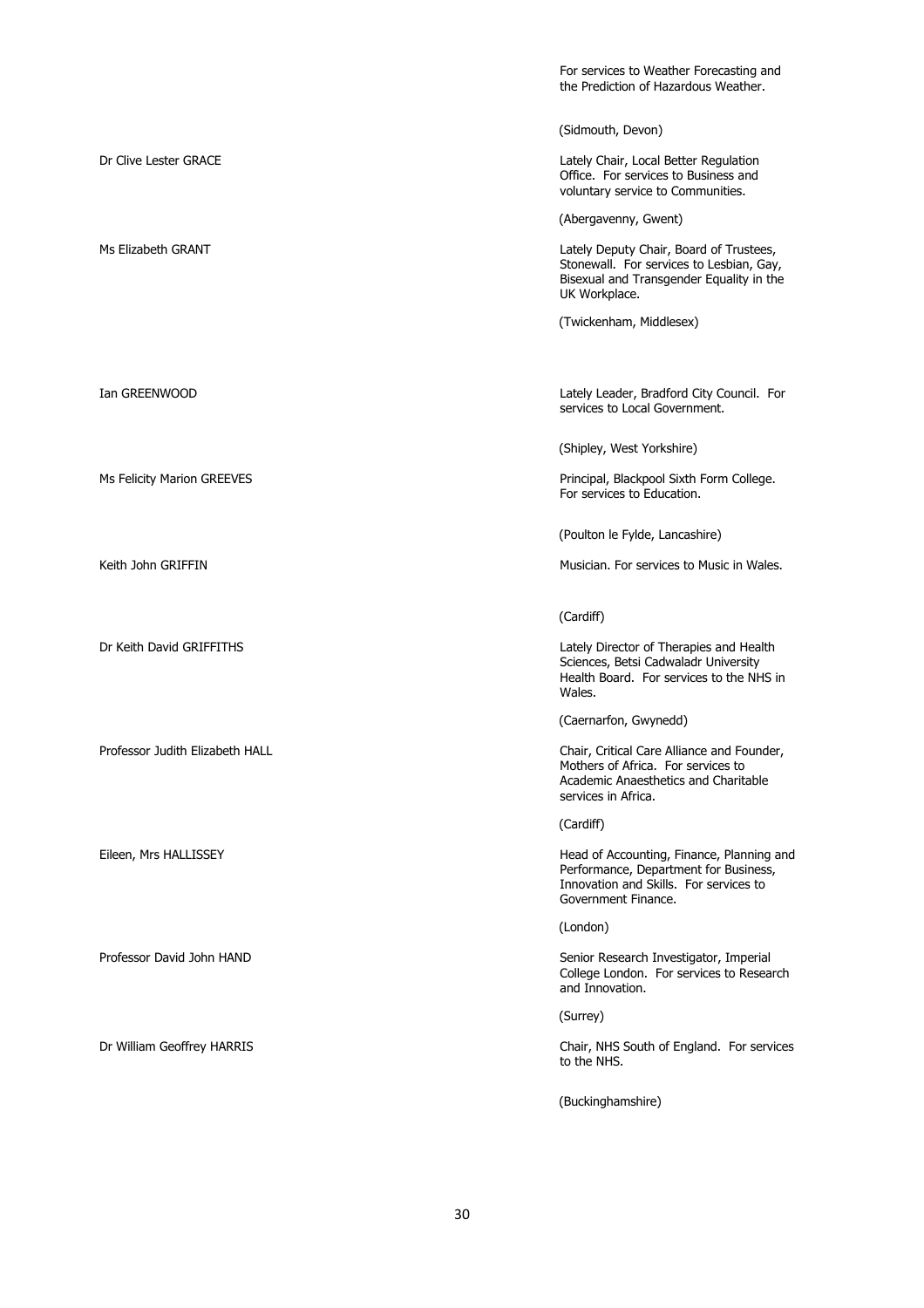| <b>Richard Thomas HARTMAN</b>  | Head of Financial Control, Government<br>Olympic Executive. For services to the<br>London 2012 Olympic and Paralympic<br>Games and voluntary service to the<br>Museum Sector   |
|--------------------------------|--------------------------------------------------------------------------------------------------------------------------------------------------------------------------------|
|                                | (London)                                                                                                                                                                       |
| <b>Edward Augustus HAYWARD</b> | Entrepreneur. For services to Business<br>and to charities in Wales.                                                                                                           |
|                                | (Chepstow, Monmouthshire)                                                                                                                                                      |
| Darren Richard HENLEY          | Managing Director, Classic FM. For<br>services to Music.                                                                                                                       |
|                                | (Canterbury, Kent)                                                                                                                                                             |
| James HEPBURN                  | For services to Defence.                                                                                                                                                       |
|                                | (London)                                                                                                                                                                       |
| Dr Peter HIGSON                | Lately Chief Executive, Healthcare<br>Inspectorate Wales, Welsh Government.<br>For services to Health, Education and<br>support for Veterans.                                  |
|                                | (Llanrwst, Conwy)                                                                                                                                                              |
| Miss Erica HILL                | Support Worker, Catch-Up Charity Ltd. For<br>services to Children and Young People.                                                                                            |
|                                | (Hull, East Riding of Yorkshire)                                                                                                                                               |
| <b>Richard Alexander HILL</b>  | Project Manager, Individuals and Public<br>Bodies, Birmingham. For services to HM<br>Revenue and Customs and voluntary<br>service with Homeless People and Young<br>Offenders. |
|                                | (Lichfield, Staffordshire)                                                                                                                                                     |
| Michael David HIRST            | Lately Headteacher, Ravenscliffe High<br>School and Sports College, Halifax. For<br>services to Education.                                                                     |
|                                | (Skipton, North Yorkshire)                                                                                                                                                     |
| Bernard Peter HOLLYWOOD        | For charitable services.                                                                                                                                                       |
|                                | (Wirral, Merseyside)                                                                                                                                                           |
| Professor David Kenneth HOWE   | Emeritus Professor of Social Work,<br>University of East Anglia. For services to<br>Vulnerable Children and Families.                                                          |
|                                | (Norwich, Norfolk)                                                                                                                                                             |
| Dr Robert Charles HUBRECHT     | Deputy Scientific Director, Universities<br>Federation for Animal Welfare. For<br>services to Animal Welfare.                                                                  |
|                                | (Hertfordshire)                                                                                                                                                                |
| Alison, Mrs HUMBERSTONE        | Policy Team Leader, Private Pensions<br>Directorate, Department for Work and<br>Pensions. For services to Tackling Youth<br>Unemployment and to charitable<br>Fundraising.     |
|                                | (Portsmouth, Hampshire)                                                                                                                                                        |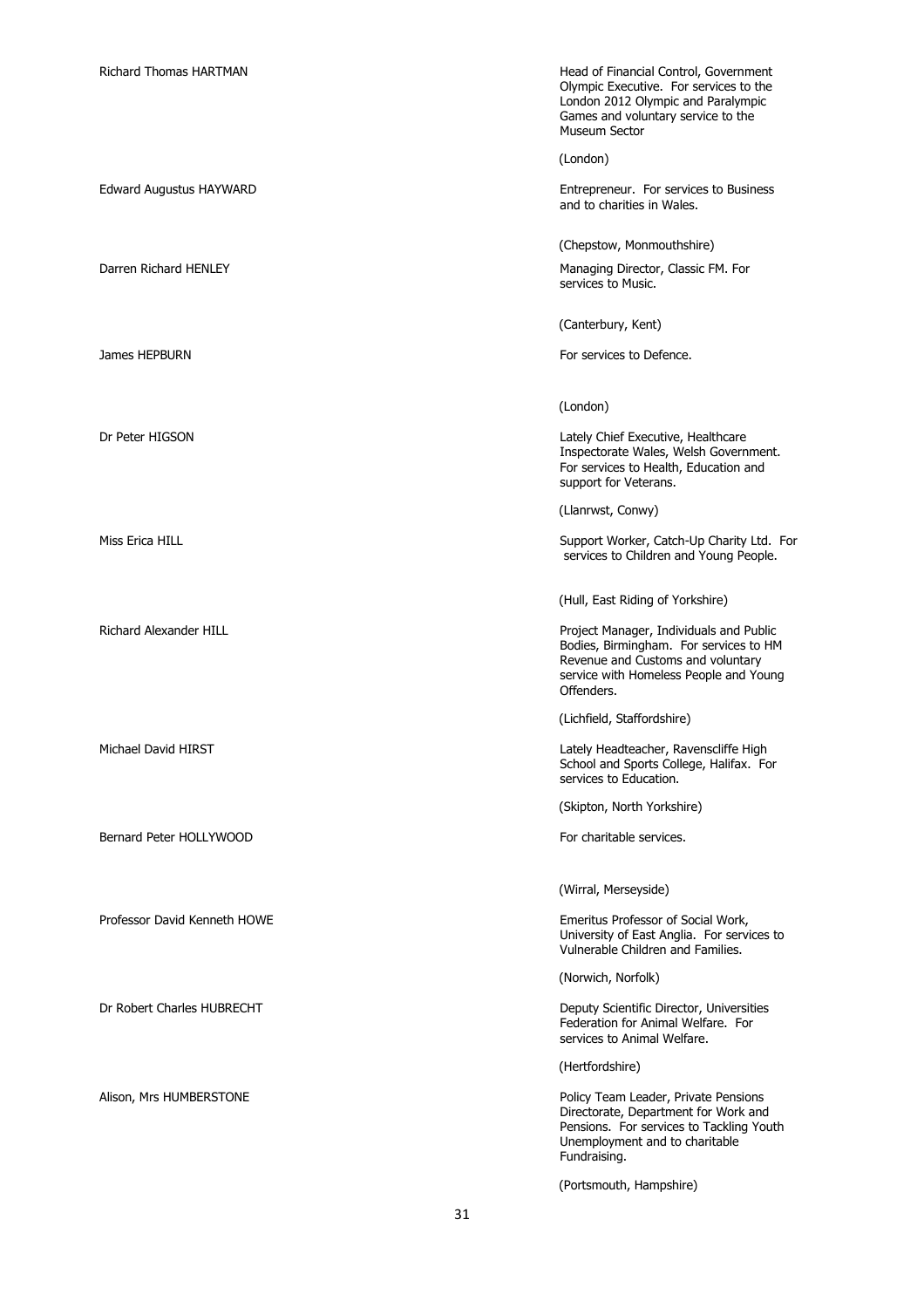| Christopher HURRAN            | For services to Defence.                                                                                                                                                           |
|-------------------------------|------------------------------------------------------------------------------------------------------------------------------------------------------------------------------------|
|                               | (London)                                                                                                                                                                           |
| Peter William HUTLEY, MBE     | For charitable services and services to<br>Christian Understanding.                                                                                                                |
|                               | (Guildford, Surrey)                                                                                                                                                                |
| Dr Keith Thomas ISON          | Head of Medical Physics, Guy's and St<br>Thomas' NHS Foundation Trust. For<br>Leadership and Development in Healthcare<br>Science, Medical Physics, Engineering and<br>Technology. |
|                               | (London)                                                                                                                                                                           |
| Steven Terence JACKSON        | Founder and Chief Executive, Recycling<br>Lives. For services to Employment and the<br>community in Lancashire.                                                                    |
|                               | (Preston, Lancashire)                                                                                                                                                              |
| Miss Suzanne JACOB            | Head, Identify and Disrupt Programme,<br>Office for Security and Counter Terrorism,<br>Home Office. For services to the London<br>2012 Olympic and Paralympic Games                |
|                               | (London)                                                                                                                                                                           |
| Miss Susan Maria JENKINS      | Headteacher, St Joseph's Roman Catholic<br>High School, Newport, South Wales. For<br>services to Education.                                                                        |
|                               | (Cardiff)                                                                                                                                                                          |
| Margaret Pilar, Mrs JOHNSON   | Group Chief Executive Officer, Leagas<br>Delaney. For services to the Creative<br>Industries Sector and voluntary services.                                                        |
|                               | (London)                                                                                                                                                                           |
| Ms Nichola JOHNSON            | For services to Museums and Cultural<br>Heritage.                                                                                                                                  |
|                               | (Norfolk)                                                                                                                                                                          |
| Richard JOHNSON               | Head, Scientific Services, Bedfordshire<br>Police. For services to Policing.                                                                                                       |
|                               | (Leighton Buzzard, Bedfordshire)                                                                                                                                                   |
| Jennifer Mary Gray, Mrs JONES | For services to the community in Bognor<br>Regis, West Sussex.                                                                                                                     |
|                               | (Bognor Regis, West Sussex)                                                                                                                                                        |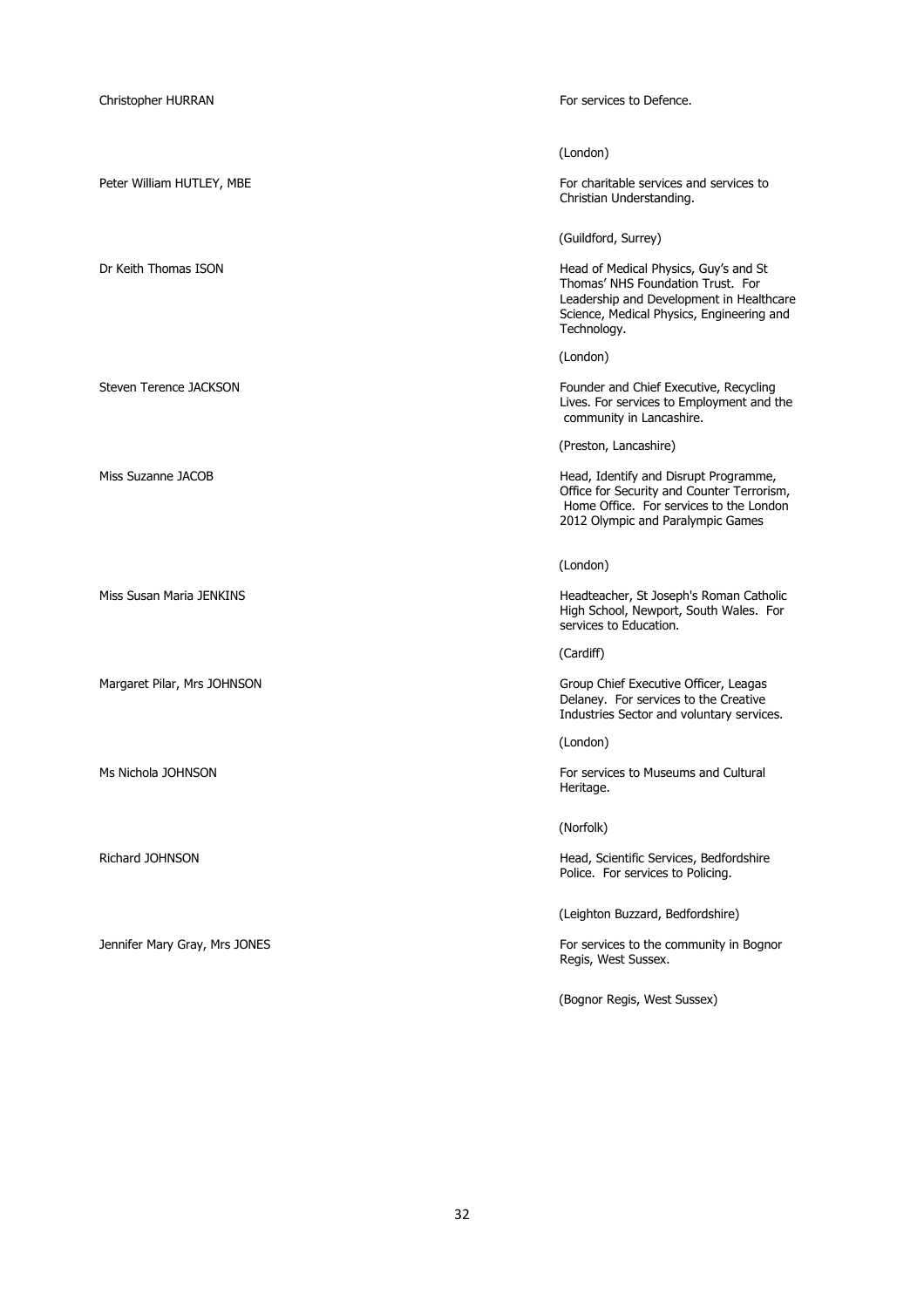| Dr Bryan KEATING                  | Entrepreneur. For services to Economic<br>Development in Northern Ireland.                                                                             |
|-----------------------------------|--------------------------------------------------------------------------------------------------------------------------------------------------------|
|                                   | (Newtownabbey, Antrim)                                                                                                                                 |
| Ms Carleen Tina KELEMEN           | Director, Convergence Partnership Office<br>for Cornwall and the Isles of Scilly. For<br>services to Social Justice and Economic<br>Inclusion.         |
|                                   | (South Brent, Devon)                                                                                                                                   |
| Roger KELLY                       | Lately Chief Executive, Gateshead Council.<br>For services to Local Government and the<br>community in Gateshead and the North<br>East.                |
|                                   | (Bishop Aukland, Durham)                                                                                                                               |
| Sarah, Mrs KENNETT                | Operations Cluster Manager, Benefit<br>Integrity, Benefit Centres Directorate. For<br>services to the Delivery of Benefits and<br>to charity.          |
|                                   | (Ashford, Kent)                                                                                                                                        |
| Paul KINKEAD                      | Head of Environment and Protection,<br>Michelin Tyres plc. For services to<br>Environmental Protection in Northern<br>Ireland.                         |
|                                   | (Lisburn, Antrim)                                                                                                                                      |
| Monika, Mrs KINLEY                | Art Dealer and Artists' Agent. For services<br>to the Visual Arts.                                                                                     |
|                                   | (Plymouth, Devon)                                                                                                                                      |
| George Alexander Bryson KYNOCH    | Lately Deputy Chairman, Scottish<br>Conservative Party. For public and political<br>service.                                                           |
|                                   | (Bloxham, Oxfordshire)                                                                                                                                 |
| Ms Christina LAMB                 | Foreign Correspondent. For services to<br>Journalism.                                                                                                  |
|                                   | (Living Abroad)                                                                                                                                        |
| Deborah, Mrs LEEK-BAILEY          | Headteacher, Babington House School,<br>Bromley, Kent, and Member of the<br>Independent/State Schools Partnership<br>Forum. For services to Education. |
|                                   | (Kent)                                                                                                                                                 |
| Walter Edward Jim LEFTWICH        | Trustee and Deputy Chairman, National<br>Association of Clubs for Young People. For<br>services to Young People.                                       |
|                                   | (High Wycombe, Buckinghamshire)                                                                                                                        |
| Adrian Anthony LESTER             | Actor. For services to Drama.                                                                                                                          |
|                                   | (London)                                                                                                                                               |
| Professor Howard Laurence LIDDELL | Co-Founder, Scottish Ecological Design<br>Association. For services to Ecological<br>Design and charity.                                               |
|                                   | (Edinburgh)                                                                                                                                            |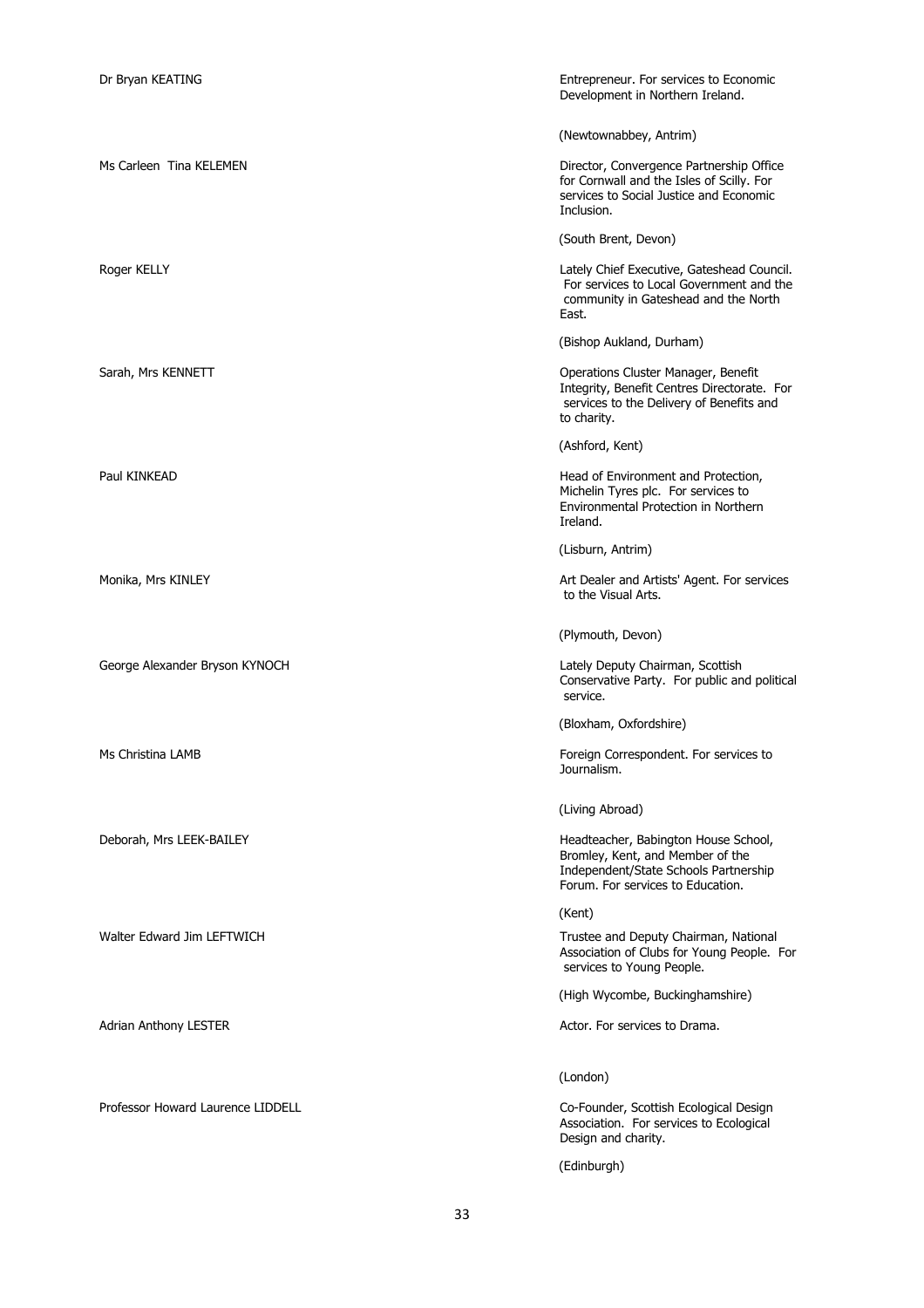Gordon Lamont MCCORMACK Chair, Scottish Disability Sport. For

Dr Marian Frances LIEBMANN FOR SERVICES TO Social Justice through Art Therapy and Mediation in Bristol and Overseas.

(Bristol)

John Jeremy LLOYD Screenwriter. For services to British Comedy.

(London)

Alexander William MACBETH Chief Executive, Textile Centre of Excellence. For services to Learning and Skills.

(Huddersfield, West Yorkshire)

Ms Sunaina MANN **Principal, North East Surrey College of** Principal, North East Surrey College of Technology. For services to Further Education.

(Great Bookham, Surrey)

Ms Stella MCCARTNEY Fashion Designer. For services to Fashion Designer. For services to Fashion.

(London)

services to the Special Olympics and Disability Sport.

(Milngavie, Glasgow)

Ewan Gordon MCGREGOR **Actor.** For services to Drama and Charity.

(London)

Anne Christine, Mrs MCKILLOP **Anne Christine, Mrs MCKILLOP** Assistant Director, Financial Compliance, UK Border Agency, Home Office. For services to the Asylum Population.

(Harrogate, North Yorkshire)

Dr Robert MCMANNERS, DL **For services to the Heritage of the North** For services to the Heritage of the North East and to the community in Bishop Auckland, County Durham.

(Bishop Auckland, Durham)

Rodney MELVILLE **Roomey MELVILLE CONSIDENT ASSESS** External Lately Secretary, the Chequers Trust. For services to Architecture.

(Warwick, Warwickshire)

Ms Lynne MIDDLETON **Head, Strategy, MI And Performance**, Human Resources, Department for Work and Pensions. For services to Tackling Youth Unemployment.

(Sheffield, South Yorkshire)

Dr Vincent MIFSUD, TD Head of Technology (Europe), Cobham plc. For services to the Defence Industry.

(Hartfield, East Sussex)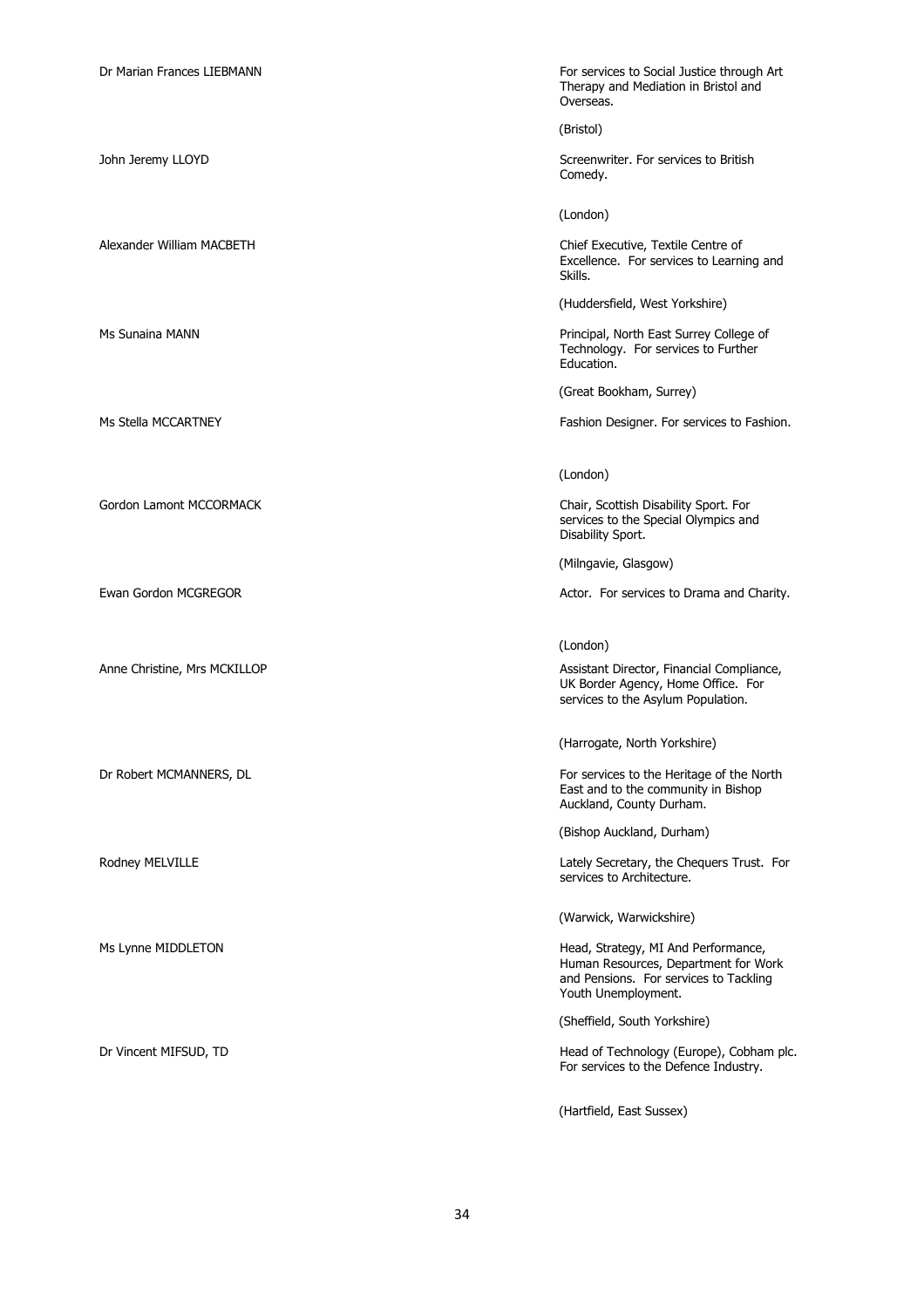| Ms Therese MILLER           | General Counsel, LOCOG. For services to<br>the London 2012 Olympic and Paralympic<br>Games.                                 |
|-----------------------------|-----------------------------------------------------------------------------------------------------------------------------|
|                             | (Cranleigh, Surrey)                                                                                                         |
| Eileen, Mrs MOIR            | Lately Executive Director of Nursing,<br>Health Improvement Scotland. For<br>services to Nursing and Healthcare.            |
|                             | (Selkirk, Roxburgh, Ettrick and Lauderdale)                                                                                 |
| Audrey Margaret, Mrs MOONEY | Governor, HM Prison Aberdeen, Scottish<br>Prison Service. For services to the<br>Scottish Prison Service.                   |
|                             | (Banchory, Aberdeenshire)                                                                                                   |
| Leslie MORGAN               | For services to the Pharmaceutical<br>Industry and to charity.                                                              |
|                             | (London)                                                                                                                    |
| Miss Julie Cheryl MUDD      | Headteacher, Ivel Valley Special School,<br>Bedfordshire. For services to Education.                                        |
|                             | (Sandy, Bedfordshire)                                                                                                       |
| Geoffrey Charles MUNN       | For services to charitable giving in the UK.                                                                                |
|                             |                                                                                                                             |
|                             | (London)                                                                                                                    |
| David MUNNS                 | Chair, Board of Governors, Nordoff-Robbins<br>Music Therapy. For services to the Music<br>Industry and charity.             |
|                             | (Rickmansworth, Hertfordshire)                                                                                              |
| Paul MURPHY                 | Chairman, Greater Manchester Police<br>Authority. For services to Policing.                                                 |
|                             | (Greater Manchester)                                                                                                        |
| Ms Patricia MYERS           | Registrar, Royal Academy of Dramatic Art.<br>For services to Higher Education.                                              |
|                             | (London)                                                                                                                    |
| Keith Edward NANCEKIEVILL   | Lately Headteacher, Hinchingbrooke School,<br>Huntingdon, Cambridgeshire. For services<br>to Education.                     |
|                             | (Huntingdon, Cambridgeshire)                                                                                                |
| Miss Caroline NEVILLE       | Lately Executive Director, Skills Funding<br>Agency. For services to Further and<br>Higher Education and the Skills Sector. |
|                             | (Cambridgeshire)                                                                                                            |
| František Jan NEVRKLA       | Chair, Phonographic Performance Limited.<br>For services to the British Music Industry.                                     |
|                             | (London)                                                                                                                    |
| Paul David NEWMAN           | For services to voluntary organisations in<br>the UK.                                                                       |
|                             | (Ross on Wye, Herefordshire)                                                                                                |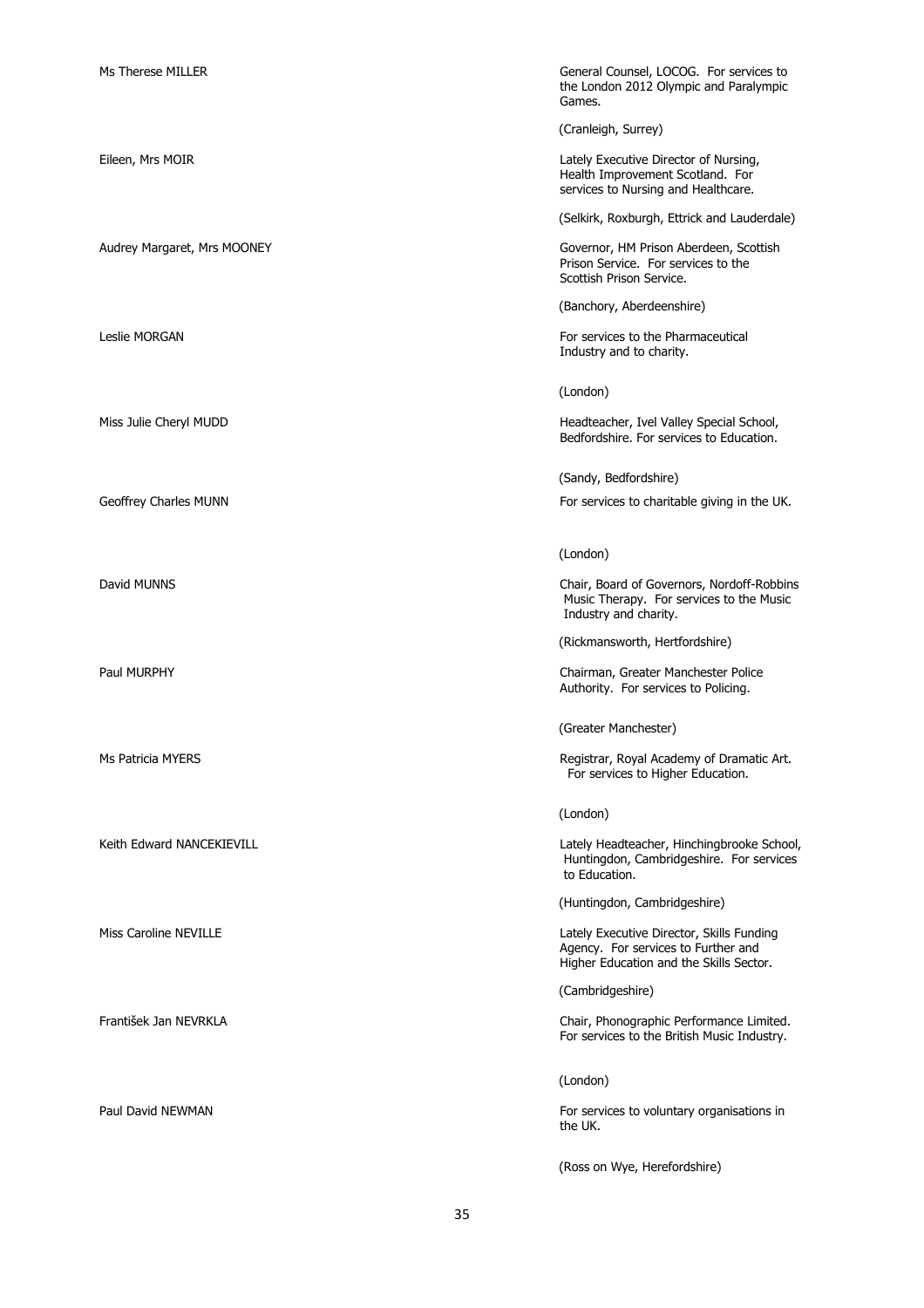(Judy) **Association in Yorkshire.** 

Olive, Mrs NEWTON For services to Equality and Human Rights Issues and to the communtity in Neath, Port Talbot.

(Pontardawe, Swansea)

John NICHOLSON Lately Project Sponsor and Programme Executive, Olympic Delivery Authority. For services to the London 2012 Olympic and Paralympic Games.

(Southport, Merseyside)

Paul Thomas NOON General Secretary, Prospect. For services to Employment Relations and Sustainable Development.

(Kent)

Councillor Melvyn Ernest John NOTT Leader, Bridgend County Borough Council. For services to the community and to Local Government.

(Sarn, Bridgend)

Margaret Ann, Mrs NOWELL **Headteacher, St Thomas's Centre Pupil** Referral Unit, Blackburn with Darwen Council. For services to Education.

(Clitheroe, Lancashire)

Dr Robert Harvey OAKLEY **For services to Health, Sport and Charity in** Bedford.

(Bedfordshire)

Edwina Judith Simpson, Mrs OLBY For services to the Riding for the Disabled

(Ilkley, West Yorkshire)

Ian James O'NEILL **All and Community Contract Community** Contract Legacy Policy Manager, Government Olympic Executive. For services to the Legacy of the London 2012 Olympic and Paralympic Games.

(London)

Dr Miles Michael PARKER **Director, Strategic Evidence and Analysis**, Department for Environment, Food and Rural Affairs. For services to Improving Government Science

(Fowlmere, Cambridgeshire)

Ms Anna PAYNE **Manager, UK Wide** Weymouth and Portland Manager, UK Wide Operations, Government Olympic Executive. For services to the London 2012 Olympic and Paralympic Games.

(London)

David PEACOP **EXACOP Head of Logistics, CLM.** For services to the London 2012 Olympic and Paralympic Games.

(Fleet, Hampshire)

Julia, Lady PENDER **For services** to the community in Kent.

(Deal, Kent)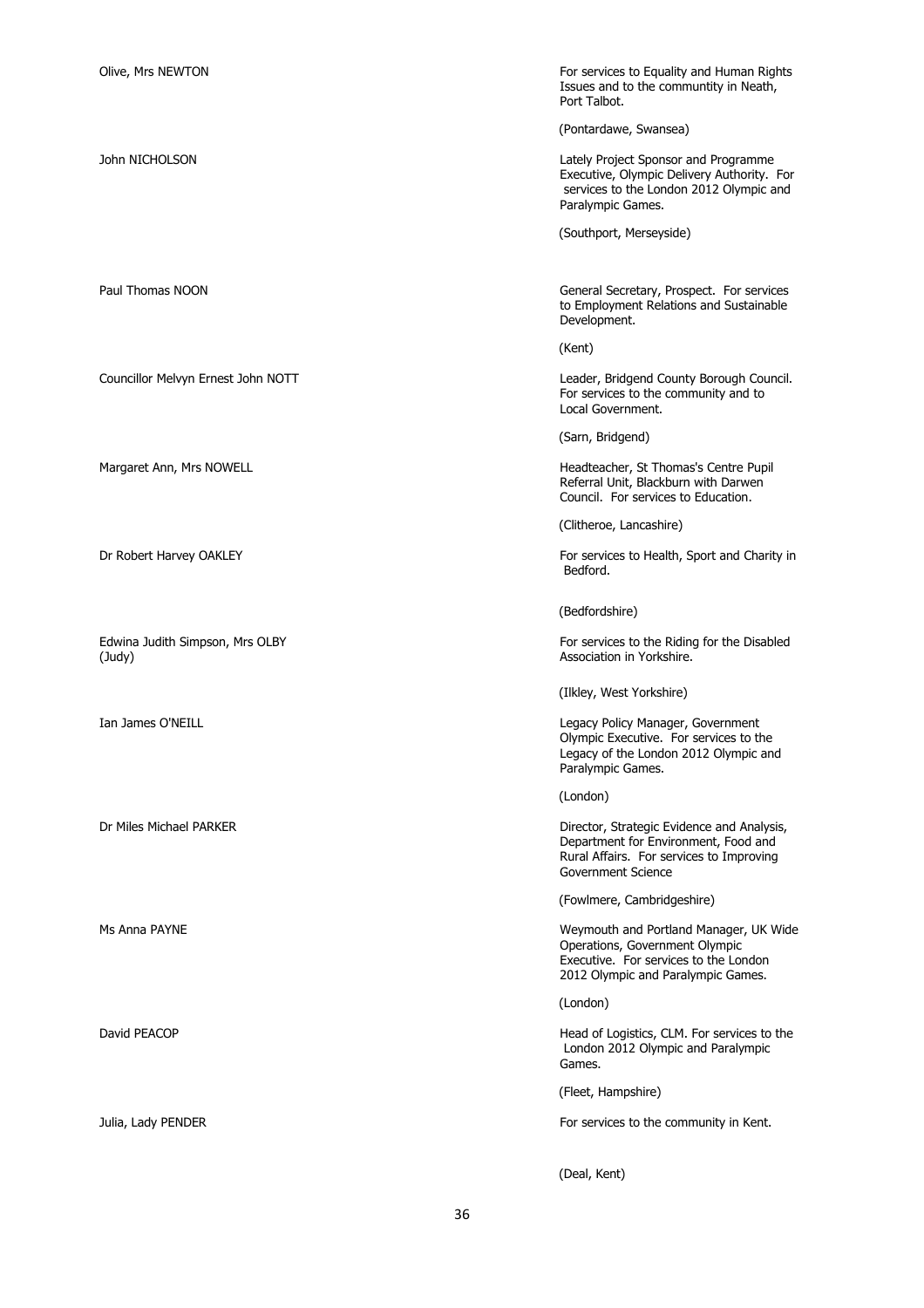| David Charles PENLINGTON       | Ministry of Defence. For services to the<br>Armed Forces particularly in Support of<br>Afghanistan Operations.  |
|--------------------------------|-----------------------------------------------------------------------------------------------------------------|
|                                | (Gloucestershire)                                                                                               |
| <b>Gerry PENNELL</b>           | Chief Information Officer, LOCOG. For<br>services to the London 2012 Olympic and<br>Paralympic Games.           |
|                                | (Macclesfield, Cheshire)                                                                                        |
| Tracey April, Mrs PICKIN       | Assistant Director, Public Bodies Group,<br>HM Revenue and Customs, London. For<br>services to Tax Compliance.  |
|                                | (Lighthome, Warwickshire)                                                                                       |
| Sheriff Isobel Anne POOLE      | Lately Sheriff. For services to Justice in<br>Scotland and the community in Edinburgh.                          |
|                                | (Edinburgh)                                                                                                     |
| Professor David PORTEOUS, FRSE | Professor of Human Genetics and<br>Molecular Medicine, University of<br>Edinburgh. For services to Science.     |
|                                | (Edinburgh)                                                                                                     |
| Dr Wyn PRICE                   | Head of Emergencies, Welsh Government.<br>For services to Civil Contingency and<br>Emergency Planning in Wales. |
|                                | (Pontycymmer, Bridgend)                                                                                         |
| Alan Poyner PRITCHARD          | Lately Headteacher, Cyfarthfa High School,<br>Merthyr Tydfil. For services to Education<br>in Wales.            |
|                                | (Caerphilly)                                                                                                    |
| Professor James Ivor PROSSER   | Personal Chair in Microbiology, University<br>of Aberdeen. For services to<br>Environmental Science.            |
|                                | (Ellon, Aberdeenshire)                                                                                          |
| Daphne Vivienne, Mrs PULLEN    | Chair, CLIC Sargent. For charitable<br>services.                                                                |
|                                | (Warminster, Wiltshire)                                                                                         |
| Ms Sylvia Nina QUAYLE, TD      | For voluntary service to SSAFA Forces Help<br>in Shropshire.                                                    |
|                                | (Shropshire)                                                                                                    |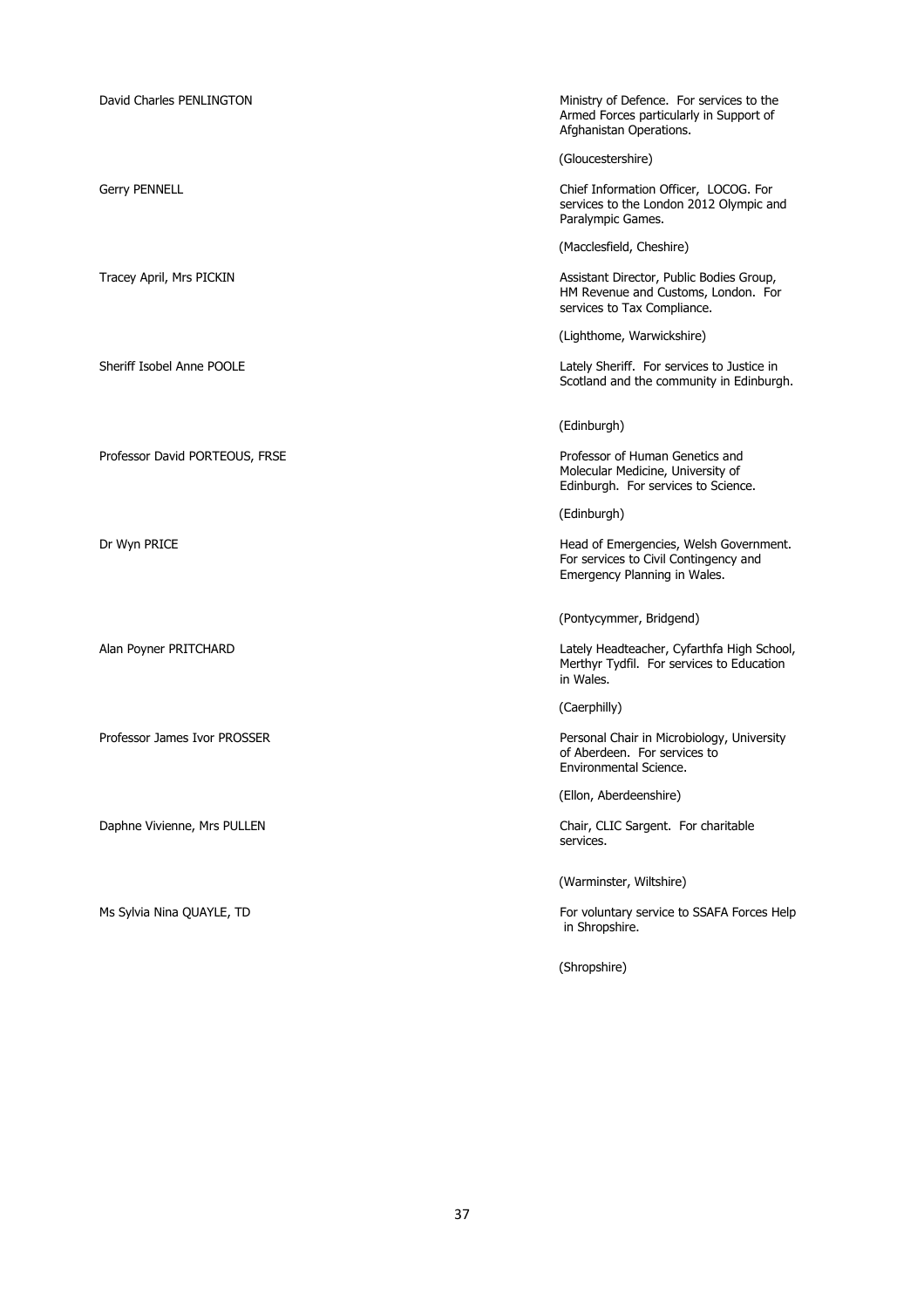Professor Muriel Anita ROBINSON Vice-Chancellor, Bishop Grosseteste

Professor Mala RAO For services to Public Health in the UK and Overseas. (Colchester, Essex) Amanda Jayne, Mrs REDDIN **Head National Coach, British Gymnastics.** For services to Sport. (Liverpool, Merseyside)

Stephen REGEL **Principal Psychotherapist, Nottinghamshire** Healtcare NHS Trust. For services to Victims of Trauma.

(Nottingham, Nottinghamshire)

Dr Richard REID **Dr Richard REID** Master Stone and Wood Carver. For services to Heritage and Restoration.

(York, North Yorkshire)

Mervyn RICHARDS **For services** to Building Information Modelling and to the Construction Industry.

(St Albans, Hertfordshire)

Kathryn Elizabeth, Mrs RIDDLE **Chair, Chair, Chair, NHS North of England and Pro-**Chancellor, University of Sheffield. For services to the NHS and to Higher Education.

(Sheffield, South Yorkshire)

Ms Sue RIDDLESTONE **Co-Founder, BioRegional.** For services to Sustainable Business and to the London 2012 Olympic and Paralympic Games.

(Surrey)

Dr Edward Bruce RITSON Chair, Scottish Health Action on Alcohol Problems. For services to Alcohol Research.

(Edinburgh)

Ashley Hugh ROBERTS **Deputy Head, Automotive Unit, Department** for Business, Innovation and Skills. For services to the UK Automotive Industry.

(Kent)

University. For services to Higher Education.

(Lincoln, Lincolnshire)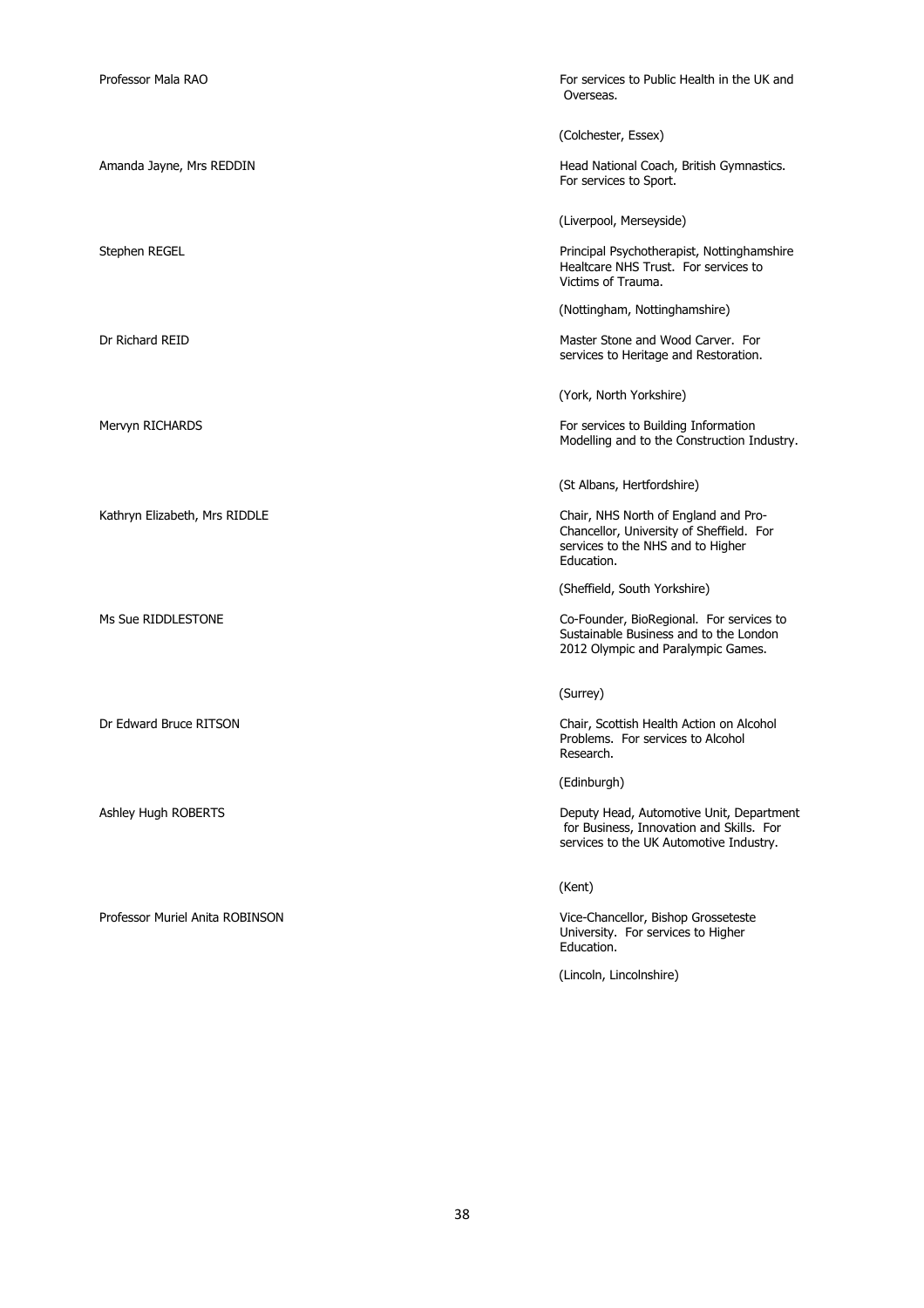Richard Graham St John ROWLANDSON Philanthropist. For services to charity and

Andrew Michael ROBSON For services to the game of Bridge and to Charity.

(London)

Catherine, Mrs ROCK Lately Chair, International Association of Forensic Radiographers. For services to Forensic Radiography.

(Huddersfield, West Yorkshire)

to the community in Hertfordshire.

(Harpenden, Hertfordshire)

Martin SADLER **Director, Cloud and Security Lab, Hewlett** Packard Laboratories. For services to Science.

(Stoke Gifford, Bristol)

Timothy James SAINSBURY Chair of Trustees, Home-Start UK. For services to Children and Families.

(London)

John Francis SANDERSON For services to the Horseracing Industry.

(York, North Yorkshire)

Professor Bhupinder Kaur SANDHU **Professor of Paediatric Gastroenterology** and Nutrition, Bristol Royal Hospital, South West. For services to Paediatric Medicine.

(Clifton, Bristol)

Ms Jennifer SAUNDERS Chief Executive, National Energy Action. For services to the Fuel Poor and voluntary service through the Chesshire Lehmann Fund.

(Newcastle upon Tyne, Northumberland)

James Niall SCOTT **Foundation** Foundation. For Foundation. For Foundation. For Foundation. For services to Community Relations and Young People in Scotland.

(Glasgow)

Ms Patricia SCRIVEN Senior Manager, NOMS Headquarters. For services to HM Prison Service.

(Rugby, Warwickshire)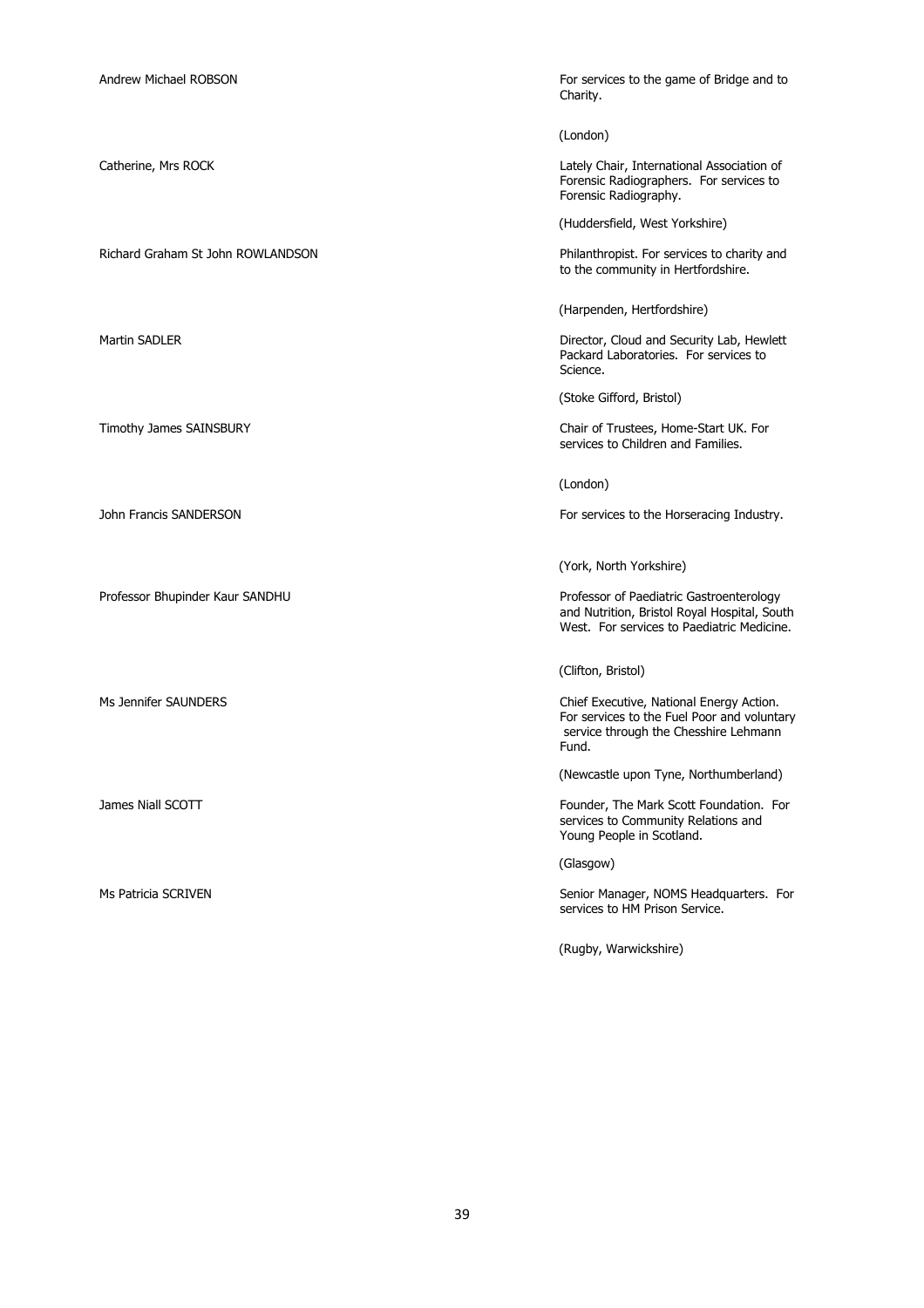| Dr Cynthia Kit Man SHAW         | Ministry of Defence. For services to the<br>Armed Forces particularly in Support of<br>Libyan Operations.                                                                    |
|---------------------------------|------------------------------------------------------------------------------------------------------------------------------------------------------------------------------|
|                                 | (London)                                                                                                                                                                     |
| Denys SHORTT                    | Founder, DCS Europe plc and Chair,<br>Coventry and Warwickshire Local<br>Enterprise Partnership. For services to the<br>Economy in the West Midlands.                        |
|                                 | (Broadway, Worcestershire)                                                                                                                                                   |
| Teresa, Mrs SIENKIEWICZ         | Director, KPMG. For services to the<br>Accountancy and Pensions Professions.                                                                                                 |
|                                 | (Epsom, Surrey)                                                                                                                                                              |
| Antony George SIMS              | Director, 2012 Delivery, UK Trade and<br>Investment, Department for Business,<br>Innovation and Skills. For services to<br>Industry through the British Business<br>Embassy. |
|                                 | (Staines, Surrey)                                                                                                                                                            |
| Michael SMITH                   | Chief Executive and Managing Director,<br>Titanic Quarter Ltd. For services to<br>Economic Development and Urban<br>Regeneration in Belfast.                                 |
|                                 | (Bangor, Down)                                                                                                                                                               |
| Christopher Burnaby STARR       | Chair, Forestry Regulation Task Force. For<br>services to British Forestry and Forestry<br>Education.                                                                        |
|                                 | (Penrith, Cumbria)                                                                                                                                                           |
| Ms Norma STEPHENSON             | President, UNISON and Member, National<br>Executive Committee, Labour Party. For<br>public and political service.                                                            |
|                                 | (Durham)                                                                                                                                                                     |
| Moira Elizabeth, Mrs TATTERSALL | Principal, Carlisle College. For services to<br>Further Education.                                                                                                           |
|                                 | (Carlisle, Cumbria)                                                                                                                                                          |
| Carol, Mrs TAYLOR               | Director of Development and Research,<br>National Institute of Adult Continuing<br>Education. For services to Adult Learning.                                                |
|                                 | (Matlock, Derbyshire)                                                                                                                                                        |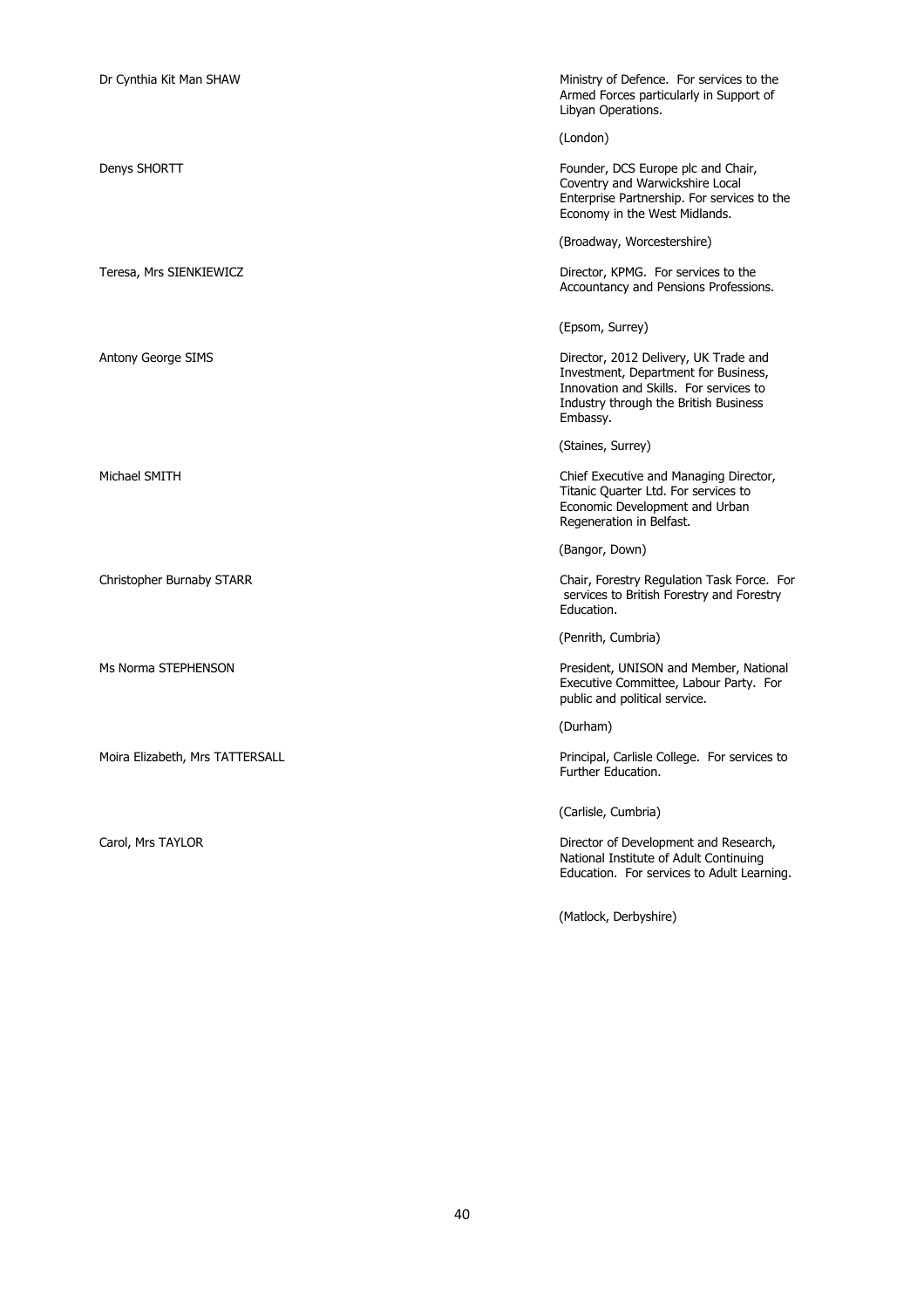| <b>Councillor Sharon TAYLOR</b> | Leader, Stevenage Borough Council and<br>Deputy Chair, Local Government<br>Association. For services to Local<br>Government.                                          |
|---------------------------------|-----------------------------------------------------------------------------------------------------------------------------------------------------------------------|
|                                 | (Stevenage, Hertfordshire)                                                                                                                                            |
| Professor Sandra THOMAS         | Head of Foresight, Government Office for<br>Science. For services to Government<br>Science Policy.                                                                    |
|                                 | (Polegate, East Sussex)                                                                                                                                               |
| Ms Jane Clare TODD              | Chief Executive, Nottingham City Council.<br>For services to Local Government in<br>Nottingham.                                                                       |
|                                 | (Nottinghamshire)                                                                                                                                                     |
| Professor Janet TODD            | President, Lucy Cavendish College,<br>University of Cambridge. For services to<br>Higher Education and Literary Scholarship.                                          |
|                                 | (Cambridgeshire)                                                                                                                                                      |
| Jean Veronica, Mrs TOMLIN       | Director of Human Resources, Workforce<br>and Accreditation, LOCOG. For services to<br>the London 2012 Olympic and Paralympic<br>Games.                               |
|                                 | (London)                                                                                                                                                              |
| Christopher TOWNSEND            | Commercial Director, LOCOG. For services<br>to the London 2012 Olympic and<br>Paralympic Games.                                                                       |
|                                 | (London)                                                                                                                                                              |
| Professor Janet TREASURE        | Psychiatrist, Eating Disorder Unit, South<br>London Maudsley Hospital NHS Foundation<br>Trust, Kings College London. For services<br>to People with Eating Disorders. |
|                                 | (Faversham, Kent)                                                                                                                                                     |
| Michael Cyril TRURAN            | For voluntary services to Bioscience.                                                                                                                                 |
|                                 | (Witney, Oxfordshire)                                                                                                                                                 |
| Catherine Grace, Mrs TURNER     | Lately Consultant Forensic Scientist,<br>Forensic Science Service. For services to<br>the Criminal Justice System and the<br>Victims of Crime.                        |
|                                 | (Wetherby, West Yorkshire)                                                                                                                                            |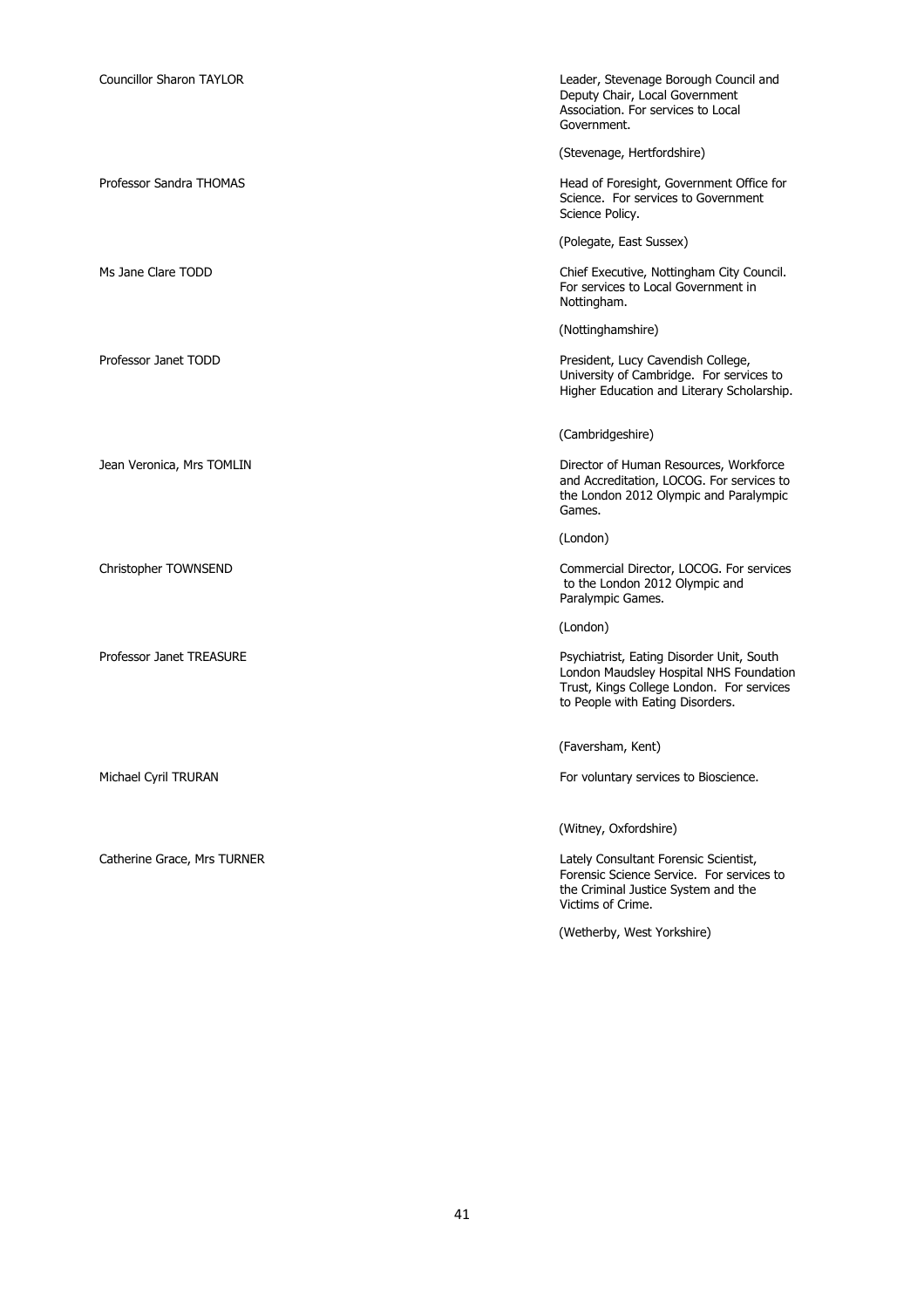| Wilfred Ainsworth WALKER        | For services to the promotion and<br>development of live Black Music.                                                                                         |
|---------------------------------|---------------------------------------------------------------------------------------------------------------------------------------------------------------|
|                                 | (London)                                                                                                                                                      |
| Kevin WALLER                    | Senior Avoidance Investigator, Anti-<br>Avoidance Group, HM Revenue and<br>Customs, London. For services to Tax<br>Compliance and the Tax Profession.         |
|                                 | (London)                                                                                                                                                      |
| Lesley Margaret, Mrs WALTER     | Headteacher, Philip Green Memorial School<br>and Governor, Cranborne Middle School,<br>Wimborne, Dorset. For services to Special<br><b>Educational Needs.</b> |
|                                 | (Wimborne, Dorset)                                                                                                                                            |
| Nicholas George WARREN          | For services to the voluntary sector in the<br>United Kingdom.                                                                                                |
|                                 | (Hope Valley, Derbyshire)                                                                                                                                     |
| <b>Howard James Cowen WELLS</b> | Vice-Chair, Sport and Recreation Alliance.<br>For services to Sport Administration.                                                                           |
|                                 | (Berkhamsted, Hertfordshire)                                                                                                                                  |
| Michael Frederick WELLS         | Chair, Lochs and Glens Holidays. For<br>services to the Tourism Industry and to<br>charity.                                                                   |
|                                 | (Beaulieu, Hampshire)                                                                                                                                         |
| Councillor Clare WHELAN, DL     | Member, London Borough of Lambeth. For<br>services to Local Government in London.                                                                             |
|                                 | (London)                                                                                                                                                      |
| Ms Erica WHYMAN                 | Chief Executive, Northern Stage. For<br>services to Theatre in the UK.                                                                                        |
|                                 | (Newcastle Upon Tyne, Tyne and Wear)                                                                                                                          |
| Brett Harris WIGDORTZ           | Chief Executive, Teach First. For services<br>to Education.                                                                                                   |
|                                 | (London)                                                                                                                                                      |
| Professor Richard David WILDING | Professor and Chair in Supply Chain<br>Strategy, Cranfield School of Management.<br>For services to Business.                                                 |
|                                 | (Rugby, Warwickshire)                                                                                                                                         |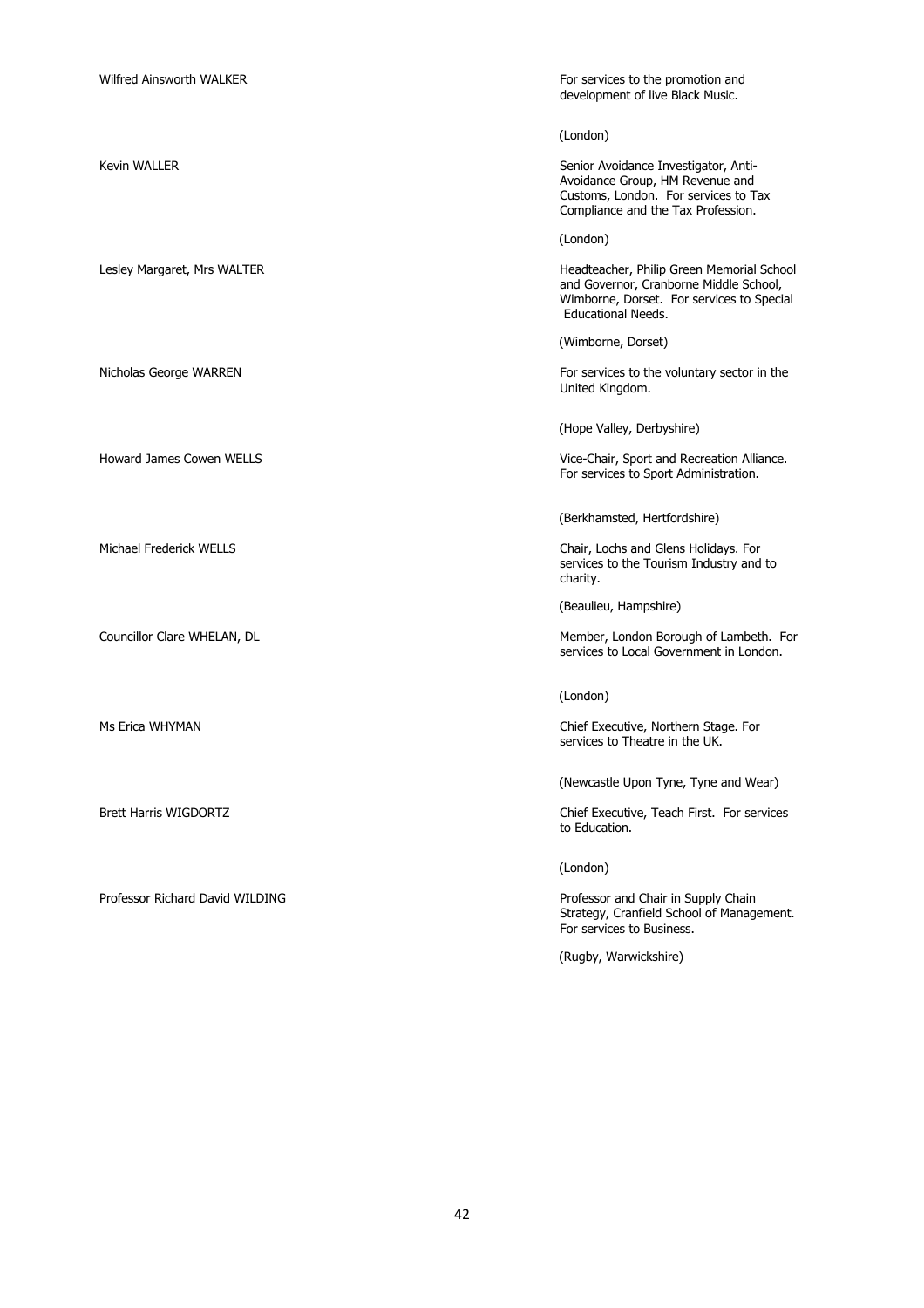| Professor John David WILLIAMS   | Lately Professor of Medicine, Cardiff<br>University. For services to Patients with<br>Renal Disease in Wales.                                               |
|---------------------------------|-------------------------------------------------------------------------------------------------------------------------------------------------------------|
|                                 | (Cardiff)                                                                                                                                                   |
| Andrew David WISEMAN            | For public and political service.                                                                                                                           |
|                                 |                                                                                                                                                             |
|                                 | (London)                                                                                                                                                    |
| Professor Alan Richard WOODSIDE | Director, Transport and Road Assessment<br>Centre, University of Ulster. For services<br>to Higher Education and Highway<br>Engineering in Northern Ireland |
|                                 | (Lisburn, Antrim)                                                                                                                                           |
| Andrew James WORTHINGTON, MBE   | Chair, North West Steering Group, London<br>2012. For services to the London 2012<br>Olympic and Paralympic Games.                                          |
|                                 | (Mold, Flintshire)                                                                                                                                          |
| Ms Sylvia YATES                 | Lately Executive Director, Sheffield City<br>Region. For services to Sheffield City<br>Region and Humber Regeneration.                                      |
|                                 | (Sheffield, South Yorkshire)                                                                                                                                |
| Robert Charles YEOMANS          | Lately Headteacher, St John's Primary<br>School, Walsall. For services to Education.                                                                        |
|                                 | (Walsall, West Midlands)                                                                                                                                    |
| Joyce, Mrs YOUNG                | Owner, By Storm Ltd. For services to the<br>Textile Industry and the community in<br>Glasgow.                                                               |
|                                 | (Bearsden, Glasgow)                                                                                                                                         |
|                                 |                                                                                                                                                             |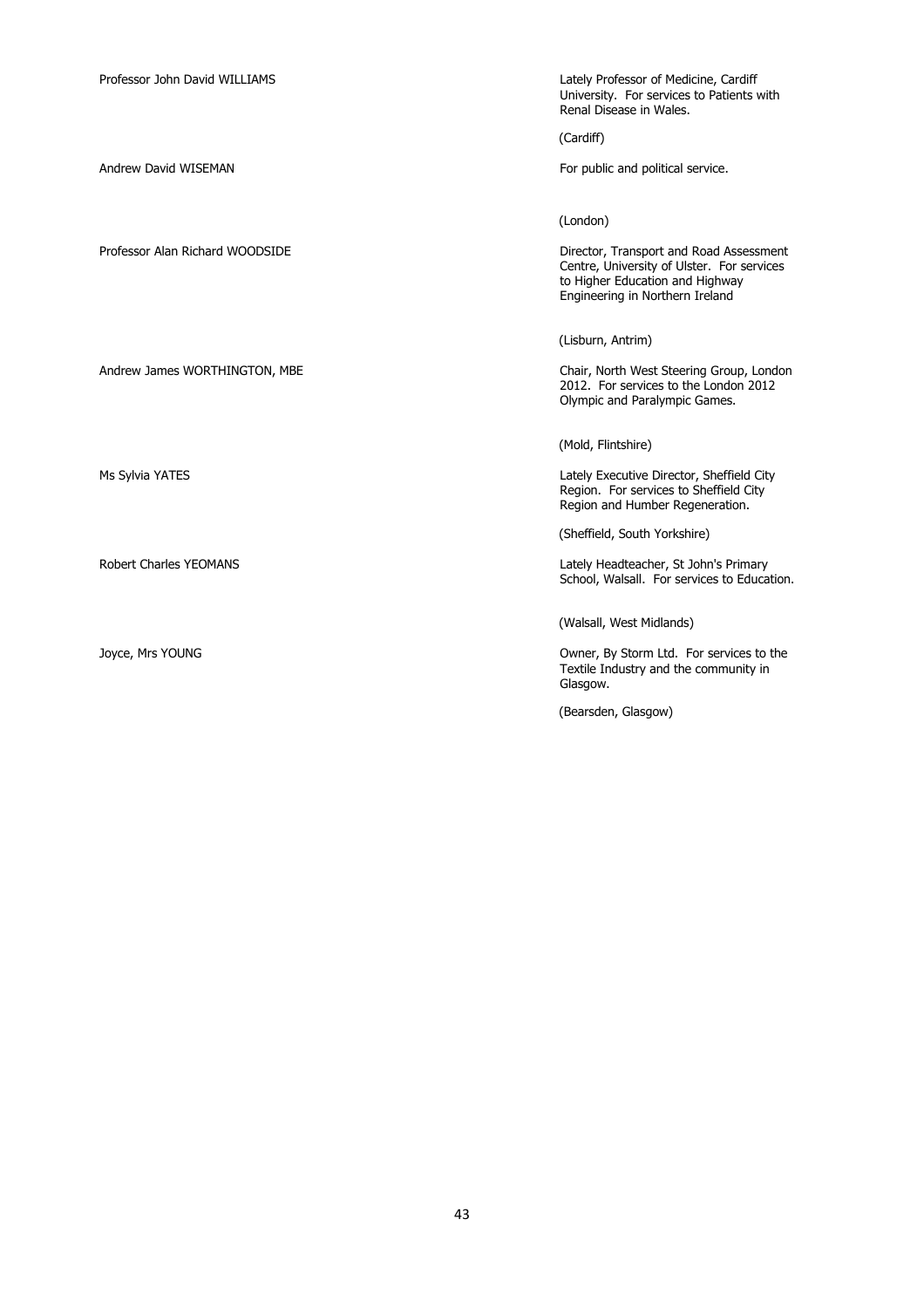## **Order of the British Empire**

## **Members of the Order of the British Empire**

| Ms Ruth ABRAHAMS                  | For services to the voluntary and<br>community sector in Newcastle upon Tyne.                                                                |
|-----------------------------------|----------------------------------------------------------------------------------------------------------------------------------------------|
|                                   | (Newcastle upon Tyne, Tyne and Wear)                                                                                                         |
| Dr Nellie Turbyne ADJAYE          | Consultant Paediatrician, Maidstone, Kent.<br>For services to Child Health and Protection.                                                   |
|                                   | (Kent)                                                                                                                                       |
| Neelam, Mrs AGGARWAL-SINGH        | For services to Community Cohesion,<br>Health and Welfare through the Indian<br>Hindu Welfare Organisation.                                  |
|                                   | (Northamptonshire)                                                                                                                           |
| Miss Cherry ALEXANDER             | Head of International Competition, UK<br>Athletics. For service to Sport.                                                                    |
|                                   | (Birmingham, West Midlands)                                                                                                                  |
| Robert James ALEXANDER            | For voluntary and community service in<br>Northern Ireland.                                                                                  |
|                                   | (Larne, Antrim)                                                                                                                              |
| Colin APPLEYARD                   | For services to Motorcycle Sport.                                                                                                            |
|                                   | (Keighley, West Yorkshire)                                                                                                                   |
| David ARNOLD                      | Chair, London Lay Observers Panel for<br>Prisoner Escort and Custody Services. For<br>services to the Criminal Justice System.               |
|                                   | (Bushey Heath, Hertfordshire)                                                                                                                |
| John ARNOLD                       | President, English Schools Table Tennis<br>Association and Chairman, National Council<br>for School Sport. For services to Schools<br>Sport. |
|                                   | (Wakefield, West Yorkshire)                                                                                                                  |
| Michael Newstead ARTHUR           | For services to the community in Epsom<br>and Ewell, Surrey.                                                                                 |
|                                   | (Epsom, Surrey)                                                                                                                              |
| Connie Marguerite, Mrs BAINES     | For services to the community in<br>Bridgnorth, Shropshire.                                                                                  |
|                                   | (Bridgnorth, Shropshire)                                                                                                                     |
| Susan Elizabeth Mary, Mrs BALCHIN | For services to the community in<br>Berkshire.                                                                                               |
|                                   | (Wokingham, Berkshire)                                                                                                                       |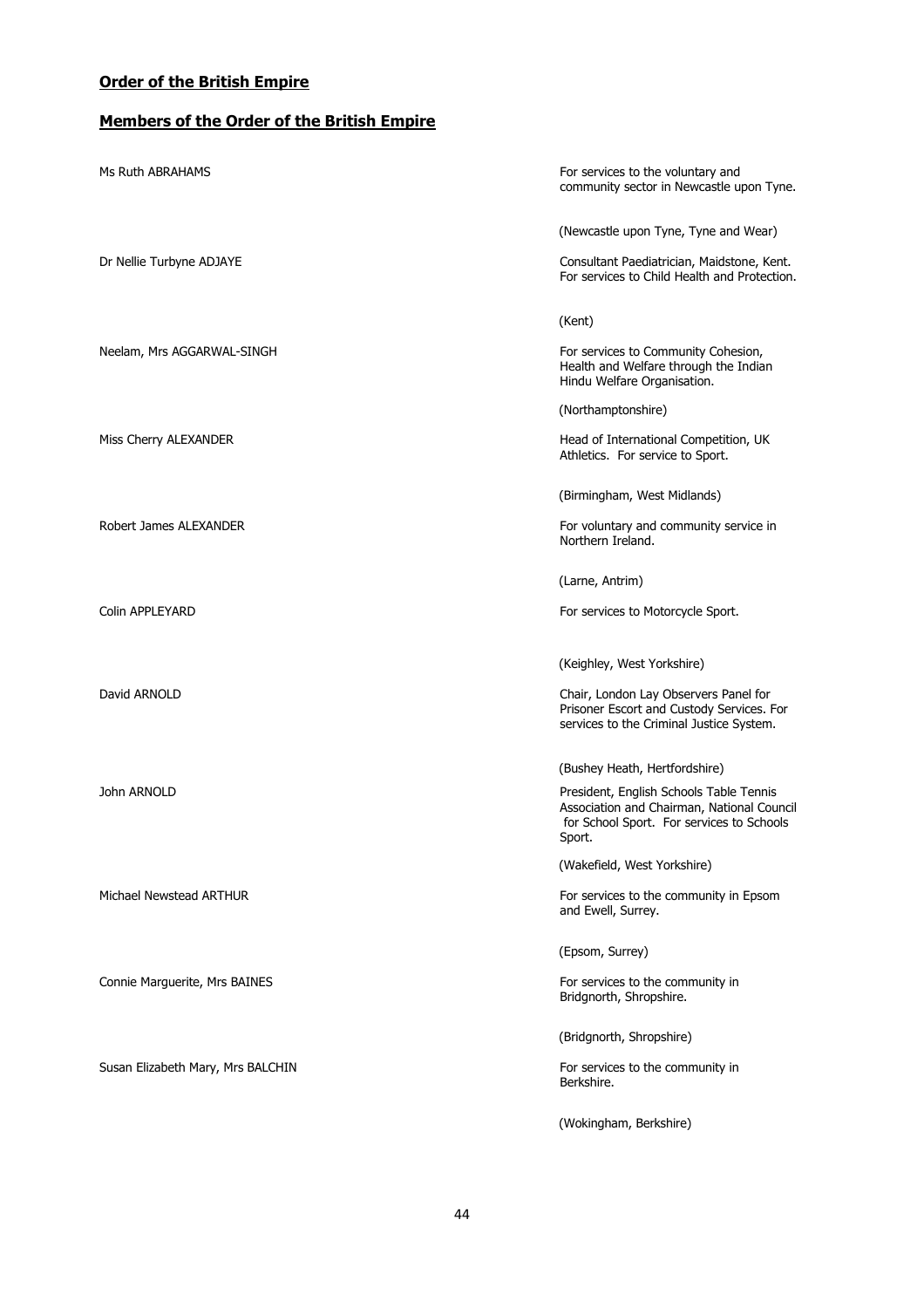| Richard Kenneth BALDWIN           | For services to Sport and Recreation.                                                                                                          |
|-----------------------------------|------------------------------------------------------------------------------------------------------------------------------------------------|
|                                   | (Beaconsfield, Buckinghamshire)                                                                                                                |
| Dr Margaret Rose Stevenson BARKER | Founder, Dorchester Poverty Action Group<br>and the Hub. For services to Homeless and<br>Underprivileged People in Dorchester.                 |
|                                   | (Dorchester, Dorset)                                                                                                                           |
| Valerie, Mrs BARKER               | For services to the community of the<br>Mixenden Social Housing Estate, Halifax.                                                               |
|                                   | (West Yorkshire)                                                                                                                               |
| John Henry BARNES                 | For services to the community in<br>Birmingham, West Midlands.                                                                                 |
|                                   | (Solihull, West Midlands)                                                                                                                      |
| June Rosemary, Mrs BARNES         | For services to the community in Frome,<br>Somerset.                                                                                           |
|                                   | (Frome, Somerset)                                                                                                                              |
| John Henry BATCHELOR              | Illustrator. For services to IIlustration.                                                                                                     |
|                                   | (Wimborne, Dorset)                                                                                                                             |
| <b>Councillor Brian BEALE</b>     | Councillor, Southminster. For services to<br>Local Government in Essex.                                                                        |
|                                   | (Maldon, Essex)                                                                                                                                |
| David John BEARDSALL              | Retained Watch Manager in Charge,<br>Nottinghamshire and City of Nottingham<br>Fire and Rescue Authority. For Services to<br>Local Government. |
|                                   | (Retford, Nottinghamshire)                                                                                                                     |
| Thomas George BEECH               | For services to the community in North<br>Staffordshire.                                                                                       |
|                                   | (Stoke-on-Trent, Staffordshire)                                                                                                                |
| Miss Nicola BENEDETTI             | Violinist. For services to Music and to<br>charity.                                                                                            |
|                                   | (London)                                                                                                                                       |
| John Stanley Bourlet BENNETT      | For services to the community in<br>Worcester.                                                                                                 |
|                                   | (Worcestershire)                                                                                                                               |
| Dr Cheryle June BERRY             | For services to Education, Health and<br>charity in Lincolnshire and Derbyshire.                                                               |
|                                   | (Chesterfield, Derbyshire)                                                                                                                     |

45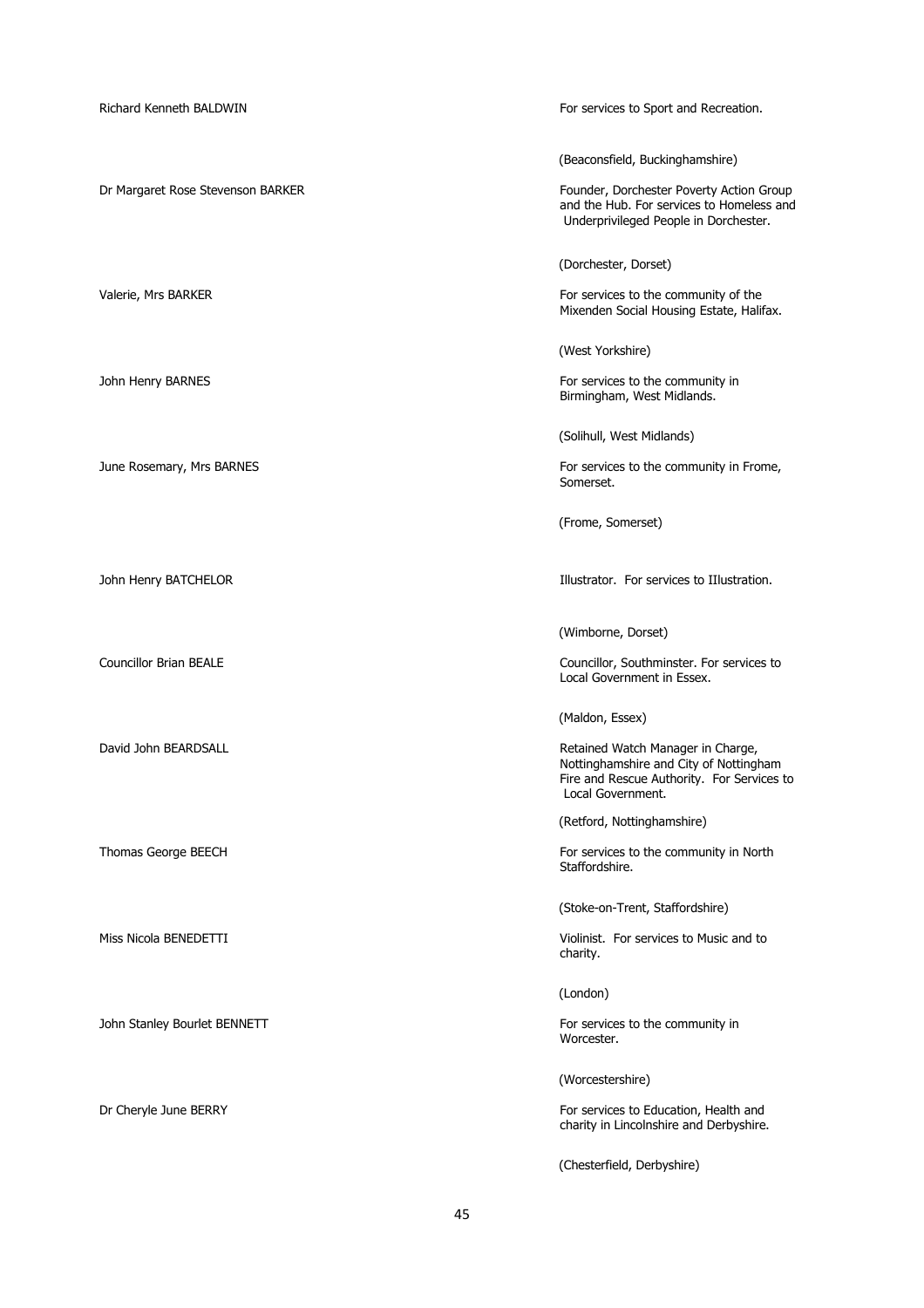Harold Kebir BERRY For services to the community in Pontefract, West Yorkshire.

(Pontefract, West Yorkshire)

Ms Tracey BERRY Family Support Teacher, Forthview Primary School, Edinburgh. For services to Education.

(Corstorphine, Edinburgh)

Miss Joyce Andree BEST **For voluntary services to Young People in** Ulster through Girl Guiding.

(Lurgan, Armagh)

Ms Deborah BESTWICK **Director, Oval House.** For services to Drama.

(London)

Dr Colin Leonard BIRD, JP **For services** to the communities in Eastleigh and Southampton, Hampshire.

(Eastleigh, Hampshire)

Timothy Arthur BIRD Social Fund Manager, Jobcentre Plus. For services to Jobseekers with Mental Health Issues and voluntary service to Seaview Primary School.

(South Shields, Tyne and Wear)

John Theodore BLACKBURN Founder and Managing Director, Canterbury Bears. For services to Manufacturing and Export.

(Canterbury, Kent)

Miss Pamela Beatrice Mary BLAKEMAN Local Historian. For services to Heritage in Ely, Cambridgeshire.

(Ely, Cambridgeshire)

Albert William BLEACH **For services to the community in** Nyewood, West Sussex.

(Petersfield, Hampshire)

David BLOWER For services to Tenant Engagement in Fleetwood, Lancashire.

(Thornton Cleveleys, Lancashire)

Anthony BODEN **Prison Officer, HM Young Offenders' Prison Officer**, HM Young Offenders' Institute, Feltham. For voluntary services to HM Prison Service and to Young People in Ealing.

(Kingston, Surrey)

Alison Grace, Mrs BORGESE **Assistant Head, All Saints Junior School**, Maidenhead, Berkshire. For services to Education.

(Slough, Berkshire)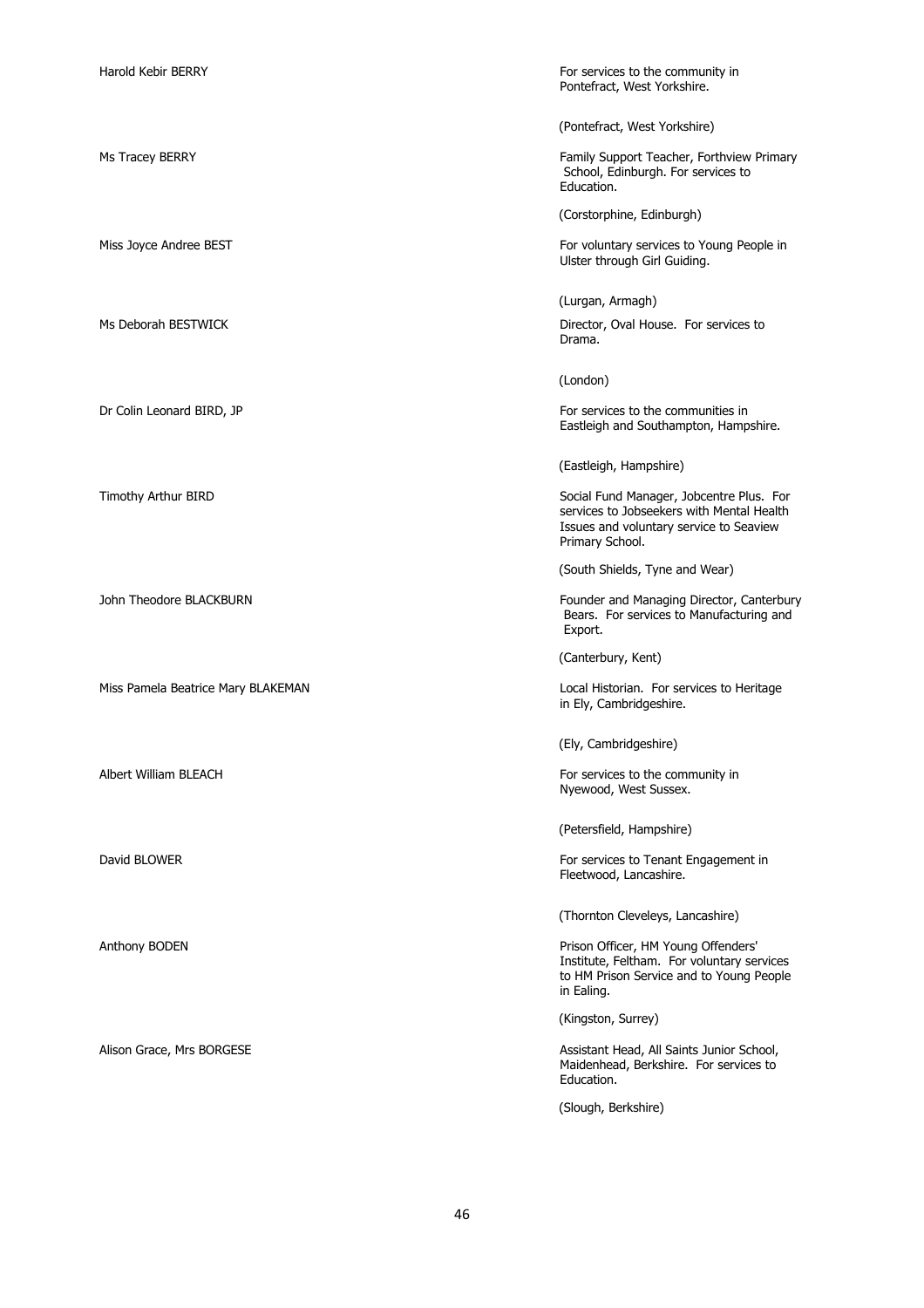| Michael Stanley BOTH            | Director of Engineering and Technical<br>Operations, RaceTech. For services to the<br>Economy.                                                                           |
|---------------------------------|--------------------------------------------------------------------------------------------------------------------------------------------------------------------------|
|                                 | (Farnborough, Hampshire)                                                                                                                                                 |
| Charles Bryan BOTTOMLEY         | Foster Carer and Adoptive Parent, Hull. For<br>services to Children and Families.                                                                                        |
|                                 | (Hull, East Riding of Yorkshire)                                                                                                                                         |
| Patricia, Mrs BOTTOMLEY         | Foster Carer and Adoptive Parent, Hull.<br>For services to Children and Families.                                                                                        |
|                                 | (Hull, East Riding of Yorkshire)                                                                                                                                         |
| Francis Christopher BOURNE      | Lately Non-Executive Director, Trinity<br>House and Chairman, Joint Strategic Board<br>for the General Lighthouse Authorities. For<br>services to the Maritime Industry. |
|                                 | (Cobham, Surrey)                                                                                                                                                         |
| Helen Elisabeth, Mrs BOWLES     | Policy Adviser and Deputy CEO, GuildHE.<br>For services to Higher Education.                                                                                             |
|                                 | (Sevenoaks, Kent)                                                                                                                                                        |
| Joanna Margaret, Mrs BOYD       | Women's Officer, Derry City Council. For<br>services to Local Government in Northern<br>Ireland.                                                                         |
|                                 | (Londonderry)                                                                                                                                                            |
| Jean Kathleen Ann, Mrs BRADFORD | Founder, South Devon Seabird Trust. For<br>services to Animal Welfare.                                                                                                   |
|                                 | (Teignmouth, Devon)                                                                                                                                                      |
| David BRADLEY                   | Principal Officer, Northern Ireland Prison<br>Service. For services to Vulnerable<br>Prisoners and voluntary service to the<br>Royal British Legion                      |
|                                 | (Londonderry)                                                                                                                                                            |
| <b>Francis BRADY</b>            | Managing Director, La Mon Hotel and<br>Country Club. For services to Tourism and<br>Hospitality in Northern Ireland.                                                     |
|                                 | (Ballycastle, Antrim)                                                                                                                                                    |
| Phelim John Joseph BRADY        | Deputy Principal, Farnborough College of<br>Technology. For services to Further<br>Education.                                                                            |
|                                 | (Guildford, Surrey)                                                                                                                                                      |
| John Arthur BRANNIGAN           | Lately Director of Investigations, Historical<br>Enquiries Team. For services to Policing<br>and to the community in Northern Ireland.                                   |
|                                 | (Belfast)                                                                                                                                                                |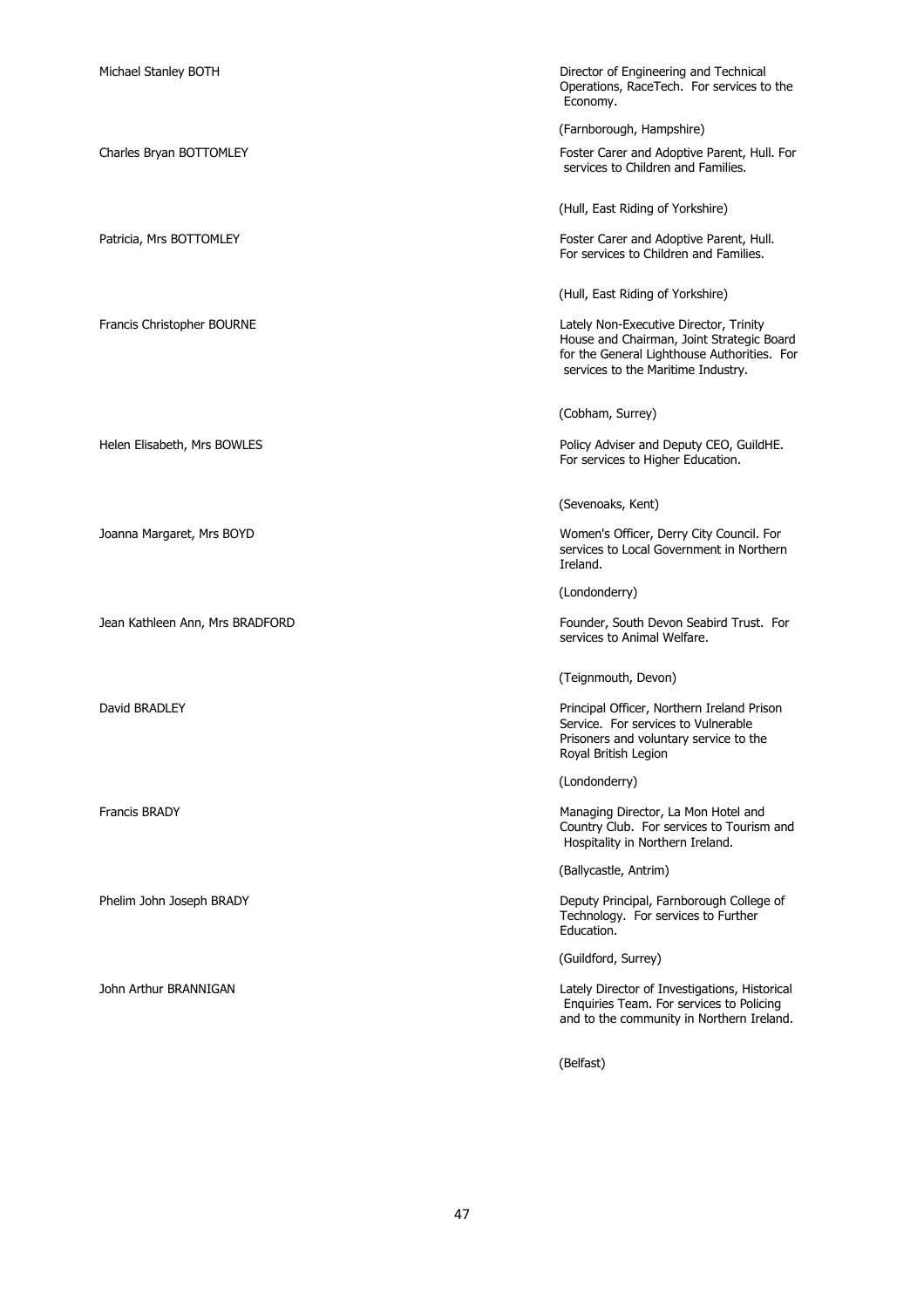| Peter Thomas Simmons BREENE        | Chair, Board of Governors, Finaghy Primary<br>School. For voluntary service to Education<br>in Northern Ireland.                                |
|------------------------------------|-------------------------------------------------------------------------------------------------------------------------------------------------|
|                                    | (Dunmurry, Belfast)                                                                                                                             |
| Dr Colette BRIDGMAN                | Consultant in Dental Public Health,<br>Manchester, North West England. For<br>services to Dentistry and Oral Health.                            |
|                                    | (Stockport, Cheshire)                                                                                                                           |
| Richard John BRIGHTON              | Newsagent. For services to the News<br>Delivery Trade.                                                                                          |
|                                    | (Reading, Berkshire)                                                                                                                            |
| Peter Alan BROWN                   | Lately Assistant Principal International,<br>Chichester College. For services to<br>Further Education.                                          |
|                                    | (Chichester, West Sussex)                                                                                                                       |
| Miss Dorothy Mary BUCHANAN         | Chair of Governors, The Blue Coat Church<br>of England (Aided) Infant and Junior<br>Schools' Federation, Walsall. For services<br>to Education. |
|                                    | (Walsall, West Midlands)                                                                                                                        |
| Professor Oscar Peter BUNEMAN, FRS | Professor of Database Systems, University<br>of Edinburgh. For services to Data<br>Systems and Computing.                                       |
|                                    | (Edinburgh)                                                                                                                                     |
| Robert Ian BURN-MURDOCH            | Curator, Norris Museum. For services to<br>the Heritage of St Ives, Cambridgeshire.                                                             |
|                                    | (Cambridgeshire)                                                                                                                                |
| John BURTON, DL                    | For political and voluntary service to the<br>community in Sedgfield, Co Durham.                                                                |
|                                    | (Durham)                                                                                                                                        |
| John Geoffrey BURTON               | For services to Church Bell-ringing in North<br>Staffordshire.                                                                                  |
|                                    | (Stoke-on-Trent, Staffordshire)                                                                                                                 |
| Martin William Ledger BURTON       | For services to the Charity Sector in the<br>West Midlands.                                                                                     |
|                                    | (Malvern, Worcestershire)                                                                                                                       |
| Peter John BURY                    | Spectrum Project Director, Ofcom. For<br>services to Spectrum and to the London<br>2012 Olympic and Paralympic Games.                           |
|                                    | (London)                                                                                                                                        |
| George Wentworth BUTLER            | Dairy Farmer. For services to Agriculture<br>and to charity.                                                                                    |
|                                    | (Haywards Heath, West Sussex)                                                                                                                   |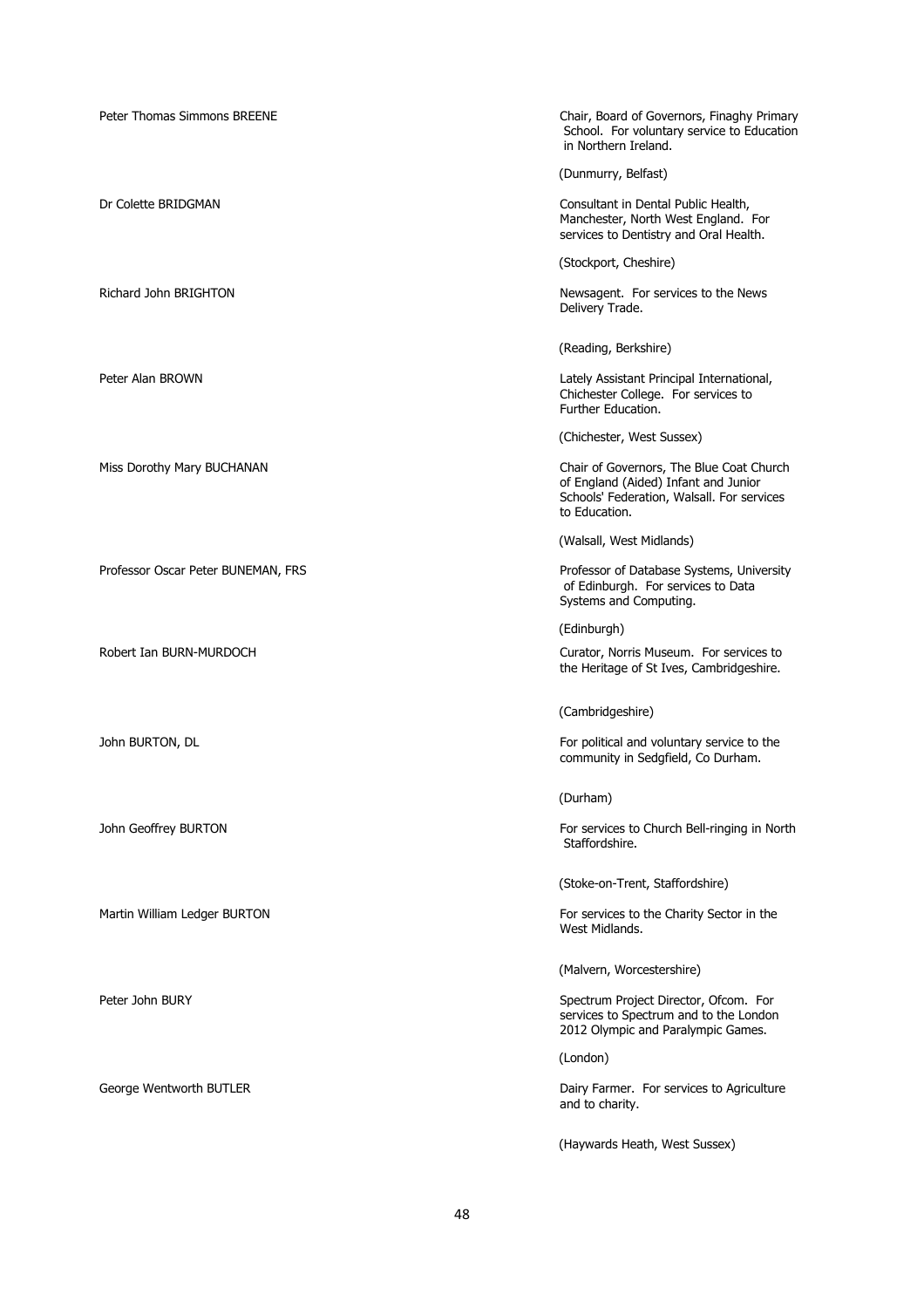Ann Elizabeth, Mrs CABLE **For voluntary service to St John Ambulance** For voluntary service to St John Ambulance in London.

(Enfield, Middlesex)

Martin Edward CAHILL **For services to the community in Earls** For services to the community in Earls Barton, Northamptonshire.

(Northamptonshire)

William Andrew CAMBRIDGE **Chief Scientist, Communications and** Integrated Systems, Ultra Electronics. For services to the Defence Industry.

(Richmond, Surrey)

Vanessa, Mrs CAMERON Chief Executive, Royal College of Psychiatrists, London. For services to Psychiatry.

(London)

Daniel Douglas Kenneth CAMPBELL Master Whisky Distiller, Tomatin Distillery. For services to the Whisky Industry and to the community in Strathdearn, Inverness-shire.

(Inverness-shire)

Elizabeth Emma, Mrs CAMPBELL For voluntary services to Young People in Ulster through Girl Guiding and the Duke of Edinburgh Award Scheme.

(Ballymoney, Antrim)

Gail, Mrs CAMPBELL **For voluntary service to the Royal British** For voluntary service to the Royal British Legion with British Forces Germany.

(Living Abroad)

Sally, Mrs CAMPBELL-GRAY For services to the Riding for the Disabled Association.

(King's Lynn, Norfolk)

Sheila Janet, Mrs CAREY For services to Disability Athletics.

(Bedworth, Warwickshire)

Julian CARRADICE **For services to the Wasdale Mountain** Resue Team, Cumbria.

(Seascale, Cumbria)

Colonel Stamford James CARTWRIGHT, TD For voluntary service to the West Midland Reserve Forces and Cadets Association.

(Hereford, Herefordshire)

Patricia, Mrs CHALMERS **Former Member, Glasgow City Council.** For services to Built Heritage in Glasgow.

(Glasgow)

John Thomas CHAMBERLAIN For services to the community in Cemaes, Anglesey and in Indonesia.

(Llansadwrn, Anglesey)

49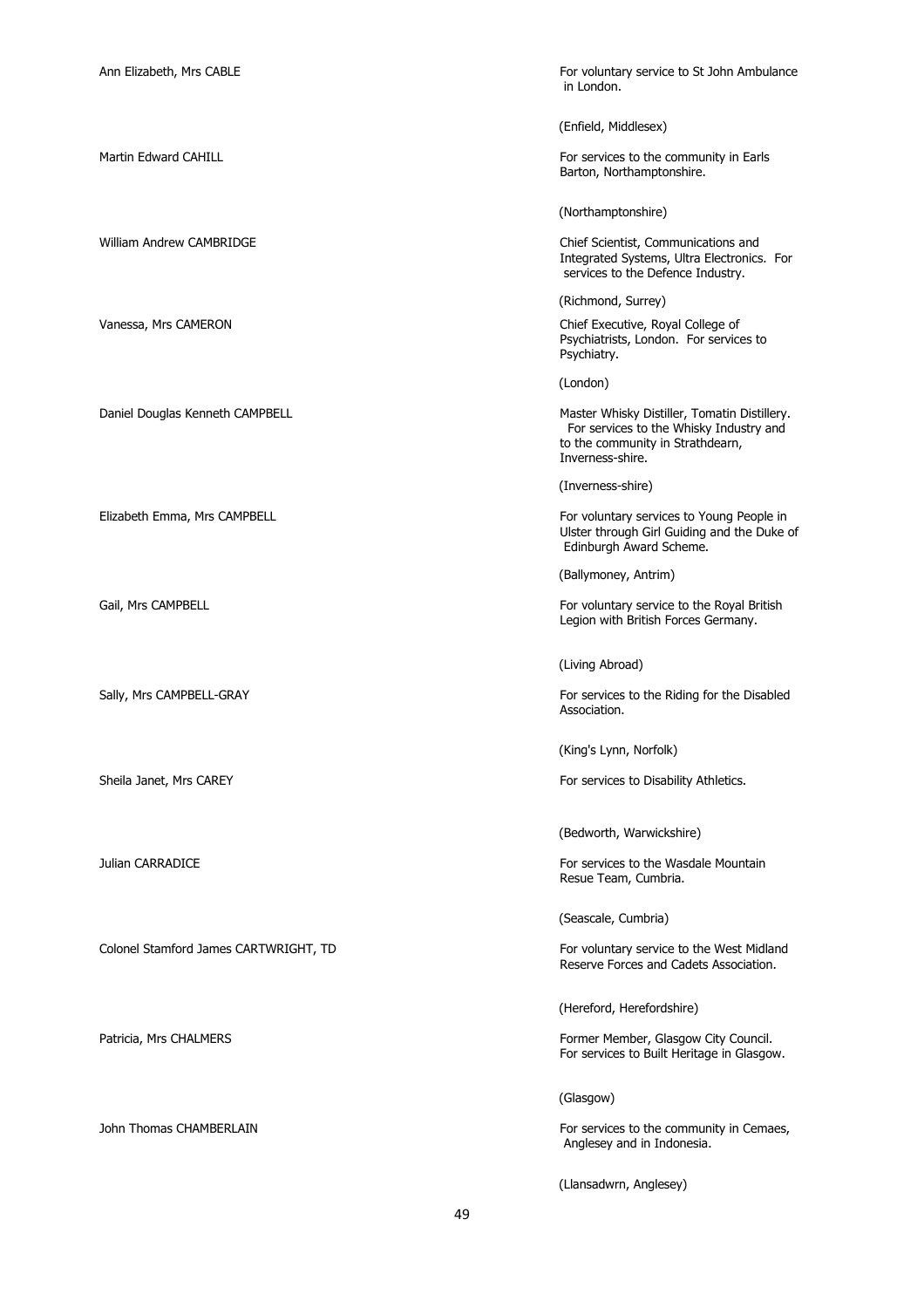| David George Robert CHERRY | Composer and Arranger, Boys' Brigade<br>Marching Bands. For services to Children<br>and Young People.                                 |
|----------------------------|---------------------------------------------------------------------------------------------------------------------------------------|
|                            | (Hinchley Wood, Surrey)                                                                                                               |
| James Alan CHRISTIE        | Networks Resource Leader, East Scotland.<br>For services to the Electricity Industry<br>and Customers in Scotland.                    |
|                            | (Armadale, West Lothian)                                                                                                              |
| Winifred Joan, Mrs CLARK   | Deputy Director-General, British Holiday<br>and Home Parks Association. For services<br>to Tourism.                                   |
|                            | (Berkeley, Gloucestershire)                                                                                                           |
| Colin Allen Roger CLARKE   | For charitable services through The<br>Kilworth Challenge in Leicestershire.                                                          |
|                            | (Lutterworth, Leicestershire)                                                                                                         |
| James Nicholas CLARKE      | Banqueting Operations Co-ordinator,<br>Queen"s University Belfast. For services<br>to Higher Education in Northern Ireland.           |
|                            | (Castlewellan, Down)                                                                                                                  |
| Jillian Carol, Mrs CLARKE  | For services to the community in Sutton<br>Benger, Wiltshire.                                                                         |
|                            | (Chippenham, Wiltshire)                                                                                                               |
| Maureen, Mrs CLARKE        | Founder, Angels of Hope. For services to<br>People with Ovarian Cancer and their<br>Families.                                         |
|                            | (Craigavon, Armagh)                                                                                                                   |
| David John CLAXTON, LVO TD | Trustee, Together Trust and Hulme<br>Educational Trust. For services to<br>Education and Disadvantaged Young People<br>in Manchester. |
|                            | (Cheadle, Cheshire)                                                                                                                   |
| Dr Timothy CLAYTON         | Lately Specialist Scientific Adviser,<br>Forensic Science Service. For services to<br>the Criminal Justice System.                    |
|                            | (Doncaster, South Yorkshire)                                                                                                          |
| June, Mrs CLIFFE           | For services to the community in<br>Sharlston, West Yorkshire.                                                                        |
|                            | (Wakefield, West Yorkshire)                                                                                                           |
| Penelope Jane, Mrs CLOUGH  | Co-Founder, Justice for Jane Campaign.<br>For services to the Victims of Violent<br>Crime.                                            |
|                            | (Nelson, Lancashire)                                                                                                                  |
| Robert Emile COLLINS       | For services to the Meanwood Valley Urban<br>Farm and to the community in<br>Leeds, Yorkshire.                                        |
|                            | (Leeds, West Yorkshire)                                                                                                               |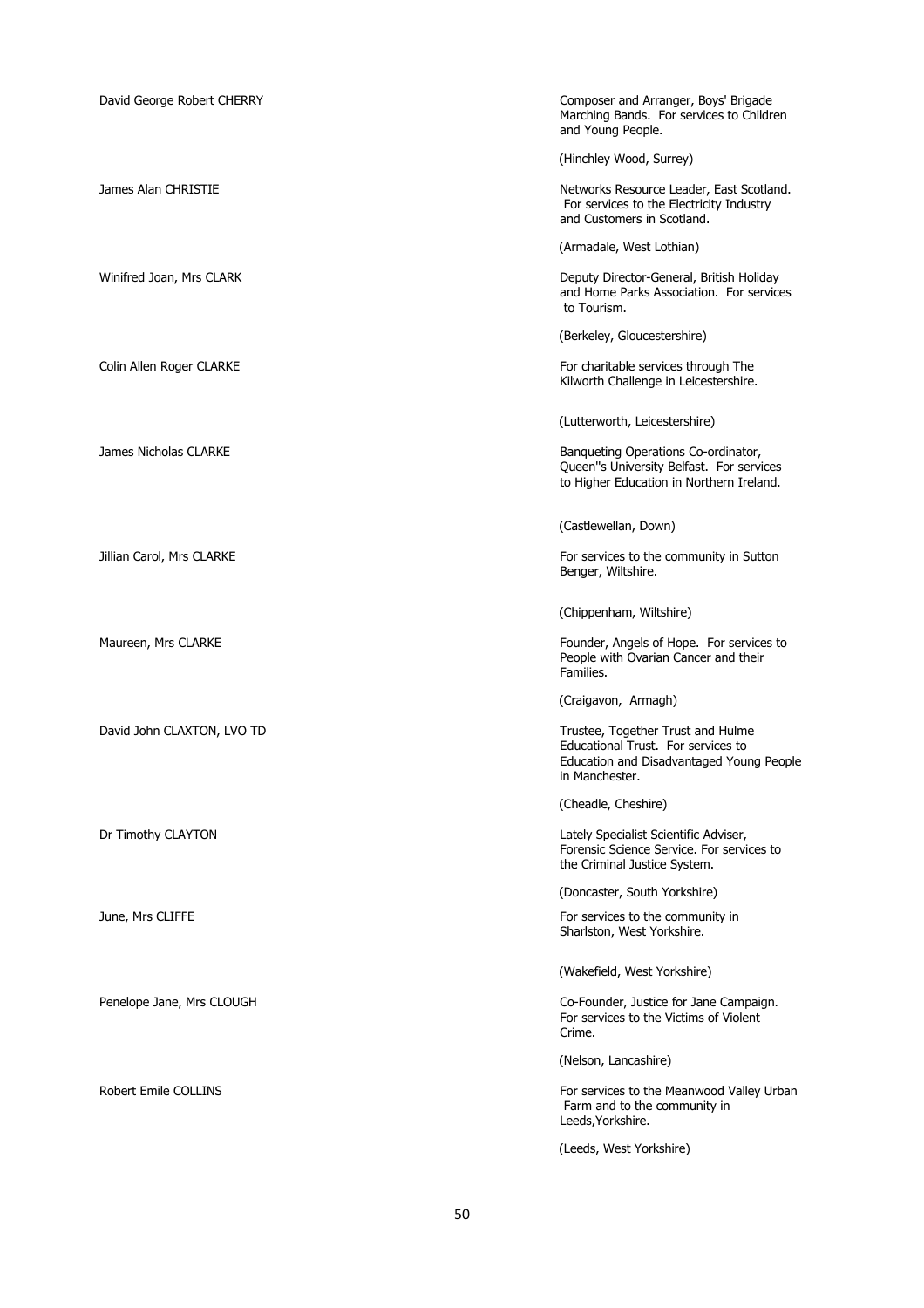| Jessie, Mrs COLQUHOUN      | Lately Community Nurse, NHS Highland.<br>For services to Healthcare in<br>Ardnamurchan, Argyll.                                                 |
|----------------------------|-------------------------------------------------------------------------------------------------------------------------------------------------|
|                            | (Kilchoan, Argyll and Bute)                                                                                                                     |
| Anthony Ronald COOMBES     | For services to the community in<br>Gillingham, Dorset.                                                                                         |
|                            | (Gillingham, Dorset)                                                                                                                            |
| Daryll Charles COOPER      | Honours Secretary, Department for<br>Education. For services to the Department<br>for Education and service to the<br>community in Walthamstow. |
|                            | (London)                                                                                                                                        |
| Robert COOPER              | Lately Co-ordinator, Penicuik First<br>Responders. For voluntary service in<br>Penicuik, Midlothian.                                            |
|                            | (Falkirk, Stirling and Falkirk)                                                                                                                 |
| <b>Frederick CORDIER</b>   | Master Ropemaker. For services to<br>Ropemaking.                                                                                                |
|                            | (Chatham, Kent)                                                                                                                                 |
| Samuel CORDNER             | Superintendent, Police Service of Northern<br>Ireland. For services to Policing and to the<br>community in South Armagh.                        |
|                            | (Belfast)                                                                                                                                       |
| Ian (John) CRAIG           | Lately President, The Scottish Beekeepers<br>Association. For services to Beekeeping.                                                           |
|                            | (Johnstone, Renfrewshire)                                                                                                                       |
| Dr Francis Gibbs CRANE     | Head of Geography and Duke of Edinburgh's<br>Co-ordinator, Stafford Grammar School.<br>For services to Education.                               |
|                            | (Staffordshire)                                                                                                                                 |
| Robert CROFT               | For services to Cricket.                                                                                                                        |
|                            | (Swansea)                                                                                                                                       |
| Patrick Joseph CRONESBERRY | Founder and Chair, Middlesbrough Disabled<br>Supporters Association. For services for<br>the Disabled in Sport and the community.               |
|                            | (Thornaby, North Yorkshire)                                                                                                                     |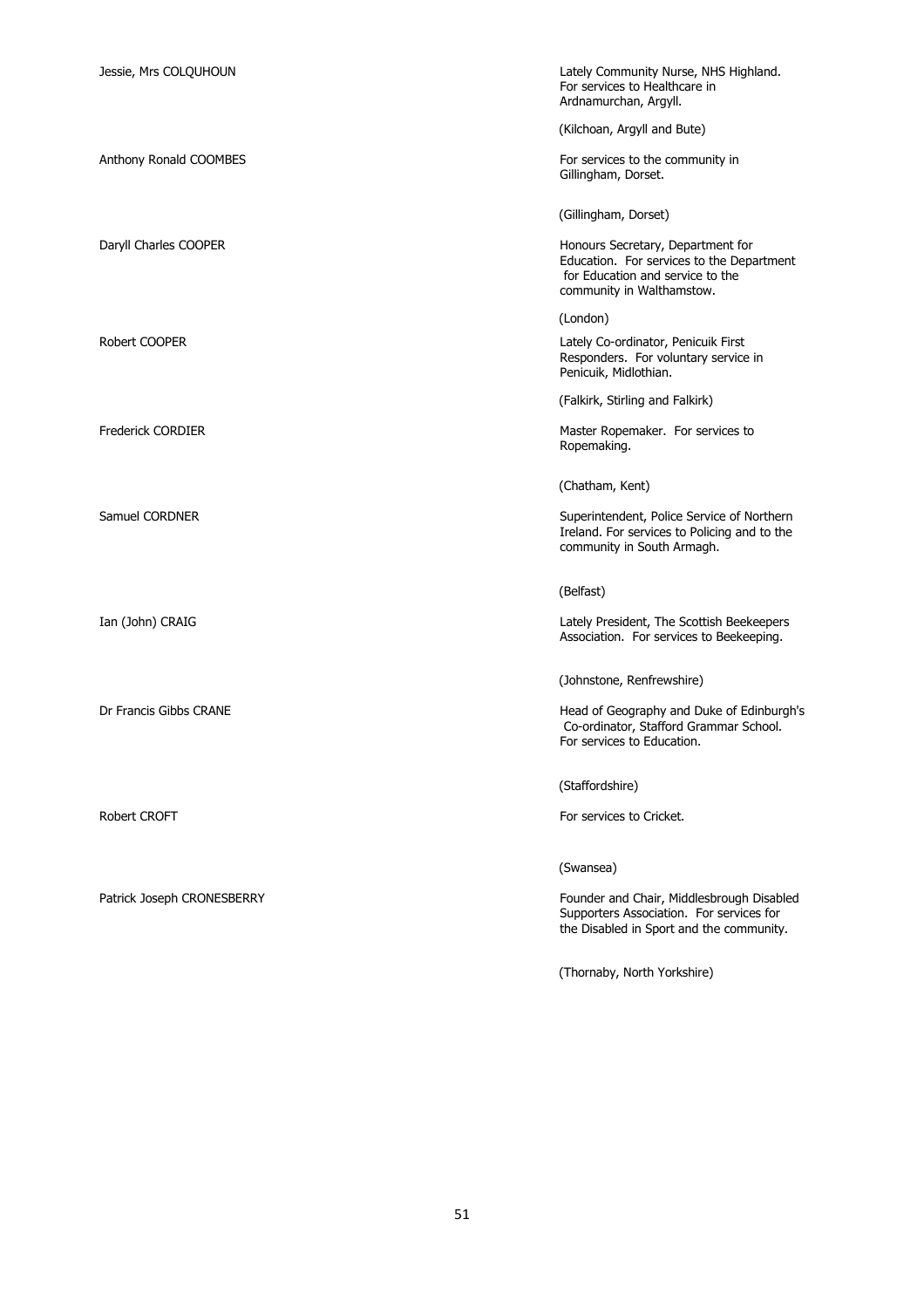| For voluntary service to the Royal British<br>Legion in Norfolk.                                                                                    |
|-----------------------------------------------------------------------------------------------------------------------------------------------------|
| (Downham Market, Norfolk)                                                                                                                           |
| Founder, Crosslé Car Company. For<br>services to Engineering and Manufacturing<br>in Northern Ireland.                                              |
| (Holywood, Down)                                                                                                                                    |
| Regional Manager, West of England, First<br>Great Western. For services to the Rail<br>Industry.                                                    |
| (Newton Ferrers, Devon)                                                                                                                             |
| Player and Coach, Hightown Hockey Club.<br>For services to Sport.                                                                                   |
| (Hightown, Merseyside)                                                                                                                              |
| Playwright and Artistic Director, Talawa<br>Theatre Company. For services to Black<br>British Theatre.                                              |
| (London)                                                                                                                                            |
| Senior Officer, Specialist Investigations,<br>Northern Ireland, HM Revenue and<br>Customs. For services to Preventing Fuel<br>Fraud.                |
| (Belfast, Antrim)                                                                                                                                   |
| District Commissioner, Chandlers Ford<br>Scouts, Hampshire. For services to Young<br>People.                                                        |
| (Eastleigh, Hampshire)                                                                                                                              |
| Magistrate, North Somerset Bench. For<br>services to the Administration of Justice.                                                                 |
| (Somerset)                                                                                                                                          |
| For services to the UK Quarrying Industry.                                                                                                          |
| (Wellington, Somerset)                                                                                                                              |
| Lately Clerk, Garw Valley Community<br>Council. For public service and for services<br>to the community in the Garw Valley,<br>Bridgend.            |
| (Bridgend)                                                                                                                                          |
| For voluntary service to St John Ambulance<br>and the community in Macclesfield.                                                                    |
| (Macclesfield, Cheshire)                                                                                                                            |
| Lately Managing Director, Growing<br>Ambitions Community Interest Company<br>(now part of 'Inspiring the future'). For<br>services to Young People. |
| (Living Abroad)                                                                                                                                     |
|                                                                                                                                                     |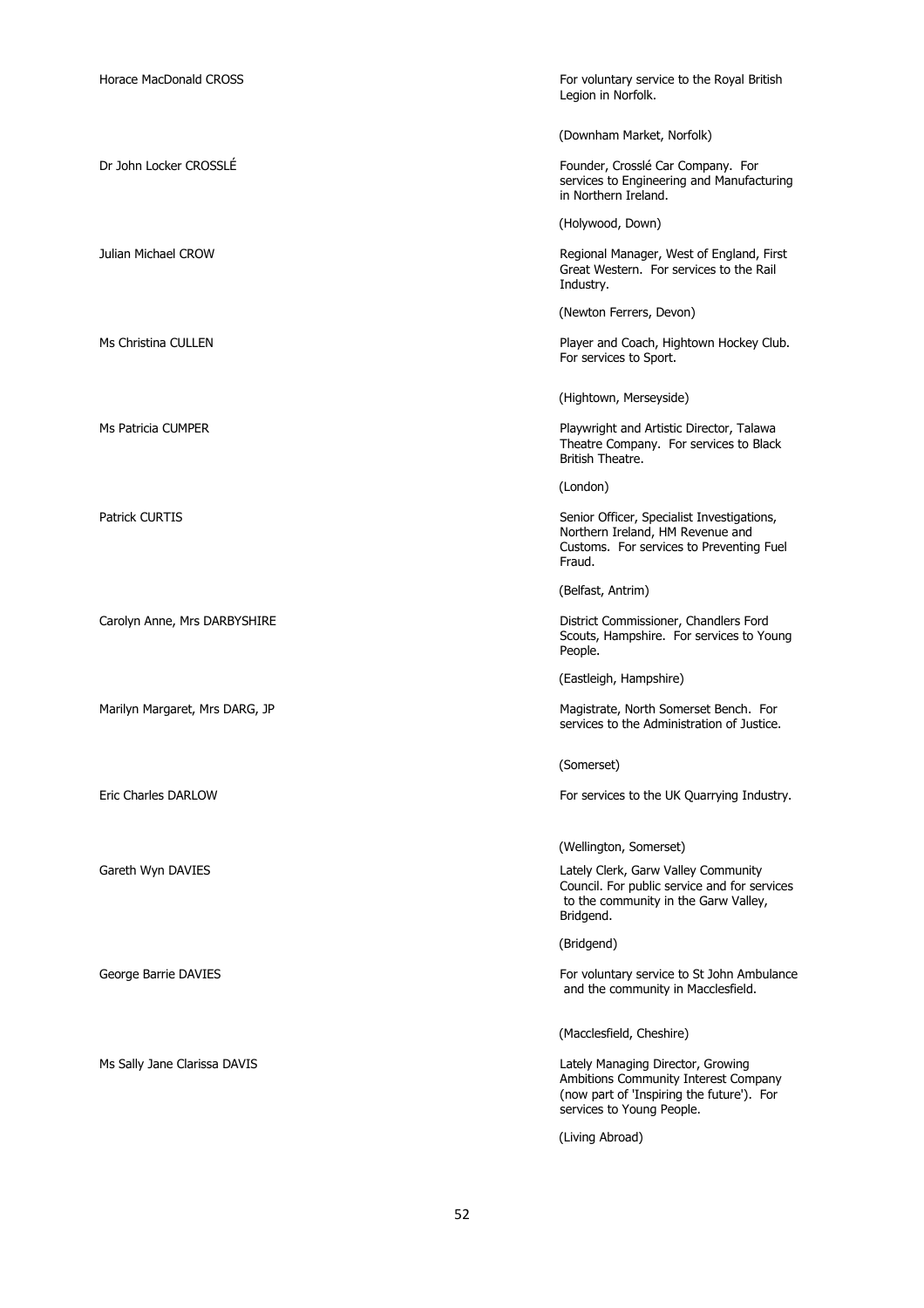The Reverend Canon Paul DENBY, DL JP For services to the community in Greater

Mhairi McLeod Johnstone, Mrs DOYLE **DWG ON A SEARCH STATE STATE** DWP Operations. For services to

Rosalie Joan, Mrs DAWES **For services to the community and to For services** to the community and to charity in Worcestershire.

(Malvern, Worcestershire)

Gordon John DAY For voluntary services to Rowing and Gordon John DAY charitable services through the Allan Glen's School Club.

(Bishopbriggs, Glasgow)

Manchester.

(Bolton, Greater Manchester)

Jack DENNESS For services to charity in Medway, Kent.

(Rochester, Kent)

Diana Isabel, Mrs DISHLEY, JP **Magistrate and Founder, Your Life You** Choose. For services to the community in Ealing, West London.

(London)

Miss Elizabeth Joyce DOHERTY **For services to Nursing and Healthcare in** Northern Ireland.

(Eglinton, Londonderry)

Hamish DONALDSON For services to the community in Haslemere, Surrey.

(Haslemere, Surrey)

Torin Stuart DOUGLAS **For services** to the community in Chiswick, West London.

(London)

Ian DOWLING Lately Chief Assessor, Parliamentary Assessment Board of the Conservative Party. For political service.

(Bury St Edmunds, Suffolk)

Employment and Social Inclusion particularly of Street Workers.

(Southport, Lancashire)

Sister Agnes DUNNE **For services to St George's Park** Retirement Village in Burgess Hill, West Sussex.

(Burgess Hill, West Sussex)

Malcolm DYER For services to Defence.

(London)

David William EDGINGTON For services to the Industrial Heritage of the Stationary Engine.

(Westbury, Wiltshire)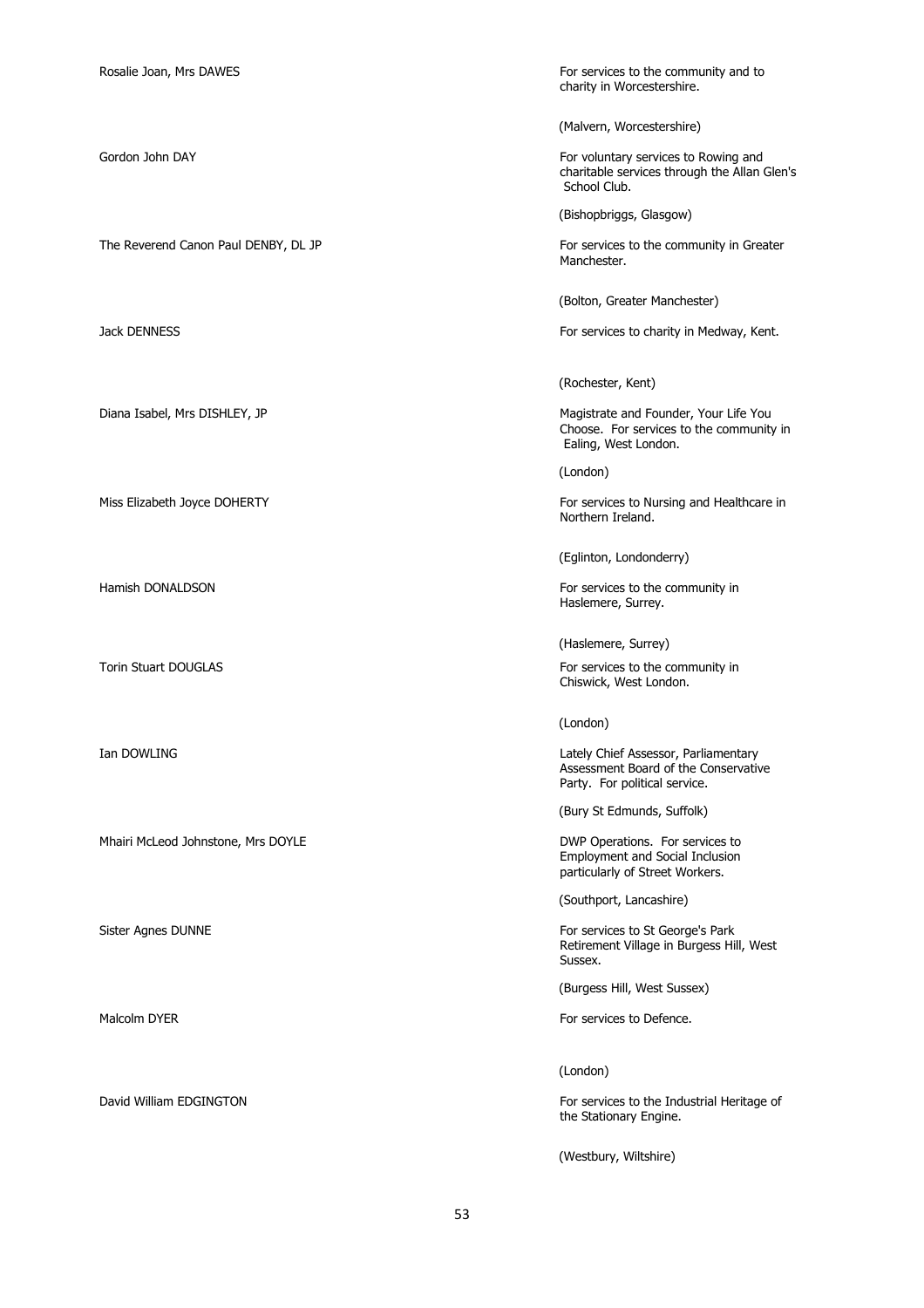| Jennifer Susan, Mrs EITEL         | Chair, Boards of Governors, Dungannon<br>Nursery and Sperrinview Special Schools.<br>For services to Education in Northern<br>Ireland.                        |
|-----------------------------------|---------------------------------------------------------------------------------------------------------------------------------------------------------------|
|                                   | (Dungannon, Tyrone)                                                                                                                                           |
| Ivy Myrle, Mrs ELLIS              | For services to the WRVS at Leicester<br>Royal Infirmary.                                                                                                     |
|                                   | (Leicestershire)                                                                                                                                              |
| Ms Brigitte ENGELIEN-DAWSON       | For services to the communities in<br>Freshford and Bath.                                                                                                     |
|                                   | (Bath, Somerset)                                                                                                                                              |
| Barbara, Mrs EVANS                | Team Leader for Learning Support Workers<br>within the Special Educational Needs<br>Curriculum, Carshalton College. For<br>services to Further Education.     |
|                                   | (Carshalton, Surrey)                                                                                                                                          |
| Sheila Dorothy, Mrs EVANS         | President, Great Oaks Hospice, Coleford.<br>For charitable services.                                                                                          |
|                                   | (Gloucestershire)                                                                                                                                             |
| Christine, Mrs EVANS-THOMAS       | Founder, Bucketful of Hope Appeal. For<br>charitable services to Cancer Patients in<br>South and West Wales.                                                  |
|                                   | (Haverfordwest, Pembrokeshire)                                                                                                                                |
| Jennifer Ann, Mrs FARMER          | For services to the Magistracy in the South<br>Lakeland Local Justice Area and to the<br>communities of Skelmesbergh, Selside and<br>Longsleddale in Cumbria. |
|                                   | (Kendal, Cumbria)                                                                                                                                             |
| Gordon Anthony FARREL             | Senior Executive Officer, DWP Operations.<br>For public service and services to the<br>community through Community Campus.                                    |
|                                   | (Middlesborough, North Yorkshire)                                                                                                                             |
| Anis FARUKI                       | For services to charity and to the<br>community in Preston, Lancashire.                                                                                       |
|                                   | (Preston, Lancashire)                                                                                                                                         |
| Councillor Anthony Rowland FAVELL | Councillor and Chair, Peak District National<br>Park Authority. For political and public<br>service.                                                          |
|                                   | (Hope Valley, Derbyshire)                                                                                                                                     |
| Deborah Jill, Mrs FENSOME         | For services to the community in<br>Harpenden, Hertfordshire.                                                                                                 |
|                                   | (Harpenden, Hertfordshire)                                                                                                                                    |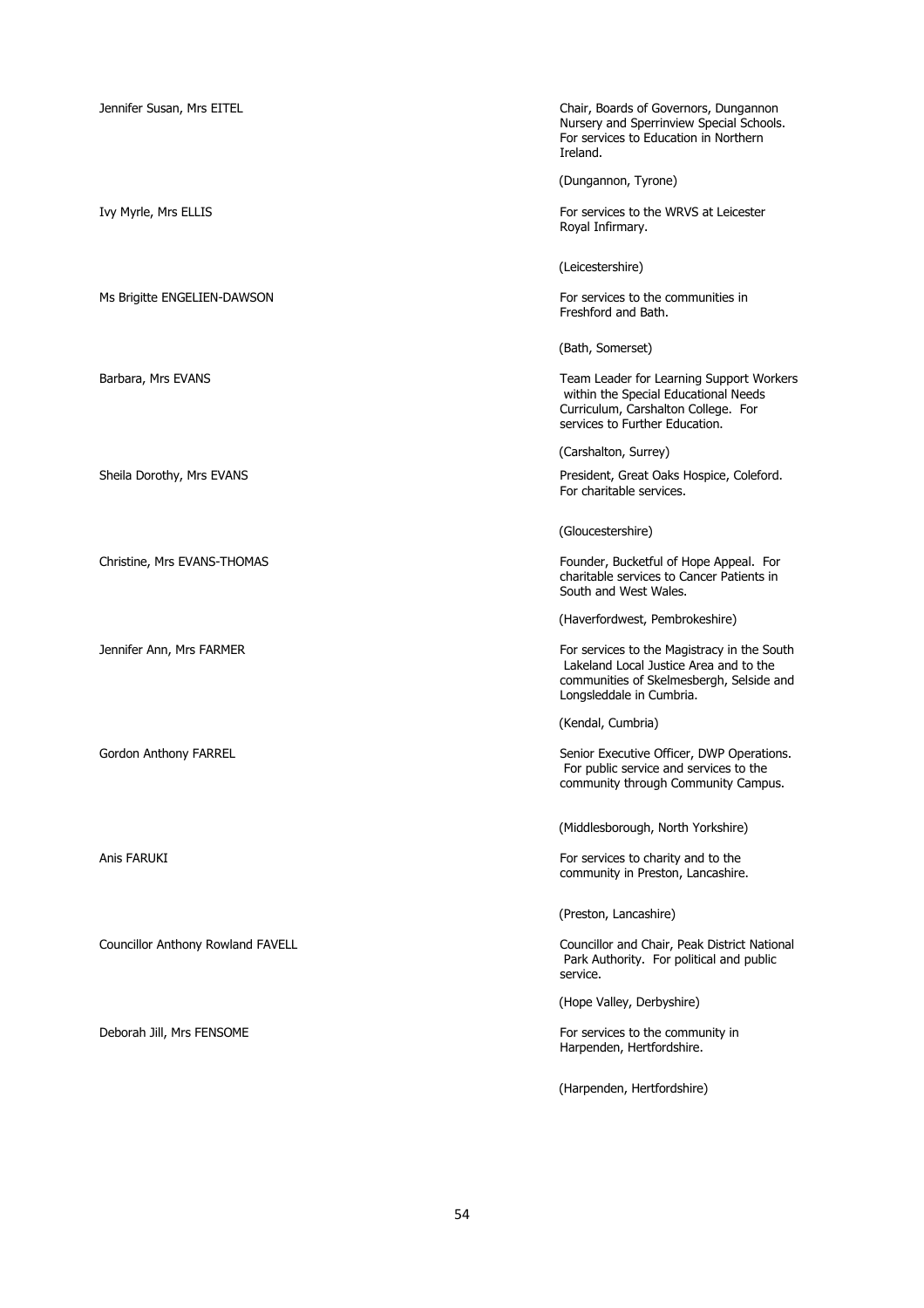Dr David Andrew FENTON Consultant Dermatologist, St John's Institute of Dermatology, Guy's and St Thomas' Hospitals, London. For services to the treatment of Skin and Hair Disorders.

(London)

Oliver Michael FENTON Consultant Plastic Surgeon, Pinderfields General Hospital, Wakefield, West Yorkshire. For services to Paediatric Plastic Surgery.

(Dewsbury, West Yorkshire)

Santosh, Mrs FENWICK Santosh, Mrs FENWICK Senior Executive Officer, DWP Operations.<br>
Senior Executive Officer, DWP Operations.<br>
For services to Jobseekers in West For services to Jobseekers in West London.

(Twickenham, Middlesex)

David FERGUSON Consultant Nurse (Learning Disabilities and Mental Health), Southern Health NHS Foundation Trust. For services to Nursing.

(Hampshire)

Mervyn FERRIS For voluntary service to Young People in Co Down through the Scout Association.

(Newry, Down)

Jayne Sharon, Mrs FIELD **For services to the Sleaford Concert Band** and to the communities in Sleaford and North Kesteven, Lincolnshire.

(Sleaford, Lincolnshire)

Dr Stuart FIELD Chairman, League of Friends, Kent and Canterbury Hospital, Kent. For services to the NHS.

(Canterbury, Kent)

Martyn Gareth FINCH FOR SEARCH FOR SEARCH FOR SEARCH STATES TO SEARCH AND FOR SERVICES to the Cleveland Search and Gari **Gari** Rescue Team in the North East.

(Middlesbrough, North Yorkshire)

Kevin FINDLATER **Chief Inspector, Central Scotland Police.** For services to the Environment and to the community in Loch Lomond and The Trossachs National Park.

(Aberfoyle, Stirling and Falkirk)

Tracey Joy, Mrs FISHER FOR SERVICES TO A SERVICES TO SERVICES TO Young People through The Duke of Edinburgh's Award in Wirral and to the community in Eastham, Merseyside.

(Wirral, Merseyside)

Kathleen Hilda, Mrs FORD **Head of Corporate Information** Head of Corporate Information Management Department, Avon and Somerset Constabulary. For services to Information Management in Policing.

(Portishead, Somerset)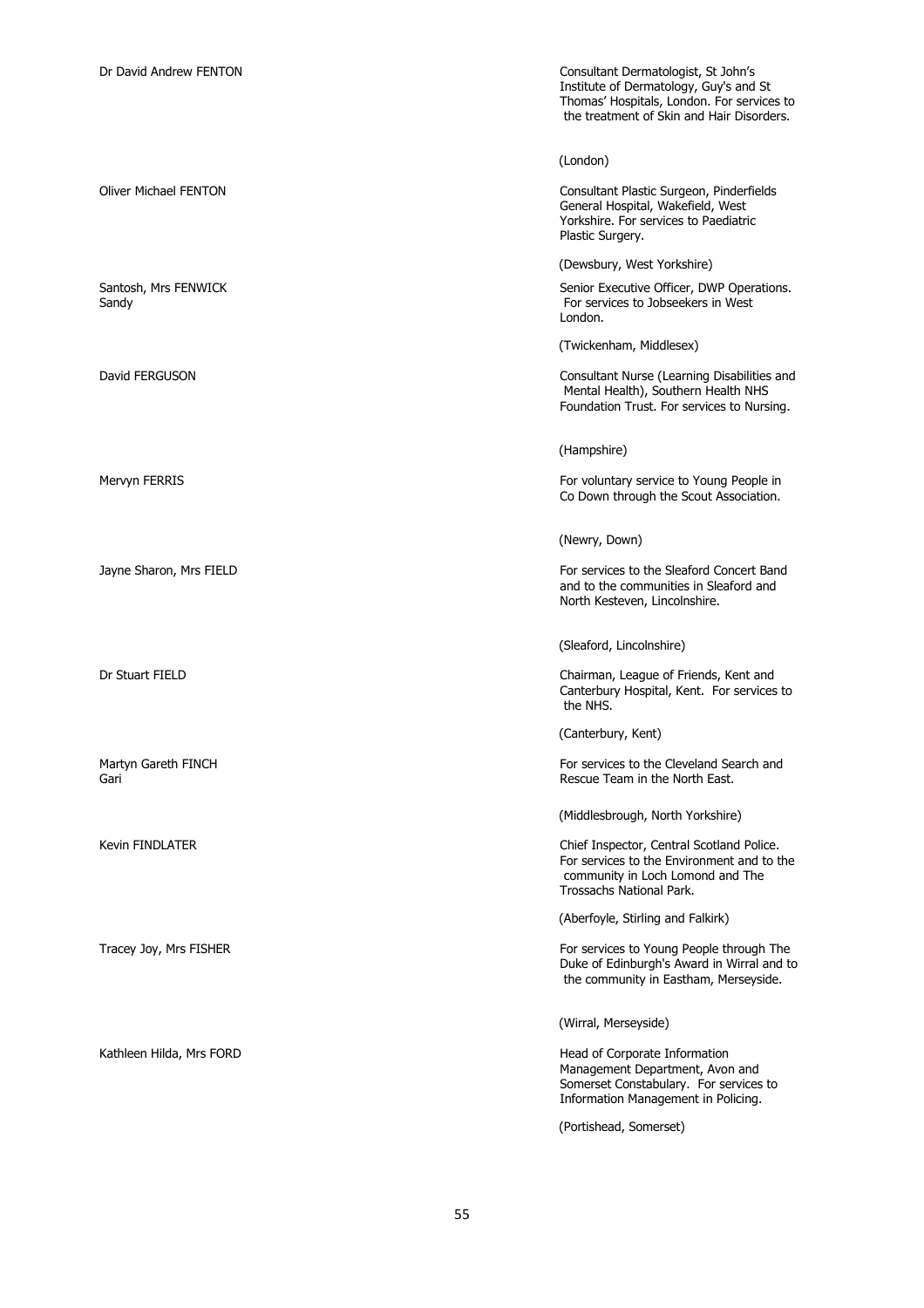| Alan FOSTER                    | Chief Executive, North Tees and Hartlepool<br>NHS Foundation Trust. For services to<br>the NHS.                                                       |
|--------------------------------|-------------------------------------------------------------------------------------------------------------------------------------------------------|
|                                | (Durham)                                                                                                                                              |
| Peter John FOWLER              | Market Trader and Former President of the<br><b>Covent Garden Market Tenants</b><br>Association. For services to the Food and<br>Catering Industries. |
|                                | (Horton Kirby, Kent)                                                                                                                                  |
| Professor Peter FRAENKEL       | Co-Founder and lately Chief Technical<br>Officer, Marine Current Turbines Ltd. For<br>services to Marine Energy.                                      |
|                                | (London)                                                                                                                                              |
| Ms Caryn FRANKLIN              | Fashion Commentator and Founder, All<br>Walks Beyond the Catwalk. For services<br>to Diversity in the Fashion Industry.                               |
|                                | (London)                                                                                                                                              |
| Jacqueline, Mrs FRANKLIN       | Foster Carer, Bristol. For services to<br>Children and Families.                                                                                      |
|                                | (Redland, Bristol)                                                                                                                                    |
| John Alan FRANKLIN             | Foster Carer, Bristol. For services to<br>Children and Families.                                                                                      |
|                                | (Redland, Bristol)                                                                                                                                    |
| <b>Councillor David FRASER</b> | For services to Health and to the<br>community in the London Borough of<br>Kingston upon Thames.                                                      |
|                                | (New Malden, Surrey)                                                                                                                                  |
| Spencer William FREEMAN        | For services to Music and the Arts in<br>Eastbourne, East Sussex.                                                                                     |
|                                | (Eastbourne, East Sussex)                                                                                                                             |
| Miss Julie FRY                 | Police Inspector, Hampshire Constabulary.<br>For services to Policing.                                                                                |
|                                | (Southampton, Hampshire)                                                                                                                              |
| Nicholas FULLER                | Head of Education, LOCOG. For services<br>to the London 2012 Olympic and<br>Paralympic Games.                                                         |
|                                | (London)                                                                                                                                              |
| <b>Albert FURZE</b>            | Education Consultant and lately<br>Headteacher, Bradstow Special Educational<br>Needs School, Broadstairs, Kent. For<br>services to Education.        |
|                                | (Broadstairs, Kent)                                                                                                                                   |
| James Andrew Campbell GAIRDNER | Lately Voluntary Chief Steward,<br>Wimbledon. For services to Tennis.                                                                                 |
|                                | (London)                                                                                                                                              |

56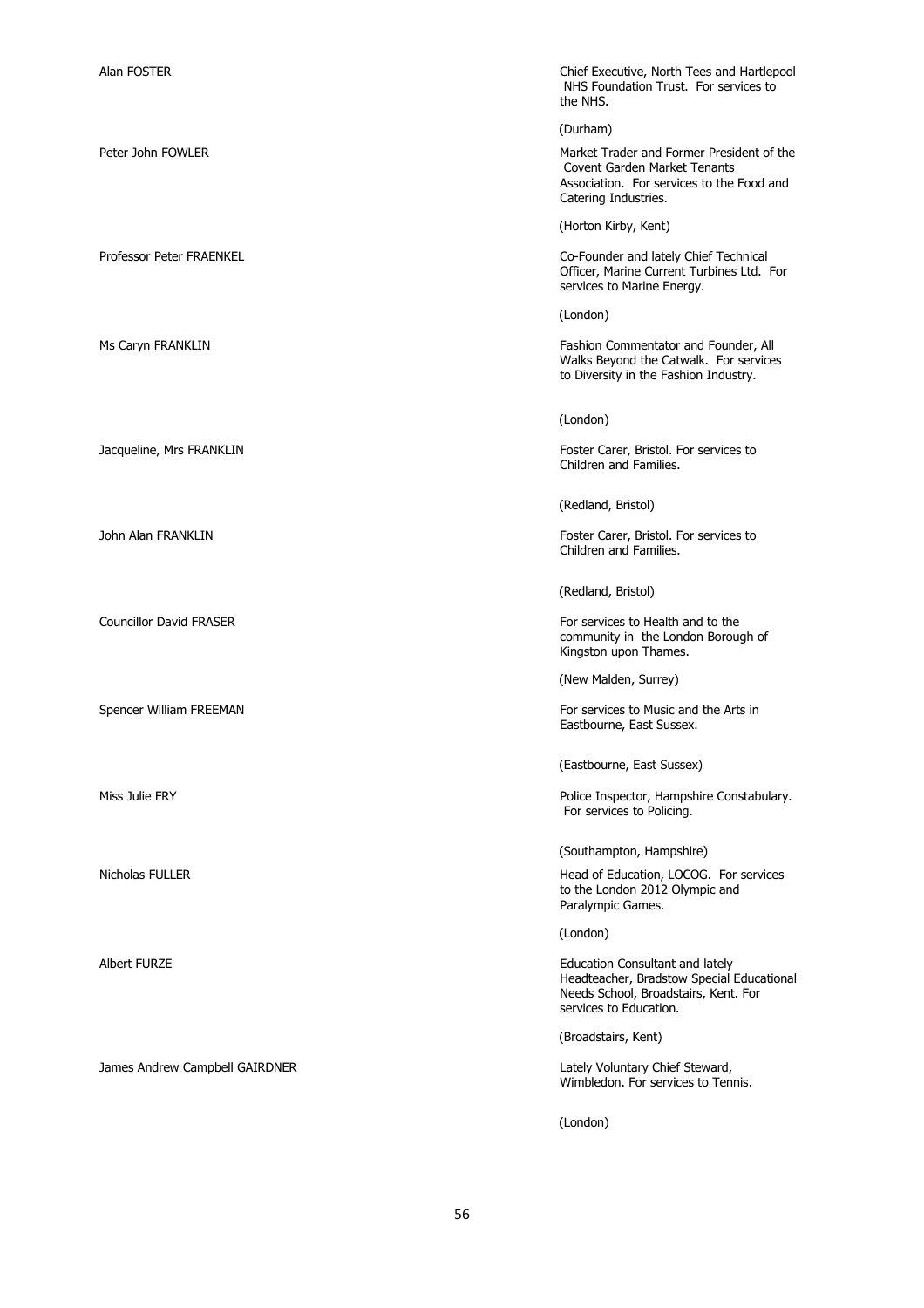| Mahendra GAJJAR                       | Officer, Small and Medium Enterprises,<br>London, HM Revenue and Customs. For<br>services to Tax and Duty Fraud Prevention<br>and to the community in Edgware |
|---------------------------------------|---------------------------------------------------------------------------------------------------------------------------------------------------------------|
|                                       | (Edgware, Middlesex)                                                                                                                                          |
| Miss Marjorie GALLOWAY                | For services to the community in Preston-<br>on-Tees, Cleveland.                                                                                              |
|                                       | (North Yorkshire)                                                                                                                                             |
| Alison, Mrs GAME                      | Lately Personal Assistant to the Clerk of<br>the House of Commons. For public service.                                                                        |
|                                       | (Tring, Hertfordshire)                                                                                                                                        |
| Ivy Winifred, Mrs GARDINER            | For services to Young People and to the<br>community in Wirral, Merseyside.                                                                                   |
|                                       | (Wirral, Merseyside)                                                                                                                                          |
| <b>Martin Fraser GARDNER</b>          | Programme Co-ordinator, International<br>Conifer Conservation Programme. For<br>services to Horticultural Conservation.                                       |
|                                       | (Edinburgh)                                                                                                                                                   |
| Nigel Andrew GARFITT                  | Director of Villages and Games Services,<br>LOCOG. For services to the London 2012<br>Olympic and Paralympic Games.                                           |
|                                       | (Buckinghamshire)                                                                                                                                             |
| Janet Marie, Mrs GASKELL              | For services to the Caribbean Carnival and<br>to the community in Leicester.                                                                                  |
|                                       | (Leicestershire)                                                                                                                                              |
| Professor Brian GATES                 | For services to Interfaith Relations and to<br>the Religious Education Council of England<br>and Wales.                                                       |
|                                       | (Carnforth, Lancashire)                                                                                                                                       |
| <b>Councillor Paul Dennis GITTINS</b> |                                                                                                                                                               |
|                                       | For services to the community in Bewdley<br>and as a Community First Responder in<br>Worcestershire.                                                          |
|                                       | (Bewdley, Worcestershire)                                                                                                                                     |
| David GLASENBURY                      | Specialist Physical Education Adviser,<br>National Police College, Bramshill. For<br>services to Police Training.                                             |
|                                       | (Hook, Hampshire)                                                                                                                                             |
| Jean, Mrs GLYNN                       | Children's Service Manager, Health Visiting<br>and School Nursing, Stoke-on-Trent. For<br>services to Healthcare.                                             |
|                                       | (Alsager, Cheshire)                                                                                                                                           |
| Ms Andrea GOODWILL                    | Course Leader, Cleveland College of Art<br>and Design. For services to Further<br>Education.                                                                  |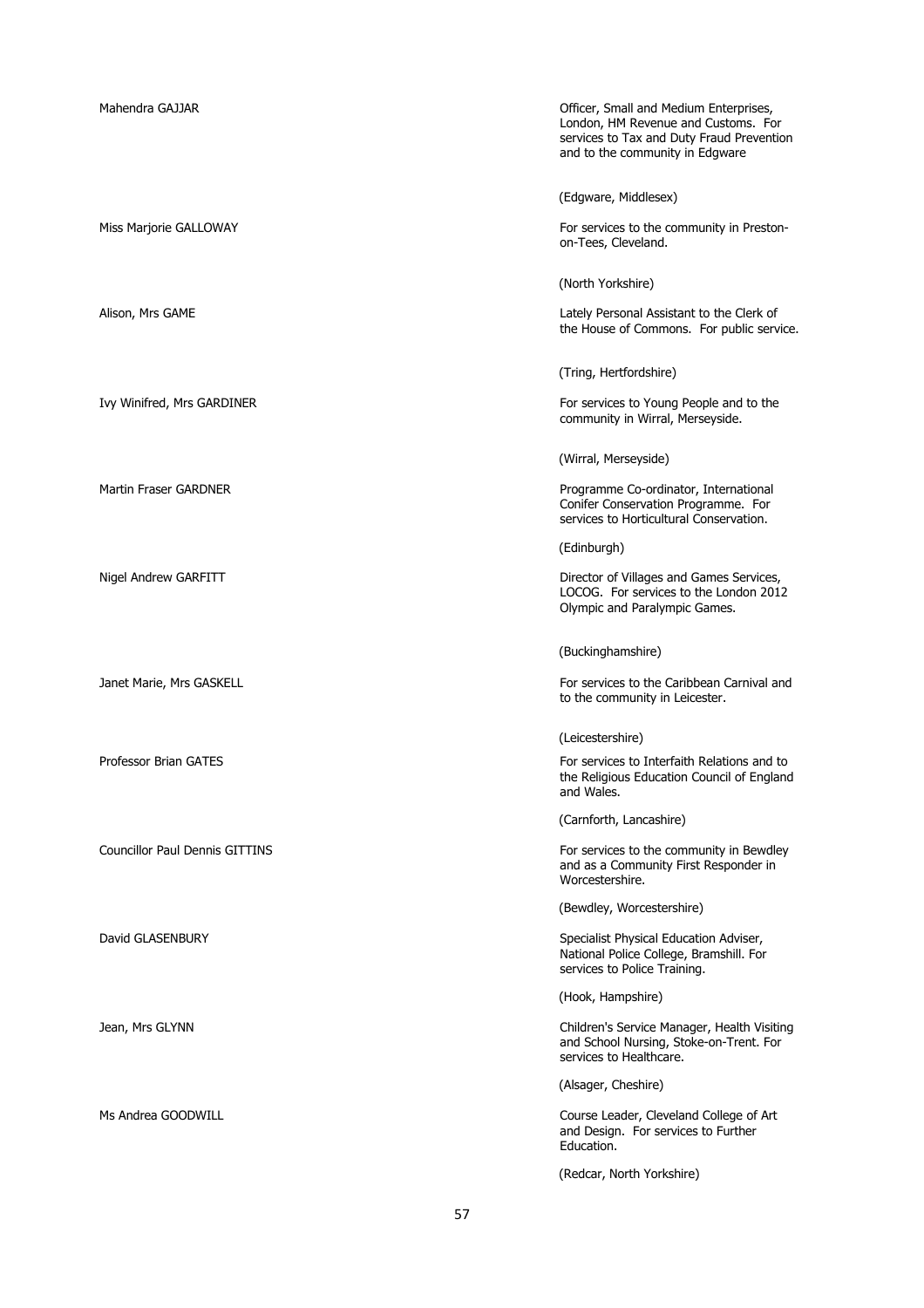| Coral Lydia, Mrs GOULD         | Singing Teacher. For services to Music<br>and the Arts.                                                                                                          |
|--------------------------------|------------------------------------------------------------------------------------------------------------------------------------------------------------------|
|                                | (Burton-on-Trent, Staffordshire)                                                                                                                                 |
| Janet Marie, Mrs GOULD         | Volunteer, Greater Manchester Police. For<br>services to the community in the<br>Metropolitan Borough of Tameside.                                               |
|                                | (Hyde, Cheshire)                                                                                                                                                 |
| Christine Mary, Mrs GOULT      | Lately Head of Higher Education, Cleveland<br>College of Art and Design. For services to<br>Higher Education.                                                    |
|                                | (Redcar, North Yorkshire)                                                                                                                                        |
| Jennifer Elizabeth, Mrs GRAHAM | Assistant Speech and Language Therapist<br>Manager, Belfast Health and Social Care<br>Trust. For services to Speech and<br>Language Therapy in Northern Ireland. |
|                                | (Hillsborough, Down)                                                                                                                                             |
| Councillor Linda GREEN         | Member, Gateshead Metropolitan Borough<br>Council. For sevices to the community in<br>Tyne and Wear.                                                             |
|                                | (Gateshead, Tyne and Wear)                                                                                                                                       |
| Ms Catherine GREIG             | General Manager, The Travelling Light<br>Theatre Company. For services to Theatre<br>for Young People in Bristol.                                                |
|                                | (Totterdown, Bristol)                                                                                                                                            |
| Elaine, Mrs GRIFFITHS          | Music Teacher, Stanley Primary School,<br>Teddington. For services to Education.                                                                                 |
|                                | (Hampton Hill, Middlesex)                                                                                                                                        |
| Peter GROSS                    | Assistant Headteacher, Enfield Grammar<br>School. For services to Education.                                                                                     |
|                                | (Enfield, Middlesex)                                                                                                                                             |
| Peter GRUBB                    | Chair of Trustees, Nigeria Health Care<br>Project. For services to Healthcare in<br>Nigeria.                                                                     |
|                                | (Leeds, West Yorkshire)                                                                                                                                          |
| James Norman GUNDILL           | For services to Horseracing.                                                                                                                                     |
|                                | (Pontefract, West Yorkshire)                                                                                                                                     |
| Ms Deborah HALE                | Torch Relay Producer, LOCOG. For                                                                                                                                 |
|                                | services to the London 2012 Olympic and<br>Paralympic Games.                                                                                                     |
|                                | (London)                                                                                                                                                         |
| Fiona, Mrs HALL, MEP           | Member of the European Parliament for UK<br>North East and Leader, Liberal Democrat<br>MEPs. For public and political service.                                   |
|                                | (Alnwick, Northumberland)                                                                                                                                        |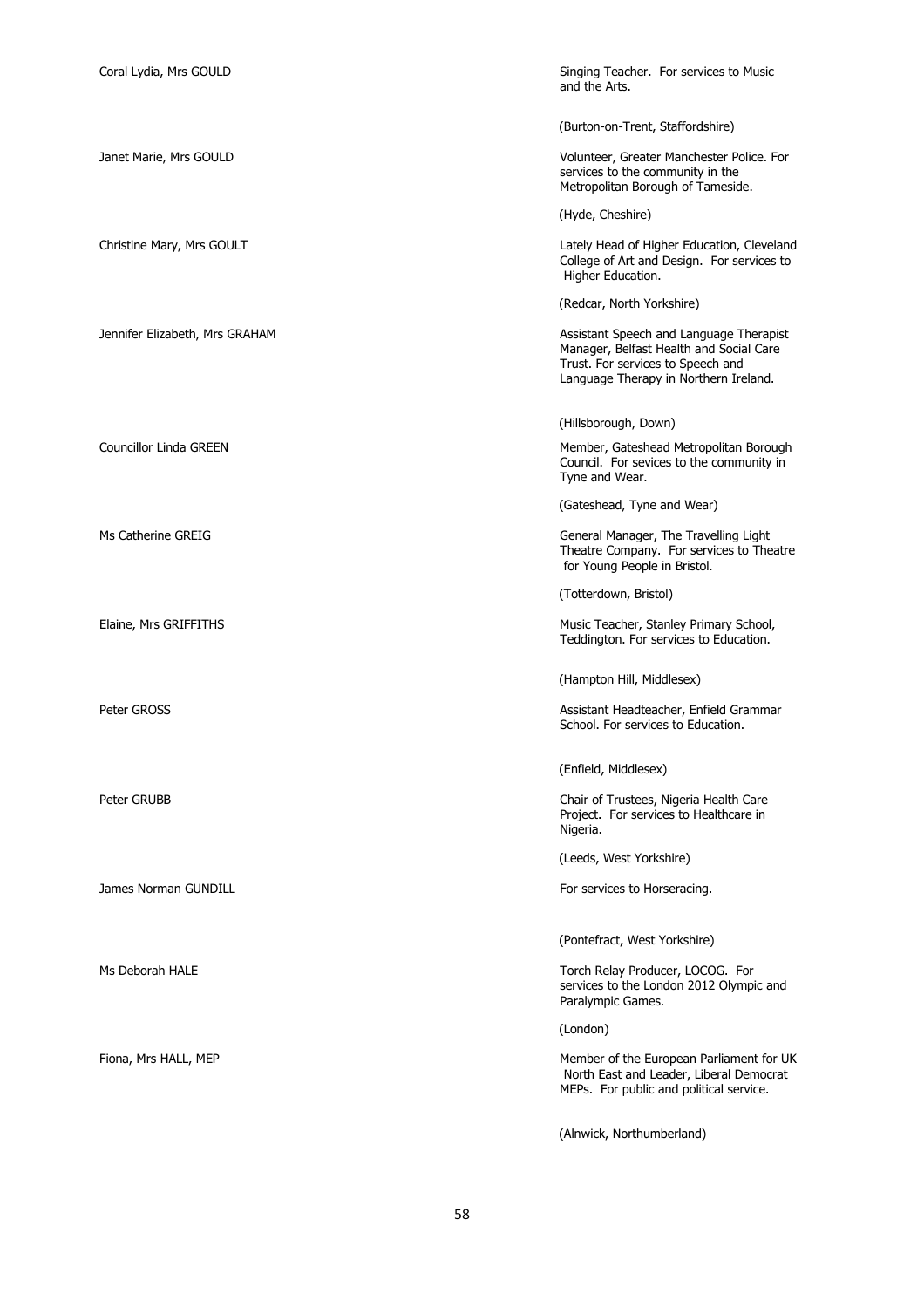| Ms Grace HALL                     | DWP Operations. For services to Youth<br>Employment in the London Borough of<br>Waltham Forest.                                |
|-----------------------------------|--------------------------------------------------------------------------------------------------------------------------------|
|                                   | (London)                                                                                                                       |
| <b>Richard HALLETT</b>            | Campaigner, Maternity Services. For<br>services to Midwifery and Parents.                                                      |
|                                   | (Crowborough, East Sussex)                                                                                                     |
| Dr Anita HALLIDAY                 | Chief Executive, St Paul's Community<br>Development Trust. For services to the<br>community in Balsall Heath, Birmingham.      |
|                                   | (Birmingham, West Midlands)                                                                                                    |
| Thomas George Hugh HANLON         | For voluntary service to Young People in<br>Co Armagh through the Boys' Brigade.                                               |
|                                   | (Craigavon, Armagh)                                                                                                            |
| Ms Caroline Alberta HANSFORD      | Founder, Malawi Education Link. For<br>services to Primary Education in Malawi.                                                |
|                                   | (Cambridgeshire)                                                                                                               |
| Dr Melissa HARDIE-BUDDEN          | For services to Heritage and the Arts in<br>West Cornwall.                                                                     |
|                                   | (Cornwall)                                                                                                                     |
| Andrew Darby HARRIS               | For charitable services and for services to<br>the community in Bromsgrove,<br>Worcestershire.                                 |
|                                   | (Droitwich Spa, Worcestershire)                                                                                                |
| Susan Elizabeth, Mrs HARRISON     | Lately Director, British Aerosol<br>Manufacturers' Association. For services<br>to Industry and Safe Practices.                |
|                                   | (Chieveley, Berkshire)                                                                                                         |
| Dr Alan HATTON-YEO                | Chief Executive, The Beth Johnson<br>Foundation. For services to Promoting<br>Inter-generational Practice.                     |
|                                   | (Lancashire)                                                                                                                   |
| Miss Sarah Catherine Janet HAWKEN | Actuary, Model Development Unit, Strategy<br>Directorate, DWP. For services to Social<br>Security and the community in Surrey. |

(Hampshire)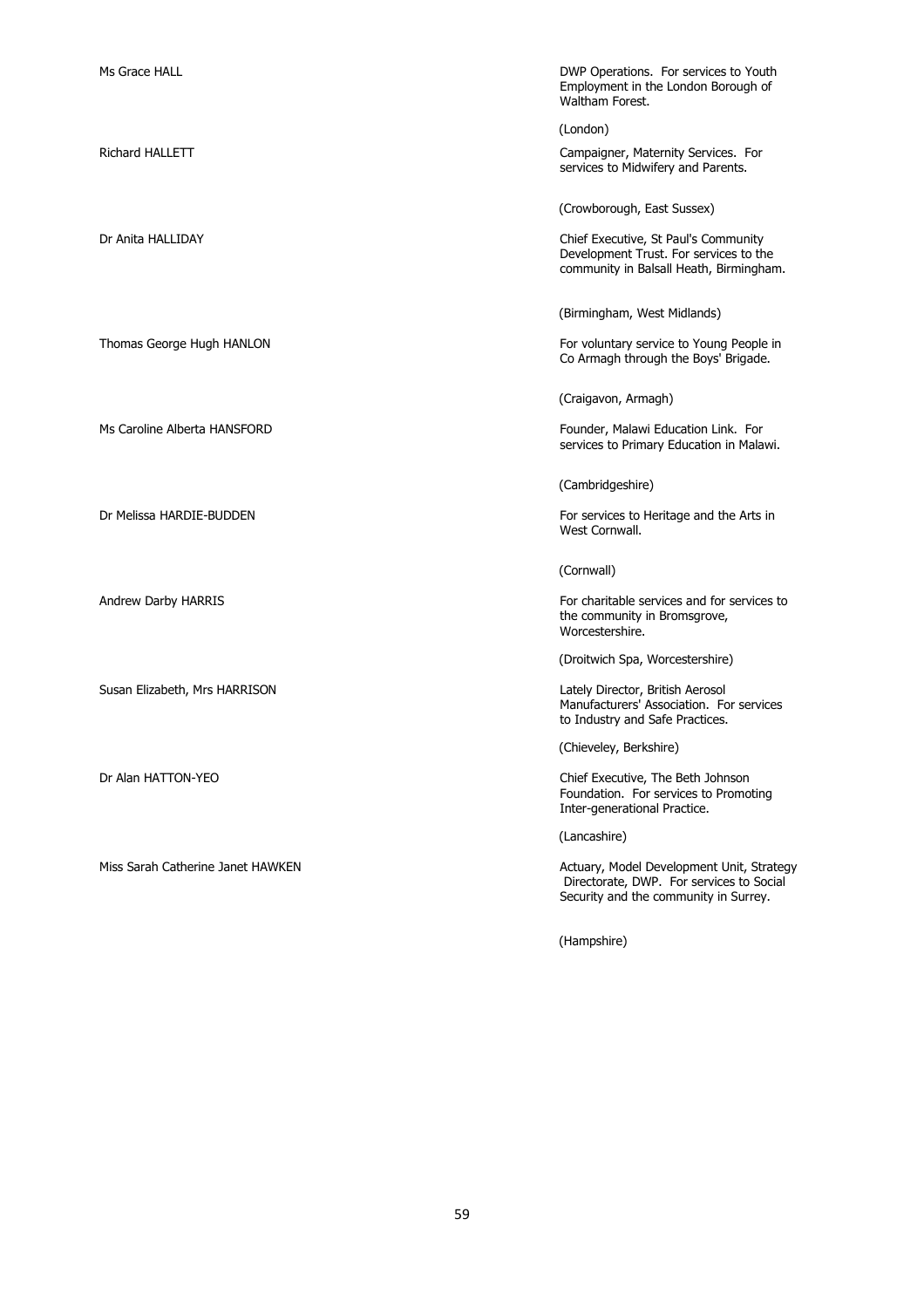| <b>Vincent Thomas Patrick HAYES</b> | Founder, Brick Lane Music Hall. For<br>services to British Music Hall.                                                                |
|-------------------------------------|---------------------------------------------------------------------------------------------------------------------------------------|
|                                     | (Buckhurst Hill, Essex)                                                                                                               |
| Terence James HEARD                 | Co-Founder, UK Mathematics Trust. For<br>services to the Teaching of Mathematics.                                                     |
|                                     | (London)                                                                                                                              |
| Michael HENDERSON-BEGG              | For services to the City of London<br>Corporation and to the community in London                                                      |
|                                     | (Surlingham, Norfolk)                                                                                                                 |
| Mayer HERSH                         | For services to Holocaust Education.                                                                                                  |
|                                     | (Manchester, Greater Manchester)                                                                                                      |
| Amanda, Mrs HESLOP                  | Headteacher, The Wharf Nursery School<br>and Children's Centre, Godalming, Surrey.<br>For services to Education.                      |
|                                     | (Godalming, Surrey)                                                                                                                   |
| David Thomas HICKEY                 | Head of Olympic Park Venues and<br>Infrastructure Delivery, LOCOG. For<br>services to the London 2012 Olympic and<br>Paralympic Games |
|                                     | (London)                                                                                                                              |
| Donald HICKMAN                      | For services to the community in<br>Albrighton, Shropshire.                                                                           |
|                                     | (Wolverhampton, West Midlands)                                                                                                        |
| Miss Elizabeth HIGHAM               | For services to Girlguiding in Bolton,<br>Lancashire.                                                                                 |
|                                     | (Bolton, Greater Manchester)                                                                                                          |
| Carol Ann HIGHTON                   | Founder, Brian Shields Trust. For services<br>to Personal Finance and Community<br>Support.                                           |
|                                     | (Runcorn, Cheshire)                                                                                                                   |
| <b>Anthony HILES</b>                | Foster Carer, Barnardo's Sandcastle<br>Project, West Midlands. For services to<br>Children and Families.                              |
|                                     | (Wolverhampton, West Midlands)                                                                                                        |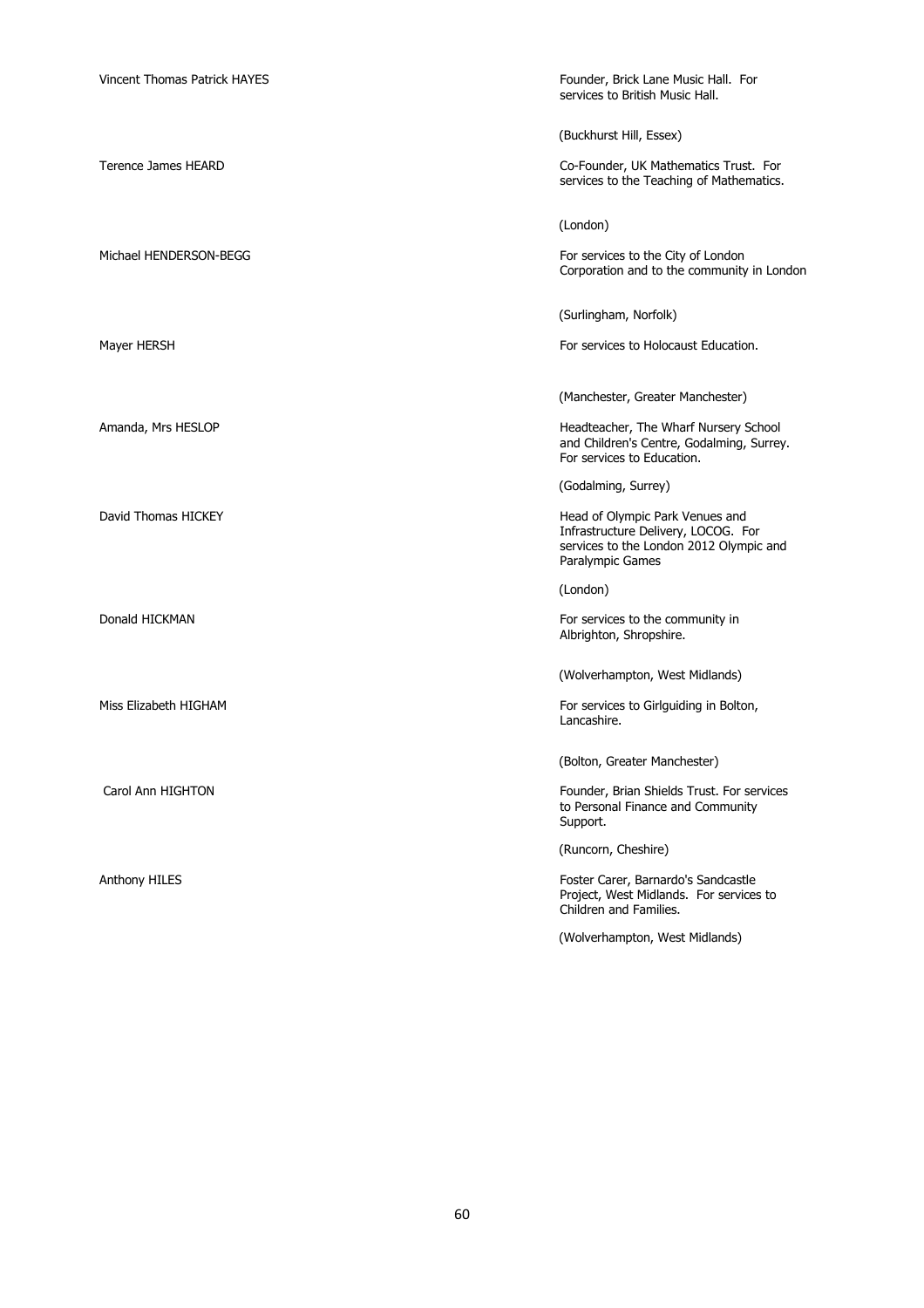| Muriel, Mrs HILES                 | Foster Carer, Barnardo's Sandcastle<br>Project, West Midlands. For services to<br>Children and Families.                                                                 |
|-----------------------------------|--------------------------------------------------------------------------------------------------------------------------------------------------------------------------|
|                                   | (Wolverhampton, West Midlands)                                                                                                                                           |
| Deirdre Elizabeth, Mrs HILTON     | Former National President, UK and Irish<br>Dexter Society. For services to the<br>conservation of Dexter cattle in Northern<br>Ireland.                                  |
|                                   | (Coleraine, Londonderry)                                                                                                                                                 |
| Phillip Gyles HODGE               | Administrative Officer, Central Casework<br>Group, Driver and Vehicle Agency,<br>Swansea, Department for Transport. For<br>services to Reducing Transport Fraud.         |
|                                   | (Swansea, West Glamorgan)                                                                                                                                                |
| Timothy Mark HODGSON              | For services to Mountain Rescue.                                                                                                                                         |
|                                   | (Keswick, Cumbria)                                                                                                                                                       |
| Leslie HOEY                       | For services to charity in Scotland.                                                                                                                                     |
|                                   | (Wishaw, Lanarkshire)                                                                                                                                                    |
| James Michael HOLYFIELD           | Lately Policy Manager, Alliance of Sector<br>Skills Councils. For services to<br>Apprenticeships.                                                                        |
|                                   | (London)                                                                                                                                                                 |
| Jon HONEYSETT                     | Member, Kidsgrove Environmental Watch<br>Response Group. For services to Rail in<br>Kidsgrove.                                                                           |
|                                   | (Kidsgrove, Staffordshire)                                                                                                                                               |
| Philip Raymond HOPKINS            | Foster Carer, Dorset County Council. For<br>services to Children and Families.                                                                                           |
|                                   | (Sherborne, Dorset)                                                                                                                                                      |
| Wendy Una, Mrs HOPKINS            | Foster Carer, Dorset County Council. For<br>services to Children and Families.                                                                                           |
|                                   | (Sherborne, Dorset)                                                                                                                                                      |
| Michael HOURAHINE                 | Security Manager, 70 Whitehall. For<br>services to the Cabinet Office.                                                                                                   |
|                                   | (Morden, Surrey)                                                                                                                                                         |
| Wilhelmina Elizabeth, Mrs HOUSTON | Staff Officer, College of Agriculture, Food<br>and Rural Enterprise, Northern Ireland<br>Executive. For services to Greenmount<br>College and to the community in Ulster |
|                                   | (Ballymena, Antrim)                                                                                                                                                      |
| Martin John HOVENDEN              | Special Constable, Sussex Police. For<br>services to Policing.                                                                                                           |
|                                   | (St Leonard's on Sea, East Sussex)                                                                                                                                       |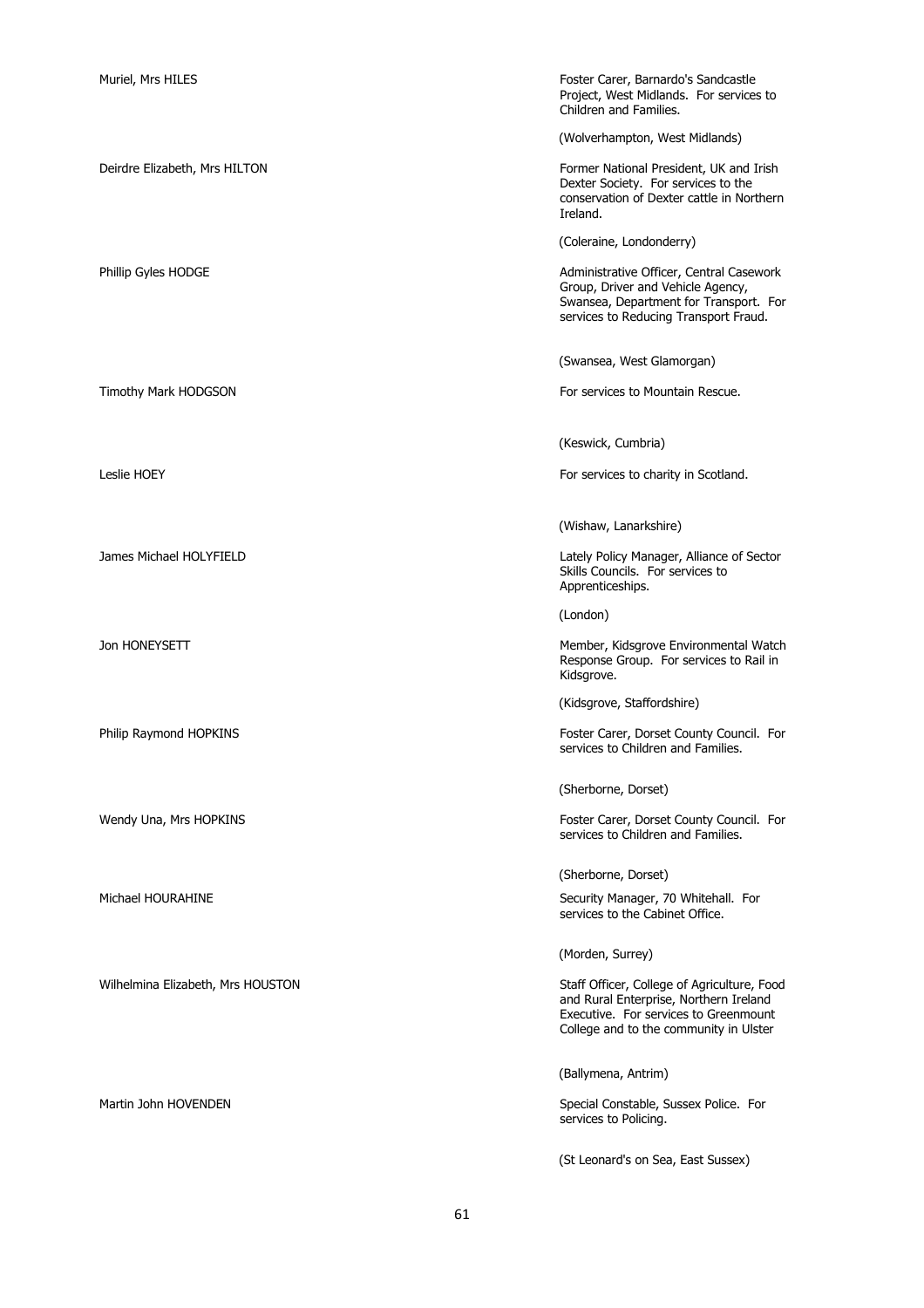| Mark HUGHES                                                            | Lately Chief Executive Officer, North West<br>Regional Development Agency. For<br>services to Business in the North West.                    |
|------------------------------------------------------------------------|----------------------------------------------------------------------------------------------------------------------------------------------|
|                                                                        | (Warrington, Cheshire)                                                                                                                       |
| Karen, Mrs HULL                                                        | Personal Adviser, Norfolk Careers Service<br>and Connexions Norfolk. For services to<br>Education.                                           |
|                                                                        | (Thetford, Norfolk)                                                                                                                          |
| Inderjeet, Mrs HUNJAN                                                  | Head of Access and Widening Participation<br>Team, Leeds Metropolitan University. For<br>services to Higher Education.                       |
|                                                                        | (Leeds, West Yorkshire)                                                                                                                      |
| Margaret Joy, Mrs HUNTER                                               | For services to Age UK Surrey and to<br>Charity.                                                                                             |
|                                                                        | (Guildford, Surrey)                                                                                                                          |
| Charles HUTCHISON                                                      | Principal, Charles Hutchison Consulting.<br>For services to Health and Safety in<br>Northern Ireland.                                        |
|                                                                        | (Down)                                                                                                                                       |
| Sylvia, Mrs HYAMS                                                      | For services to charity and to the<br>community in Storrington, West Sussex.                                                                 |
|                                                                        | (Pulborough, West Sussex)                                                                                                                    |
| Stephen Mark I'ANSON                                                   | Entrepreneur and Pro-Chancellor, Newcastle<br>University. For services to<br>Entrepreneurship, Community Engagement<br>and Higher Education. |
|                                                                        | (Hexham, Northumberland)                                                                                                                     |
| Stephanie Vernon (Stephanie Young), Mrs IRONS-YOUNG<br>Stephanie Young | Lately Provost, East Ayrshire. For services<br>to Local Government and to charity.                                                           |
|                                                                        | (Kilmarnock, Ayrshire and Arran)                                                                                                             |
| Christine, Mrs JACKSON                                                 | Girl Guide Leader, Crook, County Durham.<br>For services to Children and Young People.                                                       |
|                                                                        | (Crook, Durham)                                                                                                                              |
| Margaret Eileen Mary, Mrs JACKSON                                      | Founder and Chair, North Somerset<br>Masonic Widows' Association. For services<br>to charity in North Somerset.                              |
|                                                                        | (Wrington, Somerset)                                                                                                                         |
| Dr Mahdi Mabruk JIBANI                                                 | Consultant Physician, Ysbyty Gwynedd<br>Hospital. For services to Medicine.                                                                  |
|                                                                        | (Llanfairpwll, Anglesey)                                                                                                                     |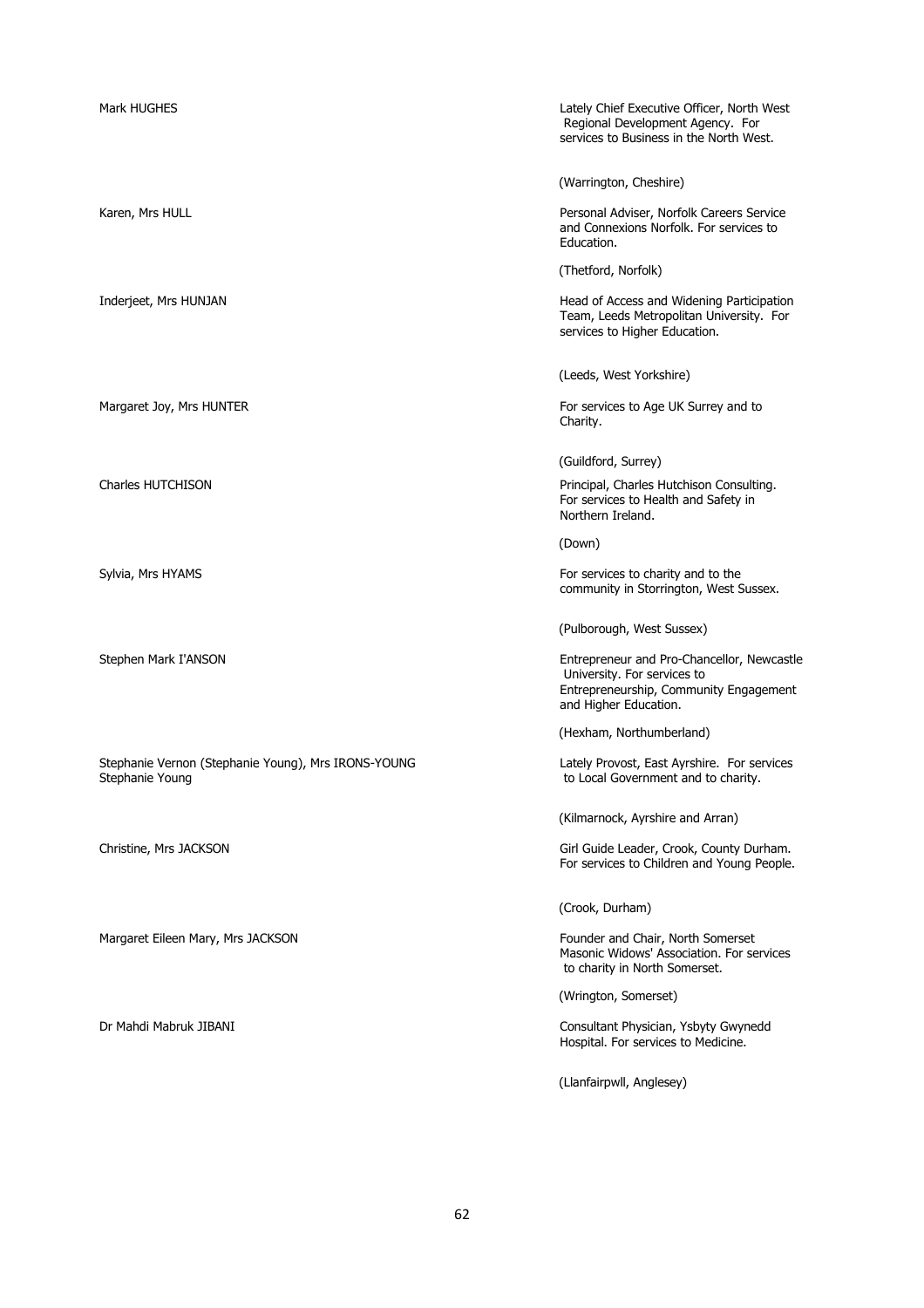| Jeremy JOBSON               | For services to Defence.                                                                                                                    |
|-----------------------------|---------------------------------------------------------------------------------------------------------------------------------------------|
|                             | (London)                                                                                                                                    |
| Ms Ann Marjorie JOHNSON     | Nurse Educator, Lecturer and Alzheimer's<br>Campaigner. For services to Healthcare.                                                         |
|                             | (Altincham, Cheshire)                                                                                                                       |
| Jillian Lesley, Mrs JOHNSON | Artistic Director of Concerts, University of<br>Leeds. For services to Higher Education<br>and Music in Leeds.                              |
|                             | (Leeds, West Yorkshire)                                                                                                                     |
| Ms Kim Lorraine JOHNSON     | Regional Delivery Manager, Criminal Justice<br>System Efficiency Programme, Crown<br>Prosecution Service. For services to Law<br>and Order. |
|                             | (Northwich, Cheshire)                                                                                                                       |
| Michael JOHNSON             | Group Training Manager, Gelder Group. For<br>services to Training and Skills.                                                               |
|                             | (Lincolnshire)                                                                                                                              |
| Pamela Lesley, Mrs JOHNSTON | For services to charity and to the<br>community in Sutton Coldfield, West<br>Midlands.                                                      |
|                             | (Sutton Coldfield, West Midlands)                                                                                                           |
| Dr Martin Hartley JONES     | Chair, Policy Advisory Council, United<br>Kingdom Accreditation Service. For<br>services to Accreditation.                                  |
|                             | (Cambridgeshire)                                                                                                                            |
| Mary May, Mrs JONES         | For services to Tenants and to the<br>community in Saffron and Neston,<br>Leicester.                                                        |
|                             | (Leicestershire)                                                                                                                            |
| Rosemary Diane, Mrs JONES   | Lately Non-Executive Director, NHS<br>Herefordshire. For services to Healthcare.                                                            |
|                             | (Herefordshire)                                                                                                                             |
| Ms Tasha JONES              | Head of Citizenship, Ulverston Victoria<br>High School, Cumbria. For services to<br>Education.                                              |
|                             | (Grange over Sands, Cumbria)                                                                                                                |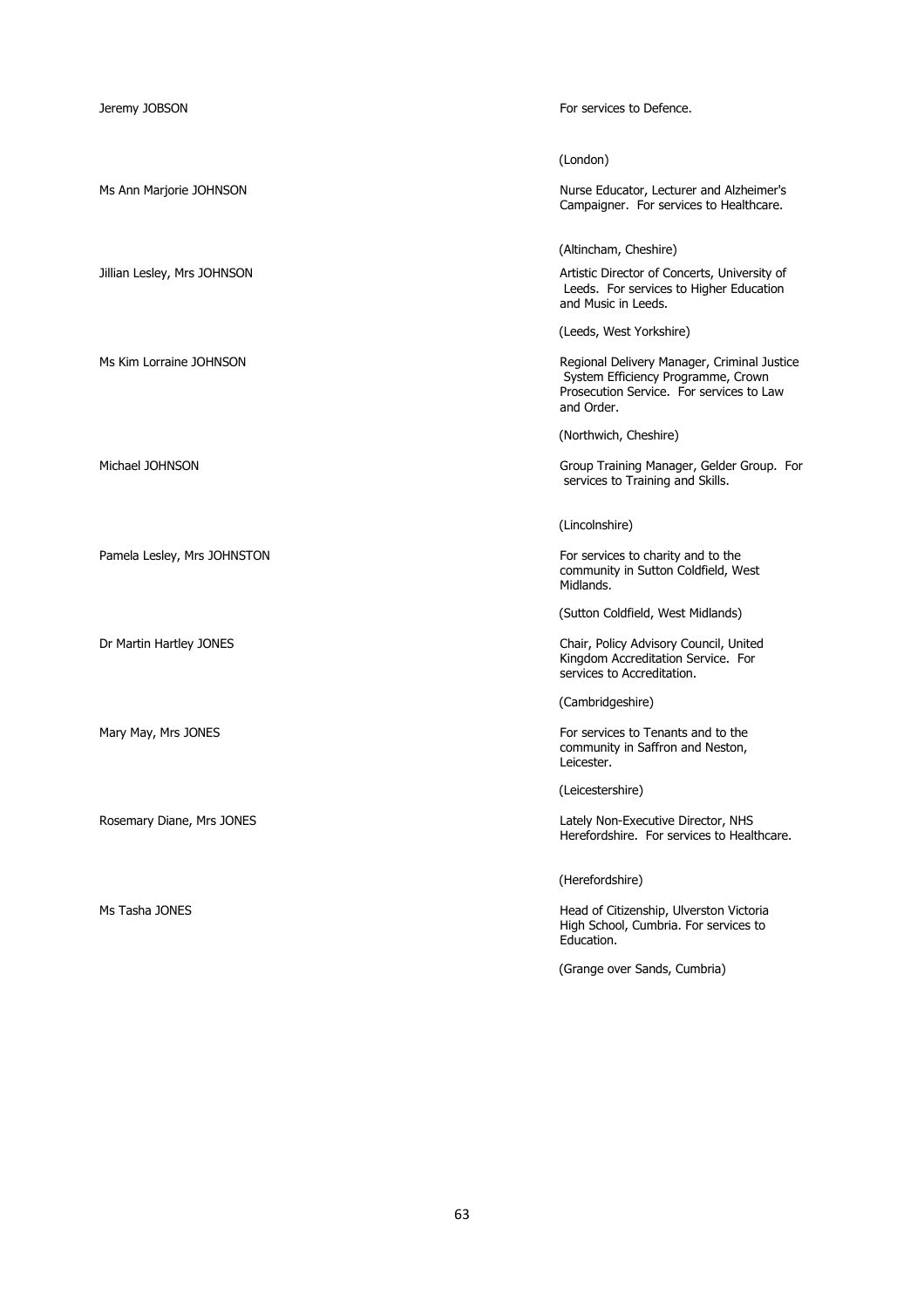| Barbara, Mrs JUDGE           | Teacher Tutor, South Eastern Regional<br>College. For services to Further Education<br>in Northern Ireland.                                           |
|------------------------------|-------------------------------------------------------------------------------------------------------------------------------------------------------|
|                              | (Newcastle, Down)                                                                                                                                     |
| Marilyn Joy, Mrs KELLY       | For charitable services in Newton Abbott,<br>Devon.                                                                                                   |
|                              | (Newton Abbot, Devon)                                                                                                                                 |
| Vera Elizabeth, Mrs KELSO    | Lead Midwife, the Southern Health and<br>Social Care Trust. For services to Nursing<br>in Northern Ireland.                                           |
|                              | (Dungannon, Tyrone)                                                                                                                                   |
| Carol, Mrs KEMPTON           | Head of Internal Events, 10 Downing<br>Street. For services to the Prime<br>Minister's Office.                                                        |
|                              | (West Wickham, Kent)                                                                                                                                  |
| Michaela Butter, Mrs KEON    | For services to the Arts in the East<br>Midlands.                                                                                                     |
|                              | (Nottingham, Nottinghamshire)                                                                                                                         |
| Adrian KILLICK               | Lately Youth Worker, Essex County<br>Council. For services to Young People and<br>voluntary service to the community in<br>Walton-on-the-Naze, Essex. |
|                              | (Clacton-on-Sea, Essex)                                                                                                                               |
| Frances Marian, Mrs KILNER   | Deputy Chair, Civil Service Lifeboat Fund<br>and DWP Lifeboat Fund Co-ordinator. For<br>services to the Royal National Lifeboat<br>Institution.       |
|                              | (Merseyside)                                                                                                                                          |
| Edmund Mervyn Bellamy KING   | Head of Newspaper Collection, British<br>Library. For services to the British Library.                                                                |
|                              | (St Albans, Hertfordshire)                                                                                                                            |
| Florence Mary KIRKBY         | Vice-Chairman, Association of School and<br>College Leaders Associates Committee.<br>For services to Education.                                       |
|                              | (Newcastle-upon-Tyne, Tyne and Wear)                                                                                                                  |
| Josephine Clare, Mrs KIRKHAM | For services to the community in Rye,<br>East Sussex.                                                                                                 |
|                              | (Rye, East Sussex)                                                                                                                                    |
| Jackson KIRTMAN-BROWN        | Scientist, Birmingham Women's Hospital.<br>For services to Reproductive Medical<br>Science.                                                           |
|                              | (Birmingham, West Midlands)                                                                                                                           |
| Judith Mary, Mrs KITCHING    | For charitable services in Hutton Rudby,<br>North Yorkshire.                                                                                          |
|                              | (Yarm, North Yorkshire)                                                                                                                               |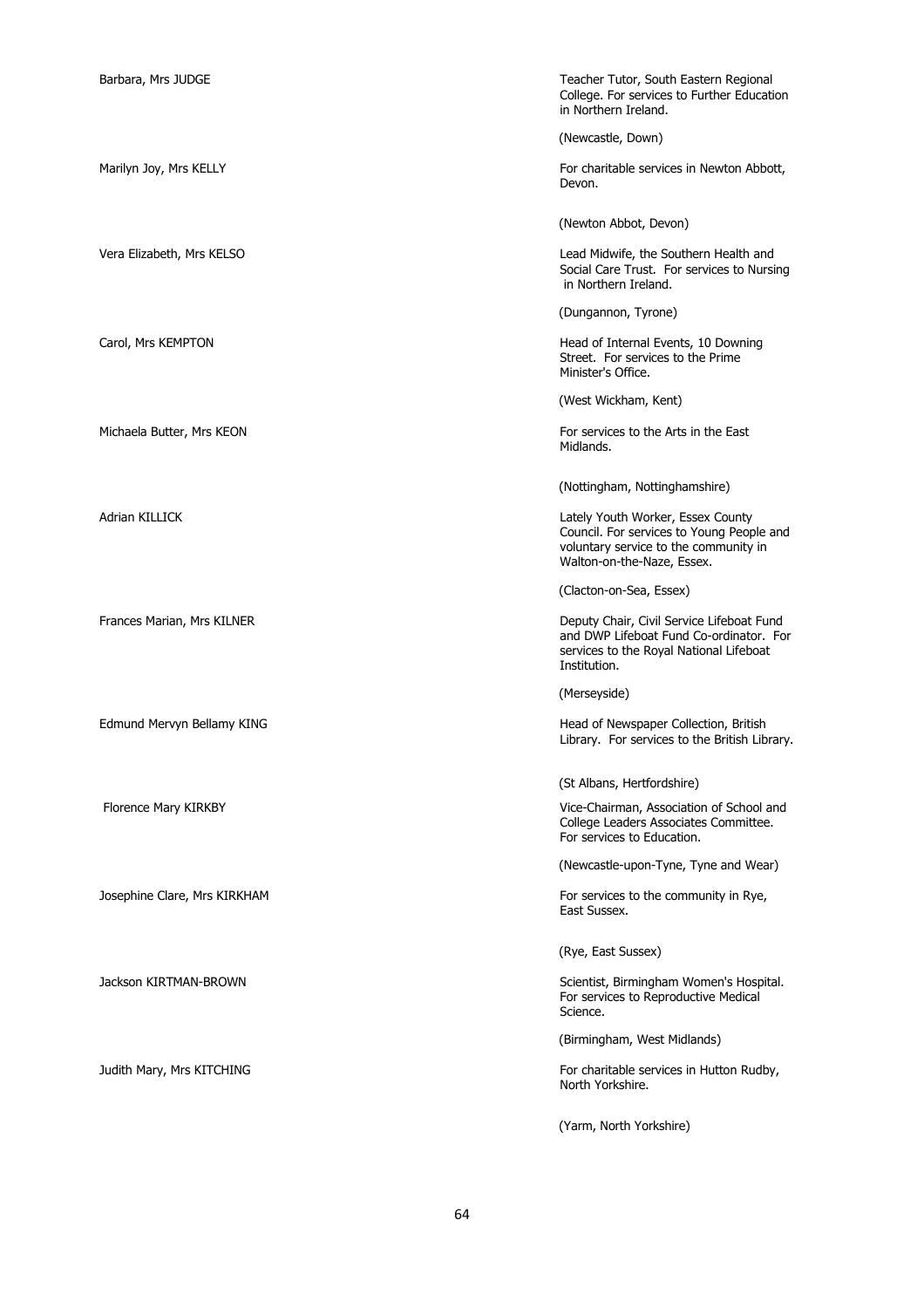Lieutenant Colonel Graham John LAWRENCE Ministry of Defence. For services to

Lesley, Mrs KNIGHTON, DL Chief Guide Commissioner, Midlands Region. For services to Young People.

(Lichfield, Staffordshire)

Sally Ann, Mrs KYNASTON **Higher Officer, Project Co-ordinator**, Programmes and Projects, Barnsley. For services to HM Revenue and Customs and to Girl Guiding in West Yorkshire South.

(Barnsley, South Yorkshire)

Ms Karen LACEY **London 2012 Nations and Regions Group** Co-ordinator for the South East, Government Olympic Executive. For services to the London 2012 Olympic and Paralympic Games.

(Aldershot, Hampshire)

Defence.

(Andover, Hampshire)

Sally Margaret, Mrs LEE Founder, Sara Lee Charitable Trust. For services to the community in Hastings, Rother and Rye.

(St Leonard's on Sea, East Sussex)

Dianne Margaret, Mrs LEEMAN Manager, Belfast City Tour Service, Belfast City Council. For services to Local Government and Tourism.

(Belfast)

Miss Christine LEON **Miss Channel Leon** Head of Chinese Medicinal Plants Authentication and Conservation Centre, Royal Botanic Gardens, Kew. For services to the UK-China Science Relationship.

(Richmond, Surrey)

Anne, Mrs LEWIS **Anne, Mrs LEWIS** Assistant District Commissioner, Charnwood District Scouts. For services to Children and Young People.

(Leicestershire)

Lucie-Jane, Mrs LEWIS **For services** to the Charitable Giving Sector and to the Naomi House Hospice in Hampshire.

(Hampshire)

Nicholas LEWIS Lately Deputy Chief Executive, South West Regional Development Agency. For services to the Economy in the South West.

(Crediton, Devon)

Susan Rachel, Mrs LIDINGTON Founder, Side by Side Theatre Company, Stourbridge. For services to People with Intellectual Disabilities.

(Stourbridge, West Midlands)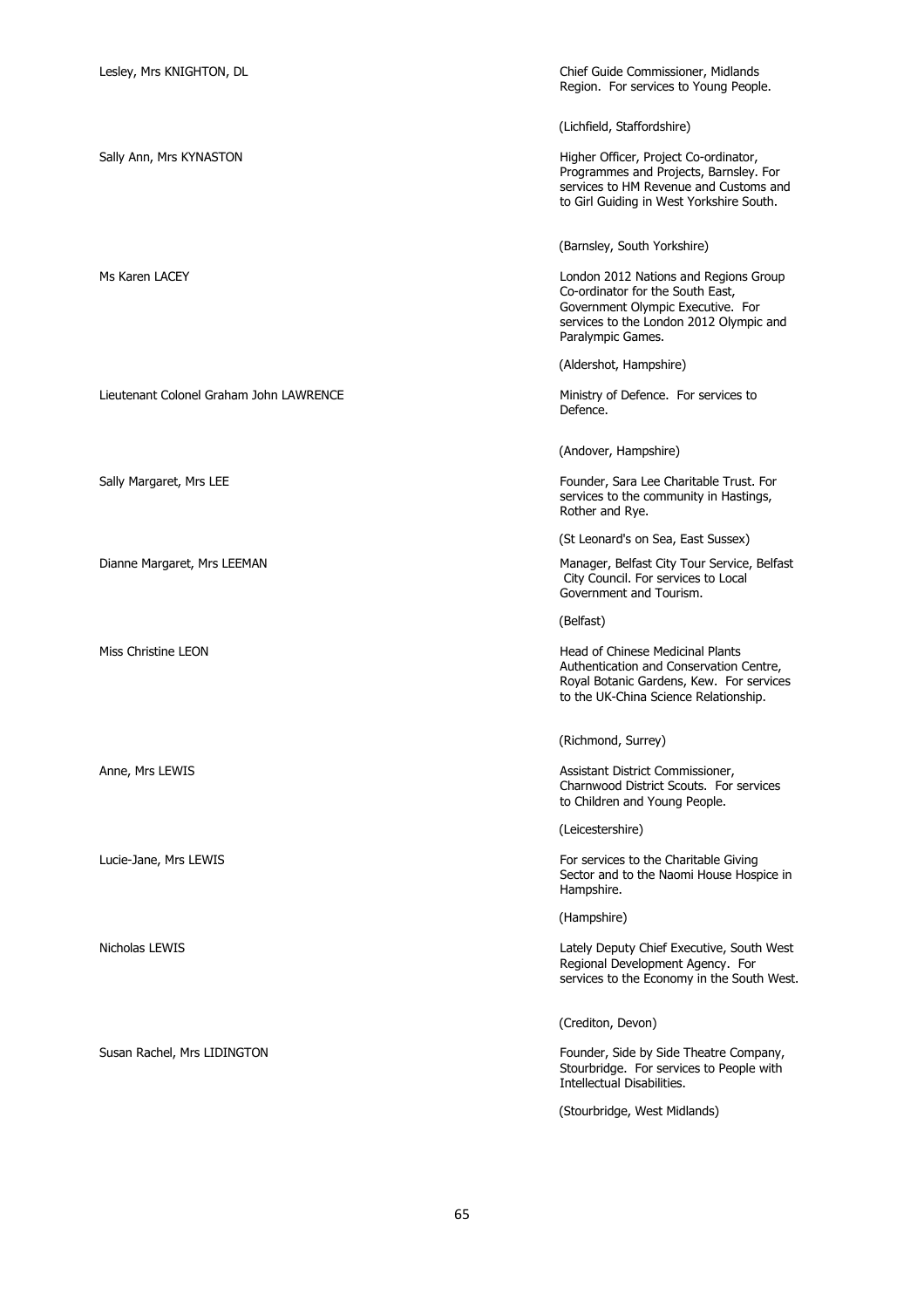Dr Anat Karen LIEBREICH **For services to Education and Horticulture**<br>
For services to Education and Horticulture<br>
Karen in West London. (London) Geraldine Price, Mrs LINFORD For voluntary service to Young People in Northern Ireland through the Girl Guides and Millennium Volunteer Programme. (Ballymena, Antrim) Elizabeth Anne, Mrs LITTLER For services to Ice Skating. (Cheshire) Elizabeth, Mrs LITTLEWOOD Head of Healthcare, HMP Full Sutton. For services to Healthcare in the Prison Service. (York, North Yorkshire) Pauline Mercer, Mrs LITTON For services to Geneaology and Family History. (Harrogate, North Yorkshire) Derek Neil LOUTTIT Clinical Lead, Scottish Ambulance Service. For services to the Scottish Ambulance Service and the community in the West of Scotland. (East Kilbride, Lanarkshire) Ms Jill (Gilly) LOVE Creative Director, Silver Programme, The Sage Gateshead. For services to Music in the community. (Whitley Bay, Tyne and Wear) Lawrence Daniel LYLE **For services to Archaeology and Local** History through the Kent Archaeological Society. (Canterbury, Kent) Donald Albert MABEY For voluntary service to the Royal Air Forces Association. (Seaford, East Sussex) Colonel John Robert MACKENZIE, TD For voluntary service to St John Ambulance in Northumbria. (Whitley Bay, Tyne and Wear) Mamie, Mrs MACLEOD **For voluntary services to Save the Save Transformation** For voluntary services to Save the Children, Stornoway. (Isle of Lewis, Western Isles) Nigel MAIN **Matter Community** Controller Matter Community Head of Special Project Solutions, SELEX Elsag. For services to the Defence Industry. (Essex)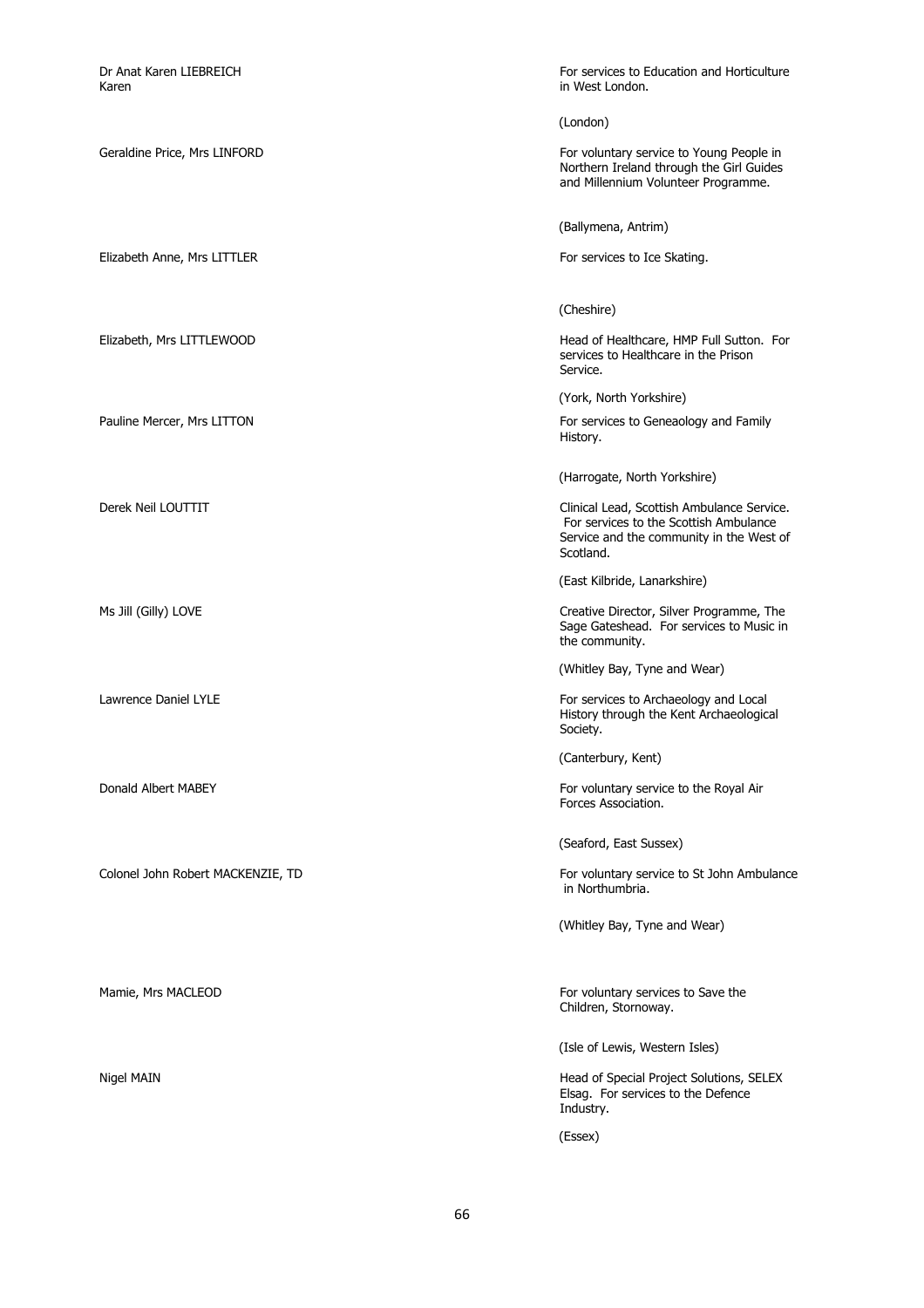| Dr Hariprakash MAMTORA            | Consultant Radiologist, Salford Royal NHS<br>Foundation Trust, Salford, Lancashire. For<br>services to the NHS.                                                        |
|-----------------------------------|------------------------------------------------------------------------------------------------------------------------------------------------------------------------|
|                                   | (Wilmslow, Cheshire)                                                                                                                                                   |
| <b>Leslie MANSON</b>              | Executive Director of Education, Leisure<br>and Housing, Orkney Islands Council. For<br>services to Scottish Education and the<br>community in Orkney.                 |
|                                   | (Kirkwall, Orkney)                                                                                                                                                     |
| Professor John MARSHALL           | Frost Professor of Ophthalmology,<br>Institute of Opthalmology in association<br>with Moorfields Eye Hospital, University of<br>London. For services to Ophthalmology. |
|                                   | (Farnborough, Hampshire)                                                                                                                                               |
| Judy Gordon, Lady MARTIN          | Director, Young Person's Concert<br>Foundation. For services to Music and to<br>charity.                                                                               |
|                                   | (Swindon, Wiltshire)                                                                                                                                                   |
| Lieutenant Colonel Richard MARTIN | For services to the City of London<br>Corporation.                                                                                                                     |
|                                   | (Southend-on-Sea, Essex)                                                                                                                                               |
| Kathleen Mary, Mrs MASTERS        | For services to Conquest Art in Godalming,<br>Surrey.                                                                                                                  |
|                                   | (Godalming, Surrey)                                                                                                                                                    |
|                                   |                                                                                                                                                                        |
| Douglas MATTHEWS                  | Literary Indexer. For services to<br>Literature.                                                                                                                       |
|                                   | (Lewes, East Sussex)                                                                                                                                                   |
| Dr Vina MAYOR                     | Chair, Nursing and Midwifery Council<br>Fitness to Practice Panel, Bedfordshire.<br>For services to the NHS.                                                           |
|                                   | (Flitwick, Bedfordshire)                                                                                                                                               |
| Ms Tracey MCADAM                  | Manager of Eastleigh College House,<br>Hampshire. For services to Education.                                                                                           |
|                                   | (Eastleigh, Hampshire)                                                                                                                                                 |
| Miss Moira MCARTHUR               | Headteacher, Sandaig Primary School,<br>Glasgow. For services to Education and<br>the community in Glasgow.                                                            |
|                                   | (Glasgow)                                                                                                                                                              |
| Elizabeth, Mrs MCCAFFERTY         | Executive Officer, DWP Operations. For<br>services to Jobseekers with Disabilities in<br>Stirling.                                                                     |
|                                   | (Stirling, Stirling and Falkirk)                                                                                                                                       |
| Lynn, Mrs MCCAFFERTY              | Headteacher, Brucehill Early Education and<br>Childcare Centre, West Dunbartonshire.<br>For services to Education.                                                     |

(West Dunbartonshire, Dunbartonshire)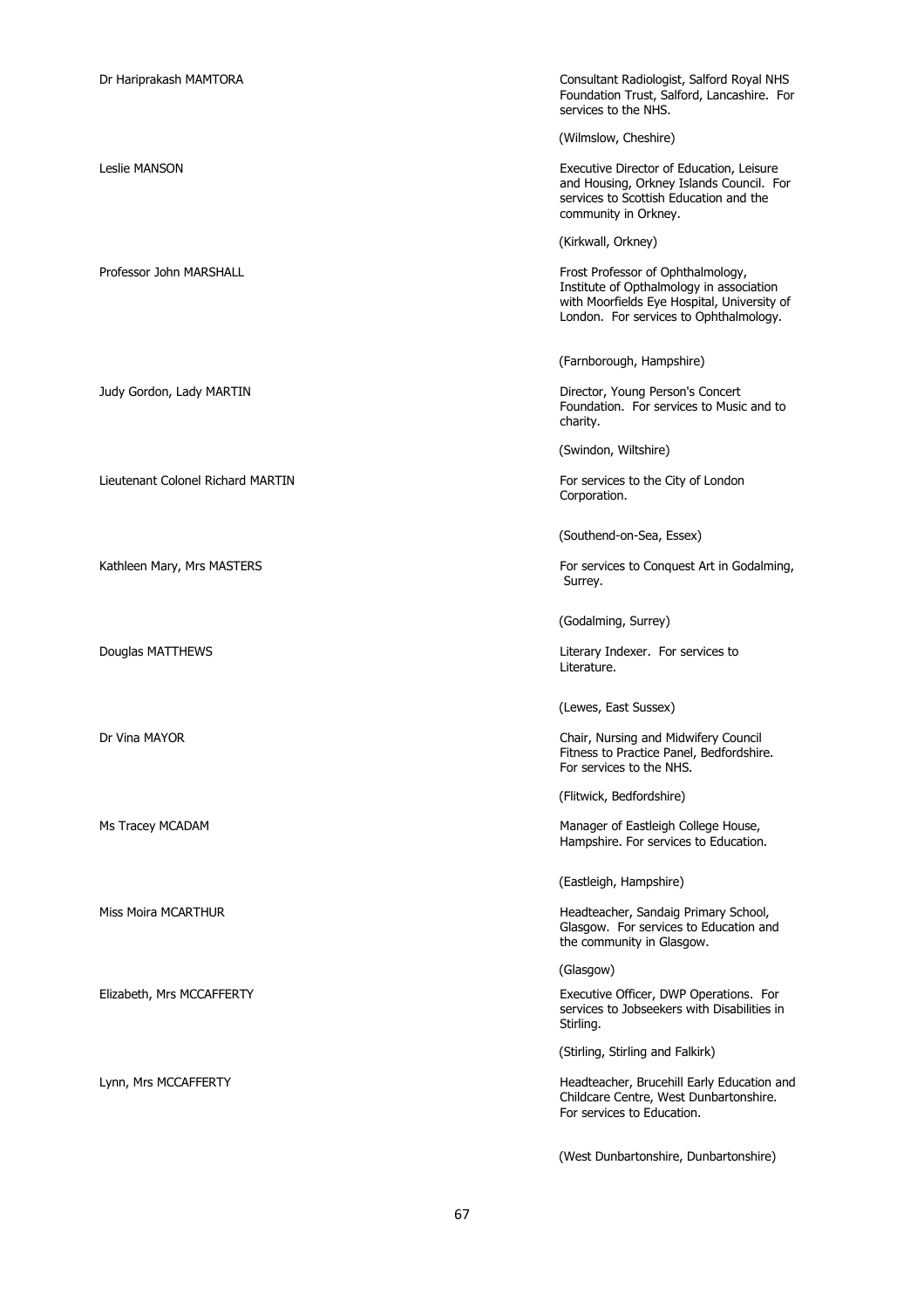| Dr June MCCOMBIE                  | Senior Research Officer, University of<br>Nottingham. For services to Science.                                                                         |
|-----------------------------------|--------------------------------------------------------------------------------------------------------------------------------------------------------|
|                                   | (Nottinghamshire)                                                                                                                                      |
| <b>Brian MCDOWELL</b>             | Voluntary Receptionist, Lagan Valley Island<br>Civic Centre, Lisburn. For voluntary<br>services to the community in Lisburn.                           |
|                                   | (Lisburn, Antrim)                                                                                                                                      |
| Gerard MCELROY, DL                | Member, North Lanarkshire Council. For<br>services to Local Government and the<br>community in Lanarkshire.                                            |
|                                   | (Cumbernauld, Lanarkshire)                                                                                                                             |
| <b>Peter MCFALL</b>               | Member, Independent Monitoring Board, HM<br>Prison Kennet. For services to Criminal<br>Justice.                                                        |
|                                   | (Liverpool, Merseyside)                                                                                                                                |
| <b>Dennis Patrick MCKEEVER</b>    | For services to Drama and Music in<br>Northern Ireland.                                                                                                |
|                                   | (Craigavon, Armagh)                                                                                                                                    |
| Howard William (Jasper) MCKINNEY  | Assistant Director of Student Services,<br>Southern Regional College. For services to<br>Further Education and Student Welfare in<br>Northern Ireland. |
|                                   | (Banbridge, Down)                                                                                                                                      |
| Miss Rachel MCLAUGHLIN            | Ministry of Defence. For services to<br>Defence.                                                                                                       |
|                                   | (London)                                                                                                                                               |
| Dr Ian MCMORRIS                   | Chairperson of the Board of Governors,<br>Lagan College. For voluntary service to<br>Integrated Education in Northern Ireland.                         |
|                                   | (Belfast)                                                                                                                                              |
| Charles William MCMURRAY          | Treasurer, Building Preservation Trust<br>Movement. For services to Built Heritage<br>and to Conservation in Northern Ireland.                         |
|                                   | (Ballynahinch, Down)                                                                                                                                   |
| Peter MCNESTRY                    | Chair, Coalfields Regeneration Trust, Wath<br>upon Dearne, Rotherham. For services to<br>Coalfield Communities.                                        |
|                                   | (Goole, East Riding of Yorkshire)                                                                                                                      |
| Sylvia Flora Agnes, Mrs MCROBERTS | Member, Armagh City and District Council.<br>For services to Local Government and to<br>the community.                                                 |
|                                   | (Armagh)                                                                                                                                               |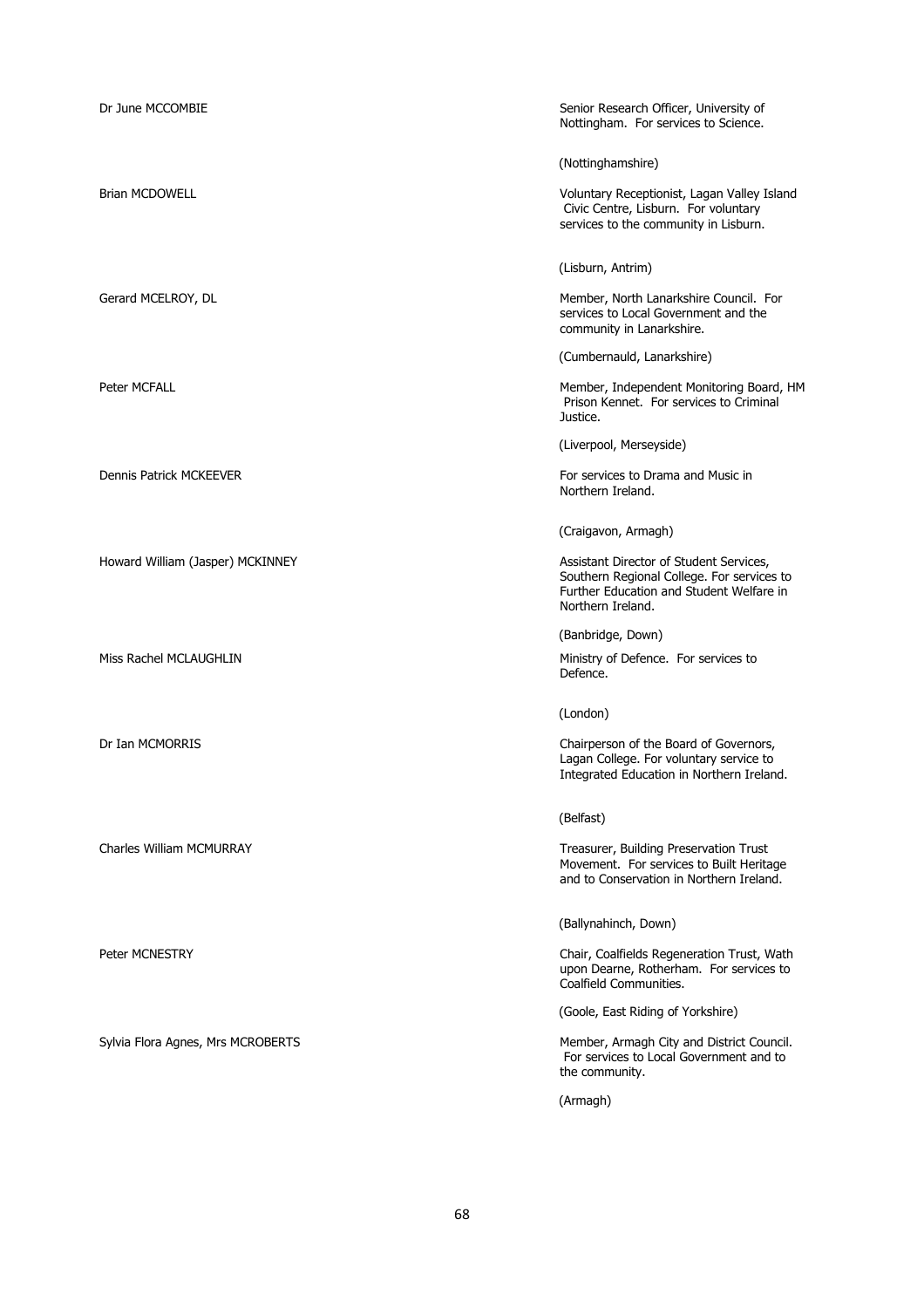Doreen Jacqueline, Mrs MILLER-CHARLTON Board Member, Miller Ltd. For services to

Dr Mel MEHMET Chief Executive, easitNETWORK. For services to Business and Sustainable Transport.

(Surrey)

Nilima, Mrs MENSKI Founder, Centre for Indian Classical Dance. For services to Dance.

(Leicestershire)

Valerie Carol, Mrs MERCER **Higher Officer, Risk and Intelligence** Service, London, HM Revenue and Customs. For services to Preventing Alcohol Fraud.

(Southend on Sea, Essex)

Alan Frederick MILLAM **For services** to the community in Braintree, Essex.

(Braintree, Essex)

Dr Gerry MILLAR General Practitioner and Macmillan Facilitator. For services to Healthcare in Northern Ireland.

(Dungannon, Tyrone)

Thomas MILLAR **Broadcaster, BBC Radio Ulster.** For services to Pipe Band Music in Northern Ireland.

(Ballymena, Antrim)

Industry and to International Trade.

(Washington, Tyne and Wear)

Michael MILLER-SMITH For services to Aviation for People with Disabilities through Aerobility.

(Basingstoke, Hampshire)

Roger Beverley Norton MILLS **For services to Voluntary and Charitable** For services to Voluntary and Charitable Giving in South Cheshire.

(Nantwich, Cheshire)

Brian Raymond Douglas MITCHELL General Manager, Rayleigh Boys Football Club. For services to Youth Football.

(Rayleigh, Essex)

Andrew MONCRIEFFE 2012 Recruitment Consultant, Department for Work and Pensions. For services to Diversity and Inclusion in the London 2012 Olympic and Paralympic Games.

(London)

Molly Sheila, Mrs MORRIS **Foster Carer and Adoptive Parent**, Oxfordshire. For services to Children and Families.

(Wheatley, Oxfordshire)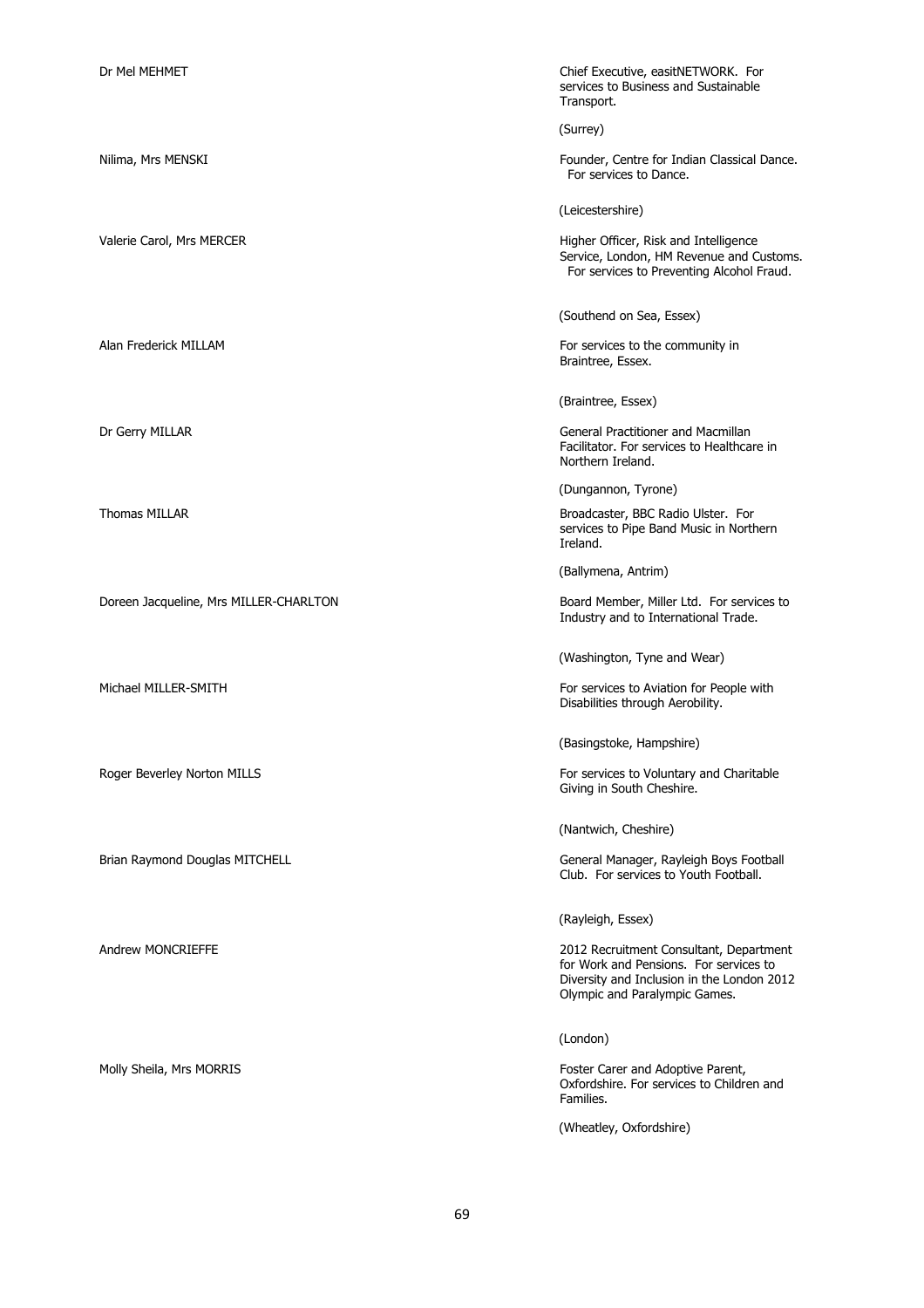| <b>William John MORRIS</b> | Foster Carer, Oxfordshire. For services to<br>Children and Families.                                                                                                                   |
|----------------------------|----------------------------------------------------------------------------------------------------------------------------------------------------------------------------------------|
|                            | (Wheatley, Oxfordshire)                                                                                                                                                                |
| Tracy, Mrs MORT            | Managing Director, Grace Cole Ltd and<br>Affinity Bay Ltd. For services to the UK<br>Economy.                                                                                          |
|                            | (Bury, Lancashire)                                                                                                                                                                     |
| Joy Rochelle, Mrs MOSS     | Chair, Jewish Child's Day. For services to<br>Charitable Giving and Disadvantaged<br>Children in the UK and abroad.                                                                    |
|                            | (London)                                                                                                                                                                               |
| Michael Roy MOTTRAM        | Equipment Officer, South Yorkshire Fire<br>and Rescue Service. For services to Local<br>Government.                                                                                    |
|                            | (Sheffield, South Yorkshire)                                                                                                                                                           |
| Patricia Jayne, Mrs MUDD   | Nurse Consultant, Cardiac Rhythm<br>Management, South Tees Hospitals NHS<br>Foundation Trust. For services to<br>Healthcare.                                                           |
|                            | (Hutton Rudby, North Yorkshire)                                                                                                                                                        |
| James MURDOCH              | DWP Operations. For services to<br>Jobseekers and services to the community<br>in Scotland.                                                                                            |
|                            | (Cumnock, Ayrshire and Arran)                                                                                                                                                          |
| Anne, Mrs MURRAY           | Lay Member, Academy of Medical Royal<br>Colleges and Faculties. For services to<br>Healthcare.                                                                                         |
|                            | (Cambridgeshire)                                                                                                                                                                       |
| Catherine Lynn, Mrs MYERS  | Head of Years 13 and 14 and Teacher<br>Governor, Strathearn School, Belfast. For<br>services to Education and voluntary service<br>to Young People in North Belfast                    |
|                            | (Belfast)                                                                                                                                                                              |
| Dr Geetha NAGASUBRAMANIAN  | Consultant Gynaecologist, Head of Service,<br>Tower Hamlets Contraception and Sexual<br>Health Services, Barts Health NHS Trust,<br>London. For services to Women and Young<br>People. |
|                            | (Orpington, Kent)                                                                                                                                                                      |
| Paul Rossiter NEWSOME, JP  | For voluntary service to SSAFA Forces Help<br>in Dorset.                                                                                                                               |
|                            | (Bournemouth, Dorset)                                                                                                                                                                  |
| Robert William NICHOLSON   | For services to Tourism in Somerset.                                                                                                                                                   |
|                            | (Burnham-on-Sea, Somerset)                                                                                                                                                             |
| Paul NICKSON               | Head of Arrivals and Departures, LOCOG.<br>For services to the London 2012 Olympic<br>and Paralympic Games.                                                                            |
|                            | (Windlesham, Surrey)                                                                                                                                                                   |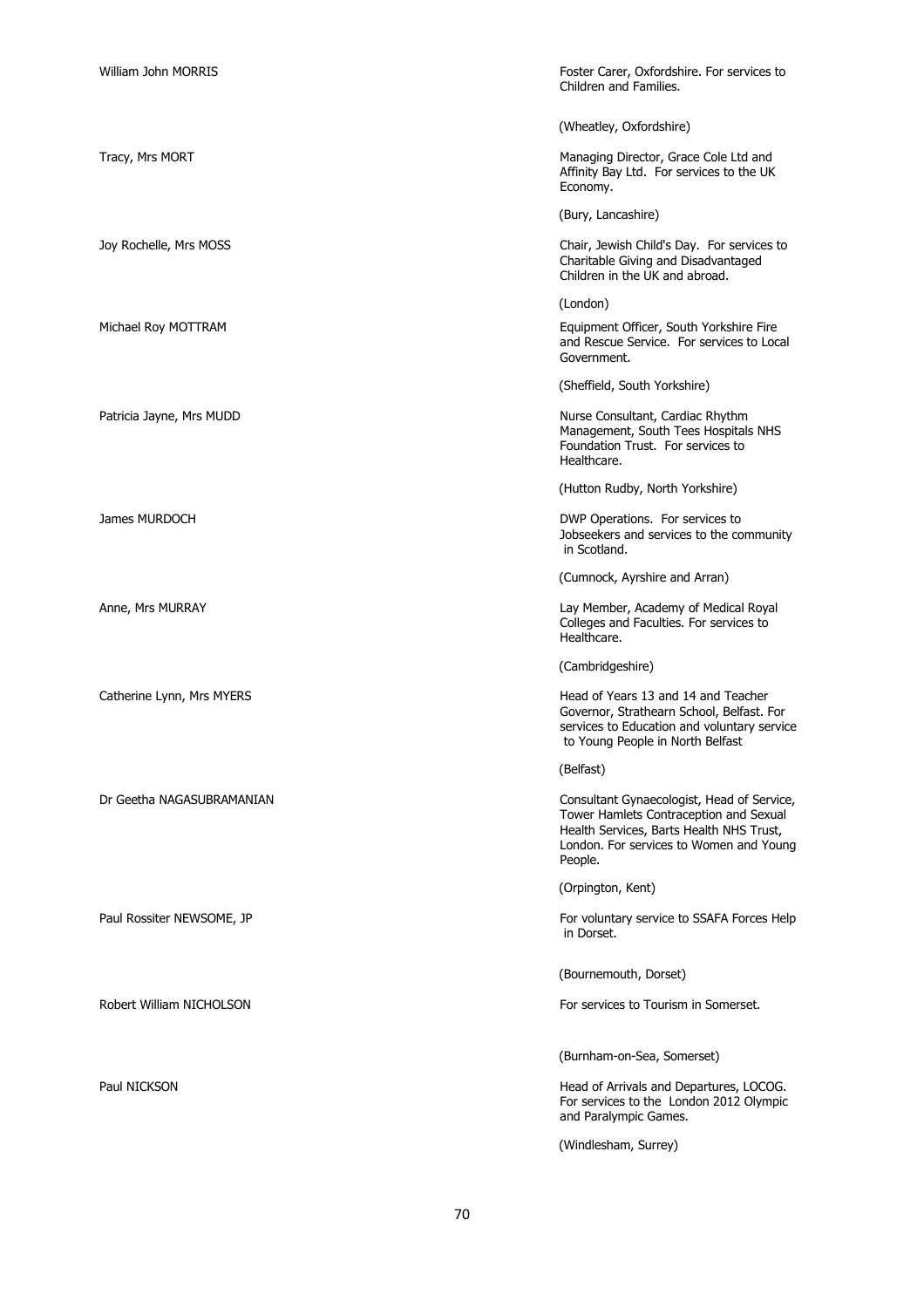Ms Simona Carol NOVELLI **Material operations Director, Cox Exhibition** Consultants Ltd. For services to International Trade. (Sutton Coldfield, West Midlands) Nana Abrah NYARKO **Bus Station Controller.** For services to London's Buses. (Surrey) Lugina, Mrs OATES For services to the community in West Cornwall. (Redruth, Cornwall) Angela Jean, Mrs O'BRIEN For services to Drama in the South West. (Plymouth, Devon) Ms Patricia O'HAGAN Managing Director, Core Systems (NI) Ltd. For services to the Northern Ireland Economy. (Antrim) Margaret Alison, Mrs OLLERENSHAW Lately Chair, Cheshire Police Authority. For services to Policing. (Knutsford, Cheshire) Damian Angelo O'REILLY **Inspector, Greater Manchester Police.** For services to Policing and the community of Gorton. (Denton, Greater Manchester) George William OTTOWELL **For services to the community in** Services to the community in Easington Colliery, Durham. (Peterlee, Durham) Elaine, Mrs OWEN Superintendent Clinical Specialist Physiotherapist, Child Development Centre, Bangor. For service to Children with Disabilities. (Anglesey) Richard John Ashwin OWEN District Officer, Hampshire Special Constabulary. For services to Policing. (Havant, Hampshire) Christopher PAGE **Ministry of Defence.** For services to Defence and to Young People through the RN Volunteer Cadet Corps. (Yeovil, Somerset)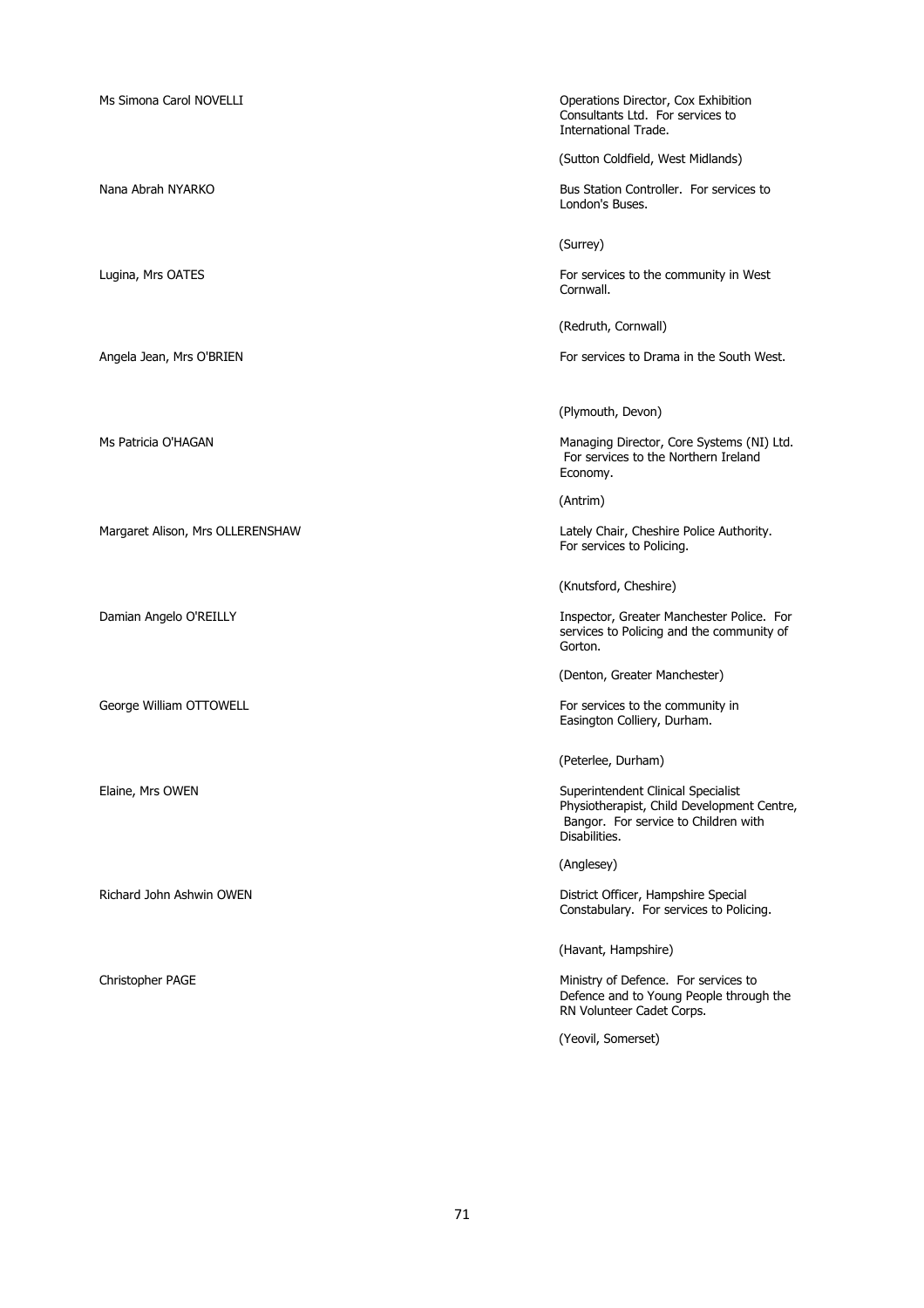| Ms Cassa PANCHO                | Artistic Director and Founder, Ballet Black.<br>For services to Ballet.                                                                                      |
|--------------------------------|--------------------------------------------------------------------------------------------------------------------------------------------------------------|
|                                | (London)                                                                                                                                                     |
| Ms Caroline PARKER             | Actress. For services to Deaf Theatre and<br>Drama.                                                                                                          |
|                                | (London)                                                                                                                                                     |
| Professor Dawood PARKER        | Managing Director, Melys Diagnostics. For<br>services to Science and International<br>Development.                                                           |
|                                | (Dyfed)                                                                                                                                                      |
| <b>Gerald PARKES</b>           | Founder, Parkway Cinemas. For services<br>to the UK Cinema Industry.                                                                                         |
|                                | (Cleethorpes, Lincolnshire)                                                                                                                                  |
| Kaushik Chaturbhai PATEL       | Community Pharmacist, Essex. For<br>services to Pharmacy.                                                                                                    |
|                                | (Clacton on Sea, Essex)                                                                                                                                      |
| Rajesh PATEL                   | Community Pharmacist, Cheshire. For<br>services to Pharmacy.                                                                                                 |
|                                | (Gatley, Cheshire)                                                                                                                                           |
| <b>Frank PATERSON</b>          | Lately Chair, Friends of The National<br>Railway Museum. For services to<br>Museums.                                                                         |
|                                | (York, North Yorkshire)                                                                                                                                      |
| Dr Madhu Lata PATHAK, JP       | For services to the community in Romford,<br>Essex.                                                                                                          |
|                                | (Romford, Essex)                                                                                                                                             |
| Dr Richard Stewart PATTMAN     | Consultant in Genito-urinary Medicine,<br>Newcastle Primary Care Trust. For<br>services to Genito-urinary Medicine in the<br>North East.                     |
|                                | (Newcastle upon Tyne, Tyne and Wear)                                                                                                                         |
| Miss Kay PAYNE                 | For services to Defence.                                                                                                                                     |
|                                | (London)                                                                                                                                                     |
| Alan PEAFORD                   | Founding Trustee and Chairperson, Cornelia<br>de Lange Syndrome Foundation. For<br>services to People with Cornelia de Lange<br>Syndrome and their Families. |
|                                | (Essex)                                                                                                                                                      |
| Elizabeth Rosemary, Mrs PEARCE | For services to the Samaritans and to<br>Cruse Bereavement Care in Northern<br>Ireland.                                                                      |
|                                | (Holywood, Down)                                                                                                                                             |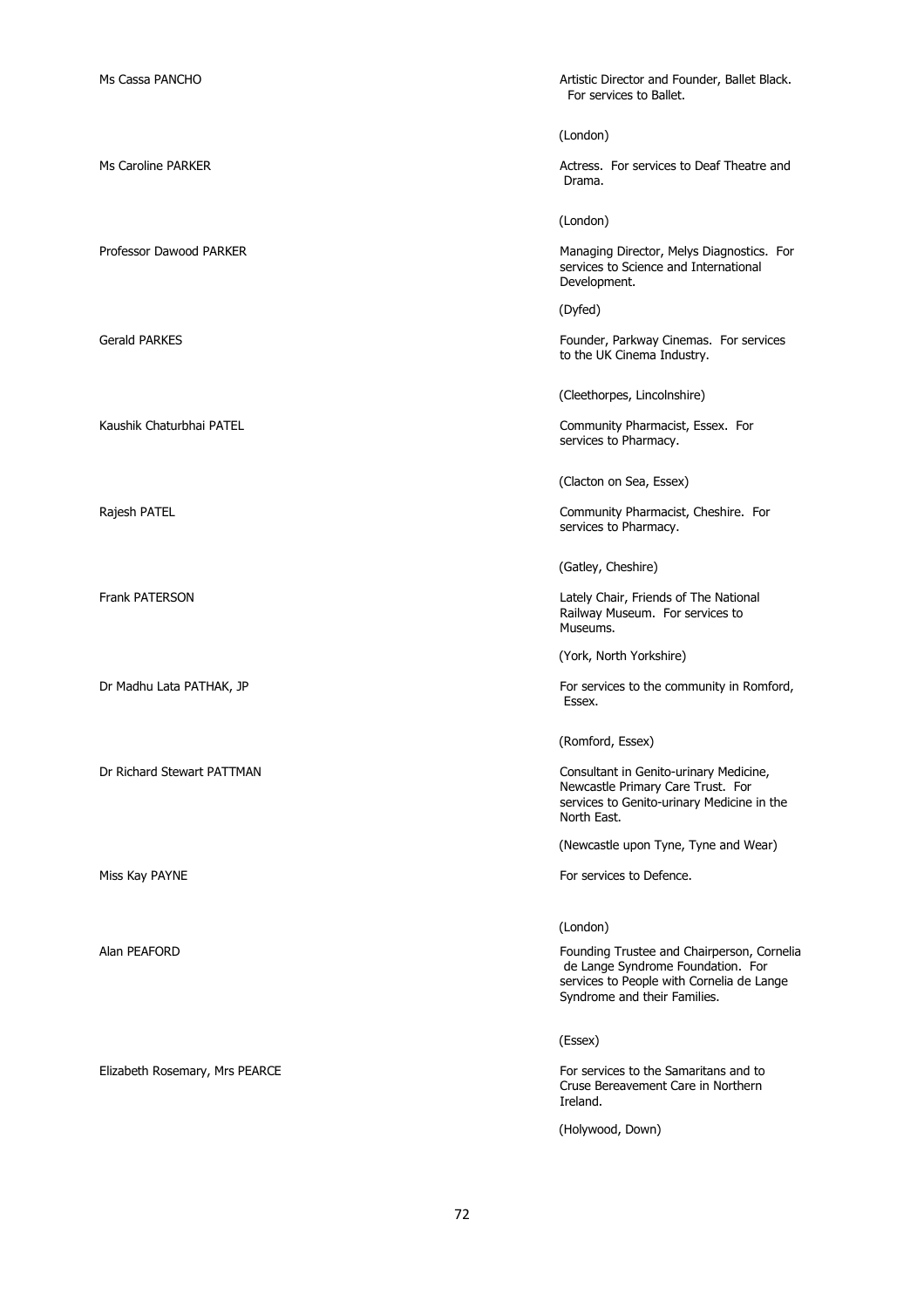Aleksandra, Mrs PODHORODECKA Chair, Polish Education Society. For

Jean, Mrs PENDLEBURY For services to the community in Buxton, Derbyshire.

(Buxton, Derbyshire)

Kevin John PENHALE **Customs Officer, Border Force, Home** Office. For services to Border Protection.

(Liskeard, Cornwall)

Rachel Barnetson, Mrs PHILLIPS For services to Scottish Country Dancing.

(Isle of Arran, Western Isles)

Justine Anne, Mrs PICKERING Founder, Ty Hapus. For services to People with Dementia and for charitable services to the NSPCC.

(Cardiff)

Ms Ruth PICKERSGILL **Manager, Leicester** Company of Manager, Leicester Company of Lately Diversity Manager, Leicester College. For services to Further Education.

(Fishponds, Bristol)

Catherine Diane, Mrs PICKETT **Senior Schools Governance Manager**, Welsh Government. For public service to the Safety of Schoolchildren.

(Cardiff)

Ms Caroline PIDGEON Liberal Democrat Leader, London Assembly. For public and political service.

(London)

Lillian, Mrs PILCHER Police Staff, Hertfordshire Police. For services to Policing.

(Welwyn Garden City, Hertfordshire)

Elizabeth, Mrs PITCAIRN For services to Young People in Scotland through the Girl Guides.

(Balerno, Edinburgh)

Harry PITCHFORTH Country Manager, Iraq, KBR. For services to the Defence Industry.

(Living Abroad)

Miss Mary Elizabeth PLUME **Administrative Officer, Ministry of** Administrative Officer, Ministry of Defence. For services to the Armed Forces.

(London)

services to Education.

(London)

Kim Lesley, Mrs POPRATNJAK **Principal, North Birmingham Academy.** For services to Education.

(Walsall, West Midlands)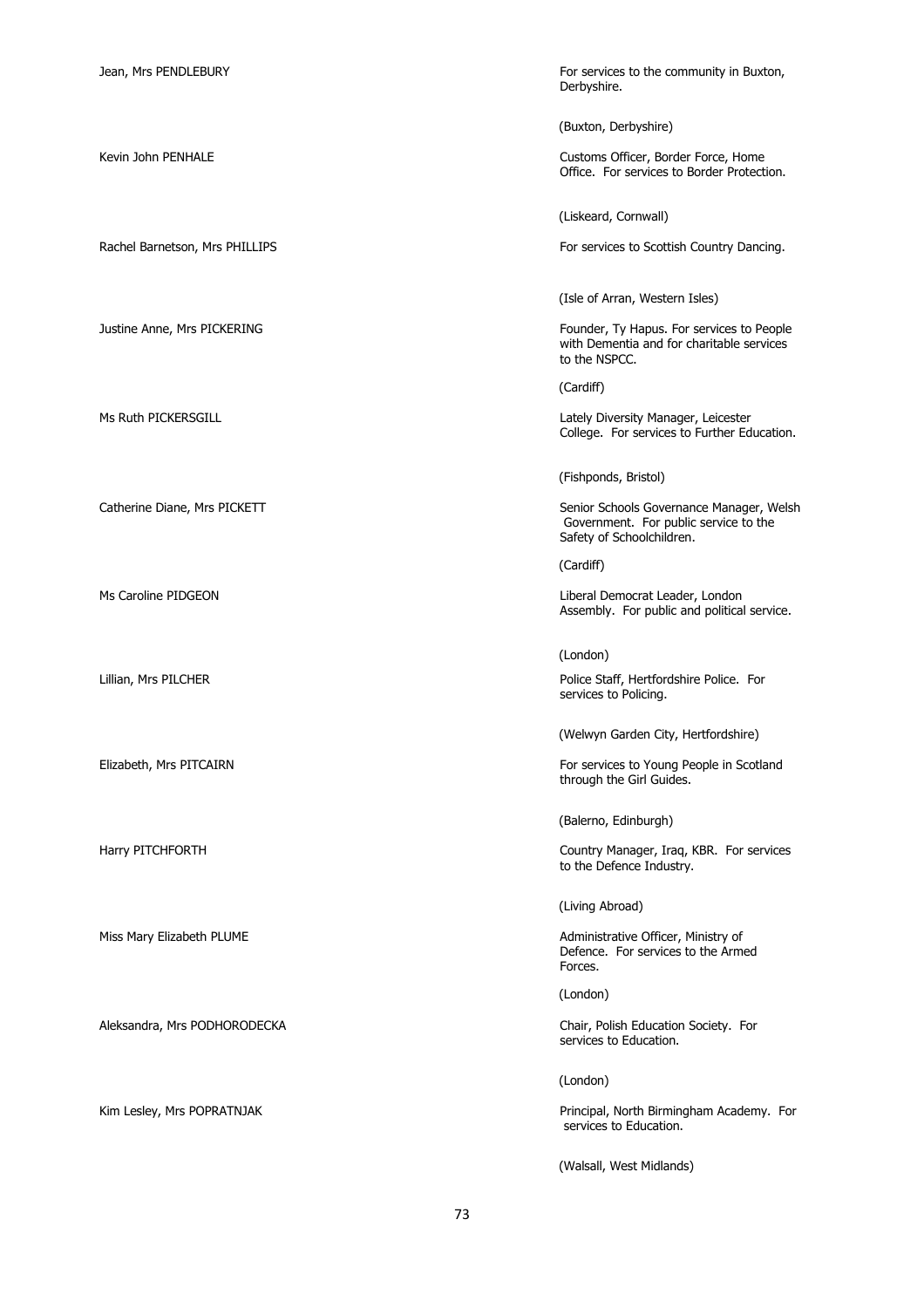Shirley, Mrs PRICE **For charitable services in East Sussex.** 

|                               | (Hailsham, East Sussex)                                                                                                |
|-------------------------------|------------------------------------------------------------------------------------------------------------------------|
| Virginia, Mrs PRIFTI          | Founder, Lawrence's Roundabout Well<br>Appeal. For charitable services in the UK<br>and Southern Africa.               |
|                               | (Llanmadoc, Swansea)                                                                                                   |
| Elspeth Jean Day, Mrs PRINGLE | Prosecutor, Central Fraud Group, Crown<br>Prosecution Service. For services to Law<br>and Order.                       |
|                               | (Coulsdon, Surrey)                                                                                                     |
| John PRITCHARD                | Paramedic, Scottish Ambulance Service.<br>For services to the Scottish Ambulance<br>Service and BASICS Scotland.       |
|                               | (Crieff, Perth and Kinross)                                                                                            |
| Gerry PROCTOR                 | For services to the community in<br>Liverpool.                                                                         |
|                               | (Liverpool, Merseyside)                                                                                                |
| Raymond John PUDDIFOOT        | Leader, Hillingdon Council. For services to<br>the community in Hillingdon, Middlesex.                                 |
|                               | (Uxbridge, Middlesex)                                                                                                  |
| Felicity Anne, Mrs PUGH       | For charitable services in Cambridge.                                                                                  |
|                               | (Cambridge, Cambridgeshire)                                                                                            |
| Simon PUGH-JONES              | Science Teacher, Writhlington School, Bath.<br>For services to Education.                                              |
|                               | (Frome, Somerset)                                                                                                      |
|                               |                                                                                                                        |
| Barbara Eileen, Mrs PURBRICK  | Volunteer, Conservative Party Member,<br>Putnoe Branch. For political service.                                         |
|                               | (Bedfordshire)                                                                                                         |
| Ms Gillian Barbara Mary QUINN | Founder, Gillian Quinn School of Theatre<br>Dance. For services to Dance.                                              |
|                               | (North Shields, Tyne and Wear)                                                                                         |
| Howard Ian RABIN              | Founder and Librarian, Lubavitch Lending<br>Library. For services to Libraries.                                        |
|                               | (London)                                                                                                               |
| Emdadur RAHMAN                | Journalist and Community Volunteer. For<br>services to the community in Tower<br>Hamlets and to the Bangladeshi Media. |
|                               | (London)                                                                                                               |
| Mark Ravin RAMPRAKASH         | Lately England, Middlesex and Surrey CCC<br>Cricketer. For services to Sport.                                          |

74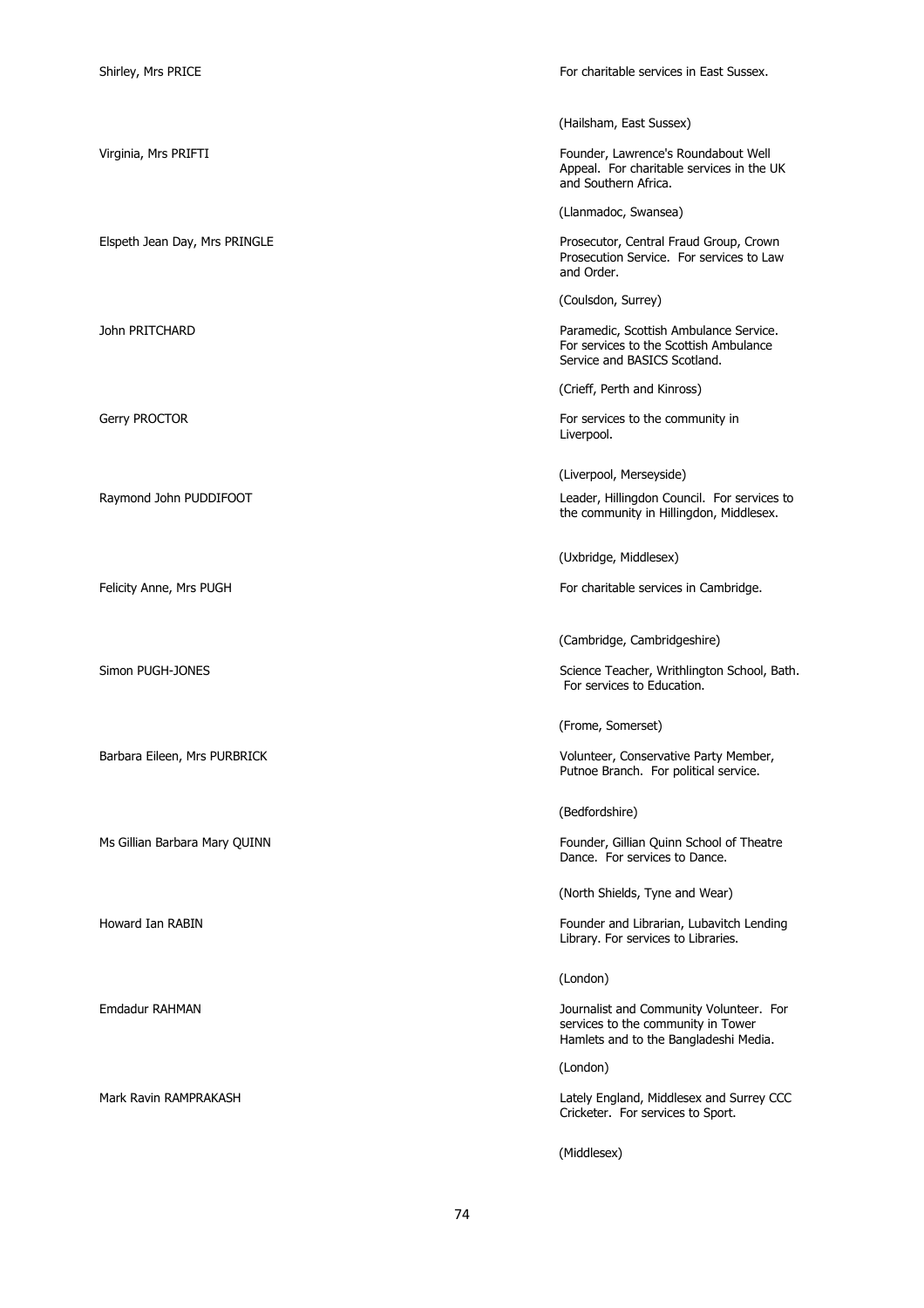Miss Jenny Stephanie RAMSDEN For services to Further Education and to Mathematics Education through the UK Mathematics Trust.

(Amersham, Buckinghamshire)

Ms Siobhan REDMOND **Actress.** For services to Drama.

(London)

Kenneth George Haldane REEDIE Lately Curator, Canterbury Museum Service. For services to Museums in Kent.

(Canterbury, Kent)

David REES **Aviation Operational Analyst, CORDA** Consulting. For services to Defence Capability.

(Devon)

Miss Helen Jane REES Teacher in Charge, First Steps Nursery, The Willows Academy, Hillingdon. For services to Education.

(Middlesex)

Douglas George REYNOLDS, JP **For services** to the community in the Royal Borough of Kingston upon Thames, Surrey.

(Surbiton, Surrey)

Glyn RHODES **Founder, Sheffield Boxing Centre. For** Founder, Sheffield Boxing Centre. For services to Boxing and Young People in Sheffield.

(South Yorkshire)

Patrick James RICE **Football Coach and lately Assistant** Manager, Arsenal Football Club. For services to Sport.

(Cockfosters, Hertfordshire)

David Cyril Elliot RIDGEON Vice-Chairman, Ridgeon Builders Merchants. For services to the Builders Merchants Industry and to the community in Cambridgeshire.

(Cambridge, Cambridgeshire)

Alderman Geoffrey Max ROBERTS For services to the community in Aughton and West Lancashire.

(Ormskirk, Lancashire)

Pamela, Mrs RODWAY **Farmer, Wester Lawrenceton Farm, Pamela, Mrs RODWAY** Morayshire. For services to the Promotion of Sustainable Food Production and Food Education in Scotland.

(Forres, Moray)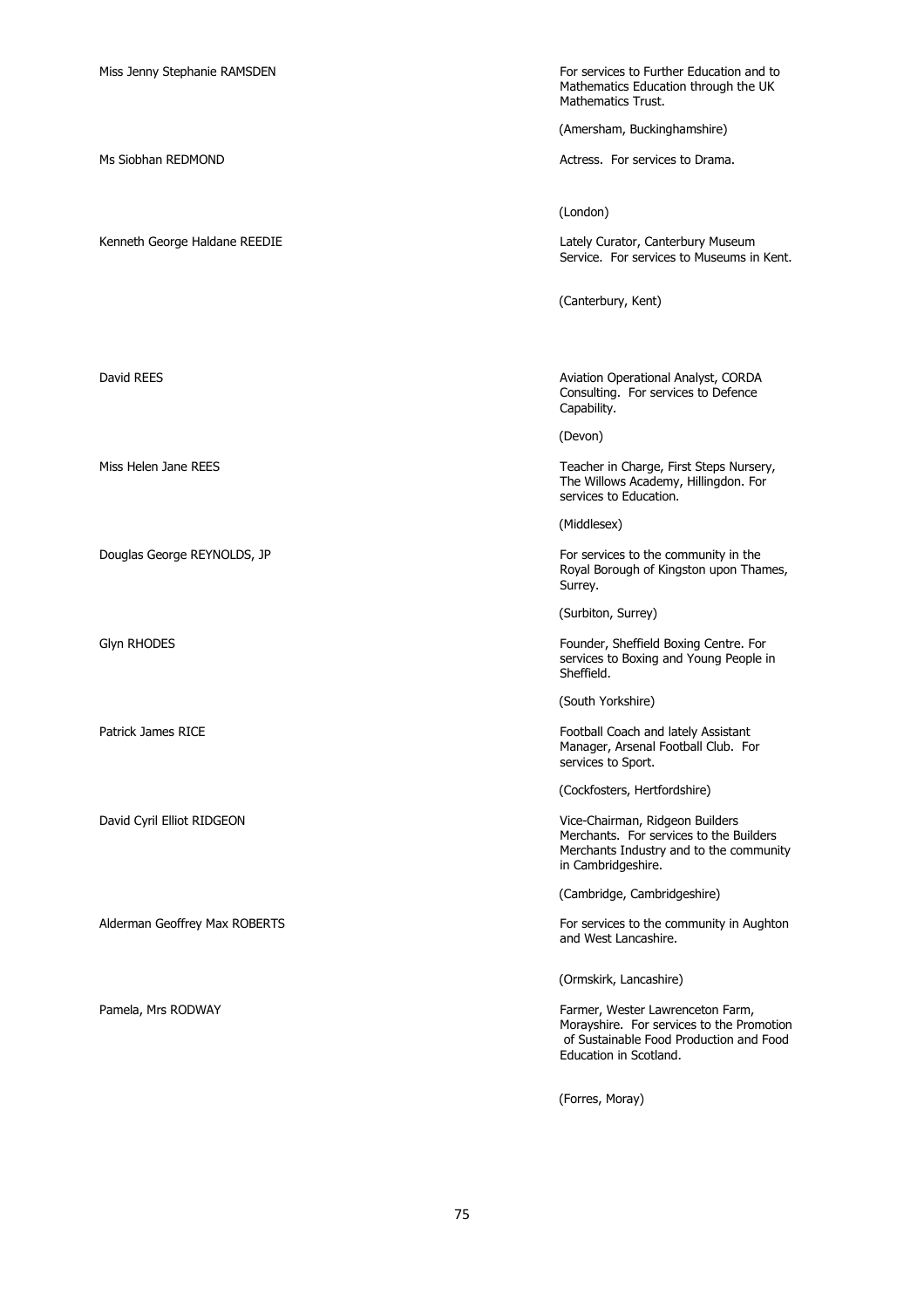| Thelma, Mrs ROLL            | For services to the community in Stoke<br>Prior, Worcestershire.                                                            |
|-----------------------------|-----------------------------------------------------------------------------------------------------------------------------|
|                             | (Bromsgrove, Worcestershire)                                                                                                |
| Joseph Peter ROPER          | For services to Education and to the<br>community in Birkenhead, Merseyside.                                                |
|                             | (Birkenhead, Merseyside)                                                                                                    |
| Michael ROSSITER            | Lately Headteacher, Woodlesford Primary<br>School, Leeds. For services to Education<br>and to the community in Leeds.       |
|                             | (Leeds, West Yorkshire)                                                                                                     |
| Jean Margaret, Mrs ROWLAND  | For voluntary services to the Physically<br>Handicapped and Able Bodied Club,<br>Newport, South Wales.                      |
|                             | (Caerleon, Newport)                                                                                                         |
| Rosalind Louise, Mrs ROWLEY | For services to the community in<br>Scarborough, North Yorkshire.                                                           |
|                             | (Scarborough, North Yorkshire)                                                                                              |
| Douglas ROXBURGH            | For services to Residential Child Care in<br>Edinburgh.                                                                     |
|                             | (Edinburgh)                                                                                                                 |
| <b>Adrian RUDDLE</b>        | Prison Officer, HM Young Offenders'<br>Institute, Deerbolt. For services to HM<br>Prison Service and the Care of Prisoners. |
|                             | (Darlington, Durham)                                                                                                        |
| Alan SANDERSON              | Plant Manager, Kingsnorth Power Station.<br>For services to the Energy Industry.                                            |
|                             | (Hornchurch, Essex)                                                                                                         |
| Ms Enid Millicent SCAIFE    | For services to the community in<br>Sadberge, Durham.                                                                       |
|                             | (Darlington, Durham)                                                                                                        |
| William John SCOTT          | For voluntary service to the Air Training<br>Corps in Northern Ireland.                                                     |
|                             | (Ballynahinch, Down)                                                                                                        |
| Paul SCULTHORPE             | For services to Rugby League and to<br>charity.                                                                             |
|                             | (Wigan, Greater Manchester)                                                                                                 |
| Elizabeth, Mrs SEABROOK     | Administrator, Insurance Company. For<br>services to Bioscience.                                                            |
|                             | (Kent)                                                                                                                      |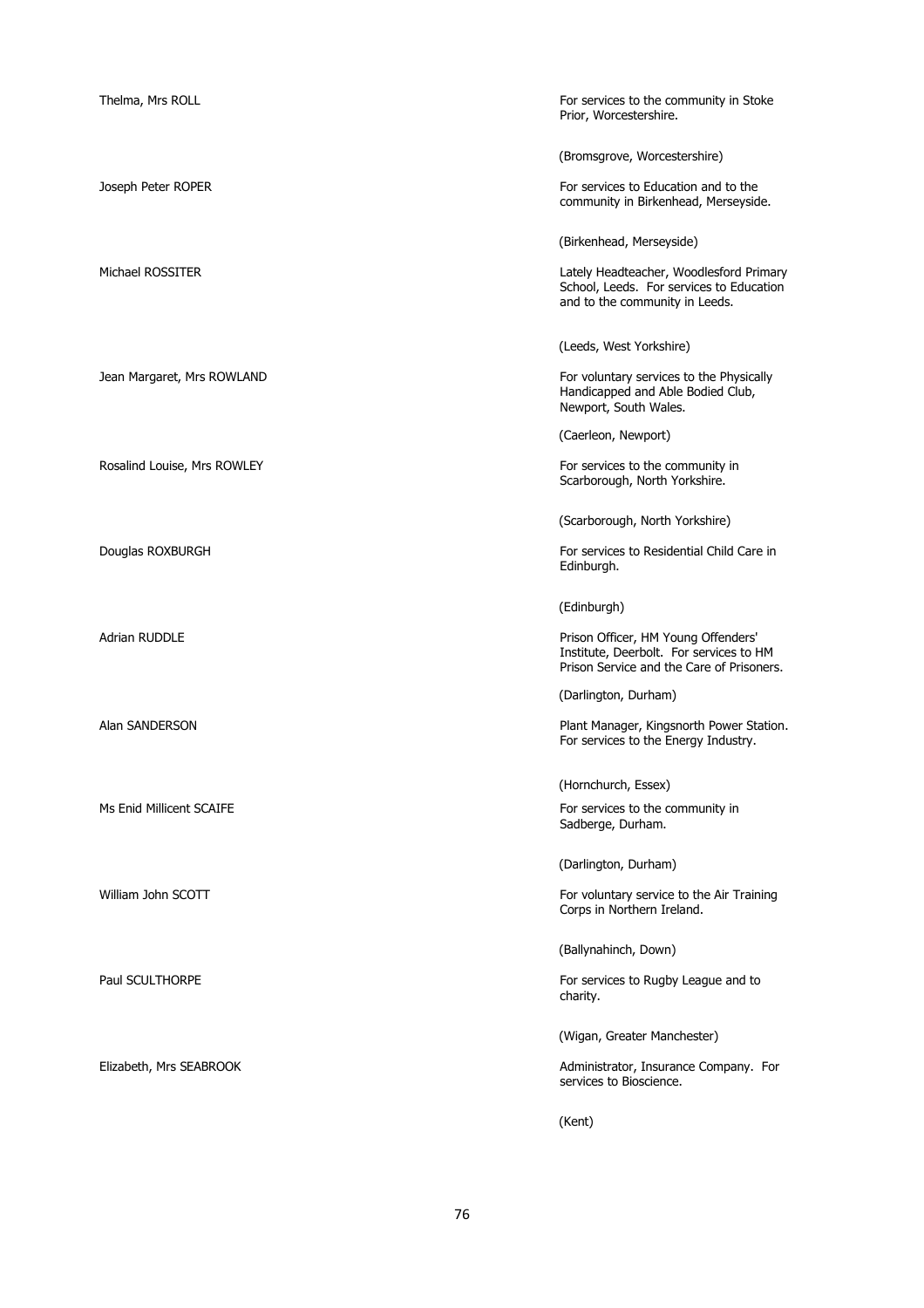Ministry of Defence. For services to match that Ministry of Defence. For services to Military Operations.

(Hitchin, Hertfordshire)

Mark SEALY **Director, Autograph: The Association for** Black Photographers. For services to Photography.

(London)

Colin Adrian Reginald SEDGWICK **Operations Manager, Southend Lifeboat**, RNLI. For services to Maritime Safety.

(Southend-on-Sea, Essex)

Popatlal Sojpar SHAH For services to Charitable Giving in the UK and Overseas.

(Edgware, Middlesex)

Philip Mark SHAPIRO Chair, Cornerhouse. For services to the Arts.

(Wilmslow, Cheshire)

Kenneth James SHARKEY Farmer and Member, Livestock and Meat Commission. For services to Agriculture in Northern Ireland.

(Tyrone)

Joann Rose Marie, Mrs SHARPLEY For services to the community in Woking, Surrey.

(Woking, Surrey)

Graham SHAW **Assistant Chief Driving Examiner, Driving Assistant Chief Driving Examiner, Driving** Standards Agency. For services to Motorcycle Safety.

(Nottinghamshire)

Richard Leslie SHAW, Volunteer, The Teenage Cancer Trust and The Norfolk Hospice Tapping House. For services to charity.

(Hunstanton, Norfolk)

Freda, Mrs SHEEHY For services to the community in Norwich.

(Norwich, Norfolk)

Maureen, Mrs SIMPSON For the STATE of the STATE of the STATE of the STATE of the STATE of the STATE of the STATE of the STATE of the STATE of the STATE of the STATE of the STATE of the STATE of the STATE of the STATE of th services to Looked After Children.

(Ashford, Middlesex)

Linda Anne, Mrs SLOAN Senior Auditor, Internal Audit, Department for International Development. For services to Governance in Fragile States.

(East Kilbride, South Lanarkshire)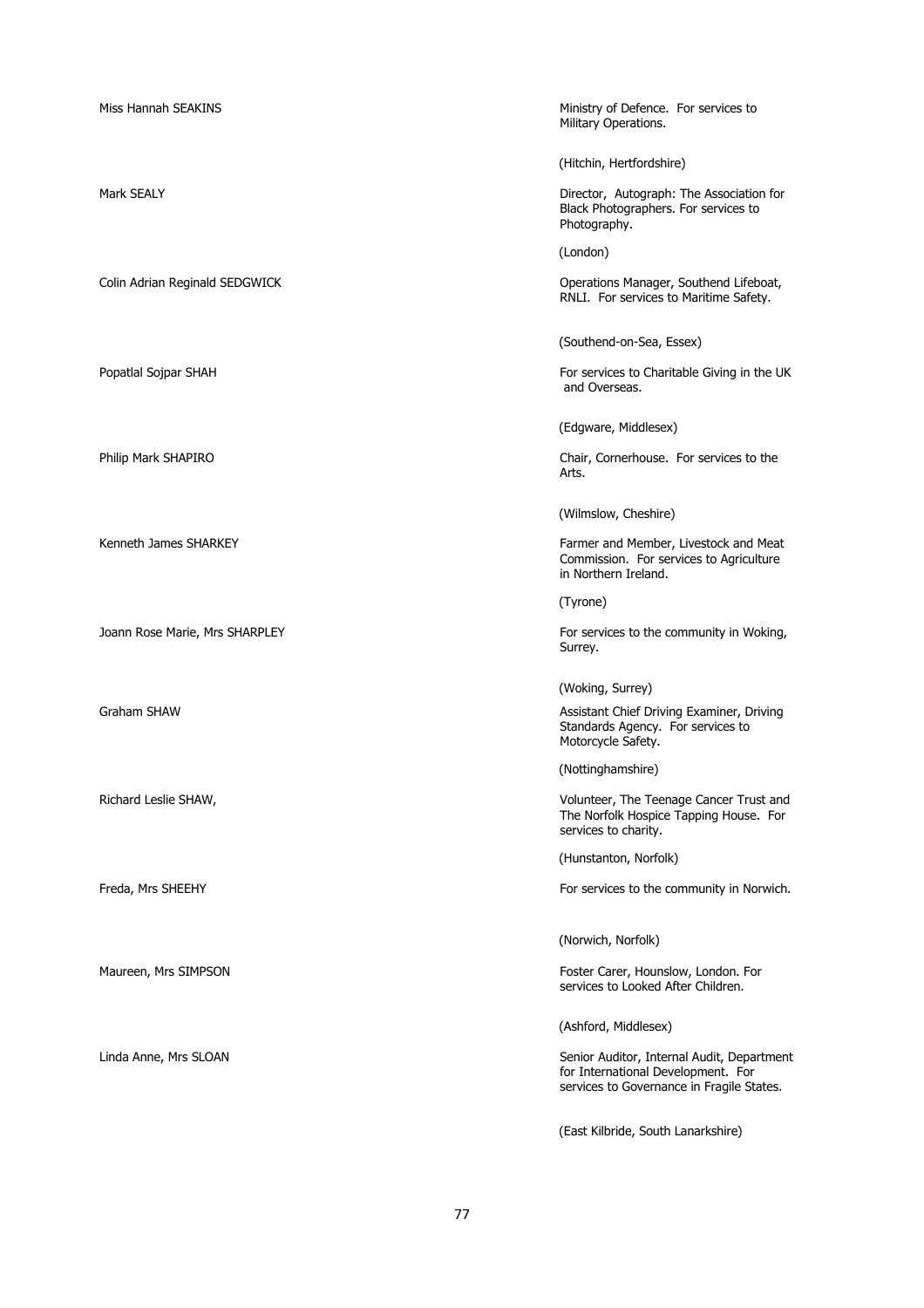Alan William Bedford SMITH Chairman, Pipex Ltd. For services to the Manufacturing Industry.

(Newton Abbot, Devon)

Hilda, Mrs SMITH **For services to Vulnerable and Older** For services to Vulnerable and Older People.

(Newport)

(London)

Linda, Mrs SOON Head of Chinese Investment UK, UK Trade and Investment. For services to the Promotion of Chinese Businesses in the UK.

David Malcolm SOUTH Chair, Holcombe Hockey Club. For services to Sport.

(Shorne, Kent)

Mary Rose, Mrs SPIEGELBERG **Patron, St Luke's Hospice, Cheshire.** For services to Palliative Care.

(Cheshire)

Ronald Arthur STANLEY **Senior Systems Engineer, Ofcom.** For services to Spectrum Engineering.

(St Neots, Cambridgeshire)

Richard William STANTON Firefighter, West Midlands Fire and Rescue Service. For services to Local Government.

(Coventry, West Midlands)

Jack STEPHENSON **For services** to the community and to charity in Scarborough, North Yorkshire.

(Scarborough, North Yorkshire)

John Mason STODDARD, JP **For services to the community in** Letchworth, Hertfordshire.

(Letchworth Garden City, Hertfordshire)

Nigel William STONE Detective Superintendent, Bedfordshire Police. For services to Policing.

(Bedford, Bedfordshire)

Yvonne Zena, Mrs STONE Senior Officer, Criminal Investigation, Birmingham, HM Revenue and Customs. For services to Prevention of Smuggling and Asset Recovery.

(Atherstone, Warwickshire)

Fiona Elizabeth, Mrs STUART, DL **President, The Tullochan Trust. For** services to Young People in Dunbartonshire.

(Gartocharn, Dunbartonshire)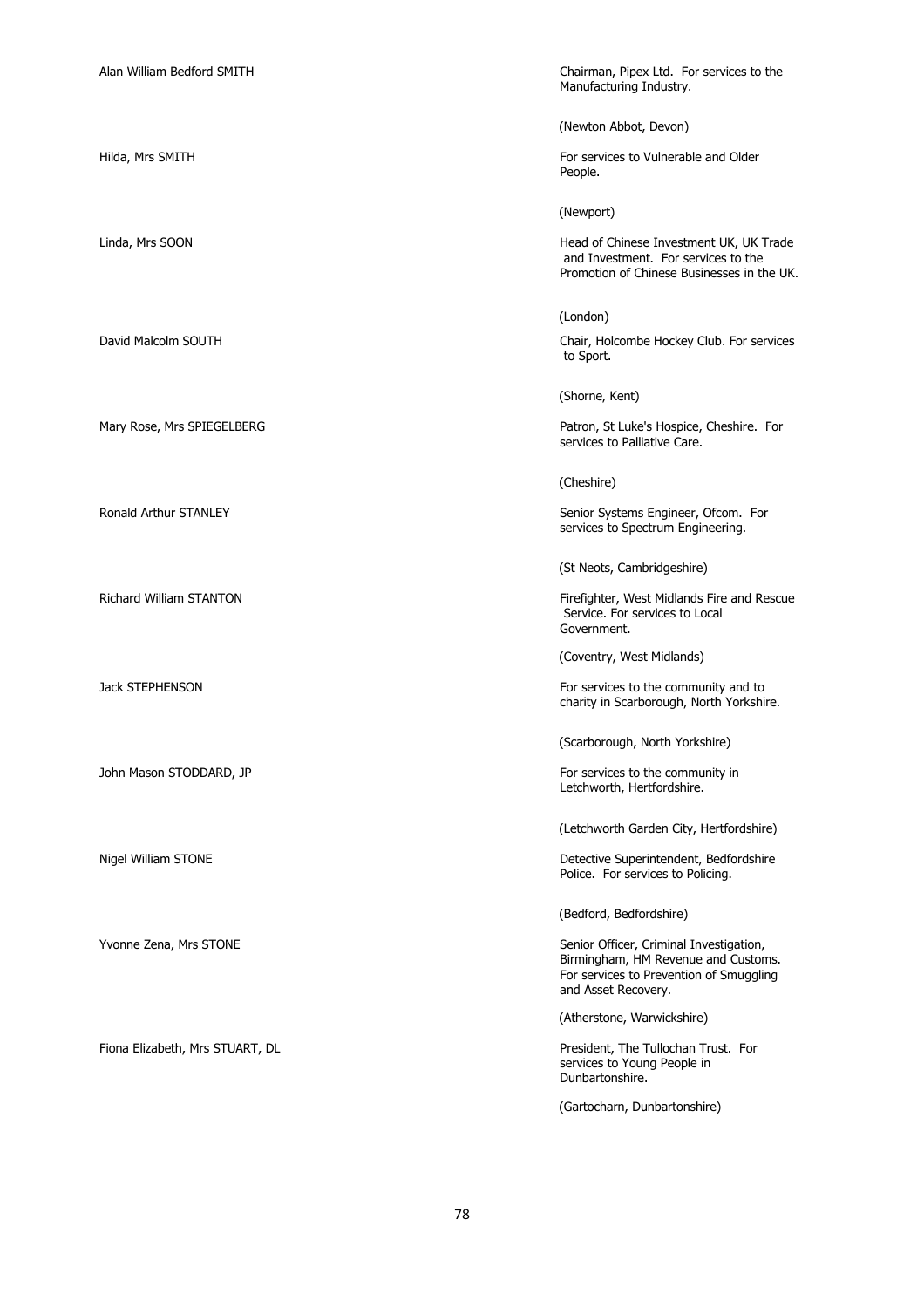Mark Andrew SUFFOLK Founder and Managing Director, Suffolk Pointe Shoe Company Ltd. For services to Manufacturing. (Leicestershire) Colin Michael John SUTHERLAND For services to the community in Banstead, Surrey. (Banstead, Surrey) Jennifer, Mrs SWANSON Officer, Support Team Manager, Large Business Service, Newcastle, HM Revenue and Customs. For services to the Tax System and voluntary service to Children. (Blyth, Northumberland) Dr Charles Winthrop Molesworth SWITHINBANK Glaciologist. For services to Exploration and Research in the Antarctic. (Cambridge, Cambridgeshire) Carl John Ames TANTUM **For services to charity in East Hampshire.** (Bordon, Hampshire) Gary Charles TAYLOR **Managing Director, Valley Grown Nurseries Managing Director, Valley Grown Nurseries** and Former Vice-Chairman, NFU Horticulture and Potato Board. For services to the UK Pepper Industry. (Waltham Abbey, Essex) Anne Christine, Mrs THOMAS For services to the community in Newport, South Wales. (Newport) Professor Sarah Madeleine THOMPSON **Head, Department of Physics, University of** York. For services to Higher Education. (York, North Yorkshire) Andrew Edward THOMSON **For services** to Bowls. (London) Joan Hastwell, Mrs THORNYCROFT For services to the Beauty Therapy Industry. (Cranbrook, Kent) Roger Michael THRIFT **No. 2008** 2012 12:30 November 2013 12:30 November 2013 12:30 Underwriting Adviser, Life Science Insurance Company. For services to Bioscience. (Leicestershire) Ms Gillian TIMMIS Fundraiser, Children in Care. For charitable services to Children in the UK and Abroad.

(London)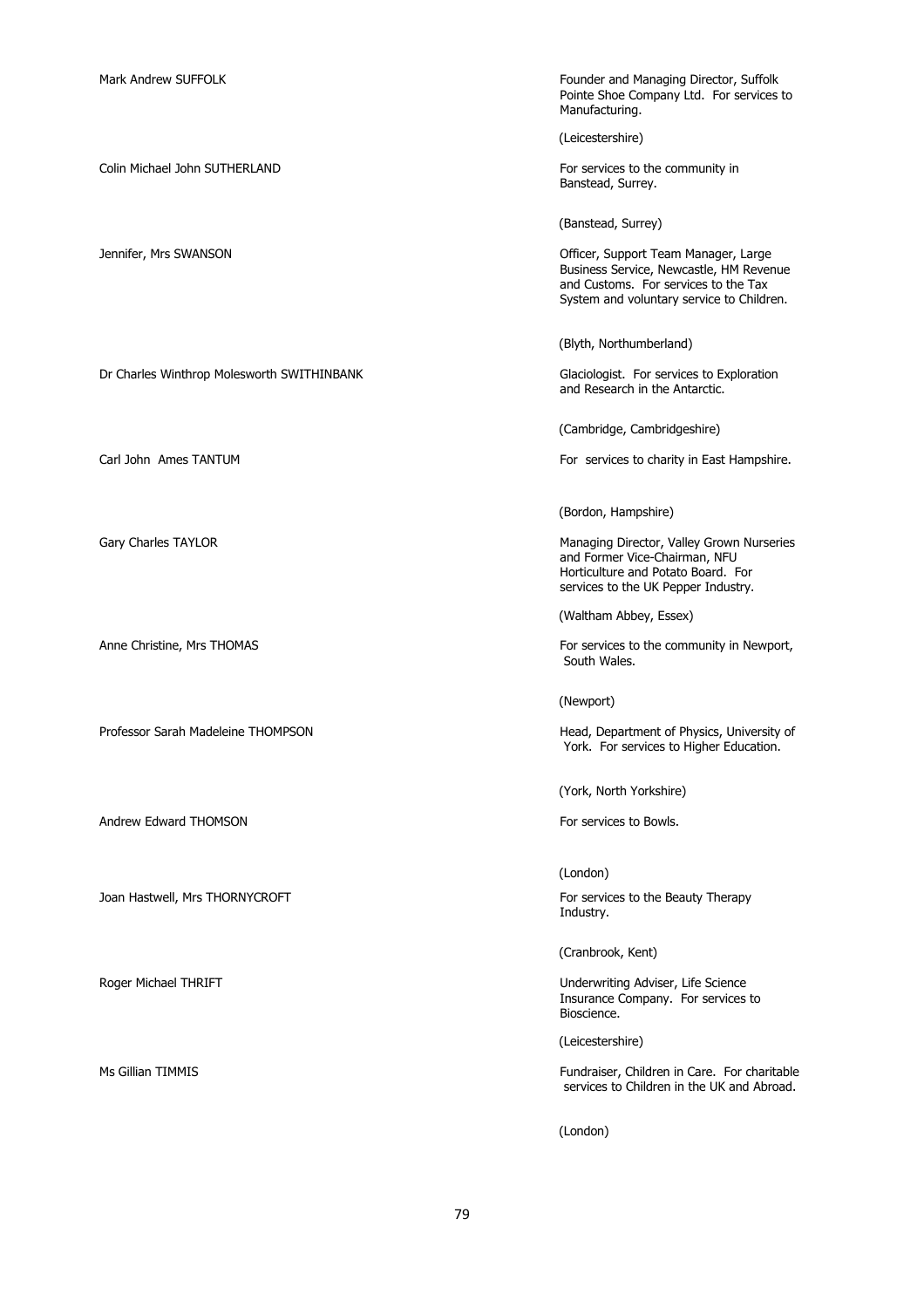| <b>Trevor George TIPPLE</b> | For services to Church Music in<br>Worcestershire.                                                                                                           |
|-----------------------------|--------------------------------------------------------------------------------------------------------------------------------------------------------------|
|                             | (Worcestershire)                                                                                                                                             |
| Ms Erica Grace TOWNER       | Lately Director of Partnerships, University<br>of East Anglia. For services to Higher<br>Education.                                                          |
|                             | (Cambridge, Cambridgeshire)                                                                                                                                  |
| Victor George TRULUCK       | For charitable services in Hastings, East<br>Sussex.                                                                                                         |
|                             | (Hastings, East Sussex)                                                                                                                                      |
| Iain TUCKETT                | Group Director, Coin Street Community<br>Builders. For services to Architecture and<br>Regeneration.                                                         |
|                             | (London)                                                                                                                                                     |
| John Michael TUPMAN         | Special Constable, Wiltshire Police. For<br>services to Policing and to the community<br>in Marlborough.                                                     |
|                             | (Marlborough, Wiltshire)                                                                                                                                     |
| Andrew Philip TURNER        | Deputy Chairman, Greater Manchester Area<br>Conservative Group. For political service<br>and service to the community in Hale Barns                          |
|                             | (Altrincham, Greater Manchester)                                                                                                                             |
| Richard Hugh TURPIN         | Vice-Chair, Hospitality Action and Chair,<br>Ark Foundation. For charitable services to<br>the Hospitality Industry.                                         |
|                             | (Paignton, Devon)                                                                                                                                            |
| <b>Eric TWIGGER</b>         | Lately Chair of Governors, Hull College.<br>For services to Further Education.                                                                               |
|                             | (Hull, East Riding of Yorkshire)                                                                                                                             |
| Ms Catherine Oliaku UGWU    | Executive Producer (Production), London<br>2012 Olympics Opening and Closing<br>Ceremonies. For services to the London<br>2012 Olympic and Paralympic Games. |
|                             | (London)                                                                                                                                                     |
| John UNDERHILL              | For voluntary service to the Royal British<br>Legion.                                                                                                        |
|                             | (Hampshire)                                                                                                                                                  |
| Patricia, Mrs USHER         | Lately Director of Student and Academic<br>Administration, University of Southampton.<br>For services to Higher Education.                                   |
|                             | (Southampton, Hampshire)                                                                                                                                     |
| David VALENTINE             | Lately Head of Economic Development,<br>Angus Council. For services to Local<br>Government and the community in Angus.                                       |
|                             | (Forfar, Angus)                                                                                                                                              |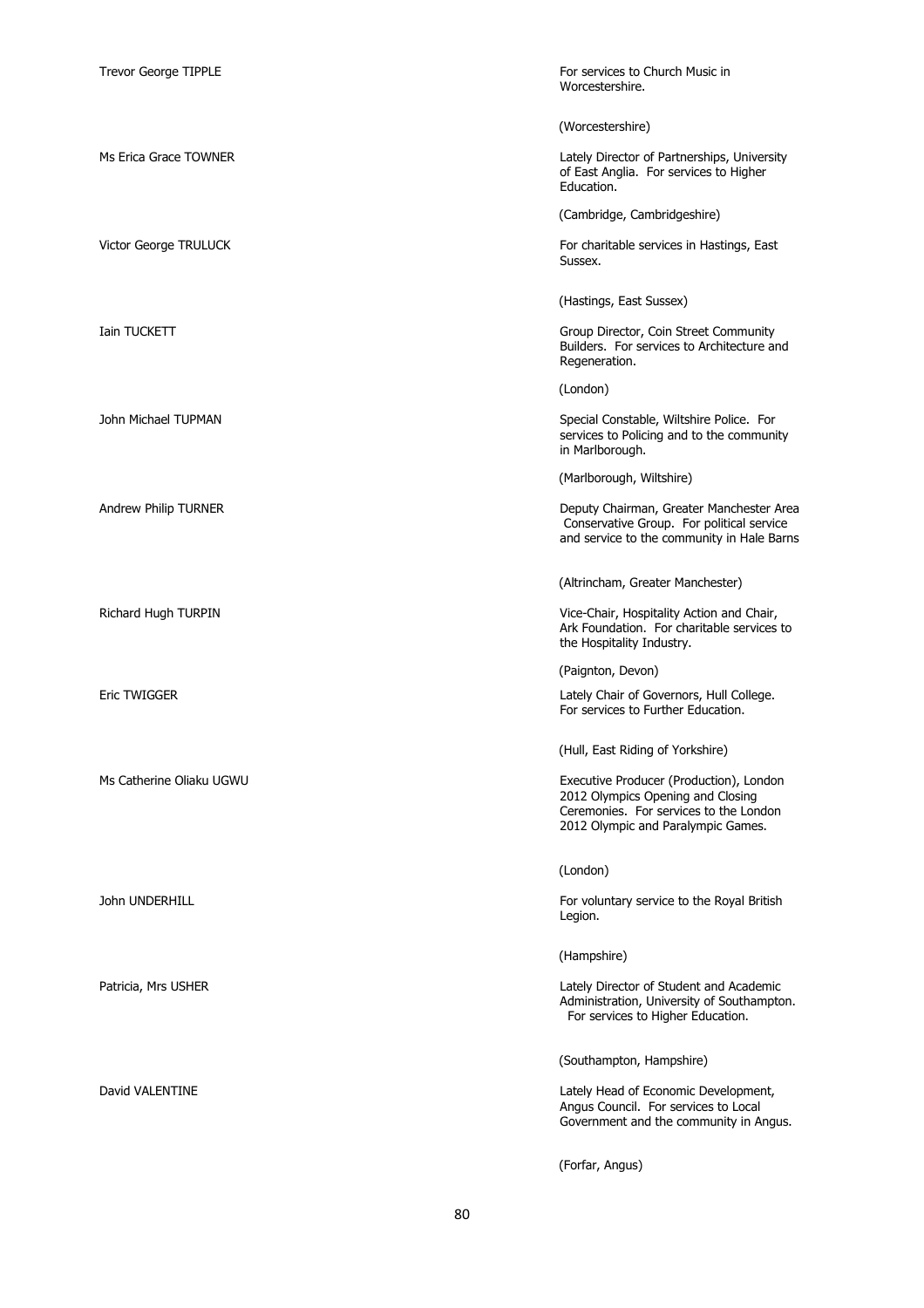| Ms Lisa VERNON             | Chief Executive, Derbyshire Learning and<br>Development Consortium. For services to<br>Learning and Skills.                      |
|----------------------------|----------------------------------------------------------------------------------------------------------------------------------|
|                            | (Derby, Derbyshire)                                                                                                              |
| Ms Harriet VINE            | Co-Founder, Tatty Devine. For services to<br>the Fashion Industry.                                                               |
|                            | (London)                                                                                                                         |
| Alan WALKER                | Honorary Fellow, University of Edinburgh.<br>For services to Science Engagement and<br>Science Education in Scotland.            |
|                            | (Edinburgh)                                                                                                                      |
| Carol, Mrs WALTON          | For services to Midwifery and<br>Breastfeeding Mothers in Wales.                                                                 |
|                            | (Cardiff)                                                                                                                        |
| Caroline Mary, Mrs WARD    | Founder and Manager, Little Oaks<br>Community Nursery, Wavendon, Milton<br>Keynes. For services to Special Needs<br>Education.   |
|                            | (Milton Keynes, Buckinghamshire)                                                                                                 |
| Dr Andrew George WARDMAN   | Consultant Physician and Director of<br>Medical Education, Wigan. For services to<br>Hospital Medicine.                          |
|                            | (Bolton, Greater Manchester)                                                                                                     |
| David WARIN                | For services to Drive Alive and to the<br>community in Pickering, North Yorkshire.                                               |
|                            | (Pickering, North Yorkshire)                                                                                                     |
| Wendy Jill, Mrs WATSON     | Founder, National Hereditary Breast Cancer<br>Helpline. For services to People with<br>Breast Cancer.                            |
|                            | (Bakewell, Derbyshire)                                                                                                           |
| Stephen WEBSTER            | Jewellery Entrepreneur and Craftsman. For<br>services to Training and Skills in the<br>British Jewellery Industry.               |
|                            | (London)                                                                                                                         |
| Ms Kresse WESLING          | Entrepreneur. For services to Corporate<br>Social Responsibility.                                                                |
|                            | (Boscombe, Dorset)                                                                                                               |
| Patricia, Mrs WHALEY       | Lately Regional Director for North East,<br>National Institute of Adult Continuing<br>Education. For services to Adult Learning. |
|                            | (Middlesbrough, North Yorkshire)                                                                                                 |
| Ms Frances Elizabeth WHITE | Manager, Little Haddon Residential Care<br>Home. For services to People with<br>Learning Disabilities.                           |
|                            | (Axminster, Devon)                                                                                                               |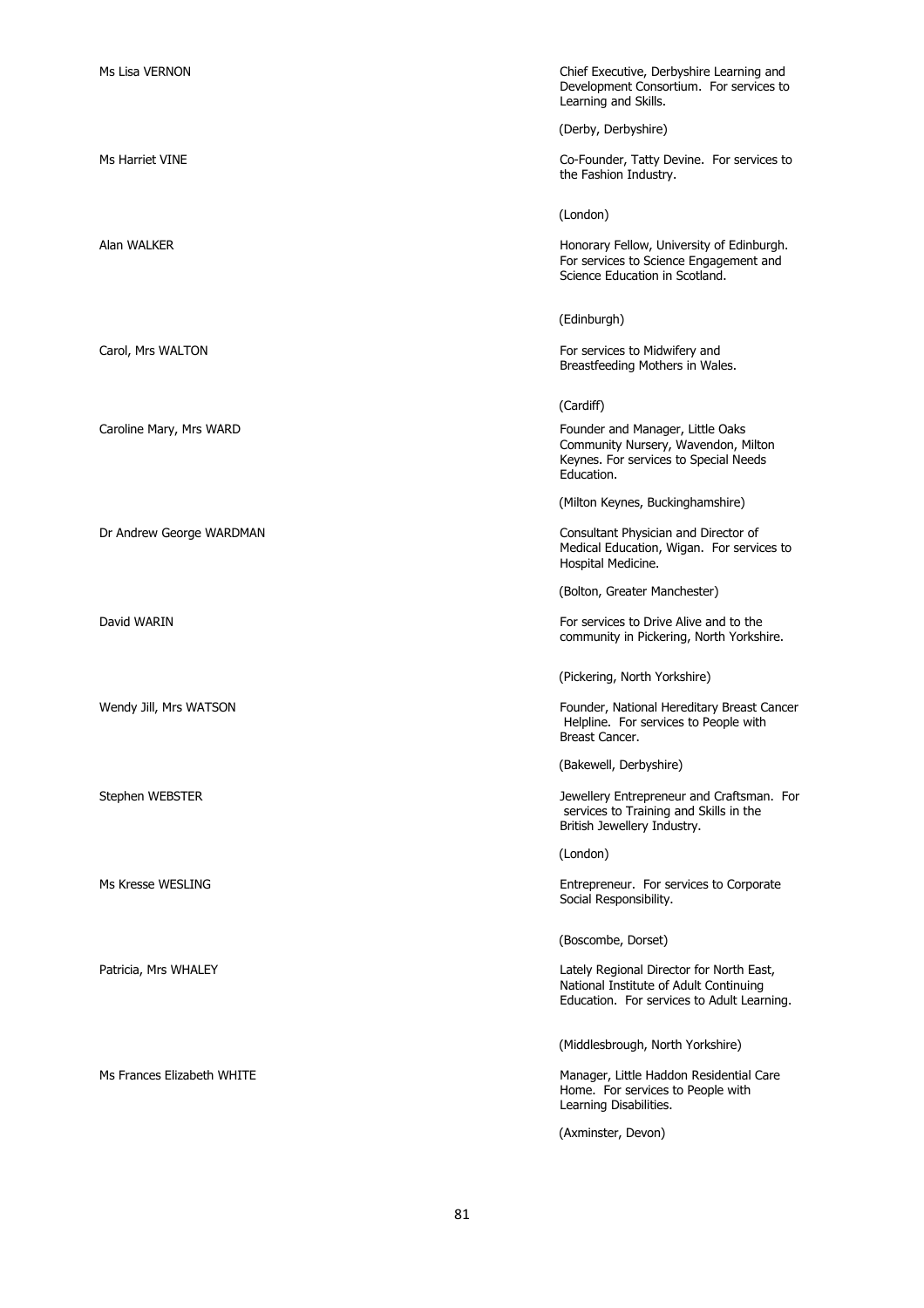| Gary WHITE                    | Lately Chief Superintendent, Police Service<br>of Northern Ireland. For services to<br>Policing and to the community in North and<br>West Belfast. |
|-------------------------------|----------------------------------------------------------------------------------------------------------------------------------------------------|
|                               | (Belfast)                                                                                                                                          |
| Jacqueline, Mrs WHITE         | Volunteer Swimming Instructor. For<br>services to Disability Swimming and to the<br>community in Enfield, Middlesex.                               |
|                               | (Enfield, Middlesex)                                                                                                                               |
| Jane, Mrs WHITE               | Volunteer, Citizens' Advice Bureau, Hitchin.<br>For services to the community in<br>Hertfordshire.                                                 |
|                               | (HIitchin, Hertfordshire)                                                                                                                          |
| Philip WHITE                  | Chief Executive, Hestercombe Gardens<br>Trust. For services to Historic Garden<br>Restoration.                                                     |
|                               | (Dorset)                                                                                                                                           |
| Andrew WHITEHALL              | Constable, Staffordshire Police. For<br>services to Young People in Stone,<br>Staffordshire.                                                       |
|                               | (Stone, Staffordshire)                                                                                                                             |
| Hilary, Mrs WHITTAKER         | Chief Executive, Beating Bowel Cancer,<br>Surrey. For services to Bowel Cancer<br>Awareness.                                                       |
|                               | (Thames Ditton, Surrey)                                                                                                                            |
| Maxine Eloise, Mrs WHITTON    | Patron, Vitiligo Society. For the<br>advancement of knowledge and research<br>into Vitiligo                                                        |
|                               | (London)                                                                                                                                           |
| Miss Piriadarshni WIGNARAJAH  | Senior Manager, Olympic Delivery Network,<br>UK Trade and Investment. For services<br>to the British Business Embassy.                             |
|                               | (North Harrow, Middlesex)                                                                                                                          |
| George WILLACY, JP            | For services to the community in<br>Annandale and Eskdale, Dumfries and<br>Galloway.                                                               |
|                               | (Annan, Dumfries and Galloway)                                                                                                                     |
| David Ronald WILLIAMS         | Managing Director, WTW Cinemas. For<br>services to Regional Cinema.                                                                                |
|                               | (Wadebridge, Cornwall)                                                                                                                             |
| Dr Eleanor WILLIAMS           | For services to Healthcare and for<br>charitable services in South Wales and<br>Overseas.                                                          |
|                               | (Swansea)                                                                                                                                          |
| <b>Gerald Robert WILLIAMS</b> | Custodian and Guide, Hedd Wyn's Historic<br>Home, Yr Ysgwrn, Snowdonia.                                                                            |
|                               | (Gwynedd)                                                                                                                                          |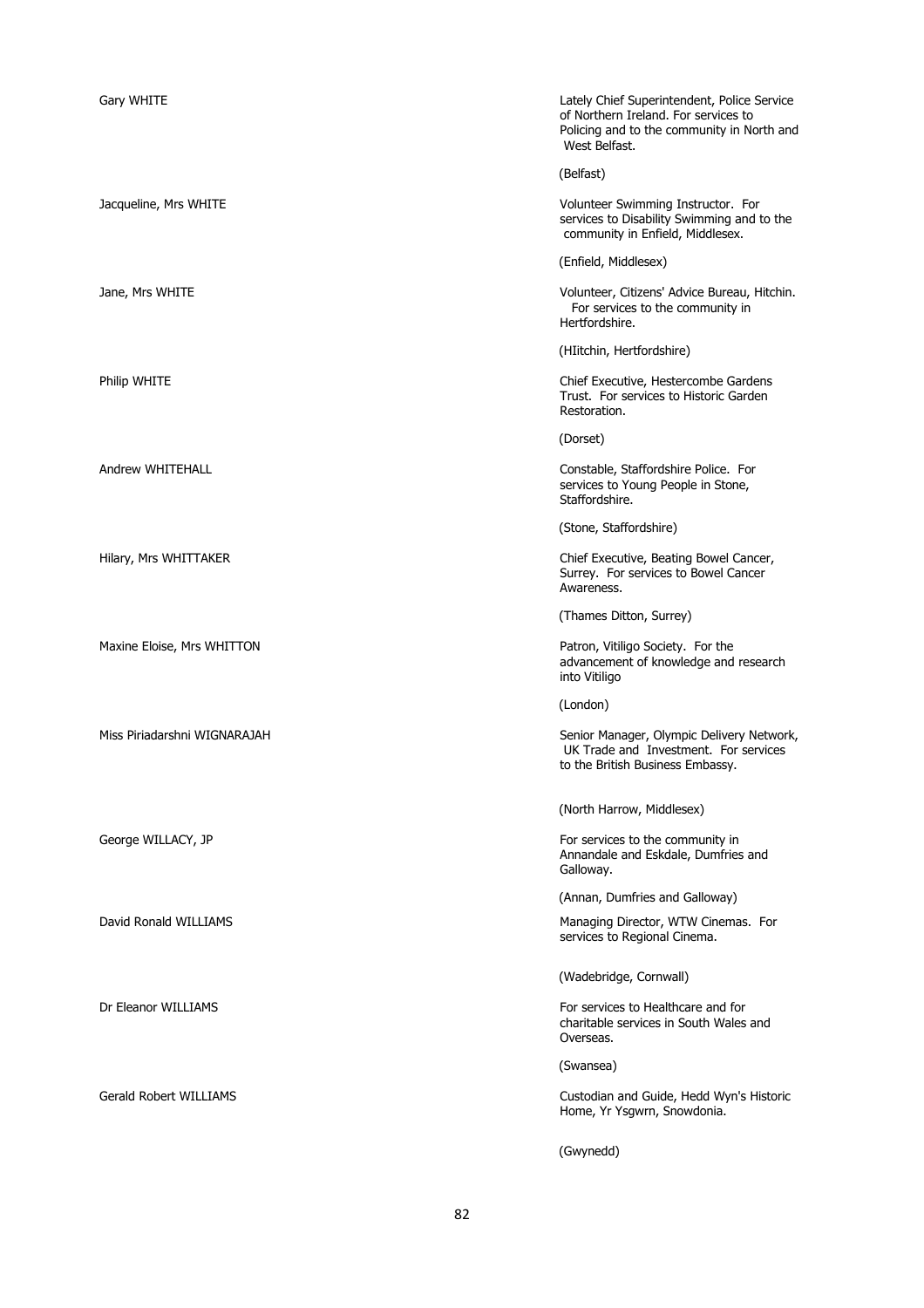| John James WILLIAMS         | For services to Rugby and charitable<br>services in Wales.                                                                                      |
|-----------------------------|-------------------------------------------------------------------------------------------------------------------------------------------------|
|                             | (Bridgend)                                                                                                                                      |
| Simon WILLIAMS              | Head of 2012 Operations, Weymouth and<br>Portland Borough Council. For services to<br>the London 2012 Olympic and Paralympic<br>Games.          |
|                             | (Dorchester, Dorset)                                                                                                                            |
| Terry Lynn WILLIAMS         | Lately Headteacher, Litchard Primary<br>School, Bridgend. For services to Education<br>in Wales.                                                |
|                             | (Cowbridge, Vale of Glamorgan)                                                                                                                  |
| John Hampton WILSON         | For services to the community in Northern<br>Ireland.                                                                                           |
|                             | (Portadown, Armagh)                                                                                                                             |
| Robert WILSON               | Secretary, Friends of Lady Home Hospital.<br>For services to the community in<br>Lanarkshire.                                                   |
|                             | (Douglas, Lanarkshire)                                                                                                                          |
| Evelyn Ann, Mrs WINFIELD    | Lately Leader, Cwmbran Community<br>Council. For services to Local Government<br>and the community in Cwmbran, Torfaen.                         |
|                             | (Cwmbran, Torfaen)                                                                                                                              |
| Miss Jane Elizabeth WITHEY  | Founder, Partnership for Action Against<br>Wildlife Crime. For services to Wildlife<br>Law Enforcement and to Girlguiding in<br>Somerset North. |
|                             | (Keynsham, Somerset)                                                                                                                            |
| Susan Ronagh, Mrs WITTHAMES | Governor, Oulton Broad Primary School and<br>Fen Park Community Primary School,<br>Suffolk. For services to Education.                          |
|                             | (Lowestoft, Suffolk)                                                                                                                            |
| Ms Rosie WOLFENDEN          | Co-Founder, Tatty Devine. For services to<br>the Fashion Industry.                                                                              |
|                             | (London)                                                                                                                                        |
| Dr David George Edwin WOOD  | For services to Education and Training in<br>General Practice and to the community in<br>North Wales.                                           |
|                             | (Colwyn Bay, Conwy)                                                                                                                             |
| Derek William Paitson WOOD  | For services to the community in<br>Farnborough, Hampshire.                                                                                     |
|                             | (Farnborough, Hampshire)                                                                                                                        |
| <b>Guy Elliot WOODFORD</b>  | For services to charity and to the<br>community in Willingdon, East Sussex.                                                                     |
|                             | (Eastbourne, East Sussex)                                                                                                                       |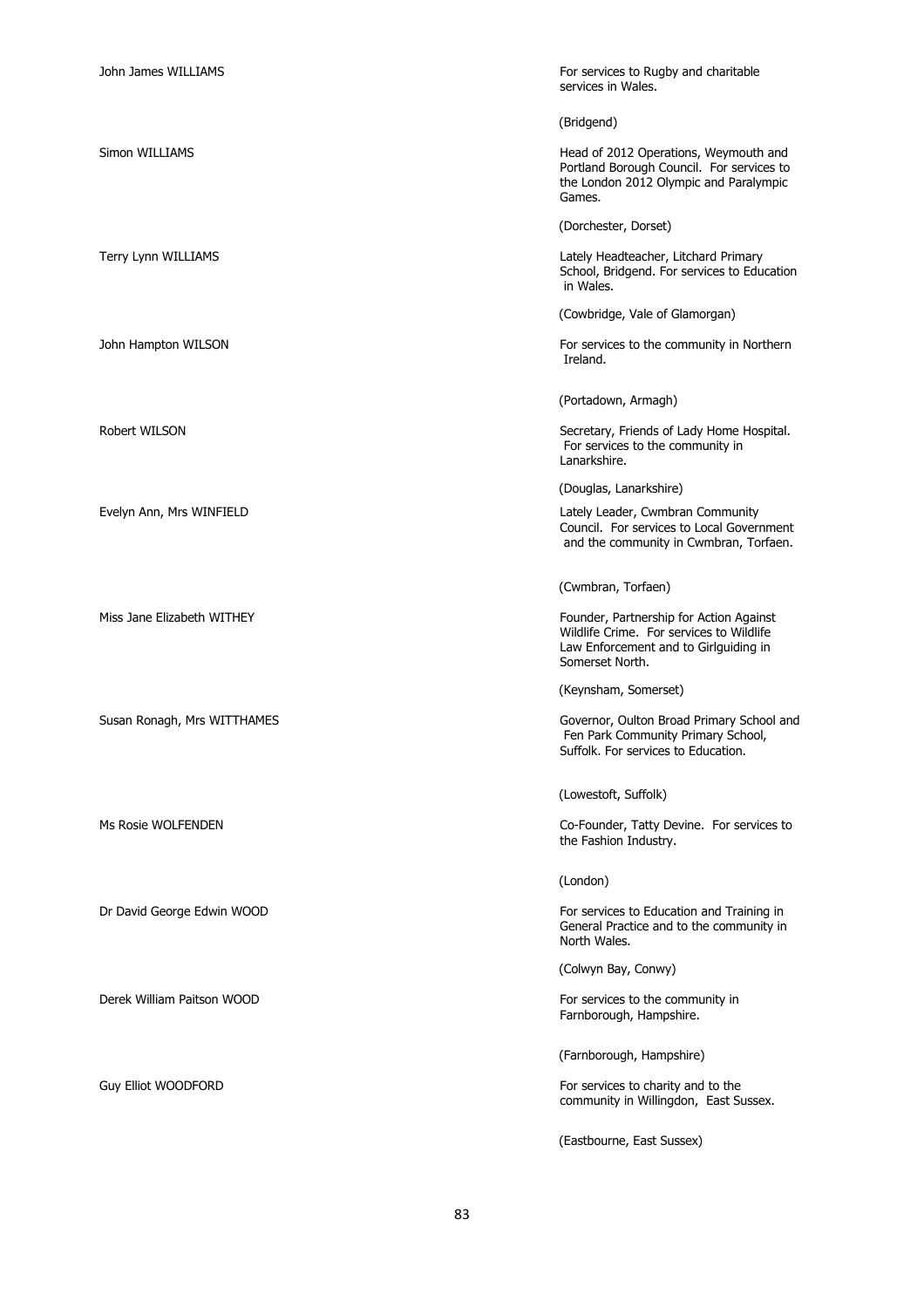| Professor Linda WOODHEAD      | Professor of Sociology of Religion,<br>Lancaster University. For services to<br>Higher Education.                                                                             |
|-------------------------------|-------------------------------------------------------------------------------------------------------------------------------------------------------------------------------|
|                               | (Lancaster, Lancashire)                                                                                                                                                       |
| Richard WOOTTON               | Communications Infrastructure Manager,<br>Maritime and Coastguard Agency. For<br>services to the Coastguard Agency.                                                           |
|                               | (Gosport, Hampshire)                                                                                                                                                          |
| Marilyn, Mrs WRIGHT           | Lately Head of HR and Facilities, One<br>North East. For services to Business in<br>the North East.                                                                           |
|                               | (Ashington, Northumberland)                                                                                                                                                   |
| Margaret Elizabeth, Mrs WYNN  | For services to Elderly People at the<br>Sprowston Day Centre in Norwich, Norfolk.                                                                                            |
|                               | (Norwich, Norfolk)                                                                                                                                                            |
| Margaret Elizabeth, Mrs YATES | For services to the community in St<br>Helens, Merseyside.                                                                                                                    |
|                               | (St. Helens, Merseyside)                                                                                                                                                      |
| Robert David YOUNG            | London 2012 Nations and Regions Group<br>Co-ordinator for the Northwest,<br>Government Olympic Executive. For<br>services to the London 2012 Olympic and<br>Paralympic Games. |
|                               | (Greater Manchester)                                                                                                                                                          |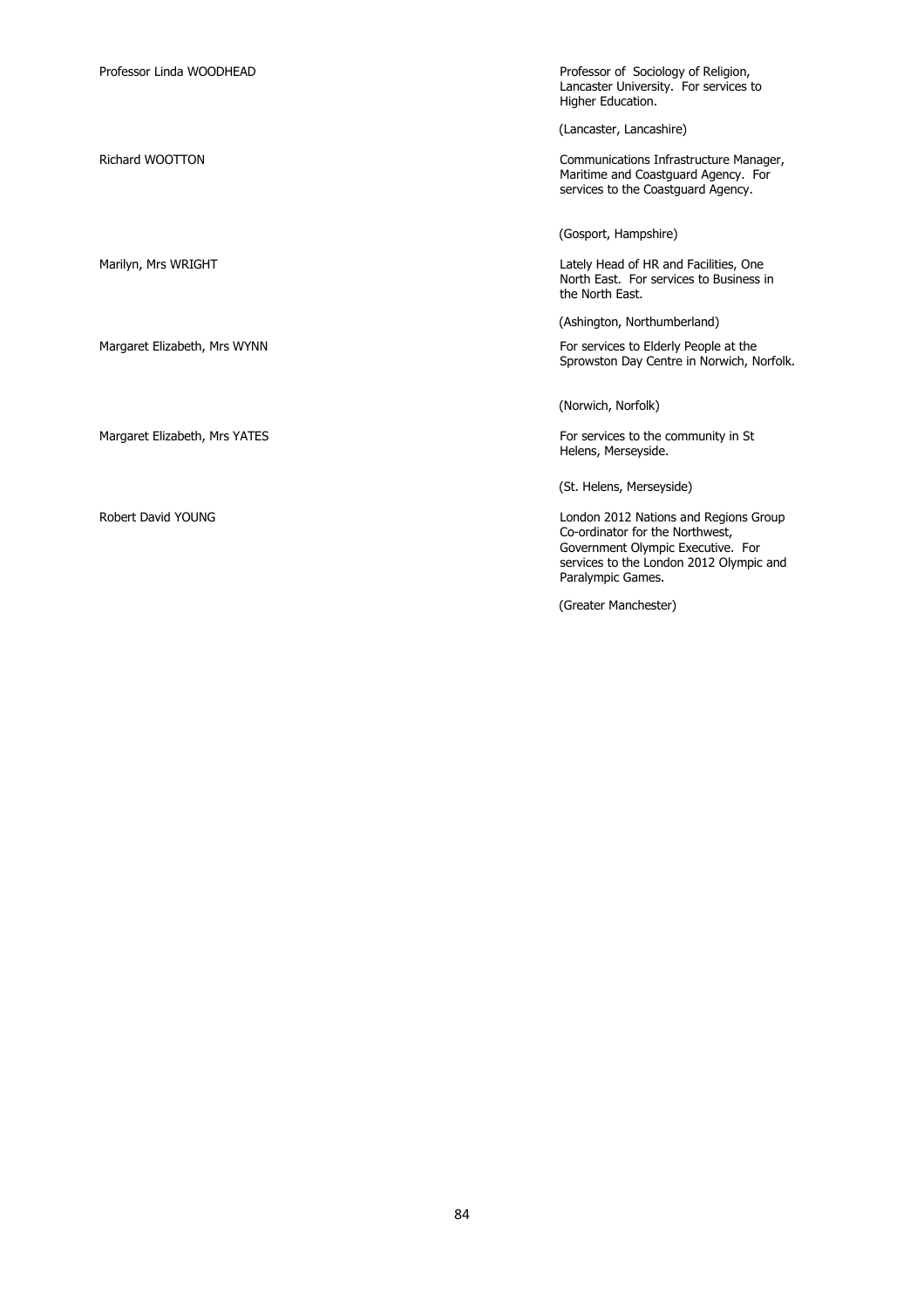## **Order of the British Empire**

## **Medallist of the Order of the British Empire**

| Leslie John AGER               | For services to Music in Haverhill, Suffolk.                                                                                       |
|--------------------------------|------------------------------------------------------------------------------------------------------------------------------------|
|                                | (Haverhill, Suffolk)                                                                                                               |
| Ms Valerie AHERN               | Vice-Chair, Templar's Estate Residents<br>Association. For services to Tenant<br>Empowerment in Witham.                            |
|                                | (Witham, Essex)                                                                                                                    |
| Ms Eileen ALLDRITT             | For services to Tenant Empowerment and<br>the community in Liverpool.                                                              |
|                                | (Liverpool, Merseyside)                                                                                                            |
| Christine Ann, Mrs ALLEN       | Chief Executive, Forum Housing<br>Association. For services to the<br>community in Merseyside.                                     |
|                                | (Wirral, Merseyside)                                                                                                               |
| Elizabeth Mary, Mrs ALLISON    | For services to Sutton Coldfield Civic<br>Society.                                                                                 |
|                                | (Sutton Coldfield, West Midlands)                                                                                                  |
| Michael John AMES              | For services to the community in Bury St<br>Edmunds, Suffolk.                                                                      |
|                                | (Bury St Edmunds, Suffolk)                                                                                                         |
| Mary Catherine, Mrs ANDERSON   | Centre Manager, The Broomhouse Centre.<br>For services to the community in<br>Broomhouse, Edinburgh.                               |
|                                | (Edinburgh)                                                                                                                        |
| Heather Elizabeth, Mrs ANDREWS | President, 1st Yeovil Girls' Brigade. For<br>services to Children and Young People.                                                |
|                                | (Yeovil, Somerset)                                                                                                                 |
| Janice, Mrs ANDREWS            | Chair, Parent Staff and Student<br>Association, Admiral Lord Nelson<br>Secondary School, Portsmouth. For<br>services to Education. |
|                                | (Portsmouth, Hampshire)                                                                                                            |
| John Hugo Bailey ASHWORTH      | Basketball Coach. For voluntary service to<br>Basketball and the community in the<br>London Borough of Bromley.                    |
|                                | (Bromley, Kent)                                                                                                                    |
| Lewis Henry BADGER             | Volunteer, Cannock Chase Area of<br>Outstanding Natural Beauty. For services<br>to the Environment.                                |
|                                | (Stafford, Staffordshire)                                                                                                          |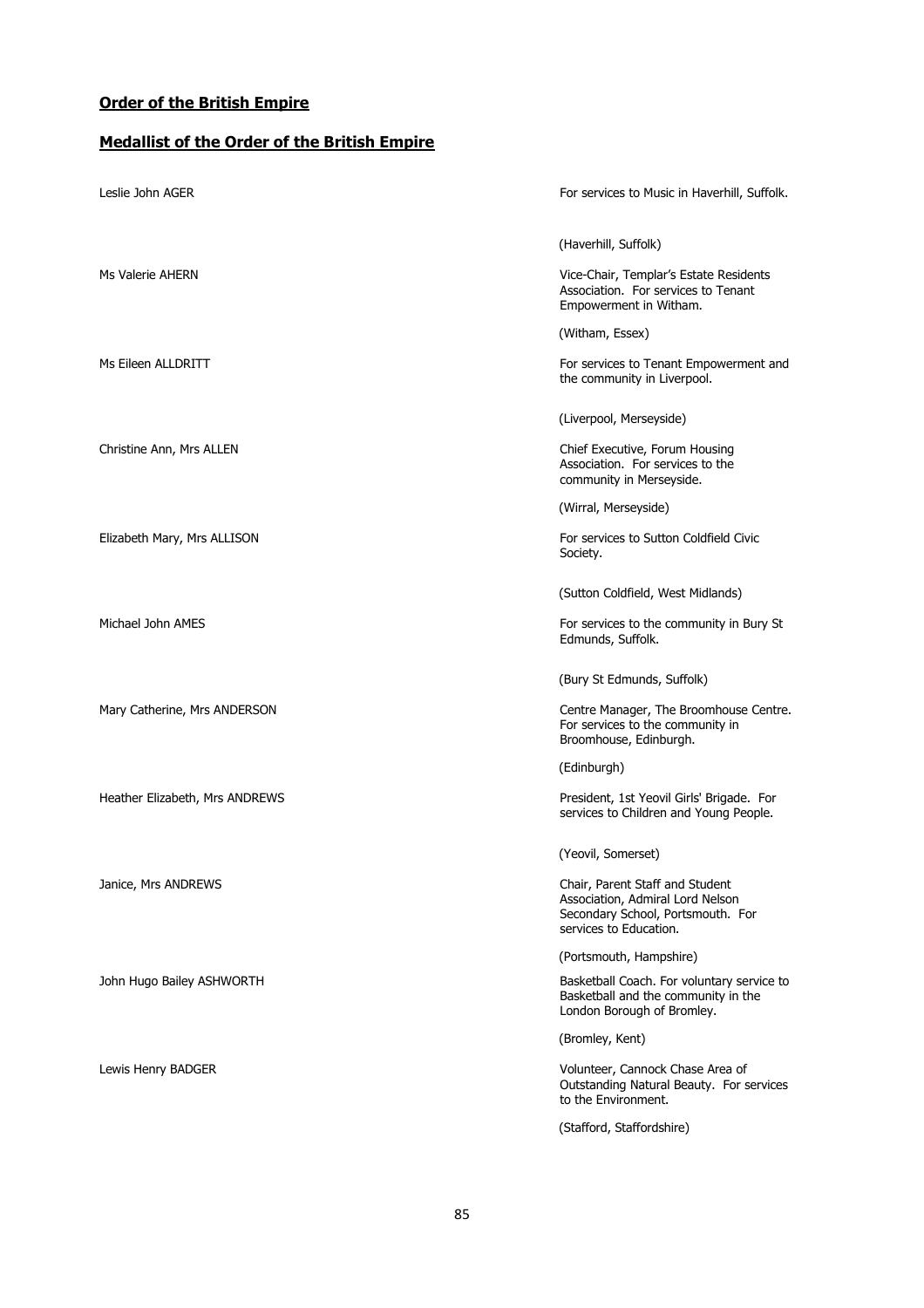| <b>Colin BAKER</b>          | For services to the Royal Mail and to<br>Dorchester Disabled Club.                                                                   |
|-----------------------------|--------------------------------------------------------------------------------------------------------------------------------------|
|                             | (Dorchester, Dorset)                                                                                                                 |
| Donald Leslie BAKER         | Support Grade Band 1, HMP Cardiff. For<br>services to HM Prison Service and<br>voluntary services to People with Impaired<br>Vision. |
|                             | (Cardiff, South Glamorgan)                                                                                                           |
| <b>Peter Thomas BARRELL</b> | Founder and Chairman, Chris Barrell<br>Memorial Trust. For services to Children,<br>Young People and Families.                       |
|                             | (Sandwich, Kent)                                                                                                                     |
| Geoffrey BARTHOLOMEW        | For services to Youth Football in Grimsby<br>and Cleethorpes.                                                                        |
|                             | (Grimsby, Lincolnshire)                                                                                                              |
| Lynn Andrea, Mrs BARTLETT   | For services to the community in Polruan,<br>Cornwall.                                                                               |
|                             | (Fowey, Cornwall)                                                                                                                    |
| Ann Margaret, Mrs BARWOOD   | For voluntary services to Exeter Cathedral.                                                                                          |
|                             | (Exminster, Devon)                                                                                                                   |
| David Eoin Fyffe BENNET     | For services to Music in Perthshire.                                                                                                 |
|                             | (Stormontfield, Perth and Kinross)                                                                                                   |
| Sylvia, Mrs BERNARD         | For services to the community in the<br>London Borough of Wandsworth.                                                                |
|                             | (London)                                                                                                                             |
| Elaine, Mrs BERTENSHAW      | Volunteer, Lancashire Constabulary. For<br>services to Policing and the community.                                                   |
|                             | (Lytham St Annes, Lancashire)                                                                                                        |
| Alison, Mrs BEVAN           | Director, Penlee House, Penzance. For                                                                                                |
|                             | services to Cultural Heritage in Cornwall.                                                                                           |
|                             | (Penzance, Cornwall)                                                                                                                 |
| Judith Elizabeth, Mrs BIGGS | Station Host, Warwick Parkway Railway<br>Station. For services to Railway<br>Passengers in Warwickshire.                             |
|                             | (Warwick, Warwickshire)                                                                                                              |
| Brenda, Mrs BONWELL         | Chair, Weymouth and Portland Friends<br>Group, Julia's House Children's Hospice.<br>For services to Charity.                         |
|                             | (Weymouth, Dorset)                                                                                                                   |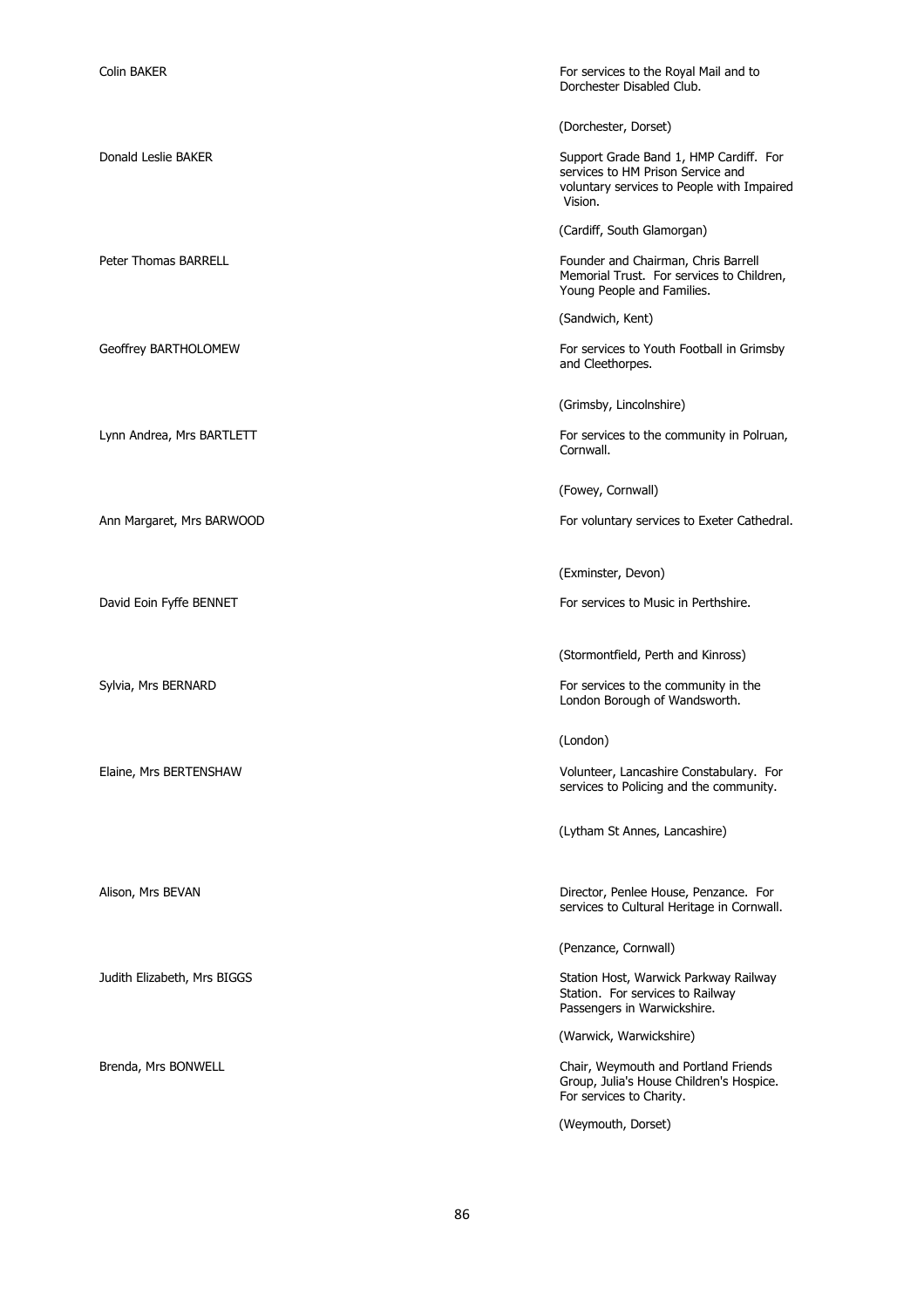| John Robert BOSTOCK          | Lately Course Director's Assistant, The<br>Open University. For services to Higher<br>Education.       |
|------------------------------|--------------------------------------------------------------------------------------------------------|
|                              | (Swadlincote, Derbyshire)                                                                              |
| Alice Anne, Mrs BOVILL       | Chair, St Mary's Association of Residents<br>and Tenants. For services to the<br>community in Dundee.  |
|                              | (Dundee)                                                                                               |
| Dawn, Mrs BRACKEN            | Volunteer Trailblazer. For services to the<br>London 2012 Olympic and Paralympic<br>Games.             |
|                              | (Chelmsford, Essex)                                                                                    |
| Peter Andrew BRANKER         | For services to Young People, charity and<br>the community in Dromore, Northern<br>Ireland.            |
|                              | (Down)                                                                                                 |
| David Alfred William BRAZIER | Chair, Ground Committee, Woodmansterne<br>Sports Club. For services to Sport.                          |
|                              | (Banstead, Surrey)                                                                                     |
| Daphne, Mrs BREAKSPEAR       | For services to Amateur Drama in<br>Swindon.                                                           |
|                              | (Swindon, Wiltshire)                                                                                   |
| Stacey Anne, Mrs BROWN       | Property Officer, Surrey Police. For public<br>and charitable services.                                |
|                              | (Old Woking, Surrey)                                                                                   |
| John Herbert BRYANT          | For services to the community in<br>Kingsthorne, Herefordshire.                                        |
|                              | (Herefordshire)                                                                                        |
| Jeremy BUCKLE                | Event Director, UK Young Scientists and<br>Engineers Fair. For services to Science<br>and Engineering. |
|                              | (London)                                                                                               |
| Robert John BULLER-BARKER    | For services to the community in Great<br>Oxendon, Leicestershire.                                     |
|                              | (Market Harborough, Leicestershire)                                                                    |
| David Arnold BURCHELL        | For voluntary service to St John Ambulance<br>in the London Borough of Sutton.                         |
|                              | (Wallington, Surrey)                                                                                   |
| (Harold) John BURKHILL       | For charitable services in Sheffield, South<br>Yorkshire.                                              |
|                              | (Sheffield, South Yorkshire)                                                                           |
| Robert David George BUSHELL  | District President, Royal Kingston Scout<br>District, London. For services to Scouting.                |
|                              | (Surrey)                                                                                               |

87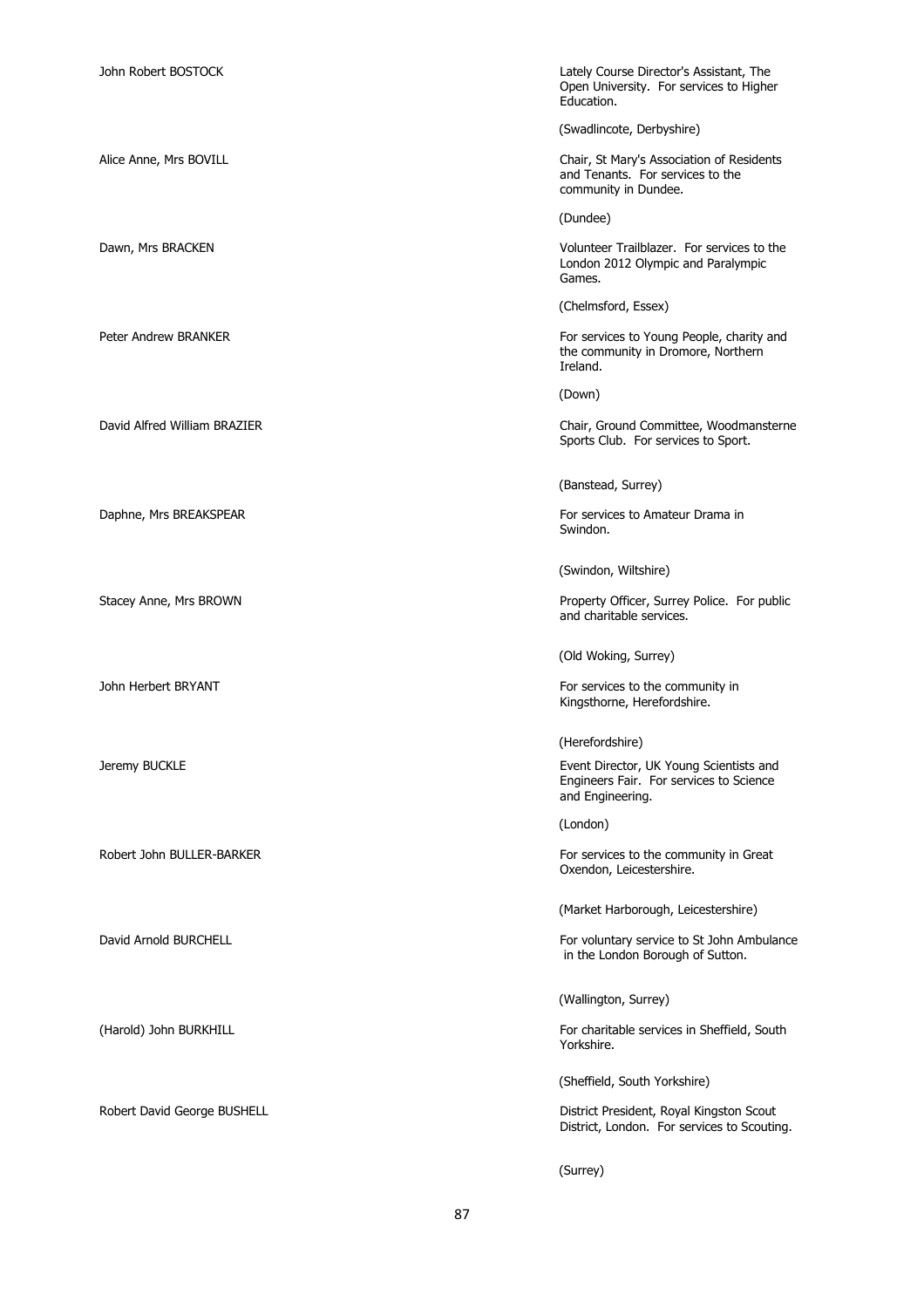Barry BUXTON For services to the community in Ropsley, Lincolnshire.

(Grantham, Lincolnshire)

Agnes, Mrs CADGER Club Secretary, Scottish Classic Racing Motor Club. For services to Motorcycle Racing.

(Saltcoats, Ayrshire and Arran)

Janet Stewart, Mrs CAMPBELL For voluntary service to the British Red Cross Society in Argyll.

(Argyll and Bute)

David Arthur CARGILL **For services to the community in Radyr** For services to the community in Radyr and Morganstown, Cardiff.

(Cardiff)

Kathleen Emmie, Mrs CARHART For services to the community in Little Dunmow, Essex.

(Dunmow, Essex)

Carol Ann, Mrs CARR CARR Carol Ann, Mrs CARR Carol Ann, Mrs CARR Carol Ann, Mrs CARR Carol Ann and Carol Ann and St Bede, Durham University. For services to Higher Education and Student Support.

(Durham)

Yvonne, Mrs CARSON Secretary, House of Commons. For services to Parliament and the Commonwealth.

(St Albans, Hertfordshire)

Ronald Victor CATHCART **COMMITTEE COMMITTEE MEMBER** Committee Member, Co Armagh Royal Ulster Constabulary George Cross Association. For voluntary services to the community in Northern Ireland.

(Armagh)

Marlene, Mrs CHAMBERS For services to the community in Thornhill Lees, Dewsbury, West Yorkshire.

(Mirfield, West Yorkshire)

Margaret, Mrs CHARLWOOD **Coach, Medau Society**. For services to Exercise.

(Horley, Surrey)

Janet, Mrs CHISHOLM **For services** to the community in Middlewich, Cheshire.

(Middlewich, Cheshire)

Stephen CHRISTIE Technical Adviser for Media Studies, Wigan and Leigh College. For services to Further Education.

(Wigan, Greater Manchester)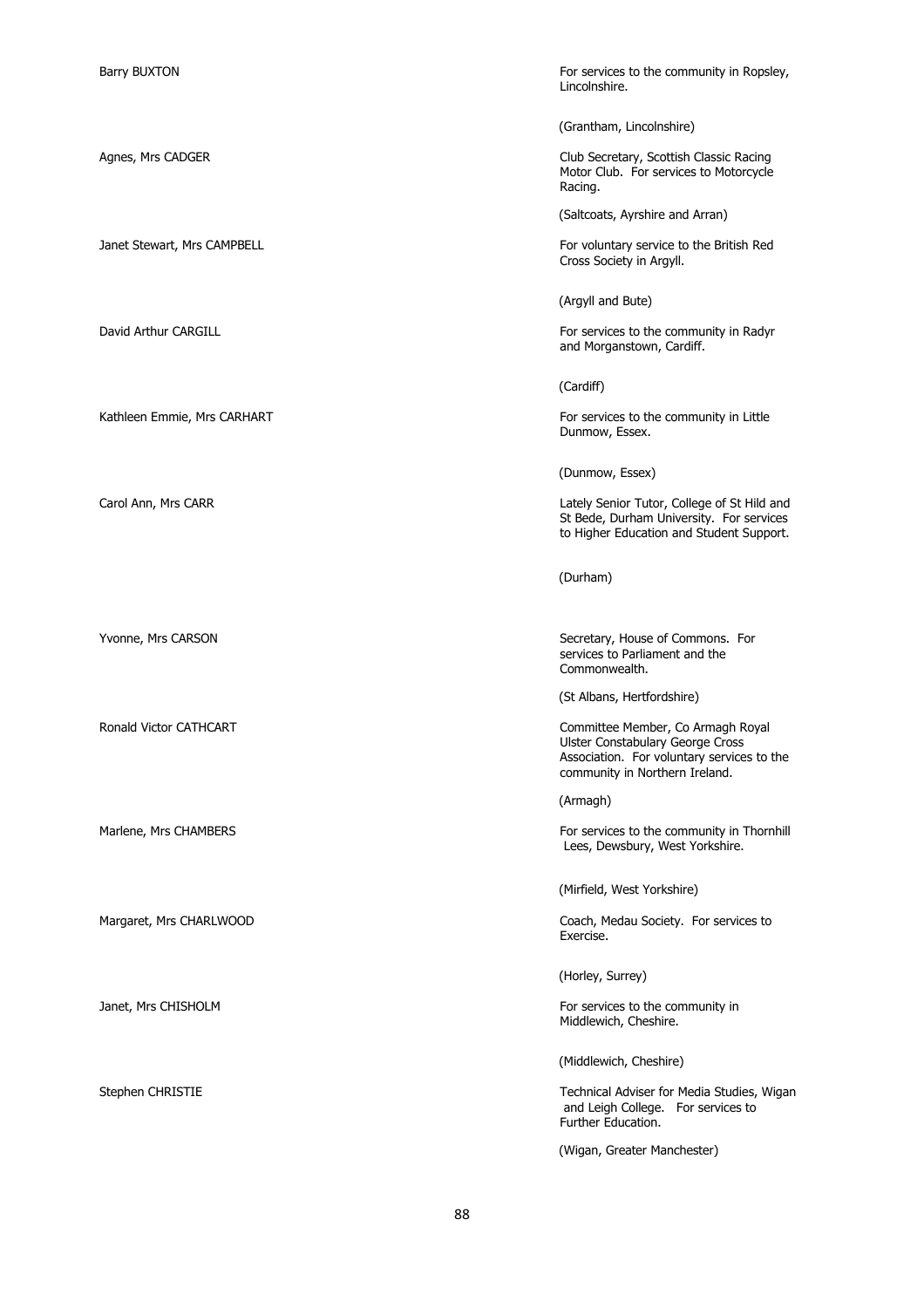Ms Rose Gabrielle COOKE-COTON For services to the community in

Judith Mary, Mrs CLARK Fundraiser, Save the Children. For services to Children.

(Chichester, West Sussex)

Kate, Mrs CLARKE For services to Young People in Co Down through the Kircubbin Youth Club and After Schools Club.

(Kircubbin, Down)

Robert Paulin CLINTON For services to Veterans Aid.

(Newmarket, Suffolk)

Ian CLOUGH For services to the communities in Kiagware, Kenya and Coity, Mid-Glamorgan.

(Bridgend, Mid Glamorgan)

Sandra, Mrs COATS **COATS** CORTS **CALCULATES** COATS **CALCULATES** Catering Assistant, Barking and Dagenham College. For services to Further Education.

(Essex)

Neil COLE Retained Firefighter, Isle of Wight. For services to the community of the Isle of Wight.

(Shanklin, Isle of Wight)

Masefield, Birmingham.

(Birmingham, West Midlands)

David Francis CORBETT **For voluntary service to Aquatic Sport in** the West Midlands.

(Sutton Coldfield, West Midlands)

Ian Alexander COULTER CHARGE COULTER Charity Fundraiser. For services to charitable fundraising in Northern Ireland.

(Bushmills, Antrim)

Hilary Susan, Mrs CRAFT Founder and Fundraiser, Action Against Cancer (incorporating Gene Machine Charity). For services to charity.

(Greater Manchester)

Peter Norman CULVERWELL **For services** to the community in Biddenham, Bedfordshire.

(Bedfordshire)

Douglas Noble CURRIE **For services** to Drama and Teaching in Edinburgh.

(Edinburgh)

Jean Lorna, Mrs CURTIS **For services to the community in** For services to the community in Coningsby, Lincolnshire.

(Coningsby, Lincolnshire)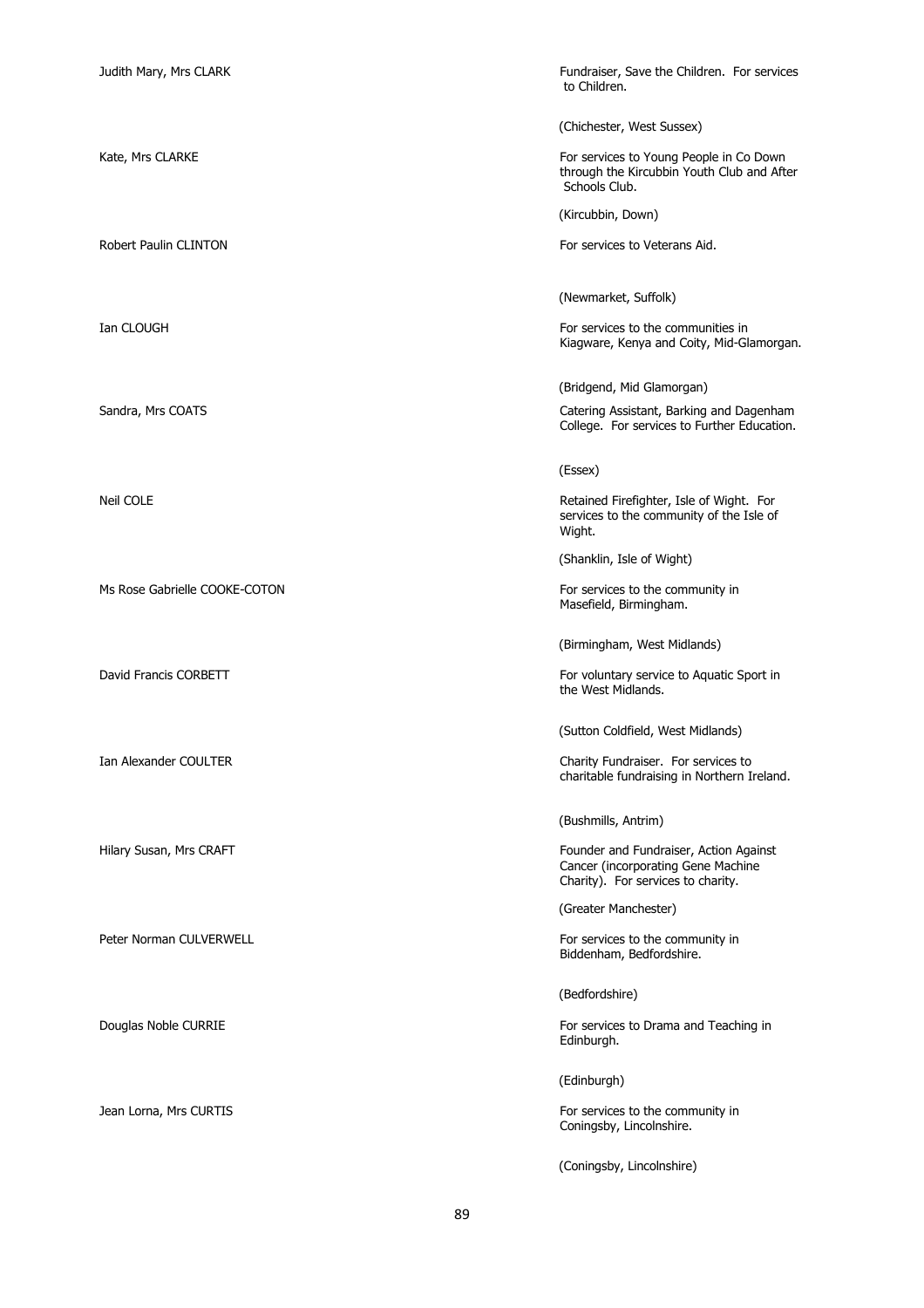Norman Ferguson CUTTER **For services** to Music in Warrington.

(Warrington, Cheshire) Mary Margaret, Mrs DALE **For services to charity and to the** community in Banbridge, Northern Ireland. (Banbridge, Down) Margaret Winifred, Mrs DAVIES For services to Music and the community. (Abergavenny, Monmouthshire) David Leonard DEACON For charitable services and to the community in Warminster, Wiltshire. (Shaftesbury, Dorset) Meena Kumari, Mrs DHAWAN For services to the Royal Mail and the community in North London. (London) Georgina, Mrs DICKSON For services to the community and charitable fundraising in Ballynahinch, Northern Ireland. (Ballynahinch, Down) Ian DICKSON **Director, Friends of the Beatson West of** Scotland Cancer Centre. For services to the Welfare of People with Cancer in the West of Scotland. (Milngavie, Glasgow) Heather, Mrs DIDWELL **All and Structure Community** Volunteer, Catton Grove Community Association. For services to the community in Norwich. (Norwich, Norfolk) James DIXON For services to the community in Lincolnshire. (Lincolnshire) Dr Alice DOHERTY **For services to Oxfam, Musselburgh.** For services to Oxfam, Musselburgh. (Musselburgh, East Lothian) Jennifer, Mrs DONALD Voluntary Carer. For services to Older People in Milngavie, Dunbartonshire. (Milngavie, Dunbartonshire) Ms Kim Victoria DOUGLAS Chair, George Coller Memorial Fund. For services to People with Asthma. (Birmingham, West Midlands) Councillor Annette Norah Mary Colbert DRAKE For public and voluntary service to the community in Wokingham, Berkshire.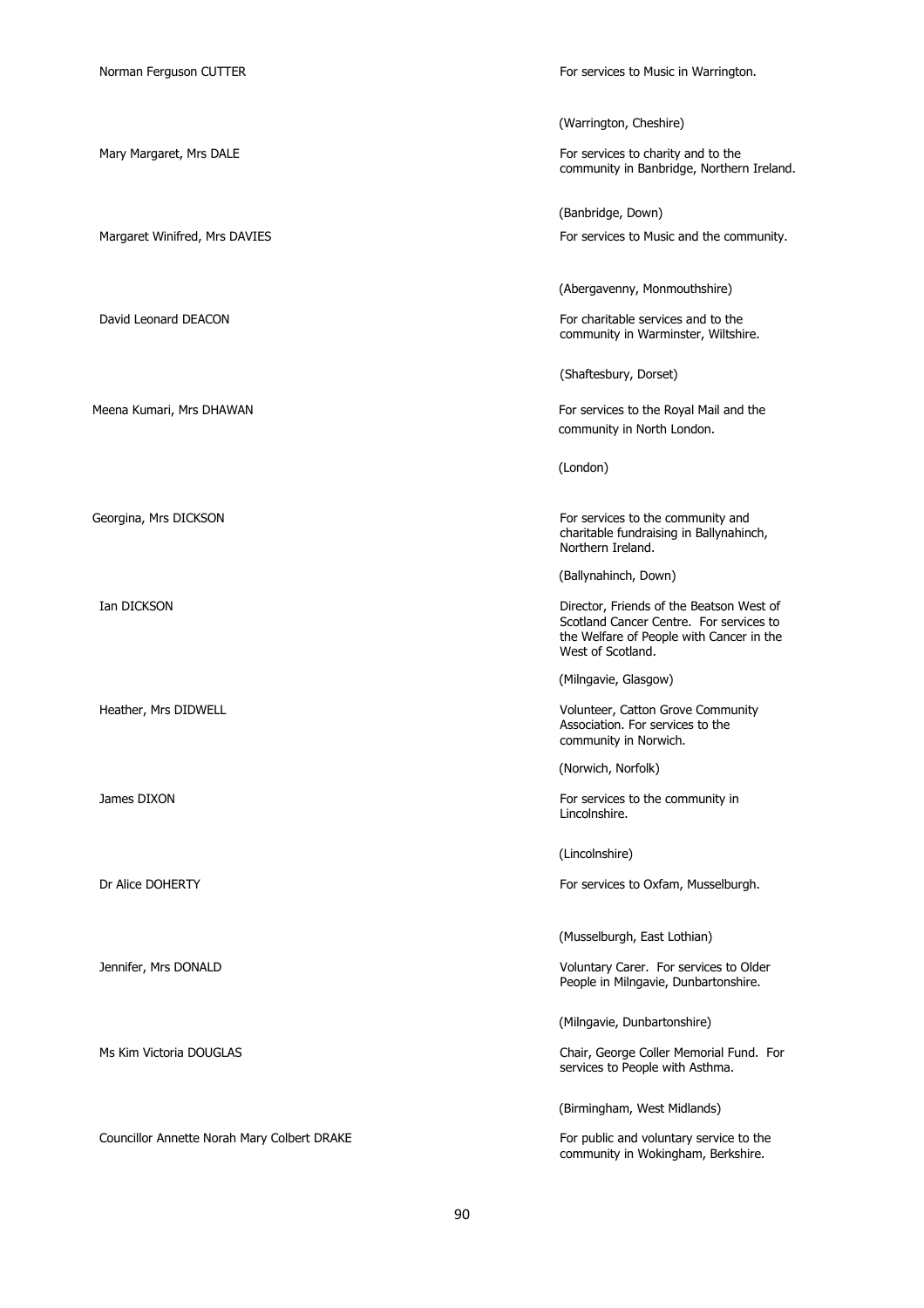|                               | (Wokingham, Berkshire)                                                                                                                                                          |
|-------------------------------|---------------------------------------------------------------------------------------------------------------------------------------------------------------------------------|
| Beryl Anne, Mrs DUGGAN        | Welfare Officer, Northwest Branch, British<br>Retinitus Pigmentosa Society. For<br>services to charity.                                                                         |
|                               | (Chester, Cheshire)                                                                                                                                                             |
|                               |                                                                                                                                                                                 |
| David Burns DUNN              | Chair, West Lancashire Civic Trust and<br>Chair, West Lancashire Borough Council's<br>Conservation Areas Advisory Panel. For<br>services to Conservation in West<br>Lancashire. |
|                               | (Ormskirk, Lancashire)                                                                                                                                                          |
| Jill Jacqueline, Mrs EARNEY   | For services to the community in Hatfield<br>Peverel, Essex.                                                                                                                    |
|                               | (Chelmsford, Essex)                                                                                                                                                             |
| William John Wilson EDWARDES  | For services to the 43 Wessex Regimental<br>Association and to the community in<br>Chandler's Ford, Hampshire.                                                                  |
|                               | (Eastleigh, Hampshire)                                                                                                                                                          |
| Miss Maureen EDWARDS          | For services to North Shropshire Hunt Pony<br>Club.                                                                                                                             |
|                               | (Market Drayton, Shropshire)                                                                                                                                                    |
| Beryl Daisy Lillie, Mrs EMERY | For charitable services in Rugby,<br>Warwickshire.                                                                                                                              |
|                               | (Rugby, Warwickshire)                                                                                                                                                           |
| Peter ENGLAND                 | For services to the community in<br>Welshpool, Powys.                                                                                                                           |
|                               | (Welshpool, Powys)                                                                                                                                                              |
| Joan Frances, Mrs EVANS       | Founder and Charity Manager, Rotherfield<br>St Martin. For services to the community<br>in Rotherfield, East Sussex.                                                            |
|                               | (Crowborough, East Sussex)                                                                                                                                                      |
| David George FAIRCHILD        | For services to the communites in<br>Haddenham and Aldreth, Cambridgeshire.                                                                                                     |
|                               | (Ely, Cambridgeshire)                                                                                                                                                           |
| Cecilia Catherine, Mrs FERNIE | Founder, Greyhound Rescue, Fife. For<br>services to Animal Welfare.                                                                                                             |
|                               | (Burntisland, Fife)                                                                                                                                                             |
| Daphne Edna, Mrs FIELD        | For services to charity and to the<br>community in Chelmsford, Essex.                                                                                                           |
|                               | (Chelmsford, Essex)                                                                                                                                                             |
| Joyce, Mrs FIELDHOUSE         | Volunteer, Mencap, Leeds. For services to<br>People with Learning Disabilities and their<br>Families.                                                                           |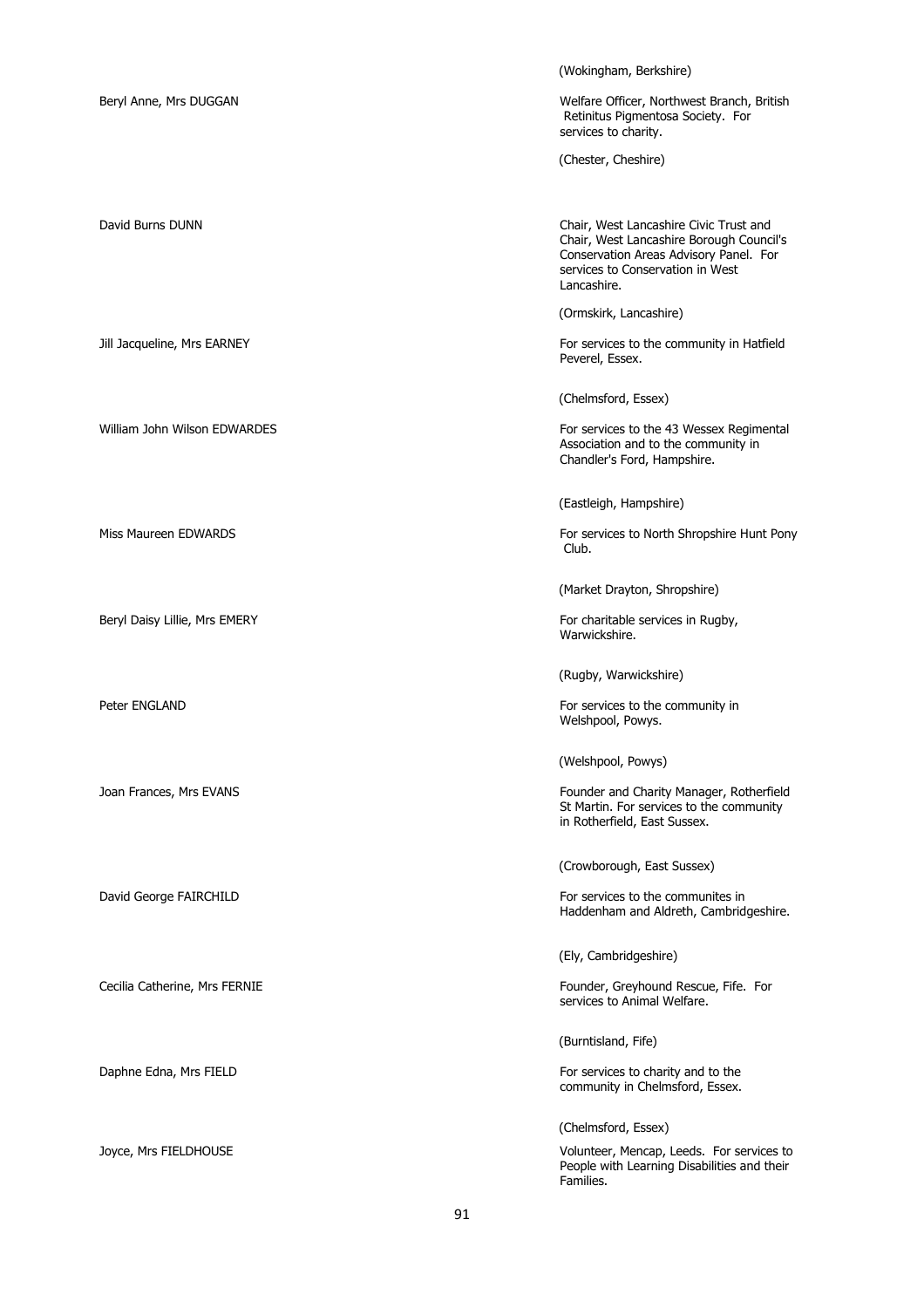|                              | (Leeds, West Yorkshire)                                                                                                                                     |
|------------------------------|-------------------------------------------------------------------------------------------------------------------------------------------------------------|
| John William FILBY           | For services to the community in Abridge,<br>Essex.                                                                                                         |
|                              | (Romford, Essex)                                                                                                                                            |
| Bryan FINLAY                 | Community Resuscitation Development<br>Officer, Scottish Ambulance Service. For<br>services to Healthcare and the community<br>in the Lothians and Borders. |
|                              | (Penicuik, Midlothian)                                                                                                                                      |
| Ms Andrea FINN               | For services to the community in Wood<br>Green, Hampshire.                                                                                                  |
|                              | (Fordingbridge, Hampshire)                                                                                                                                  |
| Dorothy May, Mrs FISHER      | Fundraiser, RSPCA. For services to Animal<br>Welfare and the community in Cornwall.                                                                         |
|                              | (Camborne, Cornwall)                                                                                                                                        |
| Adam FORSHAW                 | For services to Young People through<br>Scouting and Martial Arts in Cheshire.                                                                              |
|                              | (Winsford, Cheshire)                                                                                                                                        |
| Susan Lydia, Mrs FREEMAN     | For services to the community in Thaxted,<br>Essex.                                                                                                         |
|                              | (Dunmow, Essex)                                                                                                                                             |
| <b>Charles Patrick FRIEL</b> | For services to the Railway Preservation<br>Society of Ireland.                                                                                             |
|                              | (Belfast)                                                                                                                                                   |
| Christopher John FRYER       | Group Scout Leader, 1st Bayston Hill Scout<br>Group, Shrewsbury, Shropshire. For<br>services to Children and Young People.                                  |
|                              | (Shrewsbury, Shropshire)                                                                                                                                    |
| <b>Graham Richard FURLEY</b> | For services to the community in Stroud,<br>Gloucestershire.                                                                                                |
|                              | (Stroud, Gloucestershire)                                                                                                                                   |
| <b>Colin GARDINER</b>        | Operations Manager, Helensburgh Lifeboat,<br>RNLI. For services to Maritime Safety.                                                                         |
|                              | (Helensburgh, Dunbartonshire)                                                                                                                               |
| Kenneth GARLAND              | For services to the community in York.                                                                                                                      |
|                              | (York, North Yorkshire)                                                                                                                                     |
| Michael Harvey GEE           | For services to Orchard Conservation in<br>North Devon.                                                                                                     |
|                              | (Barnstaple, Devon)                                                                                                                                         |
| Jane Elizabeth, Mrs GEMMILL  | For services to the community in<br>Stradbroke, Suffolk.                                                                                                    |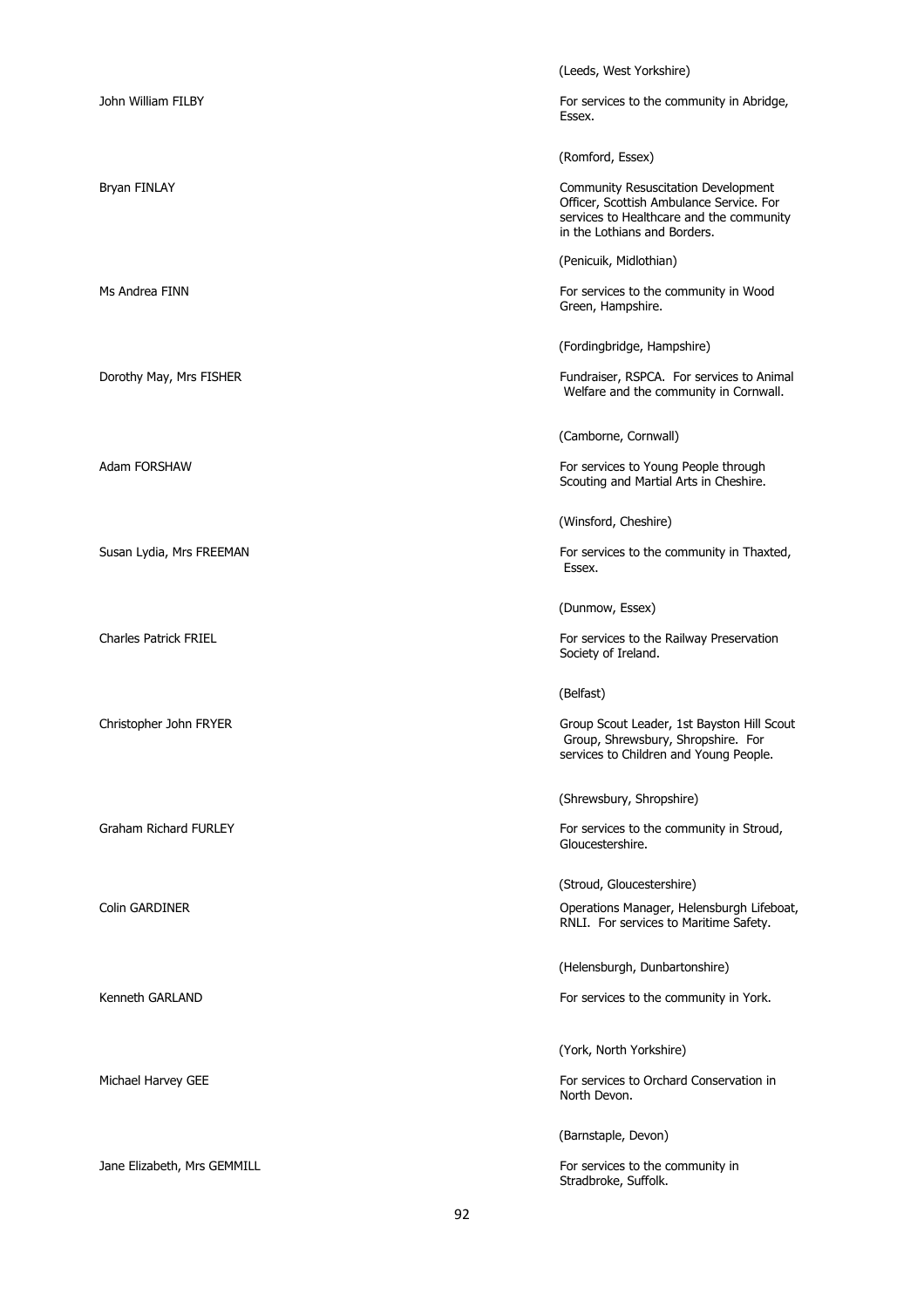(Eye, Suffolk)

| Mary Elizabeth, Mrs GERRARD        | School Caretaker and Governor,<br>Hollinsclough CofE Primary School, Buxton.<br>For services to Education.                 |
|------------------------------------|----------------------------------------------------------------------------------------------------------------------------|
|                                    | (Buxton, Derbyshire)                                                                                                       |
| Miss Katherine Margaret GILCREEST  | Anti-Social Behaviour Manager, London<br>Borough of Barking and Dagenham. For<br>services to the community in East London. |
|                                    | (Brentwood, Essex)                                                                                                         |
| <b>Avneet GILL</b>                 | Trailblazer Volunteer. For services to the<br>London 2012 Olympic and Paralympic<br>Games.                                 |
|                                    | (London)                                                                                                                   |
| Thomas Louis GILZEAN               | For services to charitable fundraising in<br>Edinburgh.                                                                    |
|                                    | (Edinburgh)                                                                                                                |
| Robert John GIRVAN                 | For services to the community in Hitchin,<br>Hertfordshire.                                                                |
|                                    | (Hitchin, Hertfordshire)                                                                                                   |
| Dr Ann Victoria GODDARD            | For services to the community in<br>Hertsmere, Hertfordshire.                                                              |
|                                    | (Borehamwood, Hertfordshire)                                                                                               |
| Mary Hermione Seager, Mrs GOULDING | For services to charity and to the<br>community in Winchester, Hampshire.                                                  |
|                                    | (Winchester, Hampshire)                                                                                                    |
| Mary, Mrs GRAHAM                   | For voluntary service to Healthcare.                                                                                       |
|                                    | (Newtownards, Down)                                                                                                        |
| Robert GREEN                       | For services to the community in Bilston,<br>West Midlands.                                                                |
|                                    | (Bilston, West Midlands)                                                                                                   |
| <b>Charles James GRICE</b>         | Chief Coach, Droylsden Amateur Boxing<br>Club. For services to Boxing.                                                     |
|                                    | (Droylsden, Greater Manchester)                                                                                            |
| Mark Ellis GRINNALL                | For voluntary service through Paul's Place.                                                                                |
|                                    | (Undy, Monmouthshire)                                                                                                      |
| Keith HAISMAN                      | Chair of Governors and Chair of Finance<br>and Premises, Stour Valley Community<br>School. For services to Education.      |
|                                    | (Clare, Suffolk)                                                                                                           |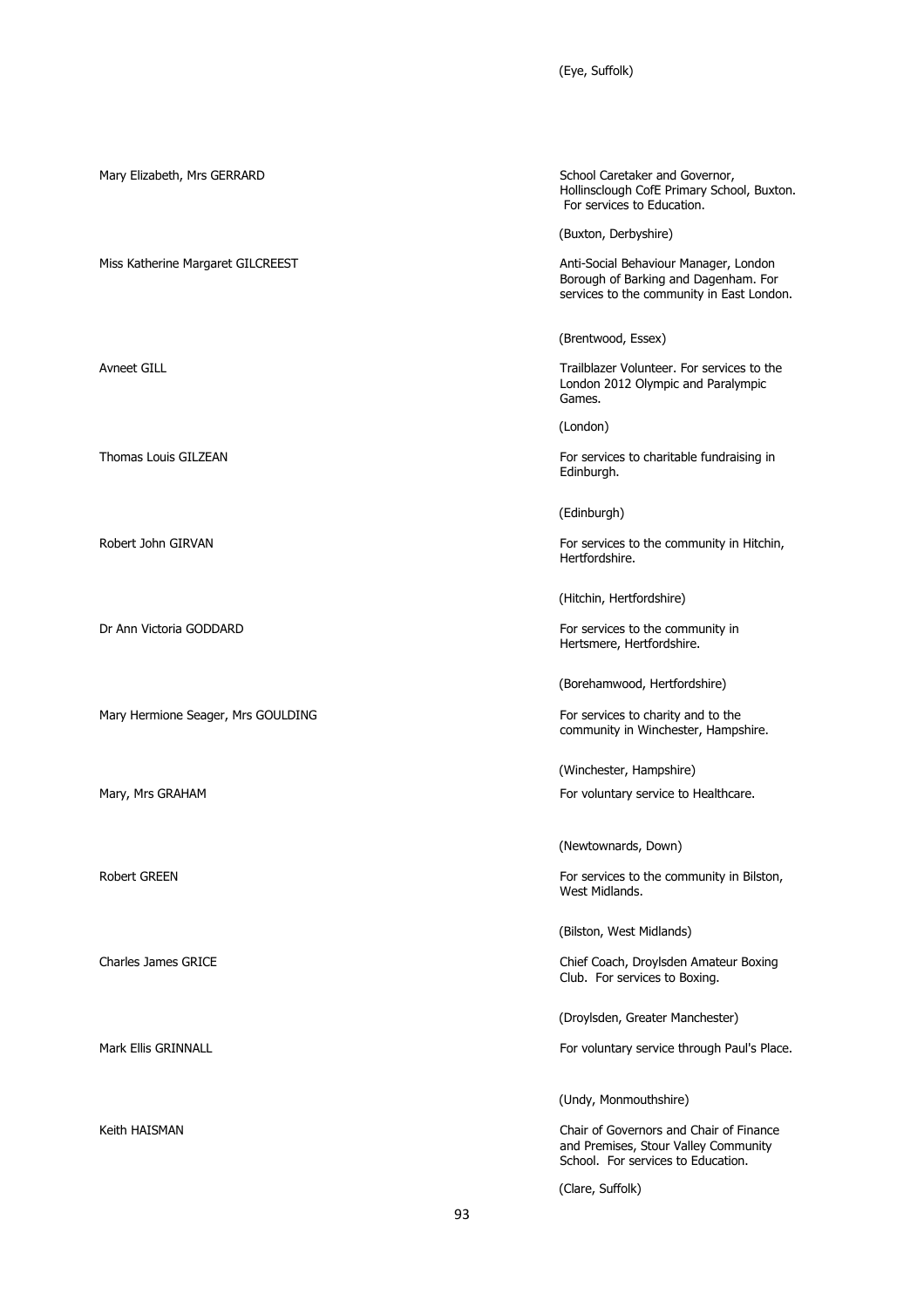| Christine, Mrs HALL             | Head Coach, Tynedale Amateur Swimming<br>Club. For services to Swimming.                                                                                                       |
|---------------------------------|--------------------------------------------------------------------------------------------------------------------------------------------------------------------------------|
|                                 | (Hexham, Northumberland)                                                                                                                                                       |
| <b>Grenville HAM</b>            | Project Development Manager, The Green<br>Valleys. For services to Renewable Energy<br>in Wales.                                                                               |
|                                 | (Powys)                                                                                                                                                                        |
| Miss Emma HAMLEN,               | Volunteer, Youth Offending Team. For<br>services to Young People in Lancashire.                                                                                                |
|                                 | (Burnley, Lancashire)                                                                                                                                                          |
| Patricia Susan, Mrs HAMPSHIRE   | For services to Emley Moor, Riding for the<br>Disabled in Huddersfield.                                                                                                        |
|                                 | (Huddersfield, West Yorkshire)                                                                                                                                                 |
| Lindsay HANNA                   | Chairman, Laurelbank Carriage Driving for<br>the Disabled. For services to People with<br>Physical and Mental Disabilities through the<br>Riding for the Disabled Association. |
|                                 | (Saintfield, Down)                                                                                                                                                             |
| Patricia, Mrs HARDING           | Nursery Nurse and Volunteer, Viking<br>Primary School, Northolt, Middlesex. For<br>services to Education.                                                                      |
|                                 | (Middlesex)                                                                                                                                                                    |
| Elizabeth Ann, Mrs HARDY        | For services to the community in Great<br>Amwell, Hertfordshire.                                                                                                               |
|                                 | (Ware, Hertfordshire)                                                                                                                                                          |
| Margaret, Mrs HARDY             | For services to the community in<br>Saddleworth, Greater Manchester.                                                                                                           |
|                                 | (Oldham, Lancashire)                                                                                                                                                           |
| Dorene Marjorie, Mrs HARGREAVES | For services to Fitness and to the<br>community in Bedminster and Wick, South<br>Gloucstershire.                                                                               |
|                                 | (Wick, Gloucestershire)                                                                                                                                                        |
| Susan, Mrs HARRISON             | For services to Independent Community<br>Cinema in Aldeburgh.                                                                                                                  |
|                                 | (Aldeburgh, Suffolk)                                                                                                                                                           |
| Sheila, Mrs HATCHER             | Pipe Major, Dagenham Girl Pipers. For<br>services to Music.                                                                                                                    |
|                                 | (Grays, Essex)                                                                                                                                                                 |
| Anne Vera Helen, Mrs HAWKINS    | For services to Elderly People in<br>Hildenborough, Kent.                                                                                                                      |
|                                 | (Tonbridge, Kent)                                                                                                                                                              |
| Muriel, Mrs HEALEY              | Board Member, Havebury Housing<br>Partnership. For services to Tenants in                                                                                                      |

Suffolk.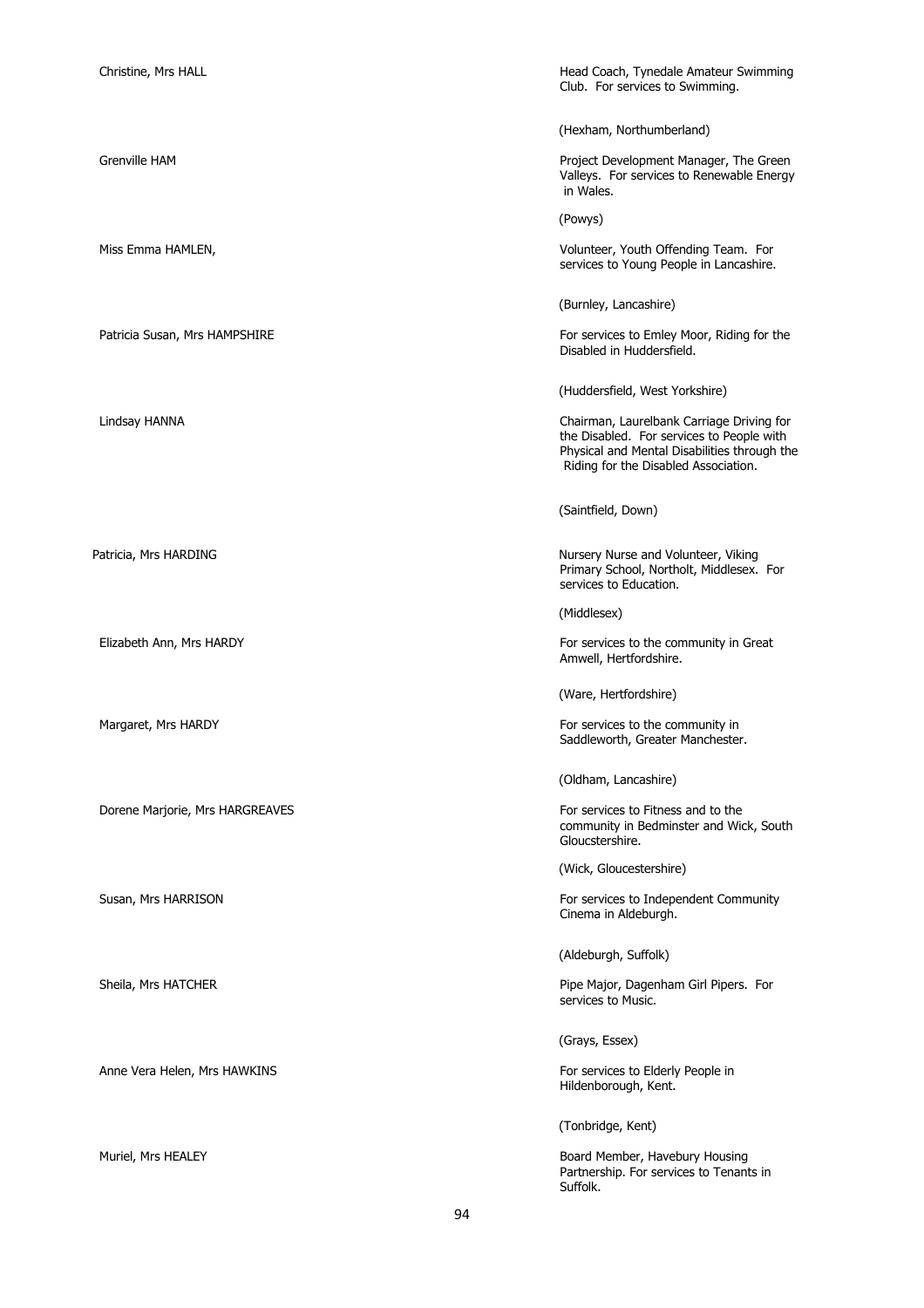|                              | (Haverhill, Suffolk)                                                                                                             |
|------------------------------|----------------------------------------------------------------------------------------------------------------------------------|
| <b>Trevor HELLIER</b>        | For services to the community in Polden<br>Hill, Somerset.                                                                       |
|                              | (Bridgwater, Somerset)                                                                                                           |
| Rachel, Mrs HEMPHILL         | Honorary Chair, Cancer Research UK<br>Castlederg Fundraising Committee. For<br>services to the community in Northern<br>Ireland. |
|                              | (Castlederg, Tyrone)                                                                                                             |
| Miss Vivienne HEYS           | Departmental Superintendent, Royal<br>Veterinary College. For services to Higher<br>Education and Animal Health.                 |
|                              | (Luton, Bedfordshire)                                                                                                            |
| David HIGHTON                | For services to the community in the<br>London Borough of Ealing.                                                                |
|                              | (London)                                                                                                                         |
| Carole Jean, Mrs HILLMAN     | For voluntary service to St John Ambulance<br>and the community in Gwent.                                                        |
|                              | (Gwent)                                                                                                                          |
| Richard HINTON               | Programme Manager, LOCOG. For services<br>to the London 2012 Olympic and<br>Paralympic Games.                                    |
|                              | (London)                                                                                                                         |
| Stephen William Henry HISER  | Volunteer, Fisher Amateur Boxing Club,<br>Bermondsey. For services to Youth Boxing<br>in the London Borough of Southwark.        |
|                              | (London)                                                                                                                         |
| Joanna, Mrs HOAD             | Chair, Blue Badge 2012 Committee. For<br>services to Tourism and to the London<br>2012 Olympic and Paralympic Games.             |
|                              | (East Moseley, Surrey)                                                                                                           |
| <b>Frederick HOBBS</b>       | For services to the community in<br>Prestatyn, Denbighshire.                                                                     |
|                              | (Prestatyn, Denbighshire)                                                                                                        |
| Susan Christine, Mrs HOLLAND | For services to the community in Lydford,<br>Devon.                                                                              |
|                              | (Okehampton, Devon)                                                                                                              |
| Christopher HOLT             | For services to the community in<br>Hunstanton, Norfolk.                                                                         |
|                              | (King's Lynn, Norfolk)                                                                                                           |
| Miss Hilda Muriel HOLYMAN    | For services to the Diamond Riding Centre<br>in Carshalton and to the community in<br>Banstead, Surrey.                          |
|                              | (Banstead, Surrey)                                                                                                               |
| Alan George HOOKER           | For services to Scouting and to the                                                                                              |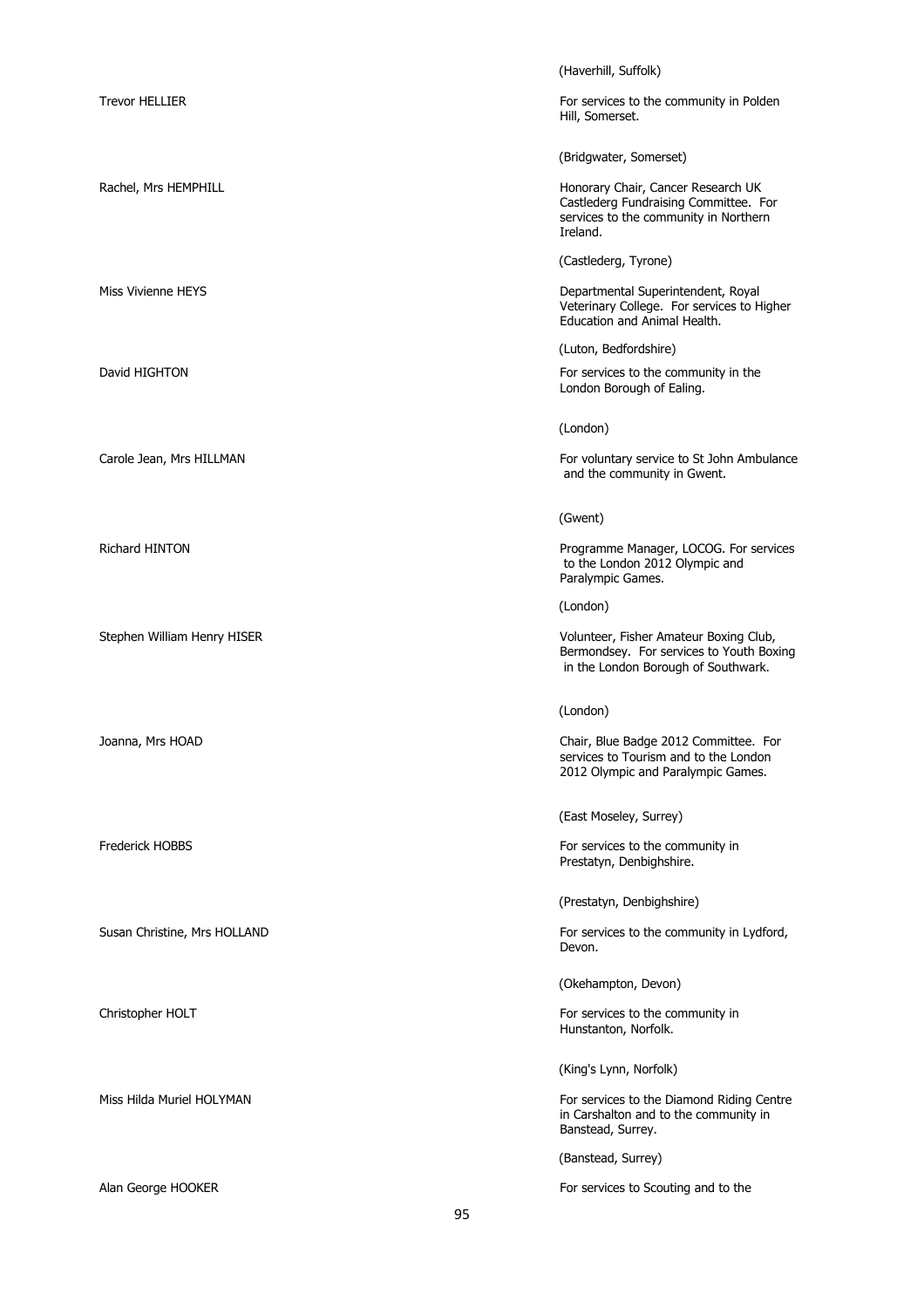community in Little Hallingbury, Essex.

(Bishop's Stortford, Hertfordshire)

| Anthony HOPKINS            | Associate Director of Day Care Services,<br>Broadmoor Hospital. For services to<br>Nursing.                    |
|----------------------------|----------------------------------------------------------------------------------------------------------------|
|                            | (Sandhurst, Berkshire)                                                                                         |
| Morag, Mrs HOPKINS         | Industrial Caterer, HMP Haverigg. For<br>services to HM Prison Service and the<br>Rehabilitation of Offenders. |
|                            | (Millom, Cumbria)                                                                                              |
| <b>Graham HOUGHTON</b>     | Member, Neighbourhood Watch, St Johns,<br>Worcester. For services to Community<br>Safety.                      |
|                            | (Worcestershire)                                                                                               |
| Jill, Mrs HUCKLESBY        | For services to the community in<br>Peterborough.                                                              |
|                            | (Peterborough, Cambridgeshire)                                                                                 |
| John Colyer HUCKLESBY      | For services to the community in<br>Peterborough.                                                              |
|                            | (Peterborough, Cambridgeshire)                                                                                 |
| Robert George HUNT         | For services to the community in<br>Birmingham, West Midlands.                                                 |
|                            | (Birmingham, West Midlands)                                                                                    |
| Asim IFTIKHAR              | For services to the community in Poplar,<br>London Borough of Tower Hamlets.                                   |
|                            | (London)                                                                                                       |
| John JAMES                 | For voluntary and charitable services to<br>the community in Dundee.                                           |
|                            | (Dundee)                                                                                                       |
| Margaret Joyce, Mrs JESSOP | For charitable services in Boston,<br>Lincolnshire.                                                            |
|                            | (Boston, Lincolnshire)                                                                                         |
| Sylvia Jane, Mrs JONES     | For charitable services in Oakham,<br>Rutland.                                                                 |
|                            | (Oakham, Rutland)                                                                                              |
| Daksha, Mrs JOSHI          | For services to the community in Strand<br>on the Green, London Borough of Hounslow.                           |
|                            | (London)                                                                                                       |

96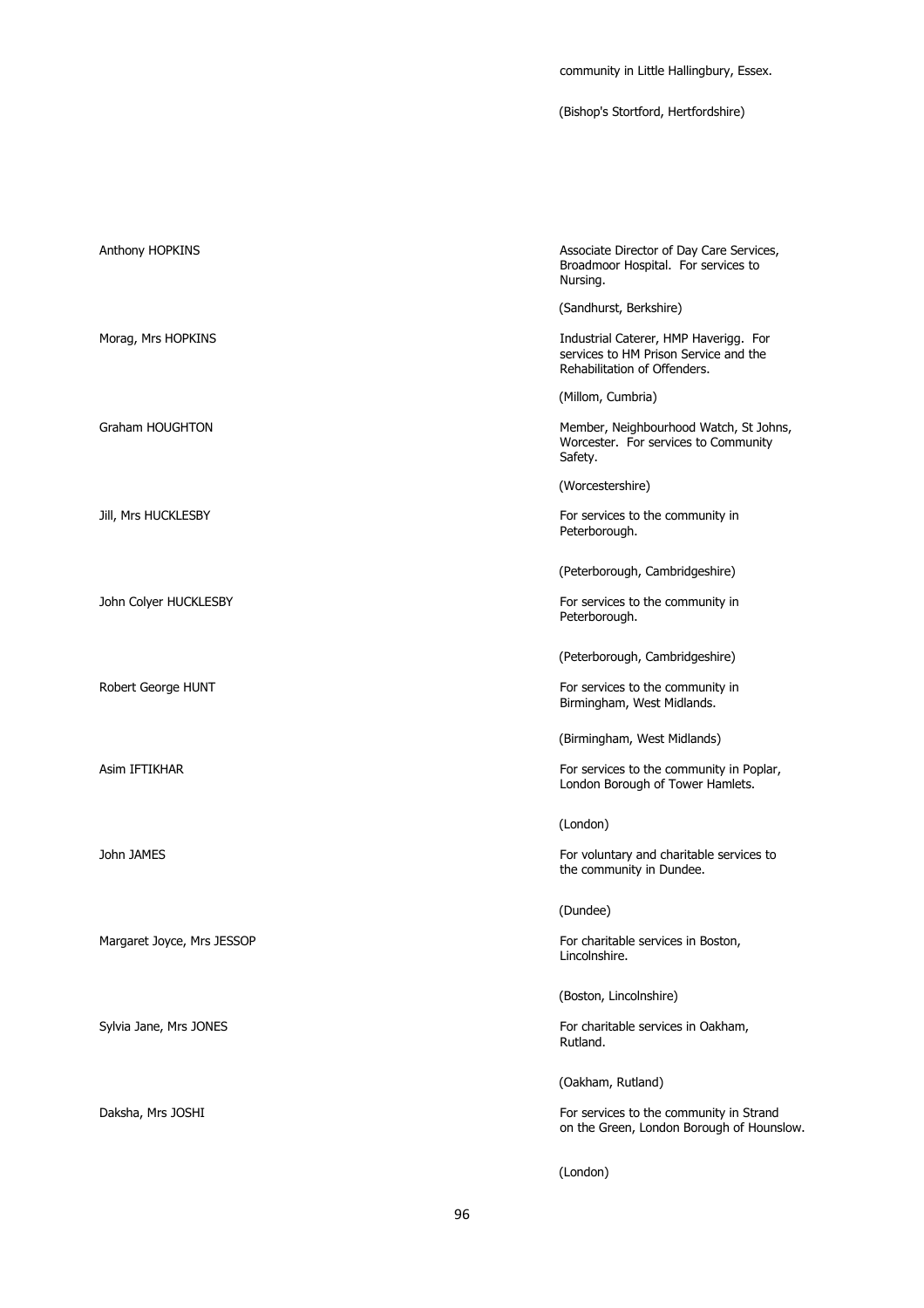| Val, Mrs JOSLIN                 | For services to the community in<br>Tatworth, Somerset.                                                                                              |
|---------------------------------|------------------------------------------------------------------------------------------------------------------------------------------------------|
|                                 | (Chard, Somerset)                                                                                                                                    |
| Patrick JOYCE                   | Fundraiser, Motor Neurone Disease<br>Association. For services to charity.                                                                           |
|                                 | (Wells, Somerset)                                                                                                                                    |
| Denise, Mrs KELLY               | Lately Higher Level Teaching Assistant,<br>Bodnant Infants School, Prestatyn. For<br>services to Education in Denbighshire.                          |
|                                 | (Prestatyn, Denbighshire)                                                                                                                            |
| Muhammed KHAN                   | Trailblazer Volunteer. For services to the<br>London 2012 Olympic and Paralympic<br>Games.                                                           |
|                                 | (London)                                                                                                                                             |
| Alan John Stewart KILPATRICK    | Director, Friends of the Beatson West of<br>Scotland Cancer Centre. For services to<br>the Welfare of People with Cancer in the<br>West of Scotland. |
|                                 | (Glasgow)                                                                                                                                            |
| Amanda Elizabeth, Mrs KIMMINS   | For services to the community of St<br>Agnes, Cornwall                                                                                               |
|                                 | (St Agnes, Cornwall)                                                                                                                                 |
| John Philip KING                | For services to the community in Newbury,<br>Berkshire.                                                                                              |
|                                 | (Newbury, Berkshire)                                                                                                                                 |
| Helen Ruth, Mrs KIRK            | Campaigner and Volunteer, Thorne and<br>Hatfield Moors. For services to<br>Conservation.                                                             |
|                                 | (Doncaster, South Yorkshire)                                                                                                                         |
| Betty Susan Snell, Mrs KOPPA    | For services to the community and<br>Residents of North Curry, Taunton.                                                                              |
|                                 | (Somerset)                                                                                                                                           |
| Shaun Raymond LANSFIELD         | For services to Tenant Engagement and to<br>the community in Edmonton, London<br>Borough of Enfield.                                                 |
|                                 | (London)                                                                                                                                             |
| Agnes Jane Elizabeth, Mrs LEASK | Crofter. For services to Crofting in<br>Shetland.                                                                                                    |
|                                 | (Shetland)                                                                                                                                           |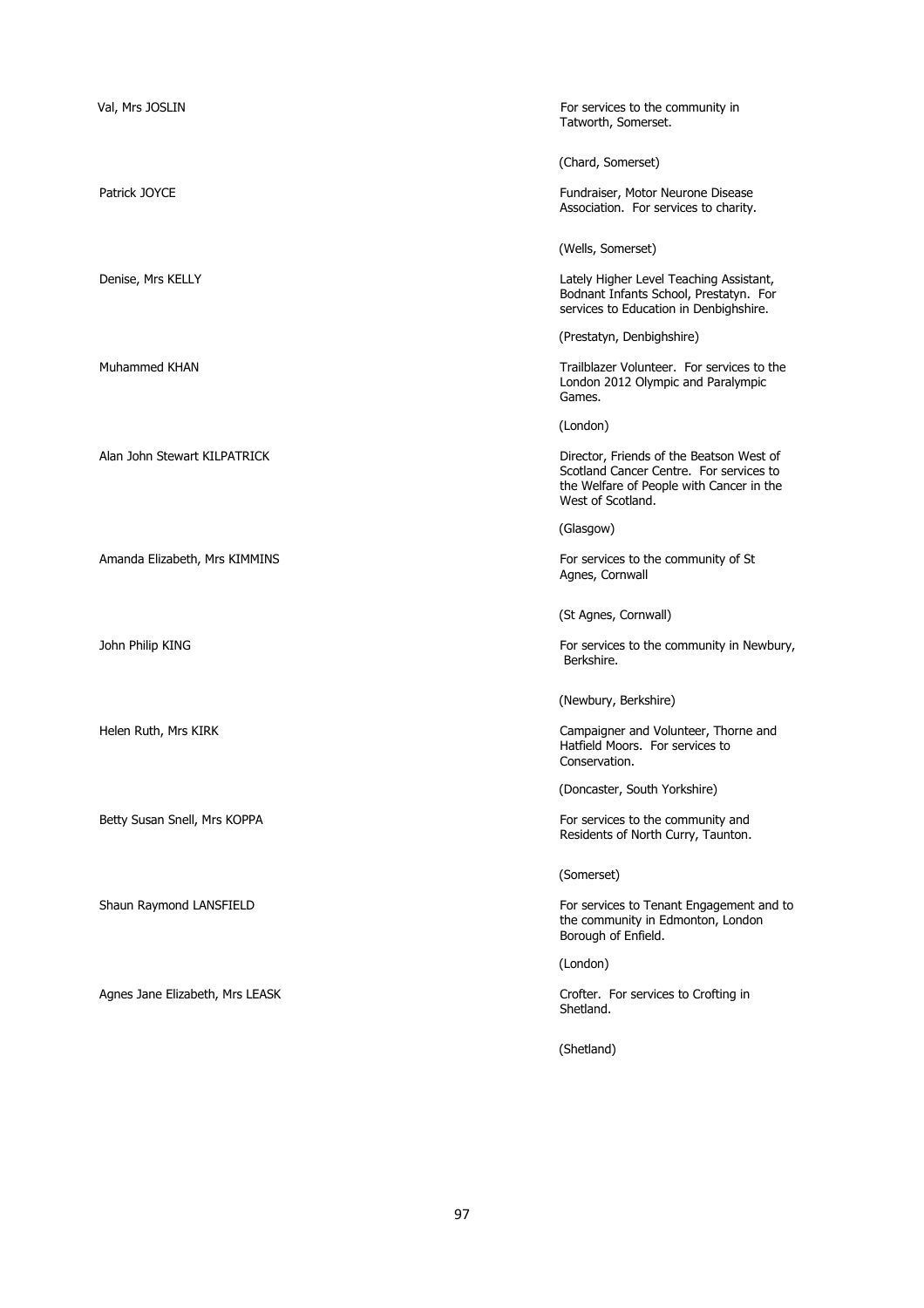Whiteparish, Wiltshire.

(Salisbury, Wiltshire)

Helen Maria, Mrs LERNER For services to the community in Walthamstow through the Walthamstow Village Residents Association in East London.

(London)

Wesley William LEWIS, JP **For services** to Young People in Belfast through the Boys' Brigade.

(Belfast, Antrim)

Mavis, Mrs LITTLEFORD For services to charity in Wolverhampton.

(Wolverhampton, West Midlands)

Jessie, Mrs MACNEIL For services to the community on the Isle of Barra, Western Isles.

(Isle of Barra, Western Isles)

James Norman MACRAE, DL **For voluntary service in Dunbartonshire.** 

(Gartocharn, Dunbartonshire)

Phyllis Janet, Mrs MADRON Fundraiser, RNLI Penlee and Penzance. For services to Maritime Safety.

(Penzance, Cornwall)

Bridie Frances, Mrs MARSHALL **Youth Worker, Peasedown Youth Centre.** For services to Young People and Families in Bath and North East Somerset.

(Nr Bath, Somerset)

Dennis Cecil MARSHALL For services to Judo in Hertfordshire.

(Hemel Hempstead, Hertfordshire)

Frederek Sylvester MAYMAN For voluntary service to Railway Heritage of Antiin the West Midlands and Wales.

(Warwickshire)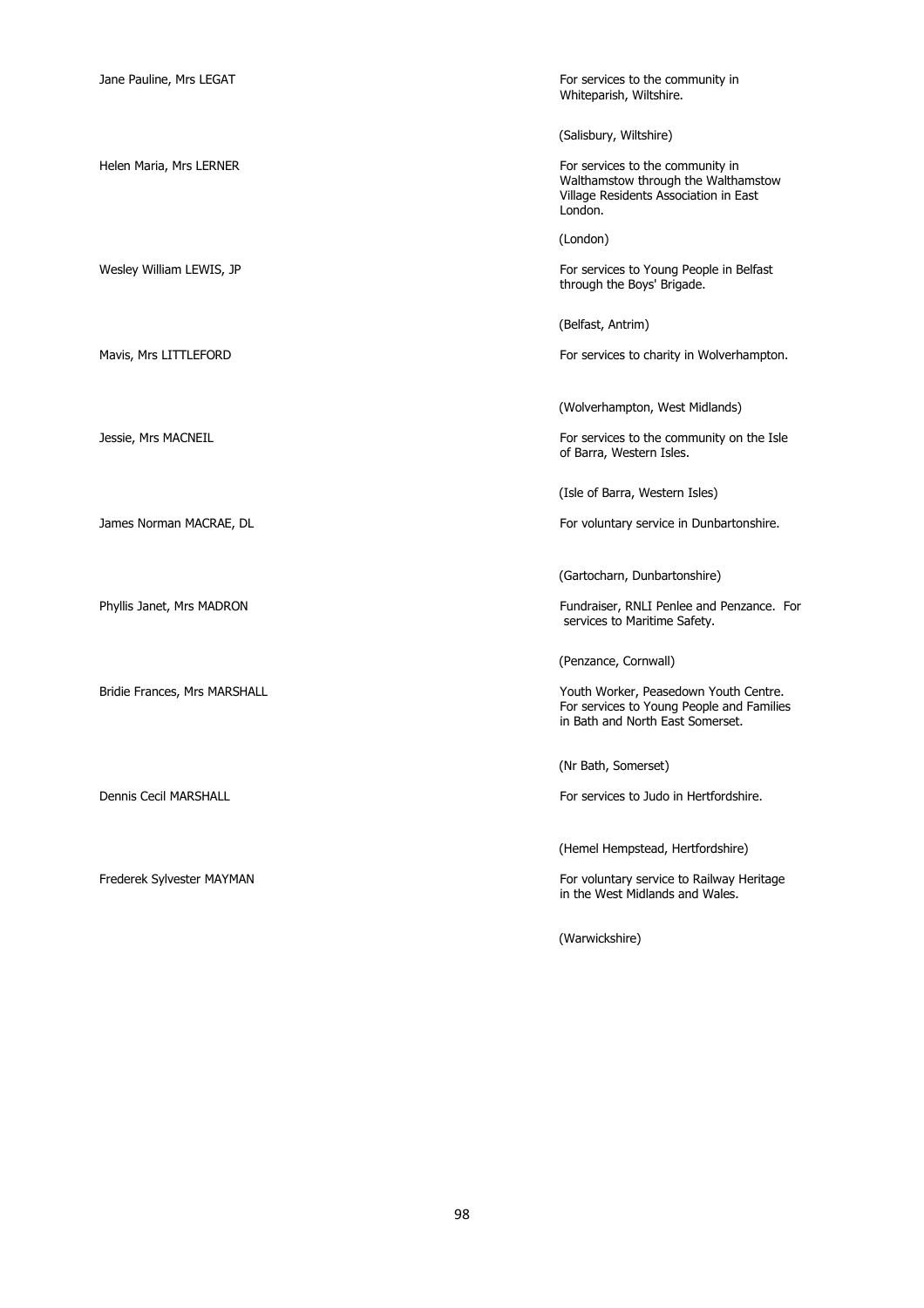| Diana Elizabeth, Mrs MCDOWELL | For services to Heritage in Shaftesbury,<br>Dorset through the Gold Hill Museum.                                                                 |
|-------------------------------|--------------------------------------------------------------------------------------------------------------------------------------------------|
|                               | (Shaftesbury, Dorset)                                                                                                                            |
| <b>Brian MCGORAN</b>          | For voluntary service to Badminton.                                                                                                              |
|                               | (Ballynahinch, Down)                                                                                                                             |
| Ms Jacqueline MCGREW          | Chair, Whitebirk Tenants and Residents<br>Association. For services to the<br>community in Blackburn, Lancashire.                                |
|                               | (Blackburn, Lancashire)                                                                                                                          |
| Ethel, Mrs MCIVOR             | Leader, Lollipop Playgroup, Donaghmore.<br>For services to the development of Early<br>Years Education in Northern Ireland.                      |
|                               | (Donaghmore, Tyrone)                                                                                                                             |
| Ms Marguerite MCLAUGHLIN      | Chief Executive, Metro Centre. For<br>services to Lesbian, Gay, Bisexual and<br>Transgender, and African People in London<br>and the South East. |
|                               | (London)                                                                                                                                         |
| William Douglas MELLIS        | For services to the community in<br>Bournville, West Midlands.                                                                                   |
|                               | (Birmingham, West Midlands)                                                                                                                      |
| Jean, Mrs MEREDITH            | For services to the community and to<br>charity in Radstock, Somerset.                                                                           |
|                               | (Radstock, Somerset)                                                                                                                             |
| Bridget Philomena, Mrs MEYLER | For services to Music in Northern Ireland.                                                                                                       |
|                               | (Omagh, Tyrone)                                                                                                                                  |
| <b>Matthew MILNES</b>         | Founder, Scholemoor Sport and Recreation<br>Project. For services to the community in<br>Bradford.                                               |
|                               | (Bradford, West Yorkshire)                                                                                                                       |
| Miss Jennifer Susan MITCHELL  | Lately Forensic Policy Officer, National<br>Policing Improvement Agency. For<br>services to Policing.                                            |
|                               | (London)                                                                                                                                         |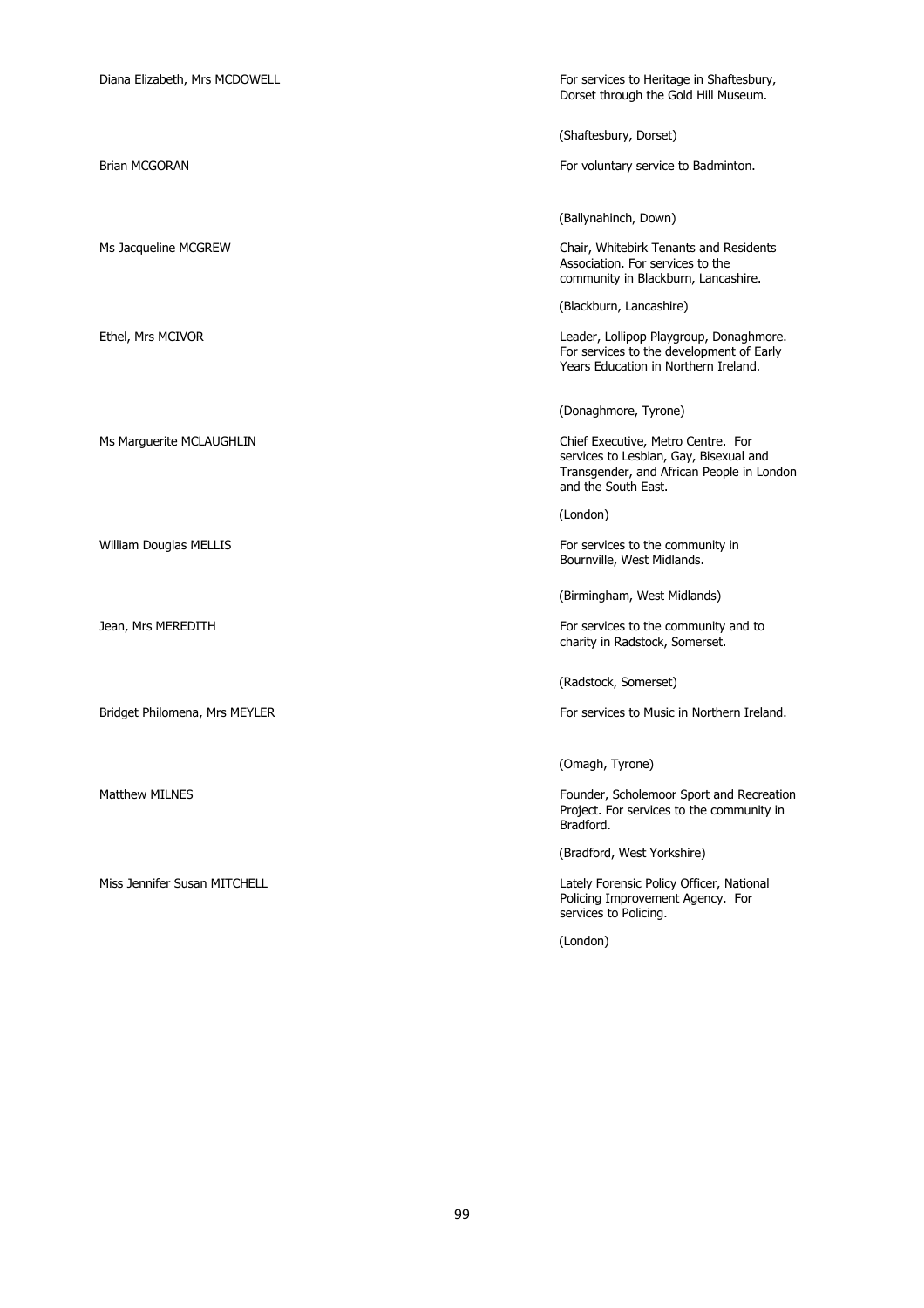| Ms Joyce MITCHELL            | Club Leader, Cambridge Physically<br>Handicapped Able Bodied Club. For<br>services to the community in<br>Cambridgeshire.       |
|------------------------------|---------------------------------------------------------------------------------------------------------------------------------|
|                              | (Cambridgeshire)                                                                                                                |
| Paul MODLEY                  | Senior Recruitment Manager, LOCOG. For<br>services to the London 2012 Olympic and<br>Paralympic Games.                          |
|                              | (London)                                                                                                                        |
| James William MOLE           | For services to the community in Ford,<br>Northumberland.                                                                       |
|                              | (Cornhill-on-Tweed, Northumberland)                                                                                             |
| Monica, Mrs MURDOCH          | For services to the community in Blagdon,<br>Somerset.                                                                          |
|                              | (Bristol)                                                                                                                       |
| Brenda, Mrs MURRAY           | Co-Founder, Liverpool Historical Society.<br>For voluntary service to Heritage and<br>History in Liverpool and Seaforth.        |
|                              | (Liverpool, Merseyside)                                                                                                         |
| Maureen, Mrs NEELY           | Administrator, Altnagelvin Hospital. For<br>services to Healthcare and to the<br>community in Northern Ireland.                 |
|                              | (Londonderry)                                                                                                                   |
| <b>Charles Peter NELSON</b>  | Lately Teacher of Humanities and Duke of<br>Edinburgh's Award Co-ordinator, Woodrush<br>High School. For services to Education. |
|                              | (Worcestershire)                                                                                                                |
| <b>Edward Albert NEVILLE</b> | For charitable services through the<br>Cardinal Hume Centre in the City of<br>Westminster.                                      |
|                              | (London)                                                                                                                        |
| Diana, Mrs NICHOLLS          | For services to the community in Newton<br>Abbot, South Devon.                                                                  |
|                              | (Newton Abbot, Devon)                                                                                                           |
| David NICHOLSON              | Manager E, HMP and Young Offenders<br>Institute, Norwich. For services to the<br>Rehabilitation of Prisoners.                   |
|                              | (Eye, Suffolk)                                                                                                                  |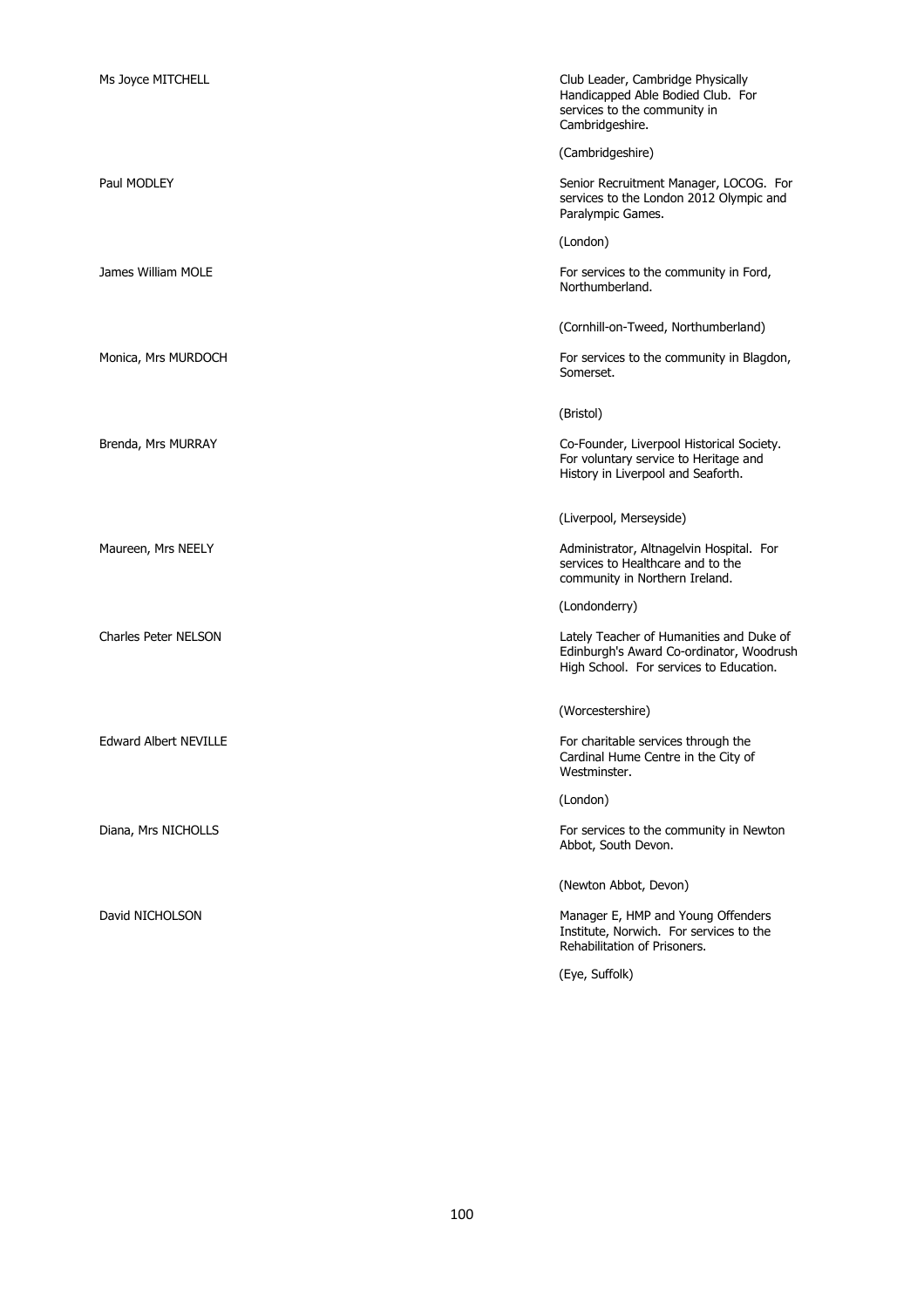| Mary, Mrs NICOLSON             | Chair, Blackburn Family Centre. For<br>services to the community in Blackburn,<br>West Lothian.                                                                           |
|--------------------------------|---------------------------------------------------------------------------------------------------------------------------------------------------------------------------|
|                                | (Blackburn, West Lothian)                                                                                                                                                 |
| Professor Deryck Neill NUTTALL | For services to the community in Taunton,<br>Somerset.                                                                                                                    |
|                                | (Taunton, Somerset)                                                                                                                                                       |
| Stephen O'KEEFFE               | Fundraiser. For charitable services.                                                                                                                                      |
|                                | (Blackpool, Lancashire)                                                                                                                                                   |
| <b>Robert James OLIVER</b>     | Porter, Dove Marine Laboratory, University<br>of Newcastle and Coxswain, Cullercoats<br>Lifeboat. For services to Higher Education<br>and to the community of Cullercoats |
|                                | (North Shields, Tyne and Wear)                                                                                                                                            |
| Rosemary, Mrs PACK             | District President, Castle Point Girl Guides<br>and Fundraiser, Motor Neurone Disease,<br>Benfleet, Essex. For services to Young<br>People and Charitable Fundraising.    |
|                                | (Benfleet, Essex)                                                                                                                                                         |
| Mandy, Mrs PAINTER             | Fundraiser. For services to Seriously Ill<br>Children through The Starlight Children's<br>Foundation.                                                                     |
|                                | (Bridgnorth, Shropshire)                                                                                                                                                  |
| Jit PAL                        | For services to charity and to the<br>community in Southall, London Borough of<br>Ealing.                                                                                 |
|                                | (Slough, Berkshire)                                                                                                                                                       |
| Alan George PARRY              | Volunteer Chairman, Lion Youth Club,<br>Hoxton, London. For services to Children<br>and Young People.                                                                     |
|                                | (Essex)                                                                                                                                                                   |
| Albert Leonard PATIENT         | Volunteer, South Benfleet Primary School.<br>For services to Education.                                                                                                   |
|                                | (Benfleet, Essex)                                                                                                                                                         |
| Miss Natasha Eve PEARSON       | PE Teacher, Balby Carr Sports and Science<br>College. For services to Education and for<br>voluntary service to Children with<br>Disabilities through Shine and Smile.    |
|                                | (Huddersfield, West Yorkshire)                                                                                                                                            |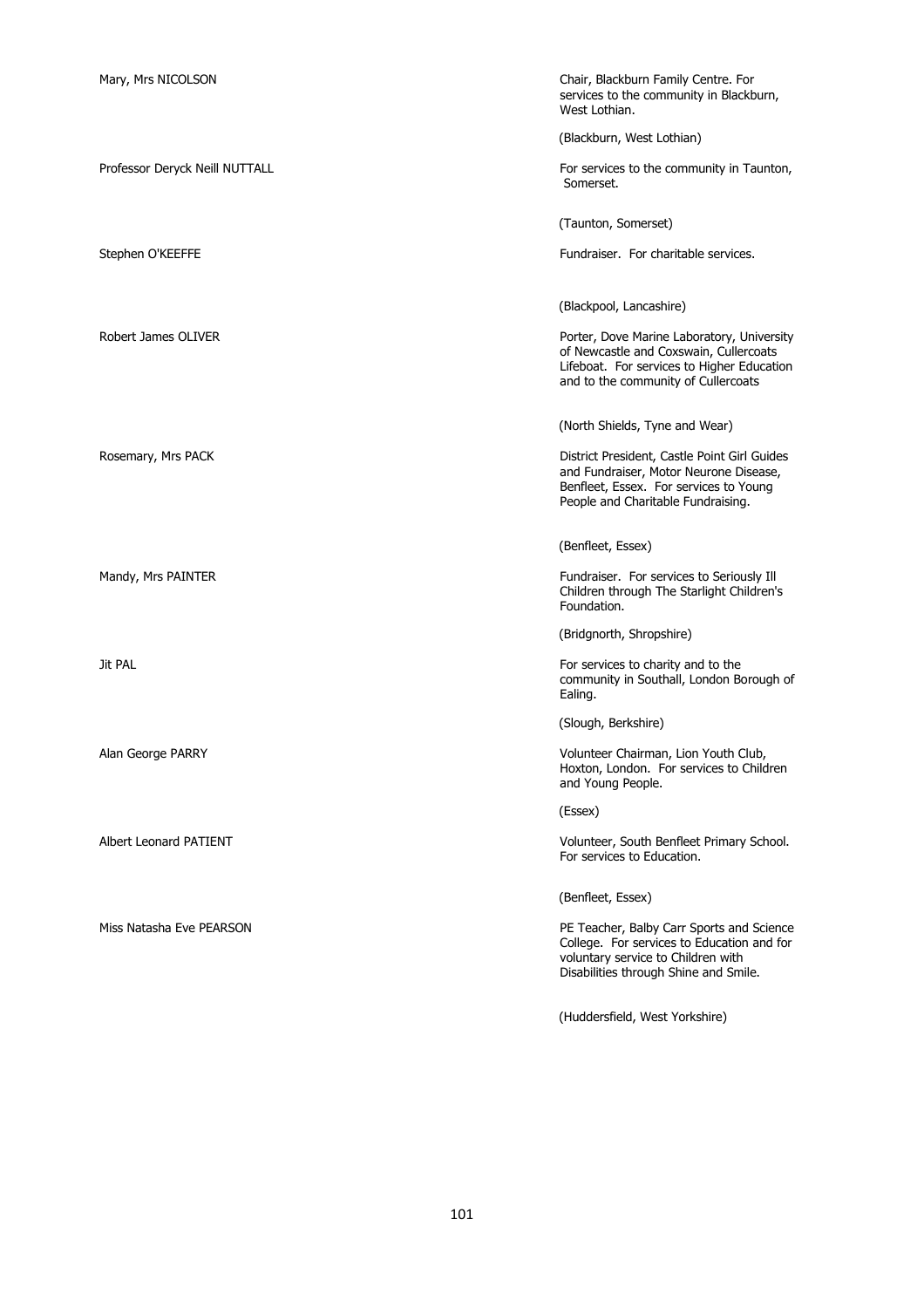Dr Arnold Lionel PHELOPS For charitable services.

John Charles POORE For charitable services.

Huntingdon, Cambridgeshire.

(St Ives, Cambridgeshire)

(London)

Michael PICKNETT **Lifeboat Helmsman, RNLI.** For services to Maritime Safety.

(Redcar, North Yorkshire)

Duncan Arnold PIGG For services to the community in Hethersett, Norfolk.

(Norwich, Norfolk)

Colonel Richard Anthony PINDER For services to the Fovant Bages Society and to the community in Fovant, Wiltshire.

(Salisbury, Wiltshire)

Lino PIRES **For services** to charity and to the community in Priors Hardwick, Warwickshire.

(Southam, Warwickshire)

Michael John PITT For services to the Royal Air Force and to the community in Woolacombe, Devon.

(Woolacombe, Devon)

David Charles Treherne POLLOCK Chairman, Restoration of Appearance and Function Trust Charity. For charitable services to Reconstructive Plastic Surgery.

(London)

Martyn Stafford POOLE **For services** to the community in Downend, South Gloucestershire.

(Bristol)

(High Wycombe, Buckinghamshire)

Ralph PORTER For services to the community in Reeth, North Yorkshire.

(North Yorkshire)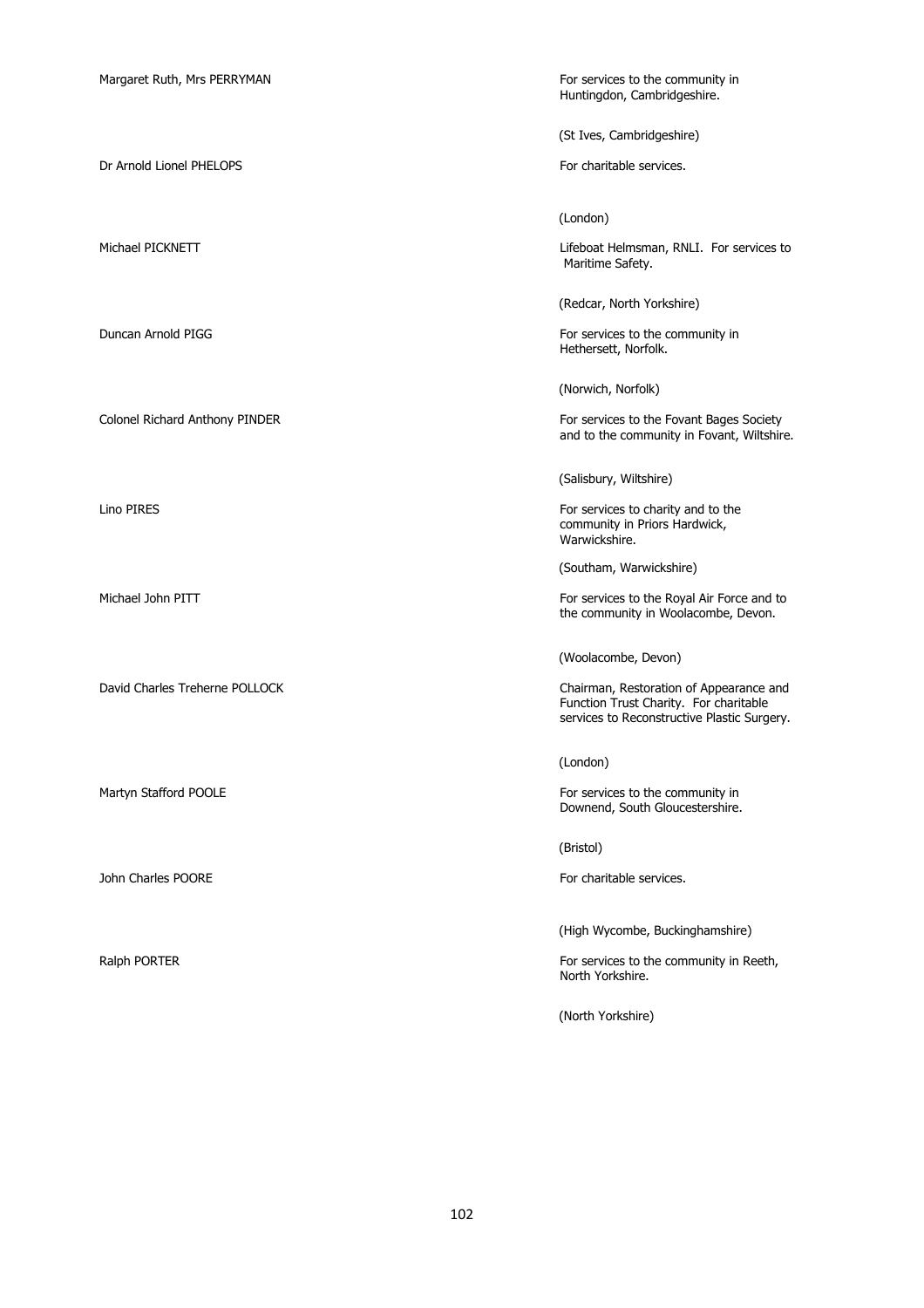Howard James POTTER For services to the community in Shere, Surrey. (Guildford, Surrey) Eileen, Mrs PRICE **For services** to the community in the Garw Valley, Bridgend. (Bridgend) Wendy, Mrs PRICE **Manager and Supervisor, Llangrove** Manager and Supervisor, Llangrove Leapfrogs Childcare and Girl Guide Leader, Ross-on-Wye, Herefordshire. For services to Children, Young People and Families. (Ross-on-Wye, Herefordshire) Ann Lesley, Mrs PRIESTMAN For services to the community in Shelley, West Yorkshire. (Huddersfield, West Yorkshire) Geoffrey Roy PRINCE **For services** to the community through Will to Work in Frodsham, Cheshire. (Frodsham, Cheshire) Councillor George Alan PROSPER For services to the community in Lisvane, Cardiff. (Cardiff) Ms Julia Caroline QUILLIAM **For services** to the community in the London Borough of Hounslow. (Middlesex) Riaz RAVAT **Deputy Director, St Philip's Centre,** Leicester. For services to Interfaith Understanding in Leicester. (Leicestershire) Hazel, Mrs RAYSON **Dance Teacher and Founder, Hazel Rayson** Dance Teacher and Founder, Hazel Rayson Theatre Dance School. For services to Dance in the Tyneside area. (Blaydon, Tyne and Wear) Margaret, Mrs REID **For services to the community in Northern** Ireland. (Bangor, Down)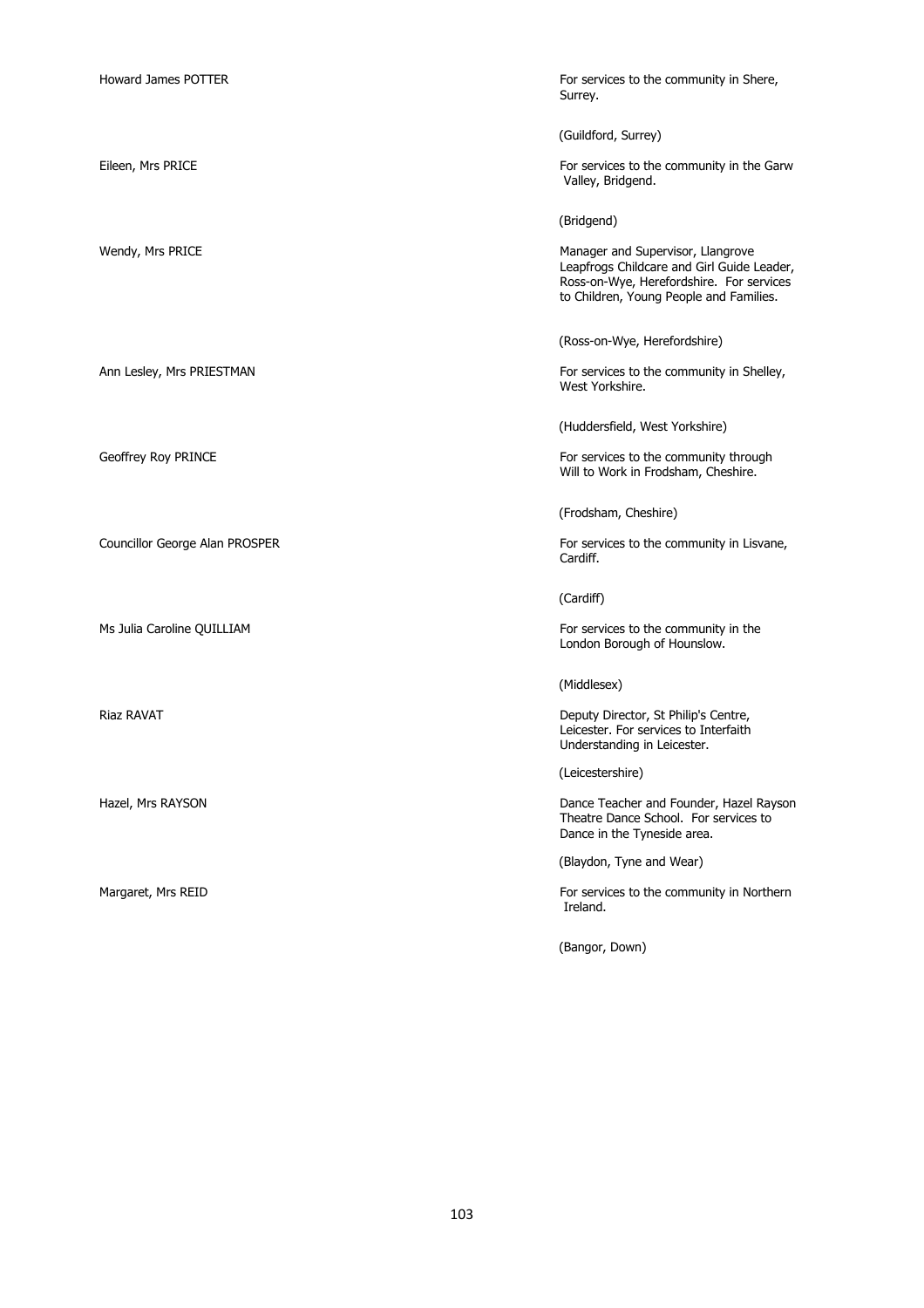Michael George REID For charitable services in Fife and Angus. (Cupar, Fife) Rita, Mrs RHODES For services to the community in Welbeck, Nottinghamshire. (Worksop, Nottinghamshire) Pamela Molly, Mrs RICHARDS For services to the community in Foxhole, Cornwall. (St Austell, Cornwall) Maureen, Mrs RICHARDSON For services to the community in Halton, Lancashire. (Lancaster, Lancashire) Miss Rosemary RITCHIE Volunteer, Queensferry RNLI Shop. For services to Maritime Safety. (Queensferry, West Lothian) Valerie Gwendoline, Mrs ROBB Member, Downshire School Parent Teachers Association, Carrickfergus. For services to Education in Carrickfergus, Northern Ireland. (Carrickfergus, Antrim) Sheila, Mrs ROBERTS For services to the community in Buckley, Flintshire. (Mold, Flintshire) Elizabeth Jane, Mrs ROBINSON For services to the community in Abingdon, Oxfordshire. (Abingdon, Oxfordshire) Jacqueline Sylvia, Mrs ROWLEY For services to the Eastleigh Friends of People With a Learning Disablity, Hampshire. (Eastleigh, Hampshire) Alexander RUSSELL **For services to the community in** For services to the community in Kinglassie, Fife. (Lochgelly, Fife) Doris Amy May, Mrs RUSSELL **For services to the community in Colaton** Raleigh, East Devon. (Sidmouth, Devon)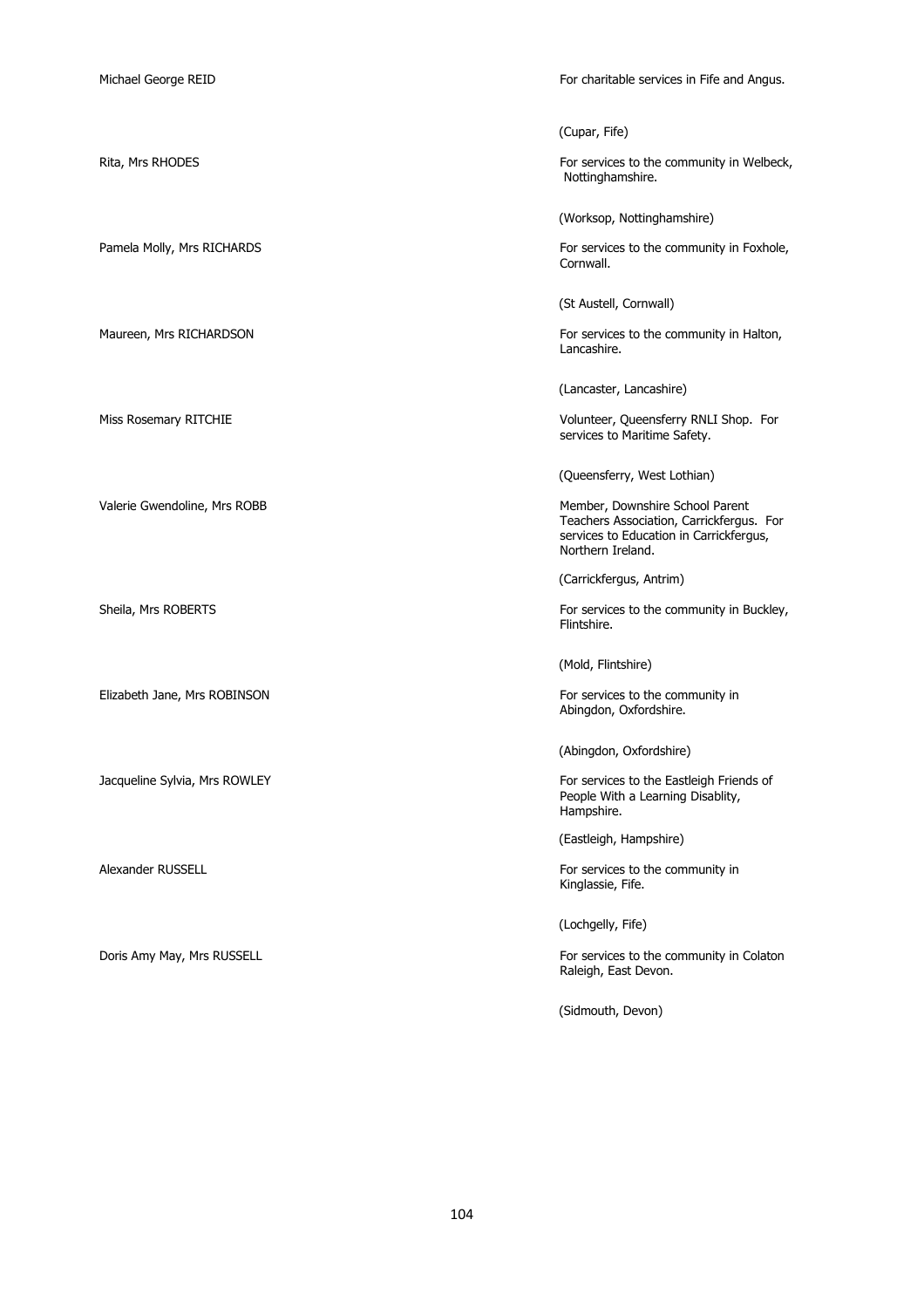Barbara Elaine. Mrs SABIN For services to the Salvation Army and to the community in Rotherham, South Yorkshire.

(Rotherham, South Yorkshire)

Ernest Edward SANGSTER For voluntary service to the community in Banchory, Aberdeenshire.

(Banchory, Aberdeenshire)

John Alston SCOTT **For services** to the communities in Strensall and York, North Yorkshire.

(York, North Yorkshire)

Mary Rose Paula, Mrs SCOTT **Complementary Therapist, Northern Ireland** Hospice. For services to Healthcare in Northern Ireland.

(Belfast)

Christopher John SELLARS **For services to Swimming Coaching in** Derbyshire.

(Sheffield, South Yorkshire)

Richard Frank SHARROTT **For charitable services in Nuneaton,** For charitable services in Nuneaton, Warwickshire.

(Nuneaton, Warwickshire)

Michael Lewis SHORE **President, Bristol and District Rugby** Football Combination. For services to Community Rugby in South West England.

(Bristol)

Roger John SHORTER For services to the community in Churchill, Oxfordshire.

(Chipping Norton, Oxfordshire)

Donald SIMMS Yeoman, Greenwich Foundation for the Old Royal Naval College. For services to the community in the Royal Borough of Greenwich.

(London)

Ranjit SINGH DHANDA Lead for Faith Inclusion, Nishkam School Trust, Birmingham. For services to Education.

(West Bromwich, West Midlands)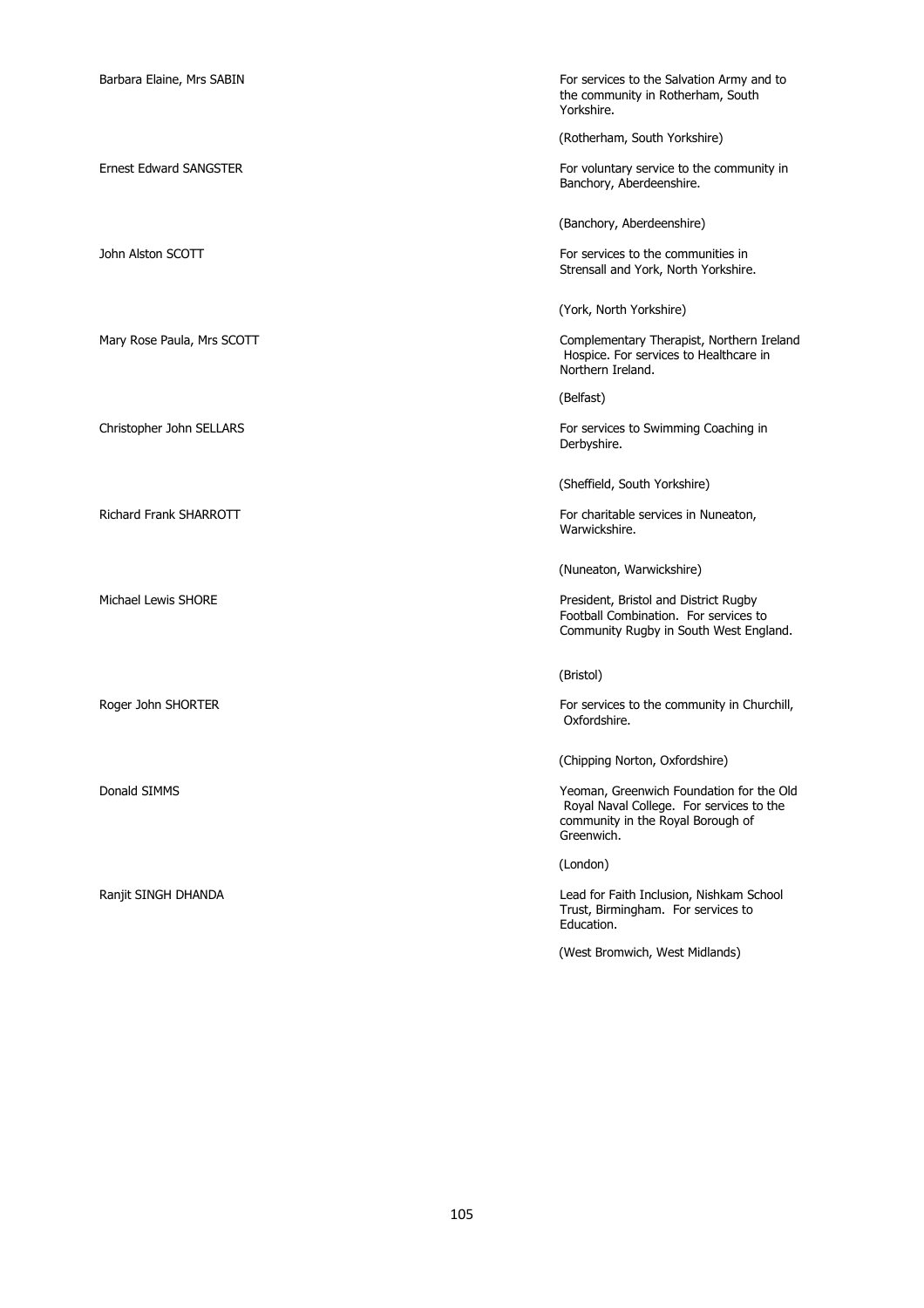| Peter William SKELLON      | For voluntary service to the RAF<br>Association Concert Band.                                                          |
|----------------------------|------------------------------------------------------------------------------------------------------------------------|
|                            | (Weston-super-Mare, Somerset)                                                                                          |
| Humphrey Paul SLADDEN      | For services to the community in South<br>Harting, West Sussex.                                                        |
|                            | (West Sussex)                                                                                                          |
| Evelyn May, Mrs SLATER     | Prison Officer, HMP Bullingdon. For<br>services to HM Prison Service.                                                  |
|                            | (Bicester, Oxfordshire)                                                                                                |
| Jean, Mrs SLATER           | For voluntary service to St John Ambulance<br>in Derbyshire.                                                           |
|                            | (Clay Cross, Derbyshire)                                                                                               |
| Lilan May, Mrs SMALLSHAW   | For services to the community in Seend,<br>Wiltshire.                                                                  |
|                            | (Melksham, Wiltshire)                                                                                                  |
| Arthur Hoyle SMITH         | For services to Christ Church, Walmersley,<br>Lancashire.                                                              |
|                            | (Bury, Greater Manchester)                                                                                             |
| Eunice, Mrs SMITH          | Head of Constituency Finance,<br>Conservative Central Headquarters. For<br>political service.                          |
|                            | (Epsom, Surrey)                                                                                                        |
| Freda, Mrs SMITH           | For services to the community in Leyland,<br>Lancashire.                                                               |
|                            | (Leyland, Lancashire)                                                                                                  |
| Barbara, Mrs SNOWLING      | For services to the community in<br>Crafthole, Cornwall.                                                               |
|                            | (Torpoint, Cornwall)                                                                                                   |
| Patricia Anne, Mrs SPENCER | Chair of NHS Greater Glasgow and Clyde<br>Area Nursing and Midwifery Committee.<br>For services to Nursing in Glasgow. |
|                            | (Gartcosh, Glasgow)                                                                                                    |
| Diana, Mrs SPOKES          | Fundraiser, RNLI Bourne End Fundraising<br>Branch. For services to Maritime Safety.                                    |
|                            | (Bourne End, Buckinghamshire)                                                                                          |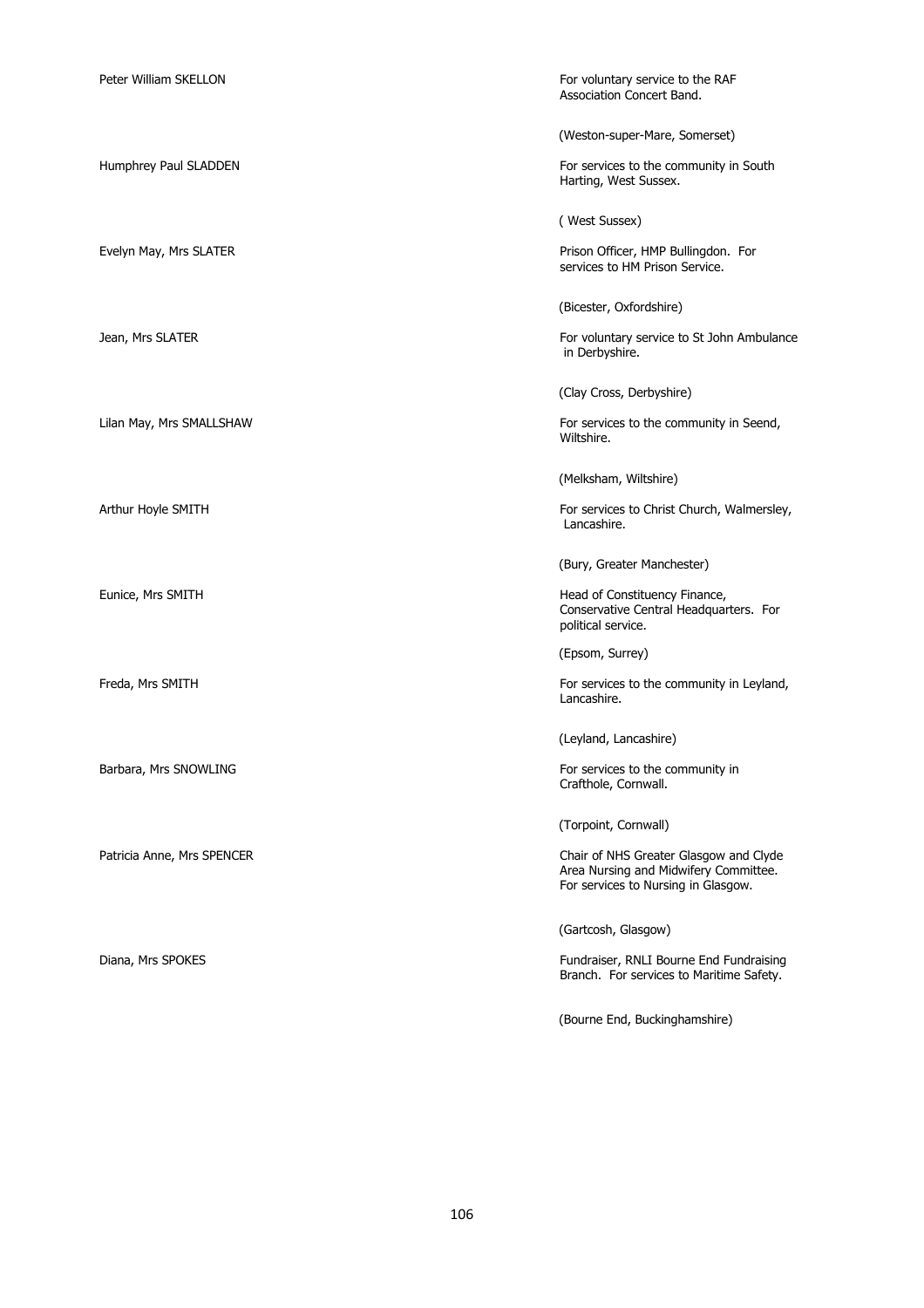Douglas Terence William THORNHILL **For services to People with Disabilities and** 

Whissonsett, Norfolk.

(Dereham, Norfolk)

Colonel Alan Ronald TAPP **For voluntary service to SSAFA Forces Help** in Stirlingshire.

(Stirling, Stirling and Falkirk)

Peter Holden TAYLOR **For services** to the community and to charity in Ipswich, Suffolk.

(Woodbridge, Suffolk)

Mary Christine, Mrs THOMAS **For charitable services and to the** For charitable services and to the community in Bowdon, Cheshire.

(Altrincham, Greater Manchester)

Ethel Elizabeth, Mrs THOMPSON For services to the community in Blacon, Cheshire.

(Chester, Cheshire)

Michelle, Mrs THOMPSON For services to charity and to the community in Darlington, Durham.

(Darlington, Durham)

to the community in Basingstoke, Hampshire.

(Basingstoke, Hampshire)

Ms Valerie Raleigh THORNHILL **Founder and Sounder Act 2018** Founder, VISTA. For services to Adult Education in East Yorkshire.

(Beverley, East Riding of Yorkshire)

Mark Anthony TODD **Accessibility Manager, LOCOG.** For services to the London 2012 Olympic and Paralympic Games.

(Stretford, Greater Manchester)

Malcolm TORRY For services to Sailing and to People with Disablilites through Carsington Sailability in Derbyshire.

(Sheffield, South Yorkshire)

Patricia Anne, Mrs TOWN, JP **For services to the community in Steyning**, West Sussex.

(Steyning, West Sussex)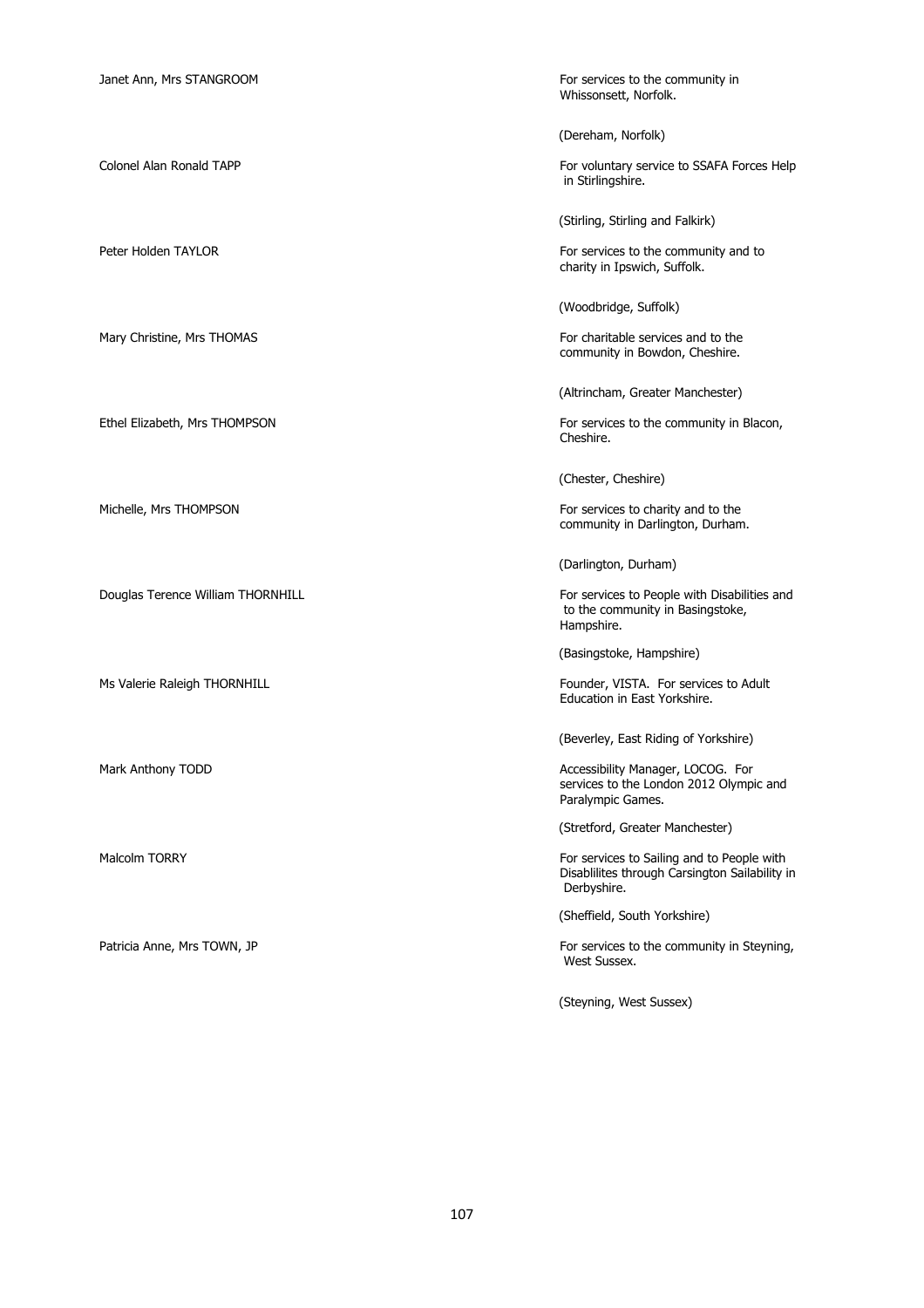| Lorraine Anne, Mrs TUCKER  | For voluntary service to The City of<br>Plymouth Children Fund and to the<br>community in Devon.                                         |
|----------------------------|------------------------------------------------------------------------------------------------------------------------------------------|
|                            | (Torquay, Devon)                                                                                                                         |
| Joan, Mrs VILLIERS         | For charitable services in Yorkshire and<br>Humberside through SportsAid and Heart<br>Research UK.                                       |
|                            | (Leeds, West Yorkshire)                                                                                                                  |
| Patricia, Mrs WAGSTAFF     | Volunteer, Sobell House Hospice, Oxford.<br>For services to charity.                                                                     |
|                            | (Nr Abington, Oxfordshire)                                                                                                               |
| Rosalynde, Mrs WALKER      | Co-Founder, North East Promenaders<br>Against Cancer. For charitable services to<br>People with Cancer.                                  |
|                            | (Newcastle-upon-Tyne, Tyne and Wear)                                                                                                     |
| Richelle, Mrs WALSH        | Customer Service Assistant, Northern Rail<br>Greenfield Station. For services to the Rail<br>Industry and to the community in<br>Oldham. |
|                            | (Oldham, Greater Manchester)                                                                                                             |
| Mary Geraldine, Mrs WARDLE | For services to the community in Milltown,<br>Derbyshire.                                                                                |
|                            | (Chesterfield, Derbyshire)                                                                                                               |
| Helen Mary, Mrs WATKINS    | For services to the community in Mudford,<br>Somerset.                                                                                   |
|                            | (Yeovil, Somerset)                                                                                                                       |
| Robert WATSON              | For services to the community in Chester-<br>Le-Street, Durham.                                                                          |
|                            | (Chester le Street, Durham)                                                                                                              |
| Dr John Barron WEBSTER     | For services to Journalism.                                                                                                              |
|                            | (Netherlee, Glasgow)                                                                                                                     |
| Shirley Daisy, Mrs WEST    | Volunteer, British Heart Foundation. For<br>services to charity.                                                                         |
|                            | (Guildford, Surrey)                                                                                                                      |
| <b>Thomas WESTALL</b>      | Scout Leader and School Governor, Lytham<br>St Annes. For services to Children and<br>Young People.                                      |
|                            | (Lytham St Annes, Lancashire)                                                                                                            |